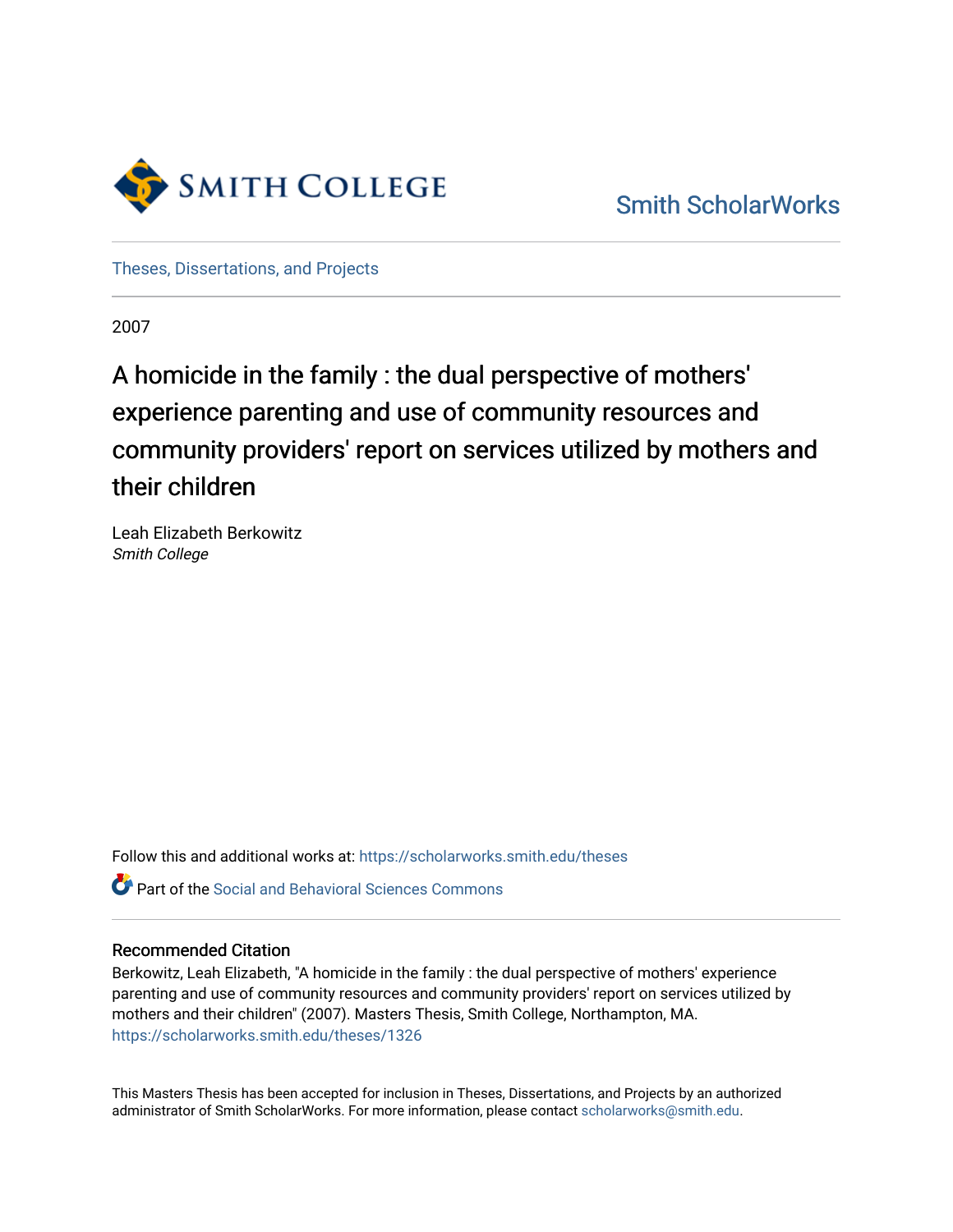Leah Elizabeth Baltar Berkowitz A Homicide in the Family: The Dual Perspective of Mothers' Experience Parenting and Use of Community Resources & Community Providers' Report on Services Utilized by Mothers and their Children

## ABSTRACT

This research study was conducted to clarify the impact of the experienced homicide of a family member on mothering, post-homicide. Data was gathered regarding mothers' use and perception of community support services and providers' perception of the efficacy of those services currently available to surviving family members. Potential alternatives to already-existing services and modes of delivering these services to families impacted by violence were explored.

 In this dual-perspective flexible methods study, seven mother-participants and four community providers – comprised of three victim/witness advocates, who currently work in Massachusetts Court-based District Attorney's offices and one licensed independent clinical social worker, who has provided direct care services to individuals and families impacted by homicide – were interviewed independent of one another either by telephone or in person. Participants were asked specific questions and were invited to clarify information important to this investigator's understanding of their life experience and/or work.

 Findings of this study provided clear positive correlation between challenging mother-child dynamics and the experience of a homicide in the family. A majority of the eleven participants (from each group-set) suggested the development of a nationallybased foundation to better collaborate systems of response for individuals and families.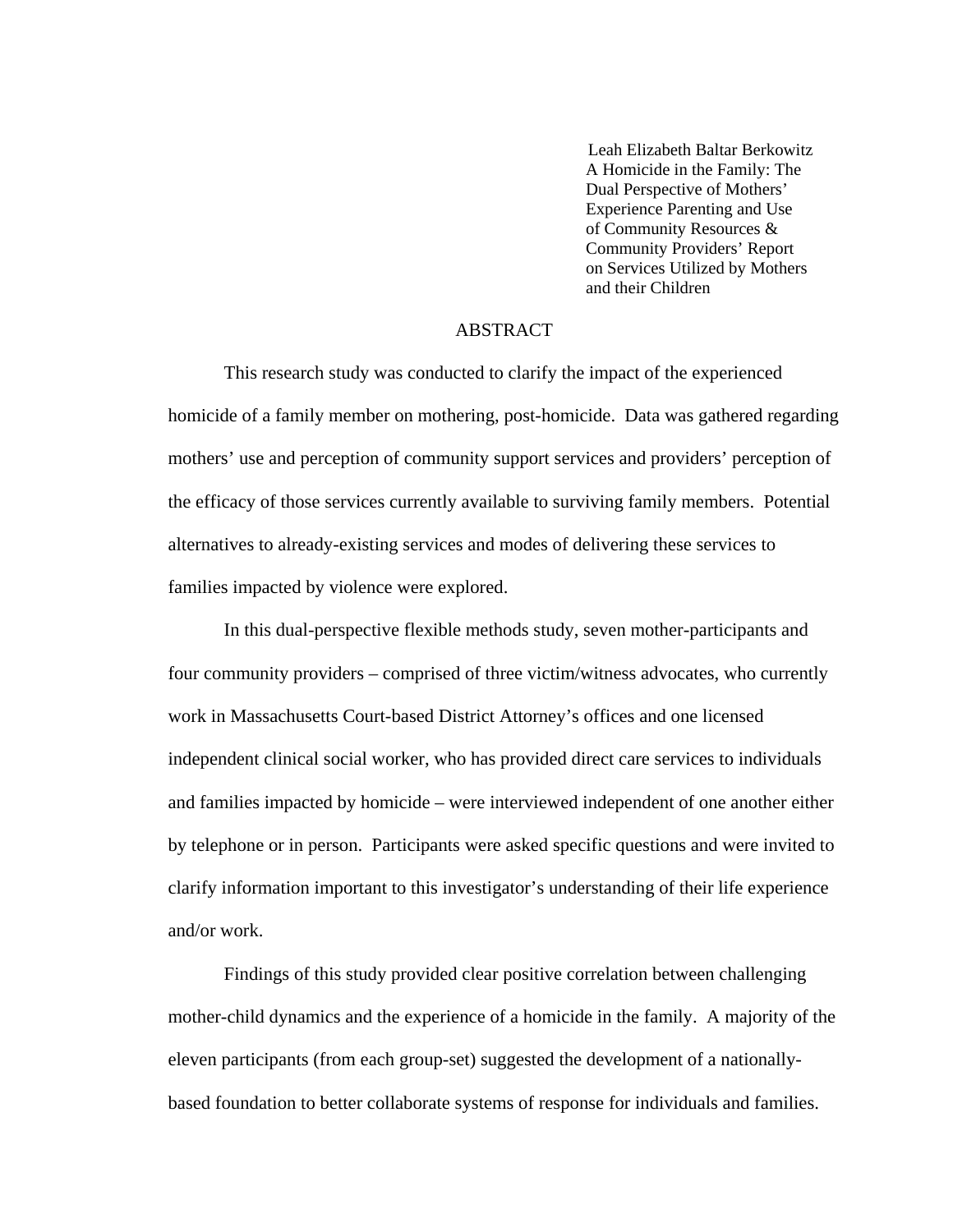# A HOMICIDE IN THE FAMILY: THE DUAL PERSPECTIVE OF MOTHERS' EXPERIENCE PARENTING AND USE OF COMMUNITY RESOURCES & COMMUNITY PROVIDERS' REPORT ON SERVICES UTILIZED BY MOTHERS AND THEIR CHILDREN

 A project based upon an independent investigation, submitted in partial fulfillment of the requirements for the degree of Master of Social Work.

Leah Elizabeth Baltar Berkowitz

Smith College School for Social Work Northampton, Massachusetts 01063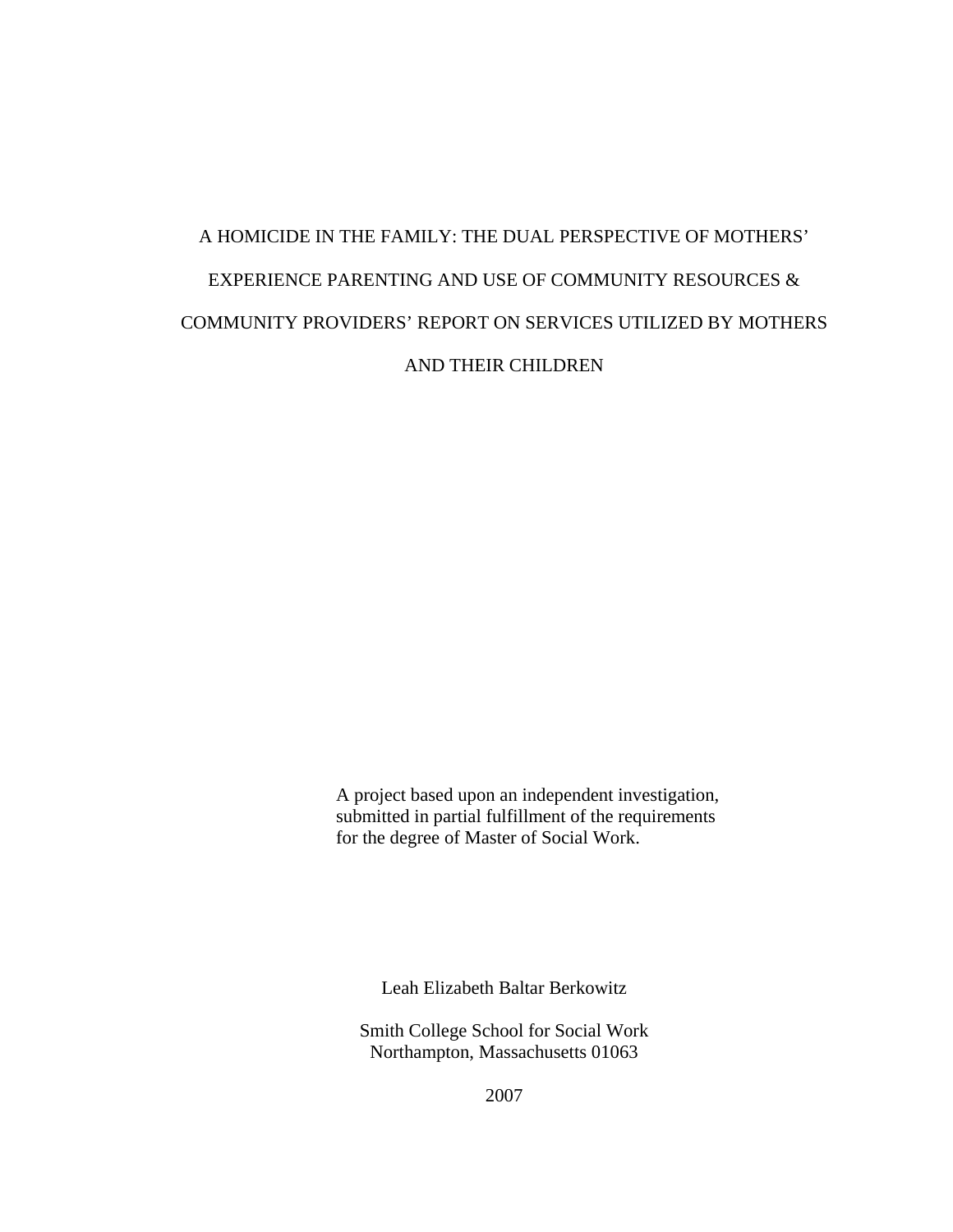#### AWKNOWLEDGMENTS

## *This project is dedicated to the memory of my maternal grandmother, Betty Louise Van Patter.*

This thesis submission is dedicated to the mothers who participated in this study and additionally to the children and families around the world, impacted by violence and homicide on a daily basis. I wish one day for the tides to change.

This project could not have been accomplished without the assistance, contributions, and tireless support of many individuals. To my parents: mom, dad and Gale, and step-dad and Noni. To Claire (Didi) – a sister I couldn't be more proud and lucky to have. To all the wonderful women at Smith, in particular the fabulous-4 & D.G., without whom these 26-months would not have been nearly as memorable, growthful, and fun. To my loving partner Goose, who truly embodies the expression of unconditional love – I am left without words. To these individuals, I give my love and thanks – I am gratefully appreciative.

Special thanks to my clinical supervisor, Noreen McGirr, who throughout this project checked in daily and who tirelessly thought and re-thought about recruitment connections. Finally, thank you to my thesis advisor, Mike Murphy, who provided exceptional content and process editing throughout.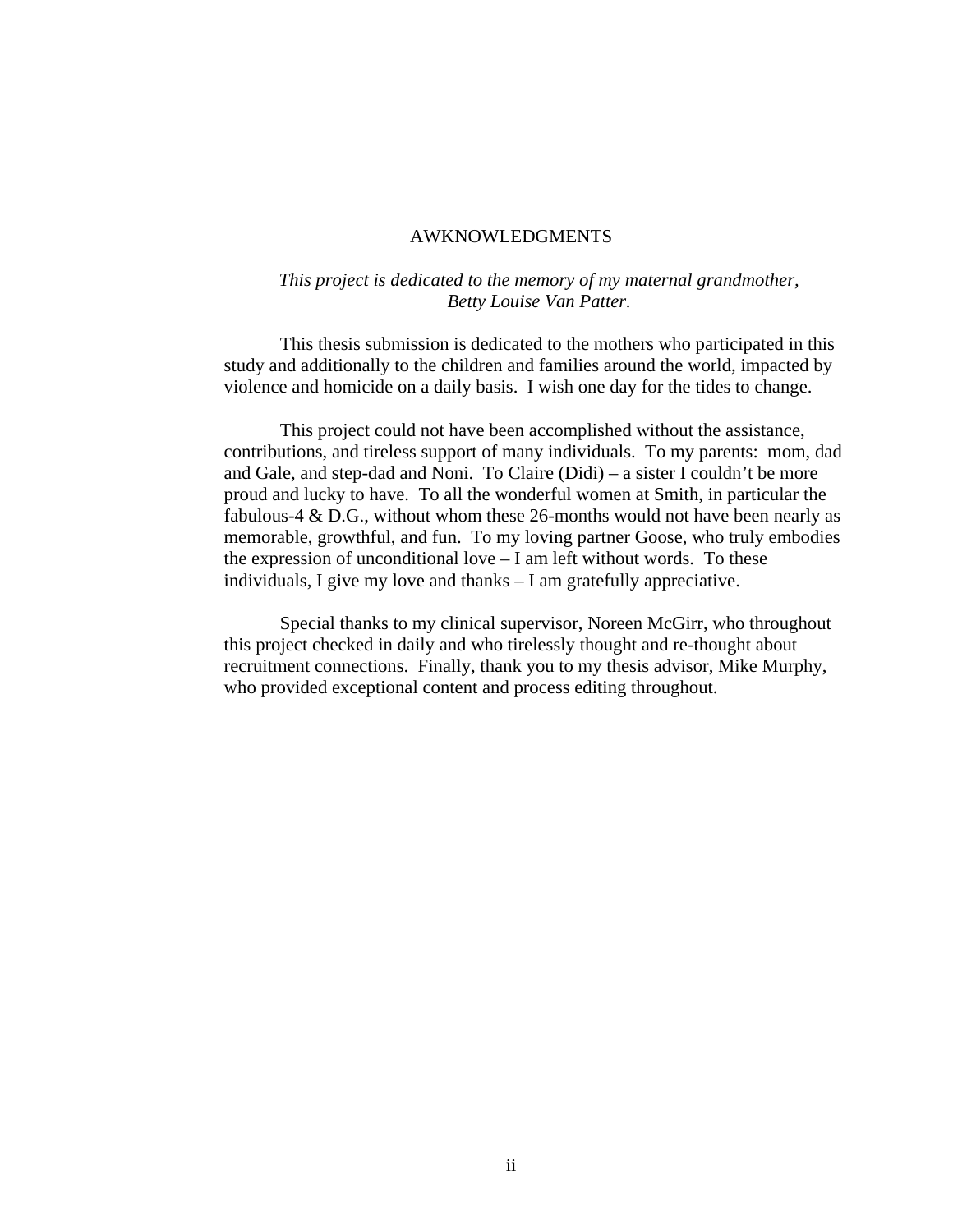## TABLE OF CONTENTS

|                   | $\overline{\mathbf{u}}$ |
|-------------------|-------------------------|
|                   | iii                     |
| <b>CHAPTER</b>    |                         |
|                   |                         |
|                   |                         |
|                   | 27                      |
|                   | 36                      |
|                   | 62                      |
|                   | 75                      |
| <b>APPENDICES</b> |                         |
|                   | 78                      |
|                   |                         |

| Appendix B: Interview Questions (Victim Advocate/Community Provider)        | 79  |
|-----------------------------------------------------------------------------|-----|
|                                                                             | 80  |
| Appendix D: Letter of Informed Consent (Victim Advocate/Community Provider) | 82  |
|                                                                             | 84  |
|                                                                             | 85  |
| Appendix G: Human Subjects Review Committee Letter of Approval              | 86. |
| Appendix H: Human Subjects Review Committee Second Letter of Approval       | 87  |
|                                                                             |     |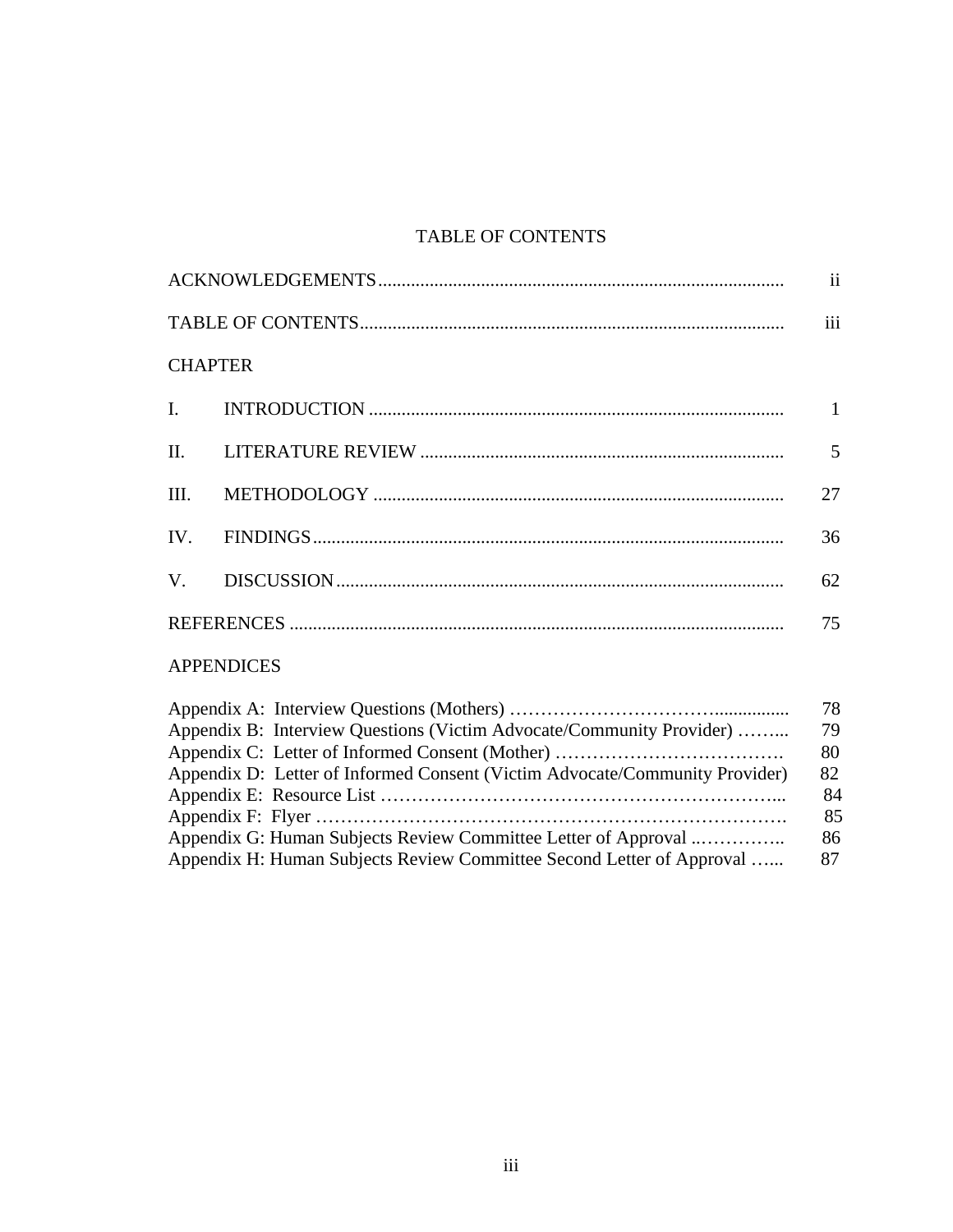*You can't pick and choose who's going to be a victim and you can't pick and choose who's going to get benefits available for victims. It's just not fair. And if people don't want to use things – and there will be people who don't want to – that's fine. But I think one of the most important things is – you spend so much time when you're a victim thinking about your own victimization and thinking you are the weirdest person walking the street because of what you're feeling and you need to know there's someone else out there who has been that route before. - 59 Year Old Mother* 

#### CHAPTER I

#### INTRODUCTION

Homicide rates have continued to climb in the United States. According to a national violent death reporting measure across six states, homicide rates have increased from 4.95 per 100,000 people in 2000 to 5.49 per 100,000 in 2003, or – more specifically put – a 4% increase between 2002 and 2003 (Centers for Disease Control [CDC], 2005). While homicide rates have continued to grow over the last several decades, federal government funding for community violence prevention and recovery programs have remained low (Prothrow-Stith & Spivak, 2004).

This researcher became interested in the self-reported impact of traumatic homicide of a family member on the experience of mothering (post-homicide), given that many communities across America frequently experience a multiplicity of homicides on a weekly, if not daily, basis. While this investigator is ultimately interested in the notably under-researched impact of homicide in the United States on individuals, families, and communities, this study provided a necessary stepping-stone to further explore the intergenerational impact of homicide on mother-child dyads. In order to explore these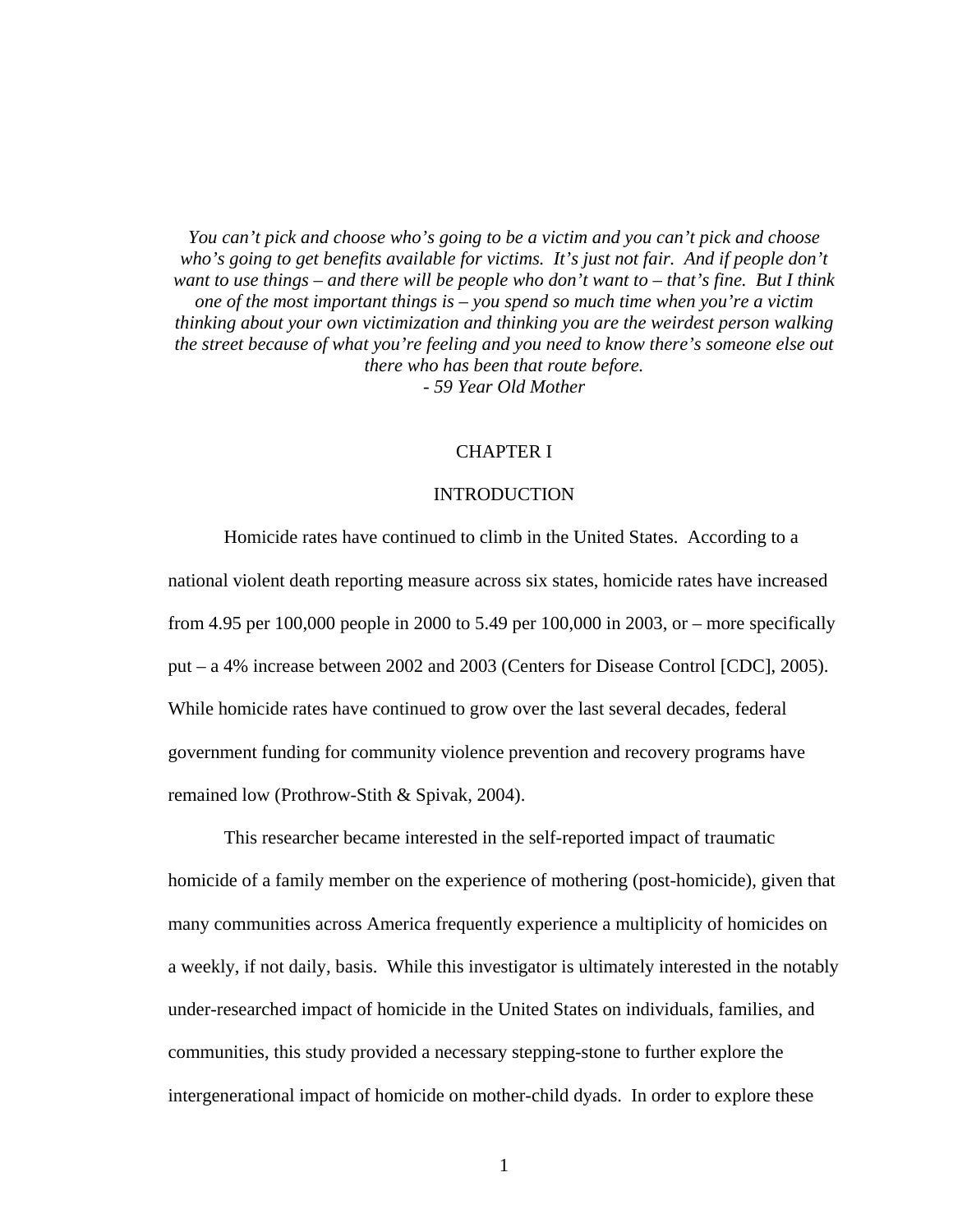phenomena further, it became imperative to talk with surviving mothers themselves. What is a mother's experience of parenting following her experience of the homicide of a loved one (whether child, parent, or partner)? If parenting poses challenging dilemmas to mothers, are community resources readily made available to family members in grief? In addition, what are the perceptions of those providing services to families who have experienced a homicide? Are current services adequate and appropriate? What changes should be made in the current response system to families and individuals, so that services are increasingly equitable and useful for all consumers?

As several bodies of research indicate, an incidence of violence experienced by parents – and, perhaps more importantly, their ensuing recovery process – often leads their children to experience heightened levels of distress symptomology (Cohn & Tronick, 1989; Dulmus & Wodarski, 2000; Fearon & Mansell, 2001; Margolin & Gordis, 2004; Schechter et al., 2004; Yehuda, Halligan, & Grossman, 2001). The expressed goal of this study was not to blame mothers for their inadequacy, but rather to identify and clarify any self-reported links between the parental experience of trauma and their childrearing practices.

A comprehensive review of theoretical literature and empirical research was completed by this investigator and is presented in chapter two. A basic review of trauma theory and attachment theory is introduced, as is the very latest empirical research, conducted on the issue of intergenerational effects of trauma. For the purposes of this study, because little empirical data has been collected reflecting the effects of a homicide in the family on parenting (and, more specifically, mothering) in the United States, comparisons have been drawn amongst two other forms of trauma: children and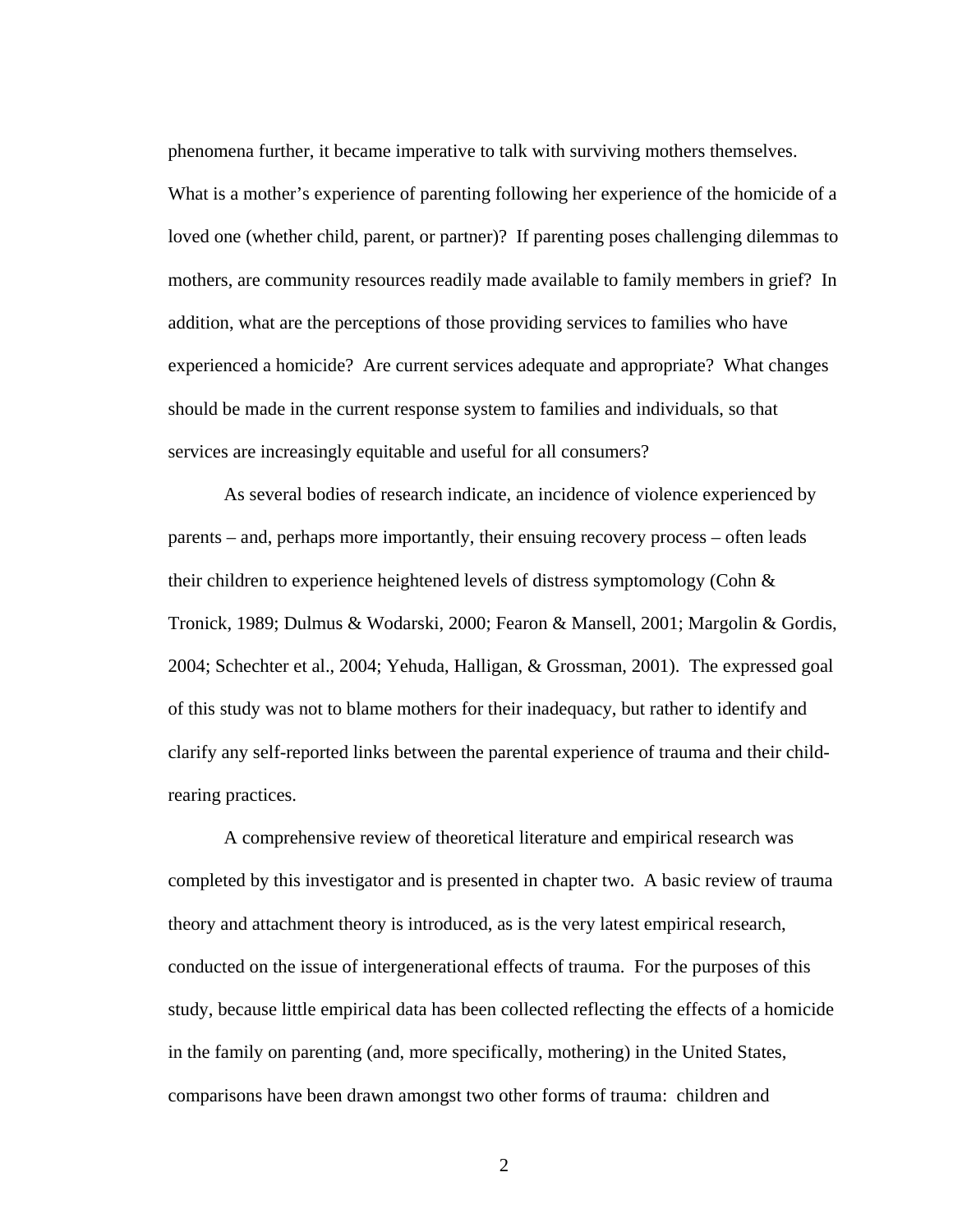grandchildren of Holocaust survivors and victims as well as Vietnam Veterans, who survived the war and returned home to their families. In the two chapters that follow, the methodology of this study and findings of this researcher's work is reviewed in great detail.

At this juncture it is vital to note this researcher's specific reporting criteria, and bias, evident within this document's review of findings. The voice of mothers, particularly those who have experienced violent trauma, are heard far less often than those who provide services to them (mental health or otherwise). This writer made a conscious decision to allow more space for mothers' voices to be shared within this document. Additionally of note: in the end, this researcher was able to interview seven mother-participants and four provider-participants. Because so often the tables are turned with regards to voiced representation, this study provides a unique point-of-view in its account of this critical material.

A chapter of discussion follows that of the findings. The discussion chapter provides a critique of several issues facing surviving victims of homicide (with a particular emphasis on the implications of trauma on the experience of parenting). A multiplicity of complex issues that survivors face is reviewed within the context of theoretical and empirical information reported in the Literature Review. Ultimately, this study serves to shed light on the impact of traumatic experiences on parenting – indeed, the national impact of intergenerational trauma, as affected by homicide. Additionally, the perspective of community providers, along with those of mothers, sheds light on the effects and efficacy of systems of support, currently serving those who have experienced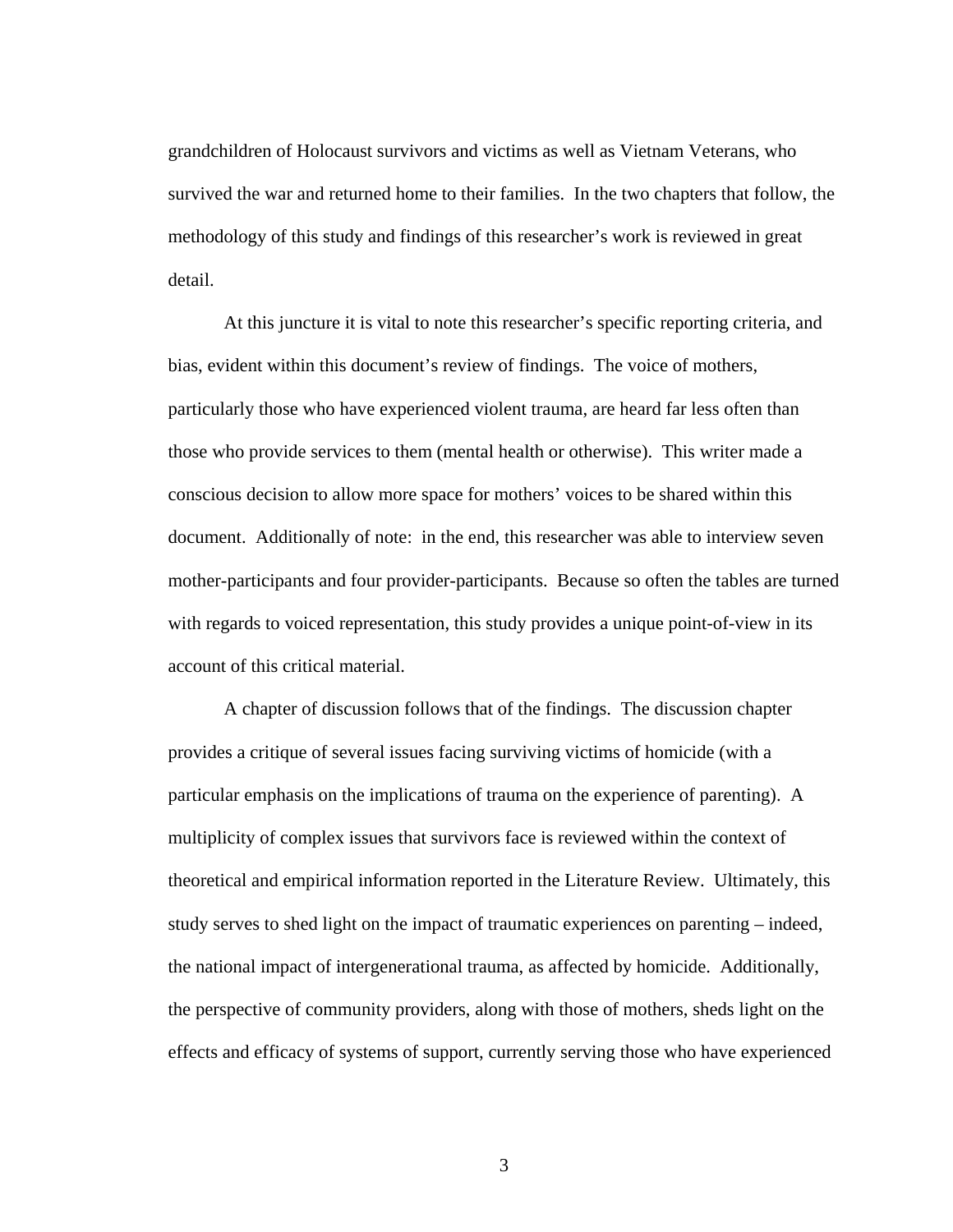homicide. Social workers, as a professional body, are guided by the mission of serving vulnerable and oppressed communities; this study serves to aid in that mission.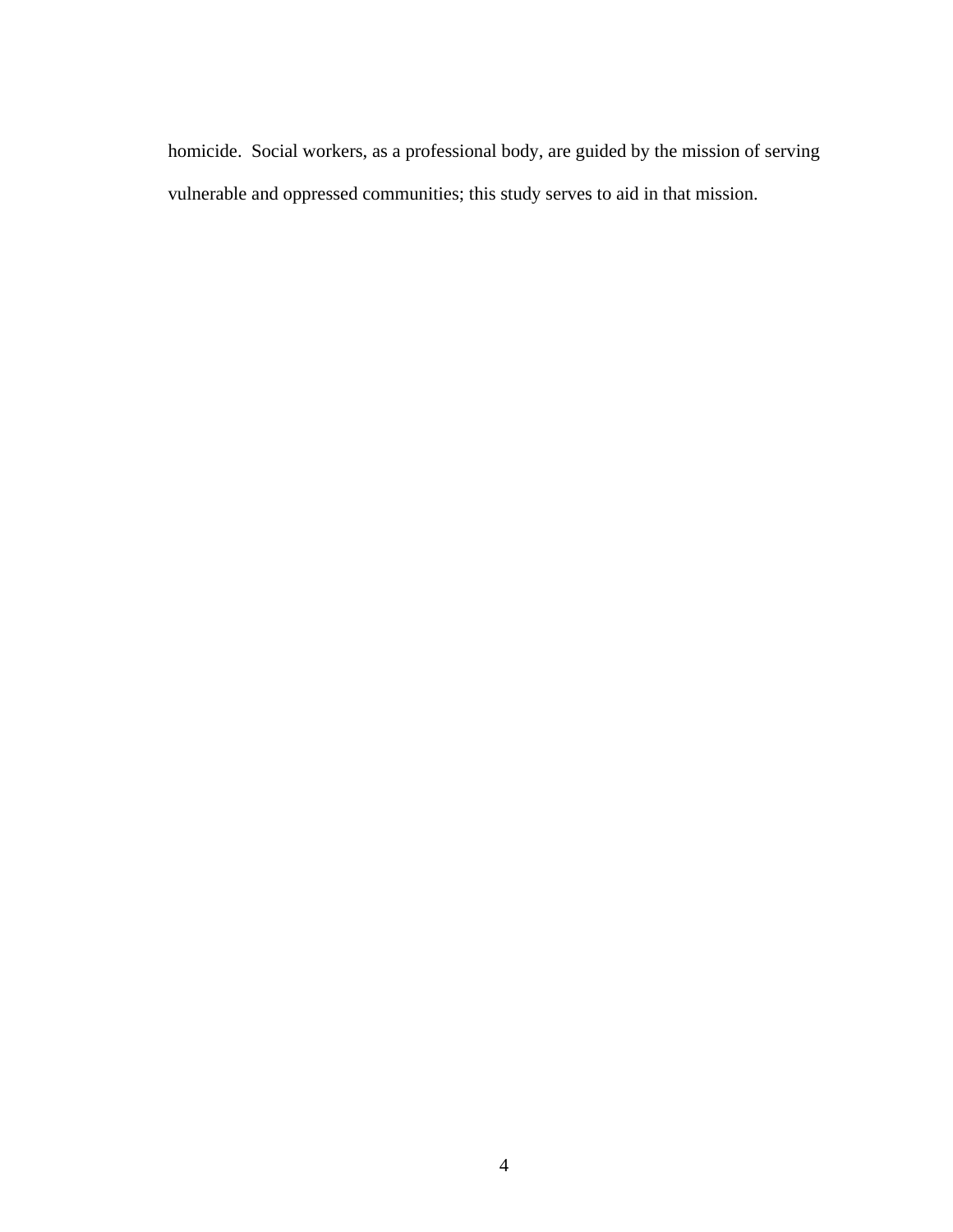## CHAPTER II

#### LITERATURE REVIEW

 The Literature Review chapter is used to ground this study in several of the most relevant and current theoretical and empirical bodies of research. Included herein are specific theoretical concepts that place the scope of this research project within a greater social, cultural, economic, and political context and provide information about several empirical studies, which served as a starting point in the development of this investigator's research questions. In general, I have surveyed and integrated specific research topics that serve to strengthen our understanding of the complexity of such an experience as grieving trauma and, more specifically, how the homicide of a loved one affects the mother-child relationship. Additionally, and equally important for the purposes of this project, I have identified currently available community resources provided for families recovering from the homicide of a loved one. In Chapter V (the Discussion) I will re-visit these research findings, with particular attention to the data gathered from this investigator's study.

Approximately 75,000 parents are newly bereaved to children lost by violent death each year (Murphy et al., 1999). When beginning to assess the myriad ways in which a familial homicide affects the mother-child dyad, several theoretical frames can serve a useful function. A death in the family by homicide is different from any other kind of death. The grieving process that follows a family member's death is exponentially intensified when that death is due to a violent crime – more so than illness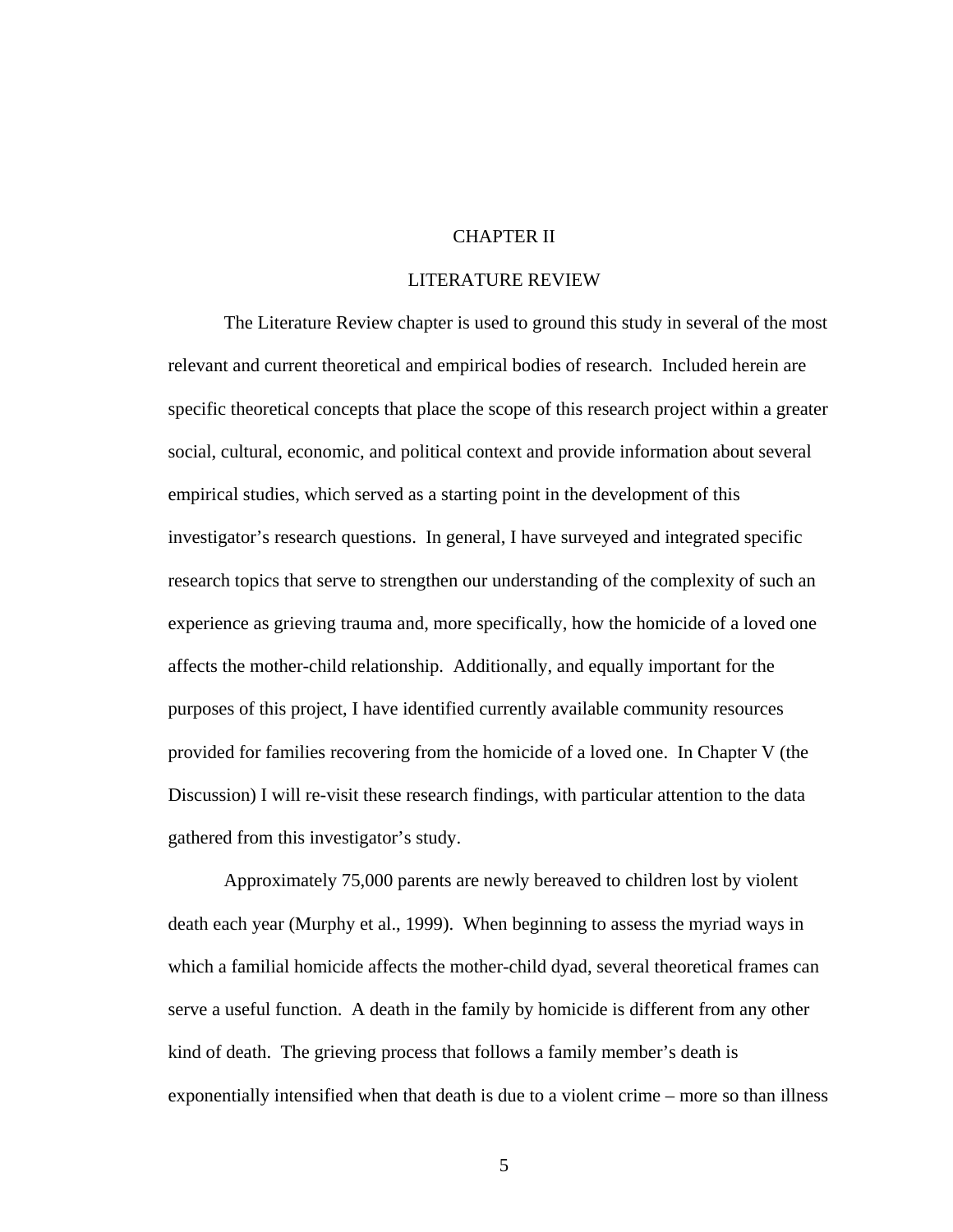or even sudden accident (Asaro, 2001; Rynearson, 2001). As with any sudden, unexplained traumatic event, an intensified grieving process can sometimes be explained by the survivors' experience of emotional loss of power and control, spurred on by the very real loss of economic, social, and emotional stability and predictability following the event of the homicide (Asaro, 2001; Hertz, Prothrow-Stith, & Chery, 2005). When a woman experiences the loss of a family member to murder, there can be countless effects on the individual herself, as well as family members and friends surrounding her. Sometimes this effect (whether economic, emotional, or otherwise) can extend for many years, and transcend generations.

It is critical to make note of three commonly changed points-of-view for the survivor, with regards to their emotional outlook towards life [these changed states are often conceptualized by trauma-experts as a change in survivor's "world-view" (Capps & Bonanno, 2000, p. 1)]: "1. the belief in personal invulnerability, 2. the perception of the world as meaningful and comprehensible, (and) 3. the view of ourselves in a positive light" (Asaro, 2001, p. 97). Asaro called this reaction in adult survivors of homicide "changes in survivor's assumptive world" (p. 97). Often these newly-felt emotions, grounded in the horror of the murder of a loved one, leaves survivors with the feelings that their lives are now unpredictable and forever (or, at least, for the unforeseen future) vulnerable, that the world is no longer a logical and understandable place (because if it were, how could something like this happen?), and with a new sense that the world is an inherently dangerous place (where anything bad can happen at any time). These feelings can be experienced by family members of all ages and last anywhere from many months to many decades (Hertz et al., 2005).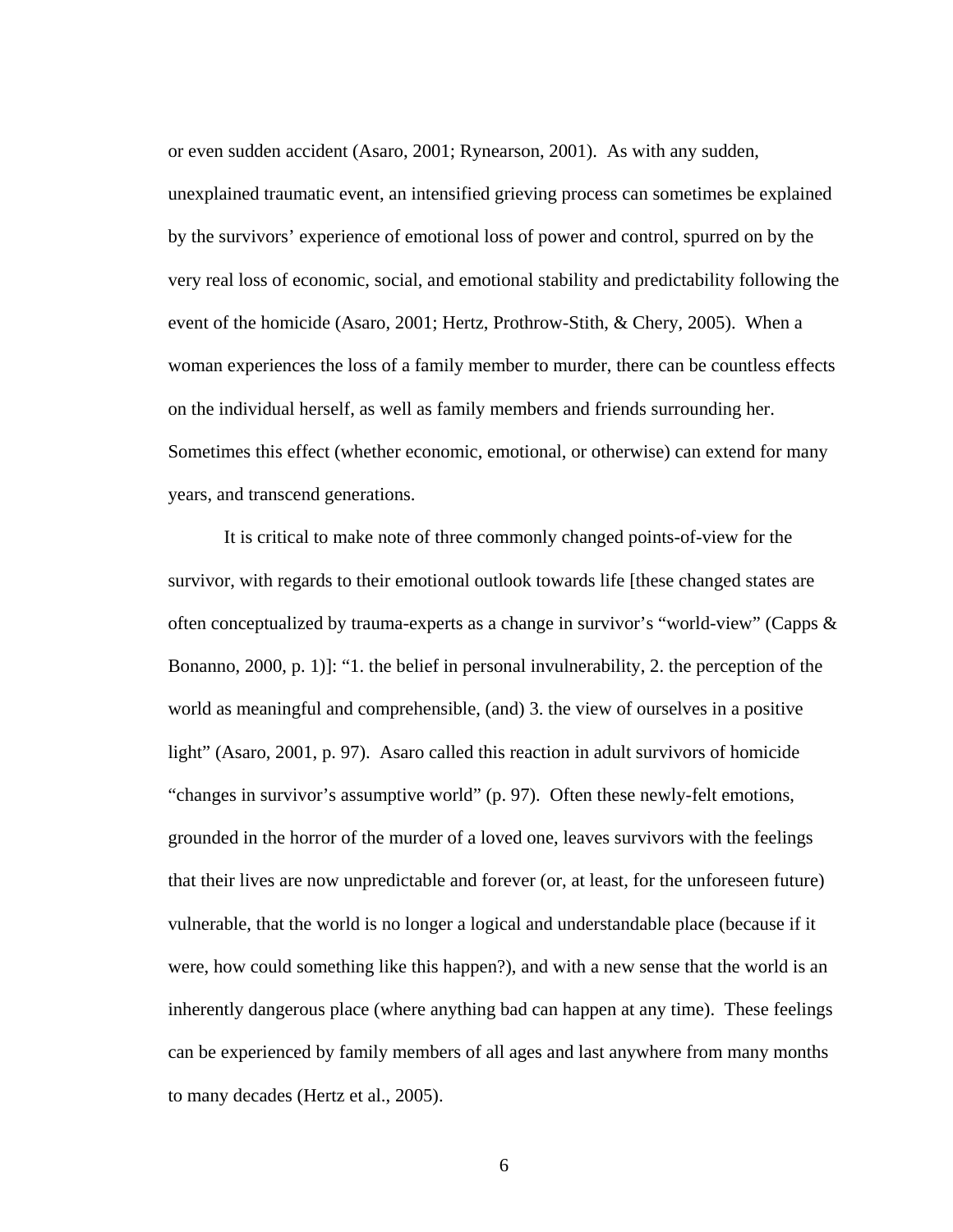#### *Attachment Theory*

Relationships between two individuals are often positively and negatively impacted by a variety of complex issues, such as the individual's developmental progression and the characteristics of the environment in which these two people are interacting. One historical lens with which to understand the developmental stages and impact of early interactions between parents and children is the theoretical framework of attachment theory. Attachment theory, as operationalized by two of its most influential theorists, John Bowlby and Mary Ainsworth, reflects a foundation under which we can assess the myriad ways that trauma and loss might affect a mother who raises a child following an experience of homicide. Attachment theory very generally refers to a marked behavioral system between parent-child dyads. Mary Ainsworth (1989) very specifically studied relationships between mother-child dyads, and her research is biased in its lack of representation of male parental figures or bonds between other adult-child relationships (such as grandparent-child or adoptive parent-child relationships). Ainsworth acknowledges this exclusion in her 1989 paper, *Attachments Beyond Infancy*, stating "So far, research into father-child interaction has been conducted on samples in which fathers were particularly interested in such interaction. We need much more representative samples of families before we can achieve a clearer picture of the range of paternal involvement… (p. 712). For the purposes of clarification, I will continue by referring to dyadic relationships as 'mother-child,' due to the specific relationships addressed in this study.

This behavioral system, characterized by precise affective responses of the mother towards the infant (such as, looking at or away from the infant when the infant makes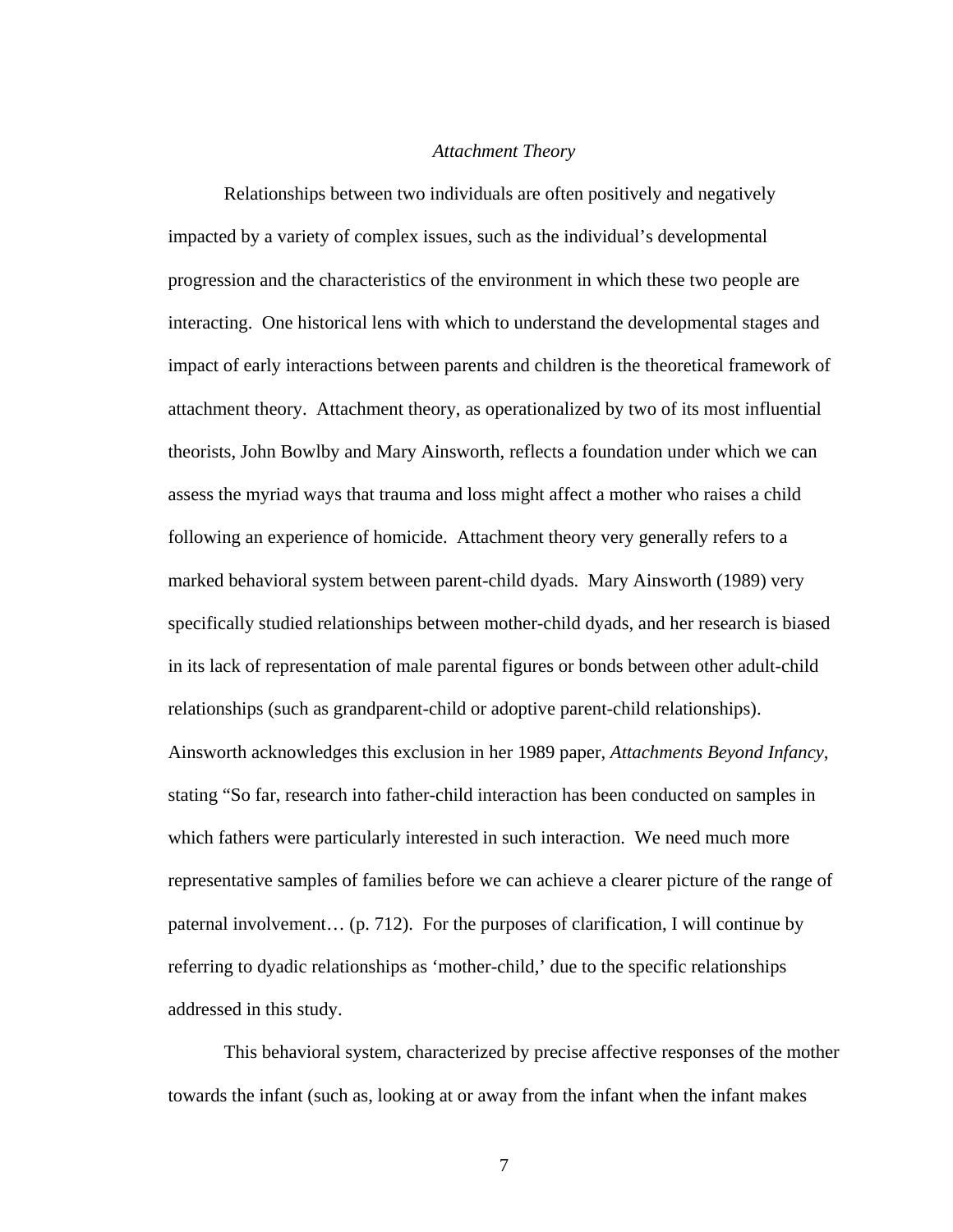noise), colors the amount of intimacy and closeness felt within the mother-child dyad (Ainsworth, 1989; Bretherton, 1997; Cohn & Tronick, 1989). For example, the child may grow up feeling a sense of rejection, inadequacy, shame or self-criticism if the mother is disorganized by or preoccupied with the trauma she endured. Additionally, this experience can be compounded if, over a period of years, she continues to be unresponsive to her child in a regularly attuned way (Cohn & Tronick, 1989).

One study assessed the impact of parental "unresolved loss" and posttraumatic stress symptomology on an infant's early development and adult-child relationship (Fearon & Mansell, 2001). "… [T]he loss of a close loved one can lead to a psychological profile characterized by intrusions, reexperiencing, feelings of loss of control, hypervigilance, and avoidance similar to symptoms of PTSD" (Fearon & Mansell, 2001, p. 388). Because a mother's level of attunement is often directly and negatively impacted by life experiences such as a personal history of physical maltreatment (Morton & Browne, 1998) or traumatic exposure to or knowledge of the violent homicide of a family member (Asaro, 2001), a mother might display any number of behaviors, impacting the relationship with her child. Fearon and Mansell (2001) conducted critical research with respect to the mother's potential behavioral impact on her child:

Attentional processes may become disrupted in one of two ways. First, activation of unintegrated representations [i.e.: upsetting mental imagery] will lead to the intrusion into consciousness of thoughts, memories, and feelings associated with the loss that are highly salient and emotive and automatically capture attention [i.e.: the parent can become all-but unable to focus their attention on anything other than the trauma]. Second, safety behavior and avoidance processes are in themselves attention-demanding and take up resources that would normally be dedicated to regulating caregiving behavior…. A reduction in the allocation of attentional resources to the environment by either mechanism would then have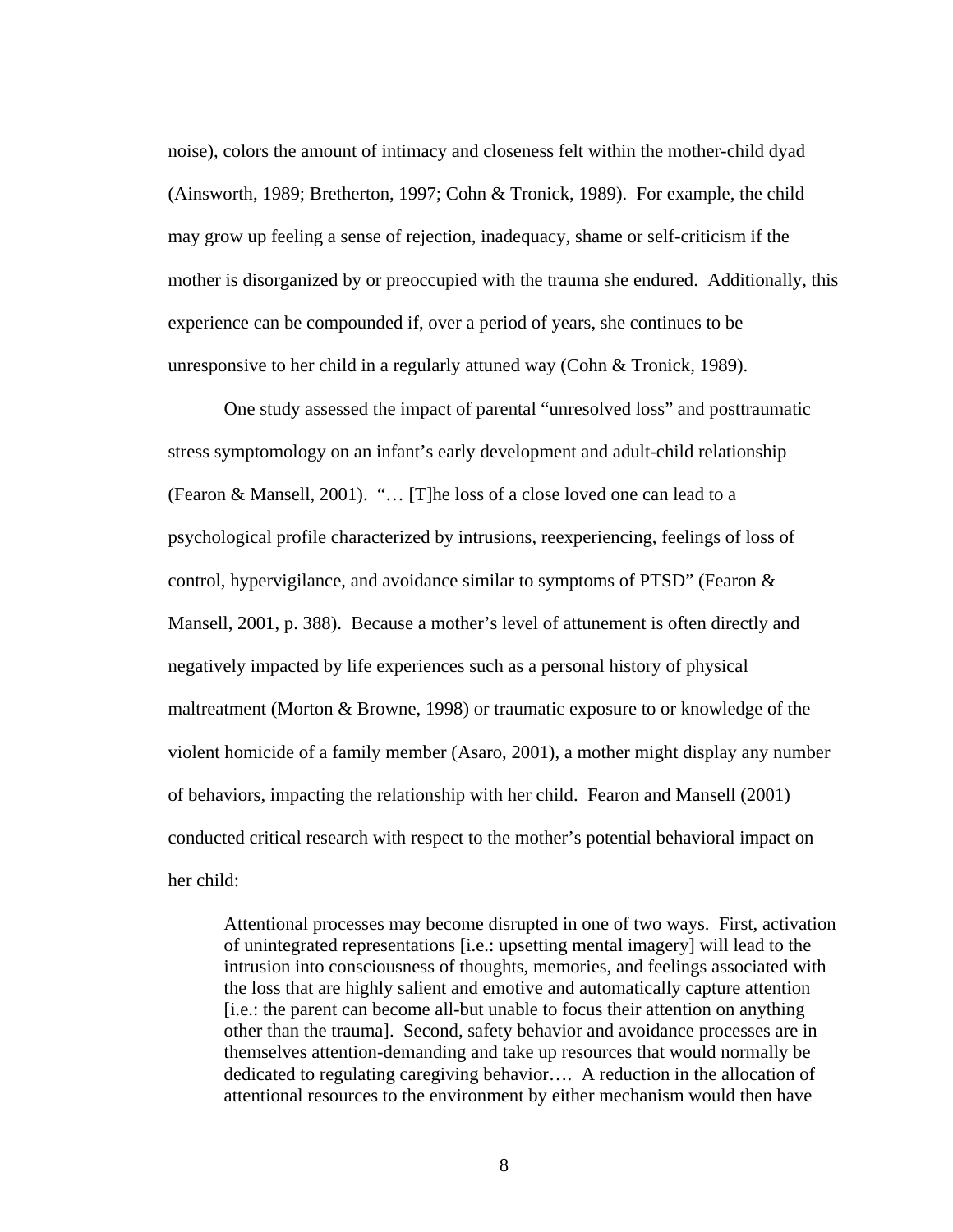several possible consequences. First, such a reduction may lead to *lapses in the monitoring of sensory-guided action;* for example, the parent may aim to hold the child affectionately but overconstrict him or her. Second, reduced attentional resources may lead to parent *failure to recognize the effects of behavior* on the infant (e.g., early signs of discomfort, overstimulation, or fear) (p. 390).

A mother's "attentional resources" (p. 390) can be diminished to a great extent, impacting her ability to respond with appropriate "caregiving behavior" (p. 390).

In his 2005 article, "The Child and Its Family: The Social Network Model," Michael Lewis described attachment relationships in mother-child dyads and the important significance of "multiple attachment figures" (p. 8), including – but not limited to – other familial relationships, relationships with peers, and other social groupings. As Lewis explained, an epigenetic model (in which "the mother-child relationship, as the initial and primary interpersonal experience to which the infant must adapt, shapes subsequent social relations with other adults and with children" (p. 10)) has been used throughout the last several decades to describe the way in which children develop meaningful relationships. In contrast, Lewis suggested the use of an approach he coined "the social network model" (p. 10). This model "argues that different systems of relationships develop concurrently to satisfy differential social needs" (p. 10). In other words, several relationships are utilized by infants in order to formulate their understanding of the world around them, and to learn about social and emotional experiences. The social network model is important to this investigator's research, because it lends credence to the value of establishing culturally-appropriate community programs, which, upon use by mother-child dyads (following the traumatic death of a family member), can provide "immediate, intermediate and rehabilitative assistance" (Rynearson, 2001, p. 132).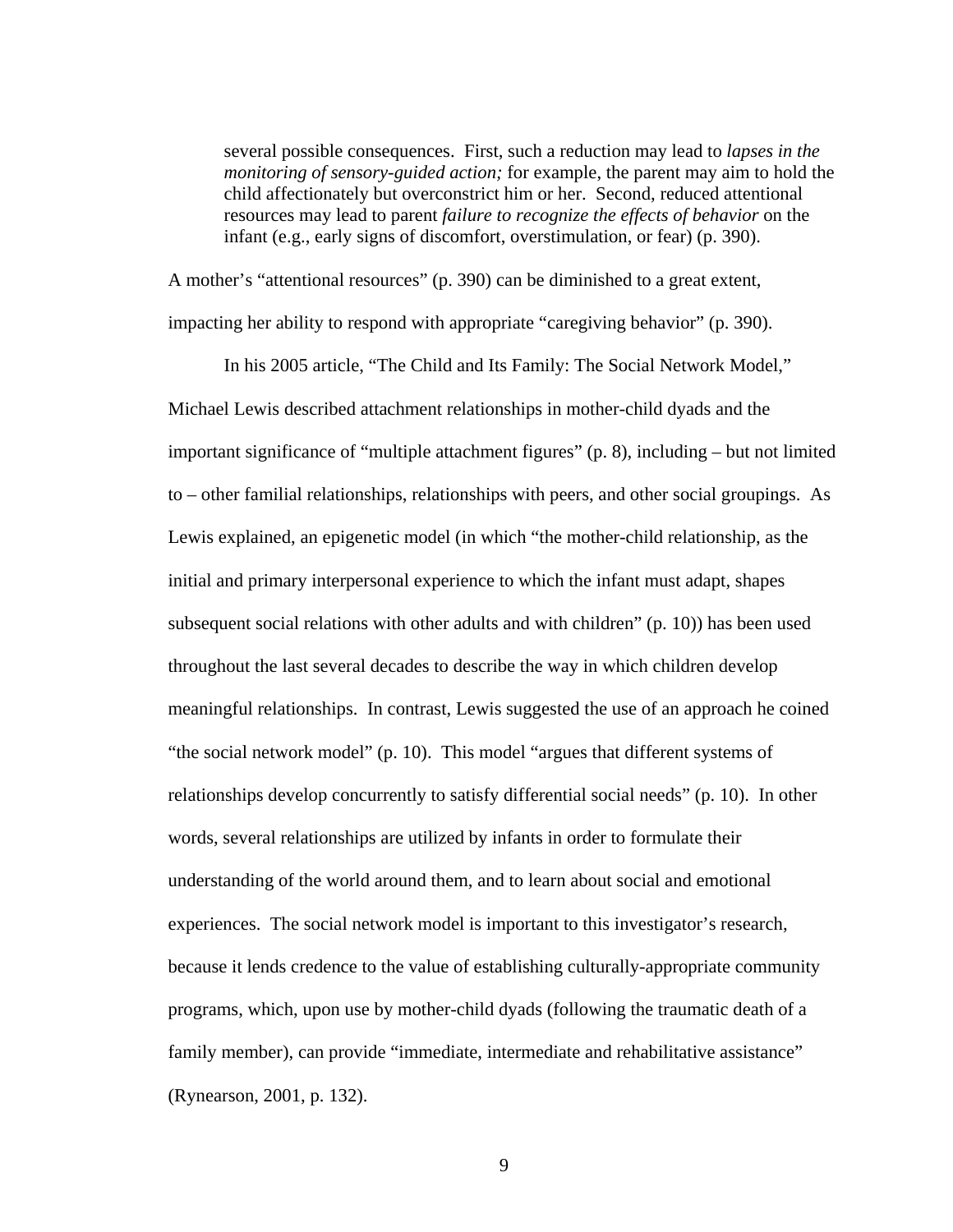While it is critical to make note of the works of theorists and research conducted in past generations (and even the past several years), it is equally – if not more important – to make note of the ways in which these very theories of attachment styles and relatedness skills are rooted within the historical context of the study and assessment of European-American relationships (and generally female-child dyads, at that). Thus, the cross-cultural (and cross-gender) applicability of those particular theoretical models are inadequately backed up by research evidence at this time (Ainsworth, 1989; Bretherton, 1997).

#### *Bereavement Following a Violent Death: Traumatic Grief*

 In her seminal book, *On Death and Dying*, Elisabeth Kubler-Ross (1969) detailed the five stages of grief most family members generally experience when they learn that a loved one is sick and, inevitably, going to die. The sense of foreshortened future that surviving family members can feel after receiving news that a loved one is sick can spur them (and sometimes their dying loved one, if the progression of death is prolonged) towards beginning an engagement in this process of staged-grief (Kubler-Ross, 1969). This model follows five distinct phases, or "stages": denial and isolation, anger, bargaining, depression, and acceptance (p. 34). Grieving family members can follow this stage-model progressively and also retro-gressively. For those experiencing the traumatic death of a loved one, survivors can find themselves experiencing one particular stage – or many stages – over a prolonged period of time.

The grieving process that follows the violent death of a loved one to homicide can be a significantly different process than grieving any other incident (or form) of death. A study conducted by Murphy et. al (1999), examined the prevalence of PTSD diagnoses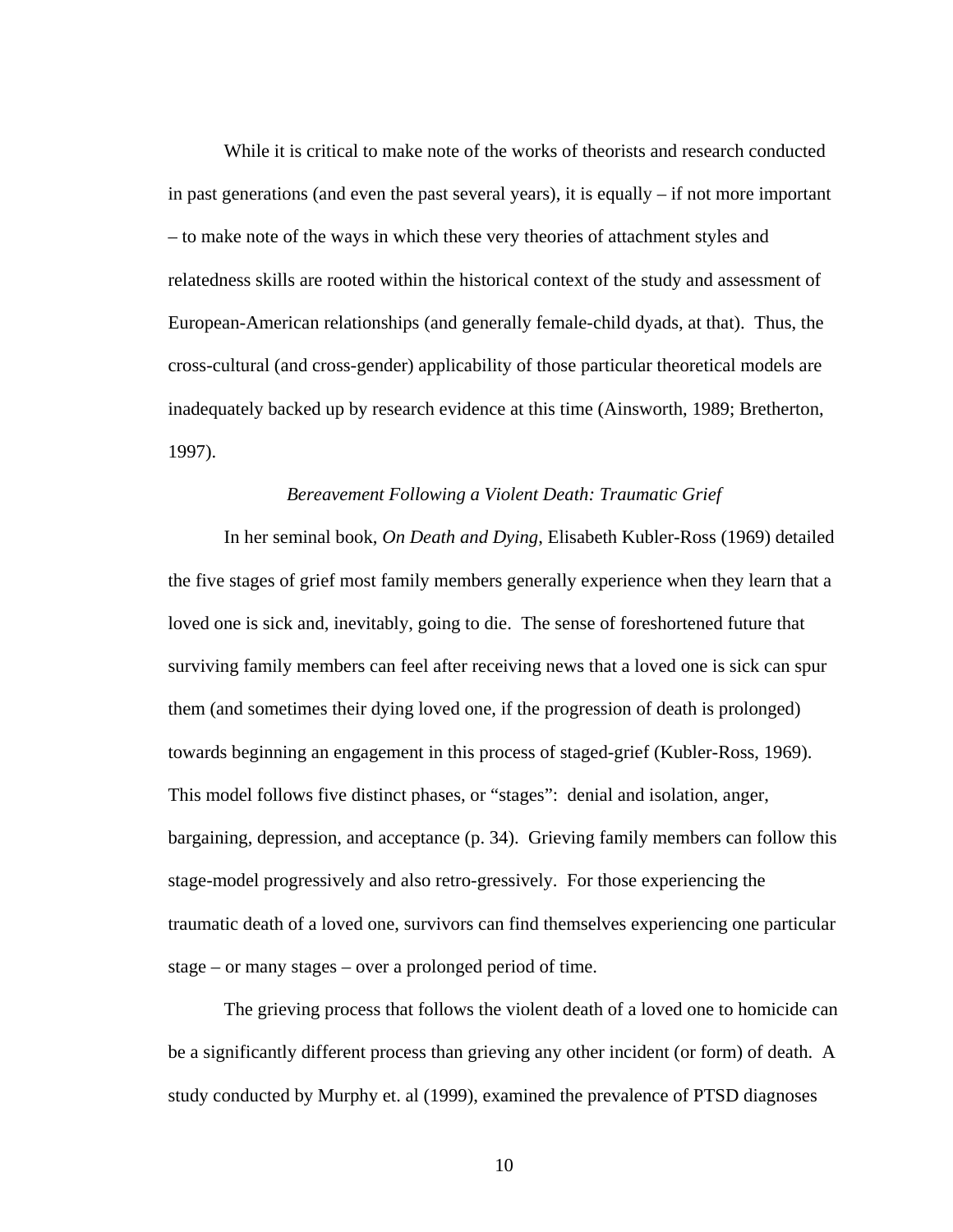among parents (some single, some married) grieving the violent death (either to homicide, suicide, or accidental death) of their child (between the ages of twelve and twenty-eight years old). This study (N=261, comprised of 171 mothers and 90 fathers) revealed "twice as many mothers and fathers whose children were murdered met PTSD caseness (full diagnostic) criteria compared with accident and suicide bereavement" (Murphy et al., 1999, p. 273).

Participants were recruited through randomized sampling in a community-based context, approximately four months following the death of their child. Measures of selfesteem, self-efficacy, coping strategies, perceived social supports, post traumatic stress symptoms, mental distress, grief responses and physical health characteristics were taken at baseline (approximately four months following the death of their child) and at one- and two-year intervals thereafter. Approximately 60 participants were not exposed to the intervention and comprised the group of controlled subjects. Participants in the experimental group were exposed to a "problem-focussed and emotion-focussed 10-week bereavement program" (p. 276). At baseline, there were no significant differences in the measured variables between treatment and control groups. Murphy et al. concluded:

…Trauma brings about the abrupt disintegration of one's view of the world as benevolent and meaningful and the self as worthy. Following an uncontrollable traumatic event, victims, including survivor-victims… see themselves as helpless and weak in a malevolent, meaningless world. The predominant early emotional experience is intense fear and anxiety. The coping task is to construct a new assumptive world consisting of both personal and relational change. This task is judged particularly difficult and lengthy because of the wrenching interdependence of emotion and cognition…. although one's assumptive world needs to be reorganized, risk and protective factors such as event variables (causes of death), predisposing and coping variables (self-esteem, self-efficacy, coping strategies, acceptance of the deaths, and social support), likely affect outcome variables (posttraumatic stress disorder, physical and mental health status, and work attendance and performance) (p. 274).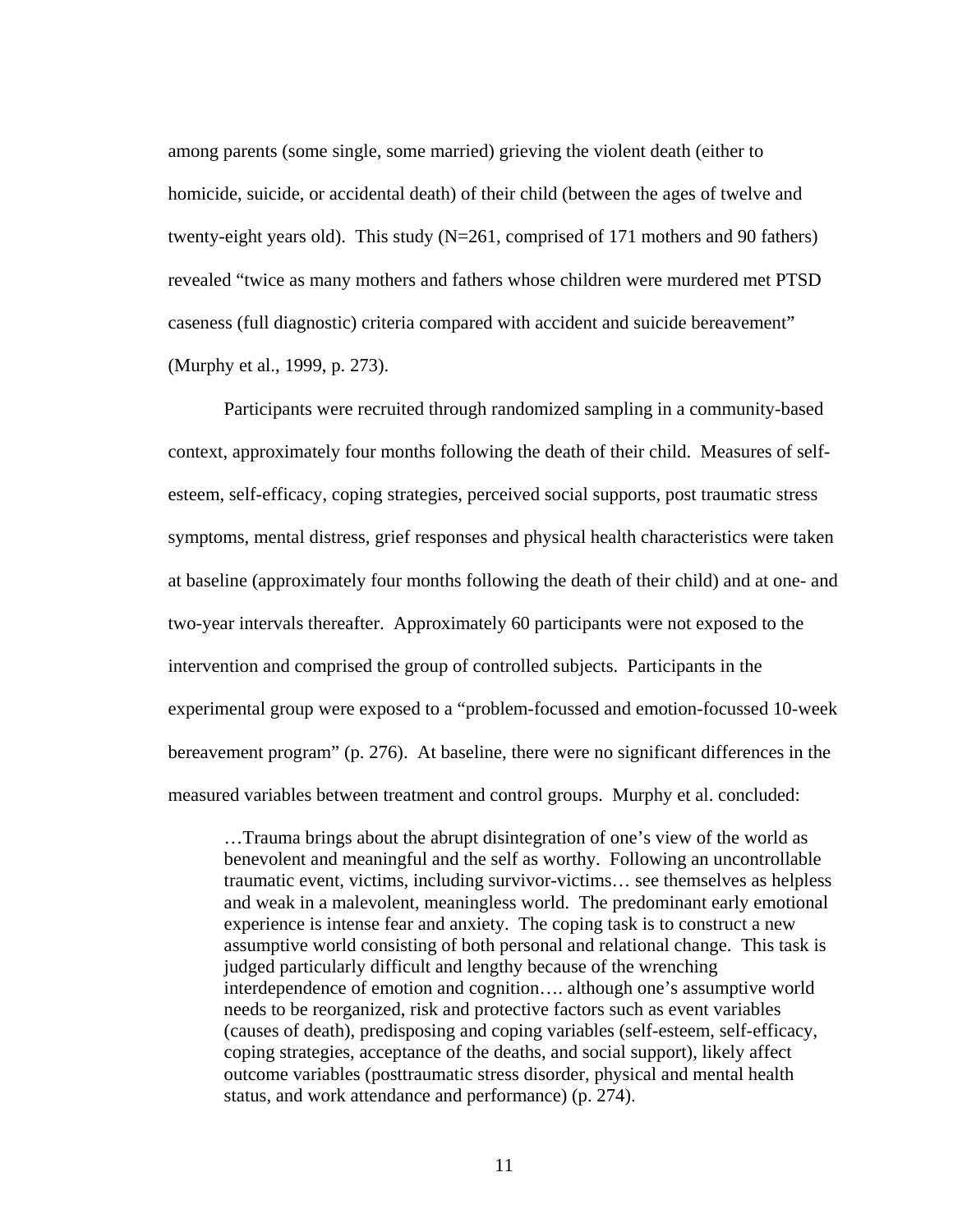Many surviving family members of loved ones lost through accidental death, or even long-anticipated illness, may also experience what grief and trauma experts have come to recognize as *traumatic grief* (Murphy et al., 1999) or *traumatic bereavement* (Rynearson, 2001, p. 120). The grief family members experience when a loved one is lost to any form of death can be exacerbated by a multiplicity of issues, such as economic stress (i.e.: the loss of a working-family member or the survivor's own incapacity to return to work), the loss of direct social and emotional support from this loved one, and intrusion from the media or other outside forces (Rynearson, 2001; Murphy et al., 1999). However, research has shown that, with all points taken in context, it is likely that surviving family members experiencing the loss of a loved one to an unanticipated violent homicide will grieve this death with the overriding feelings and emotions associated with the clinical distinction of traumatic grief (Murphy et al., 1999).

## *The Biological Transmission of Traumatic Exposure*

The debate regarding a possible intergenerational transmission of traumatic effects from parent-to-child reflects a wide range of theories and data – from an explanation of the effects being the result of a more behaviorally-based social learning theory (Markowitz, 2001) to those who have researched the biology of stress and hormone responses in survivors of traumatic incidents (Schechter, et. al, 2004; Yehuda, Halligan, & Grossman, 2001). Empirical research assessing the intergenerational biological effects of traumatic stress due specifically to community homicide has not been conducted to this date. However, there is extensive research on the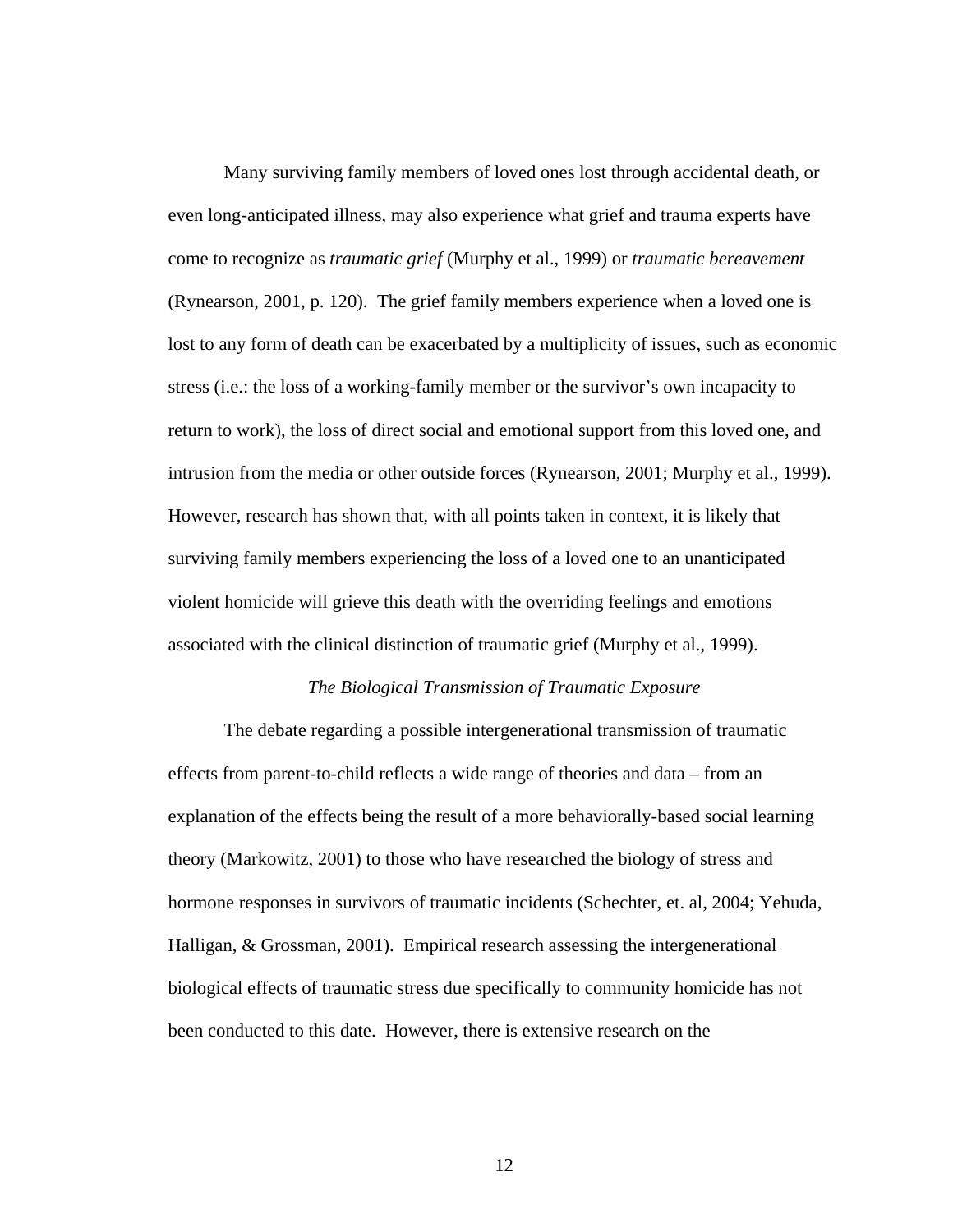intergenerational biological effects of traumatic death (or experiences) in other populations, such as relatives of Holocaust victims or Vietnam War casualties.

At least two studies have found that biological (or physiological) responses to trauma (and the resulting stress hormones secreted into the bloodstream of the trauma survivor) effect the survivor's behaviors for up to years (or decades) following the traumatic incident, including those behaviors directly related to specific child rearing practices (Schechter et al., 2004; Yehuda et al., 2001). In other words, patterns and behaviors that parents develop while child-rearing may be directly influenced by biological (stress-related) responses to traumatic exposure.

Two studies (Schechter et al., 2004; Yehuda et al., 2001) measured cortisol activity (a biological stress measure) among victims of differing forms of violent crime. In the Yehuda study, a cross-sectional relational design, a comparison was measured in the cortisol activity (a specific stress hormonal response) amongst 51 adult children of Holocaust survivors to a control group of 41 comparison subjects ["Jewish individuals in the same age range (24-60 years) who did not have a parent who was a Holocaust survivor" (p. 736)]; both groups of participants in this study were approximately equally divided among gender. Participants were recruited on a voluntary basis, as a nonprobability sample, largely drawn out of convenience (announcements were made in newspaper advertisements). This study found that parents who were holocaust survivors and their children had higher amounts of cortisol measured than the control group, concluding that there can be very measurable biological (indeed, intergenerational) effects of traumatic stress (Yehuda et al., 2001).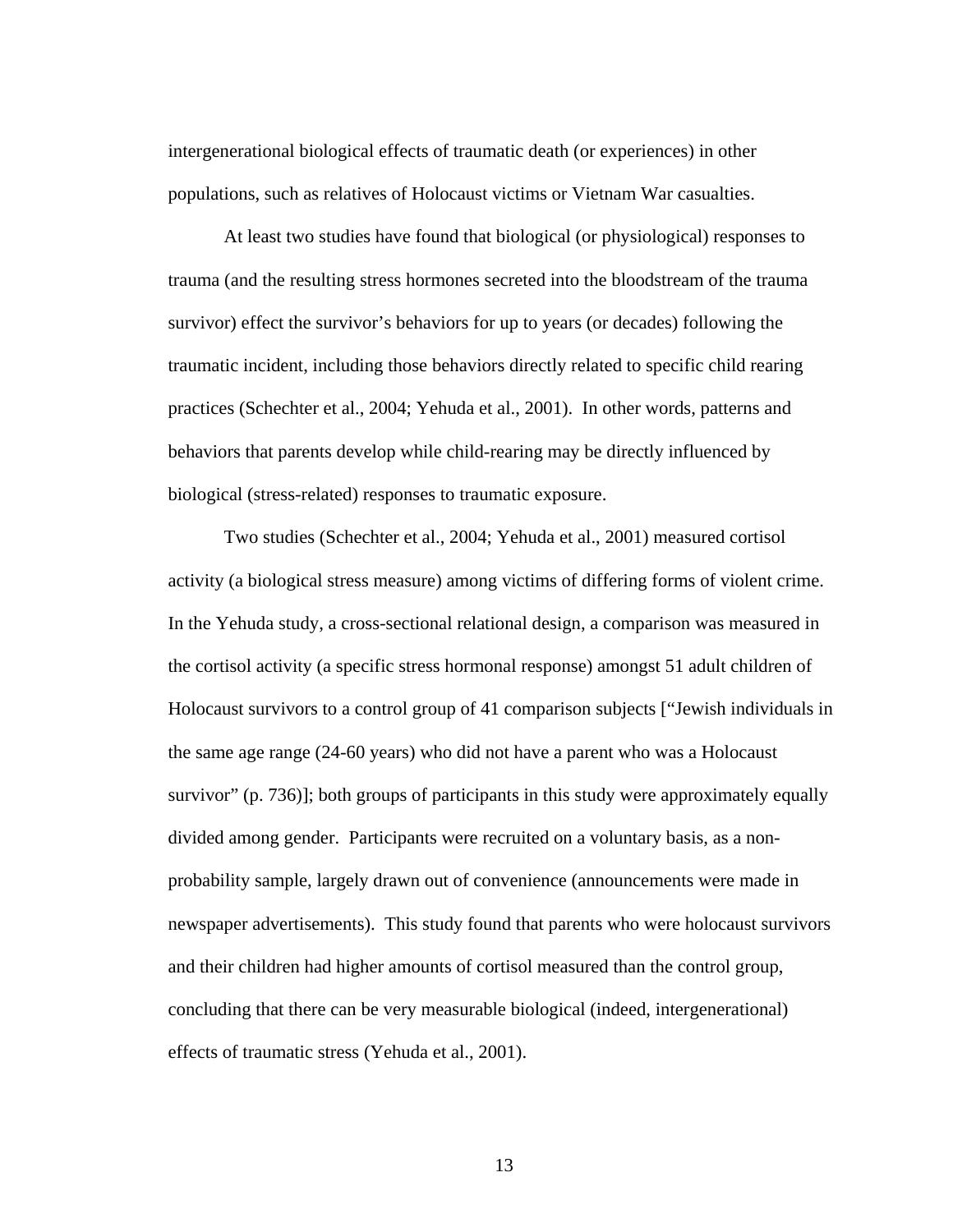A potential bias of this study (as identified by the authors) is that participants were self-selective and thus sample selection might have been biased towards the participation of individuals displaying higher levels of problematic symptomology. Participants who noticed increased problem behaviors or stress in themselves or their children might have been more likely to seek participation in this study, for the purposes of seeking support. However, it is possible that the opposite may be true; that participants who experienced a large amount of distress might have self-selected out of this study for the purposes of maintaining anonymity in their communities. One strength of this study is that it included approximately equal proportions of each gender (with a slightly higher propensity towards including female subjects), however a weakness is that this study had a largely homogenous population with respect to both socioeconomic status (middle class) and race (those of "White descent").

The Schechter et al. study (2004), an experimental design in which a sample of 41 mothers living in inner-city communities, largely of Hispanic (88%) or African American (12%) descent, 51% of whom were on public assistance and 67% were single-mothers, had salivary cortisol activity measured across an hour-and- $\frac{1}{2}$  continuum at thirty-minute intervals. Participants were recruited on a voluntary basis and were part of a nonprobability convenience sample, largely drawn from phone lists obtained by the investigators. This study additionally reported a definitive relationship between the amount of cortisol measured (in saliva) and the incidence of experienced post-traumatic stress behaviors or symptomology in both parents and children, also lending the conclusion that there can be very measurable intergenerational effects of traumatic stress. Schechter et al. further explain the findings of their study: "the severity of trauma-related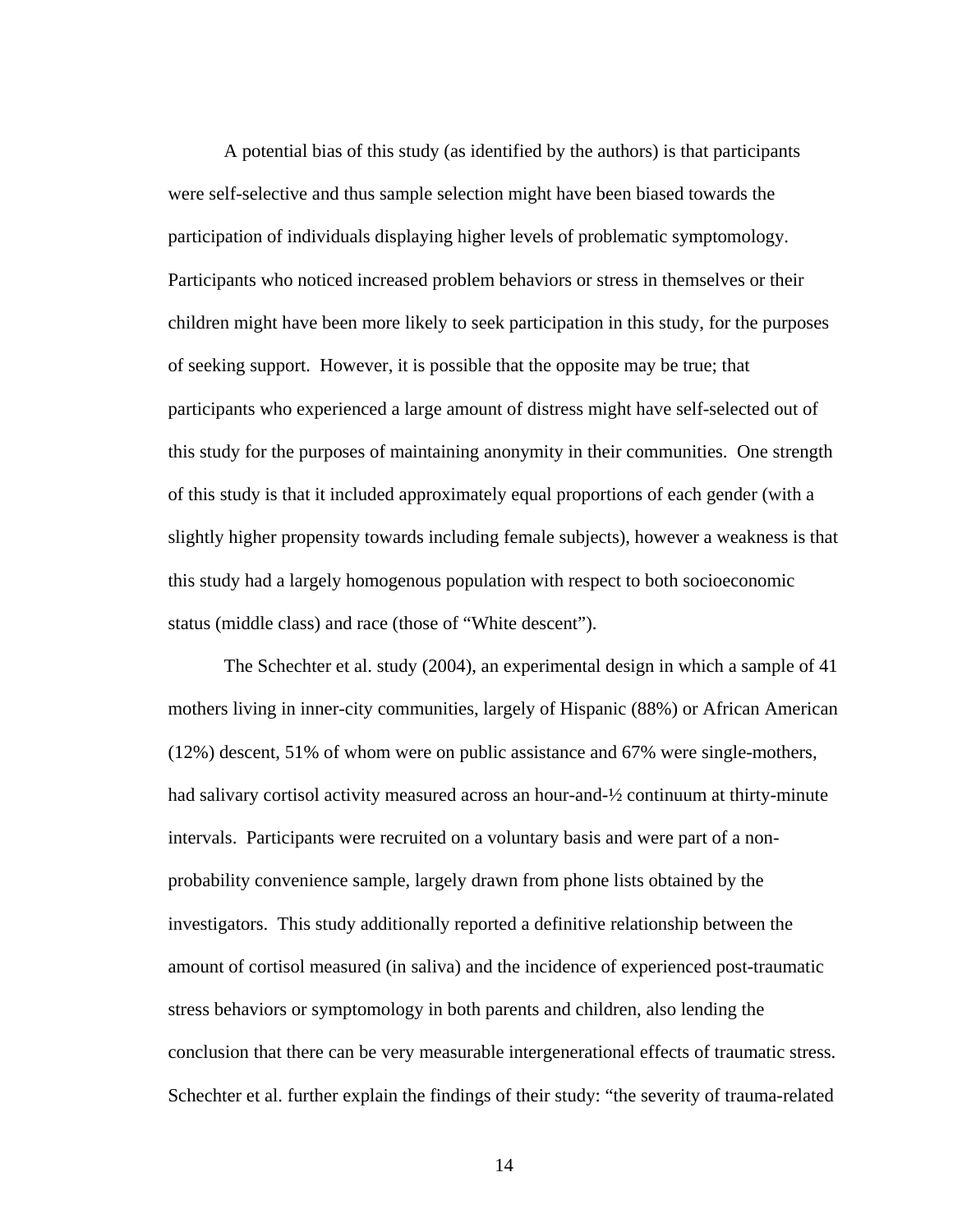psychophysiologic dysregulation may well contribute to interference with a caregiver's ability to communicate and interact sensitively and protectively with her very young child" (p. 332). It makes sense to propose that because a mother might be biologically predisposed towards certain behavioral responses towards her child following the experience of a traumatic event, supportive behavioral and community-based interventions may provide intermediary relief for the individual and the dyad.

A possible bias of this study (unacknowledged by its authors) was that participants were self-selective, thus open to potential caveats (positive and/or negative) such as the Yehuda, et al. (2001) study. Another weakness of this study is that participants were formed from a largely homogenous population with respect to socioeconomic class (lower class) and race/ethnicity (primarily of Hispanic descent). A strength of this study is that participants were of both genders (albeit, with a higher propensity towards including female subjects).

Bessel van der Kolk, a medical doctor, clinician, and researcher of the biological effects of posttraumatic stress on humans who have experienced traumatic events, considered it important to take into consideration developmental level (and age) of the person at the time the traumatic event takes place (2004). From his preeminent research on childhood traumatic stress, he found that the developmental level a youth has reached when he or she experienced the traumatic event can affect both the ways in which, and how difficult it is for, the child or youth to recover. "Anxiety disorders, chronic hyperarousal, and behavioral disturbances have been regularly described in traumatized children…" (p. 228). In summary, we can anticipate that children and adults might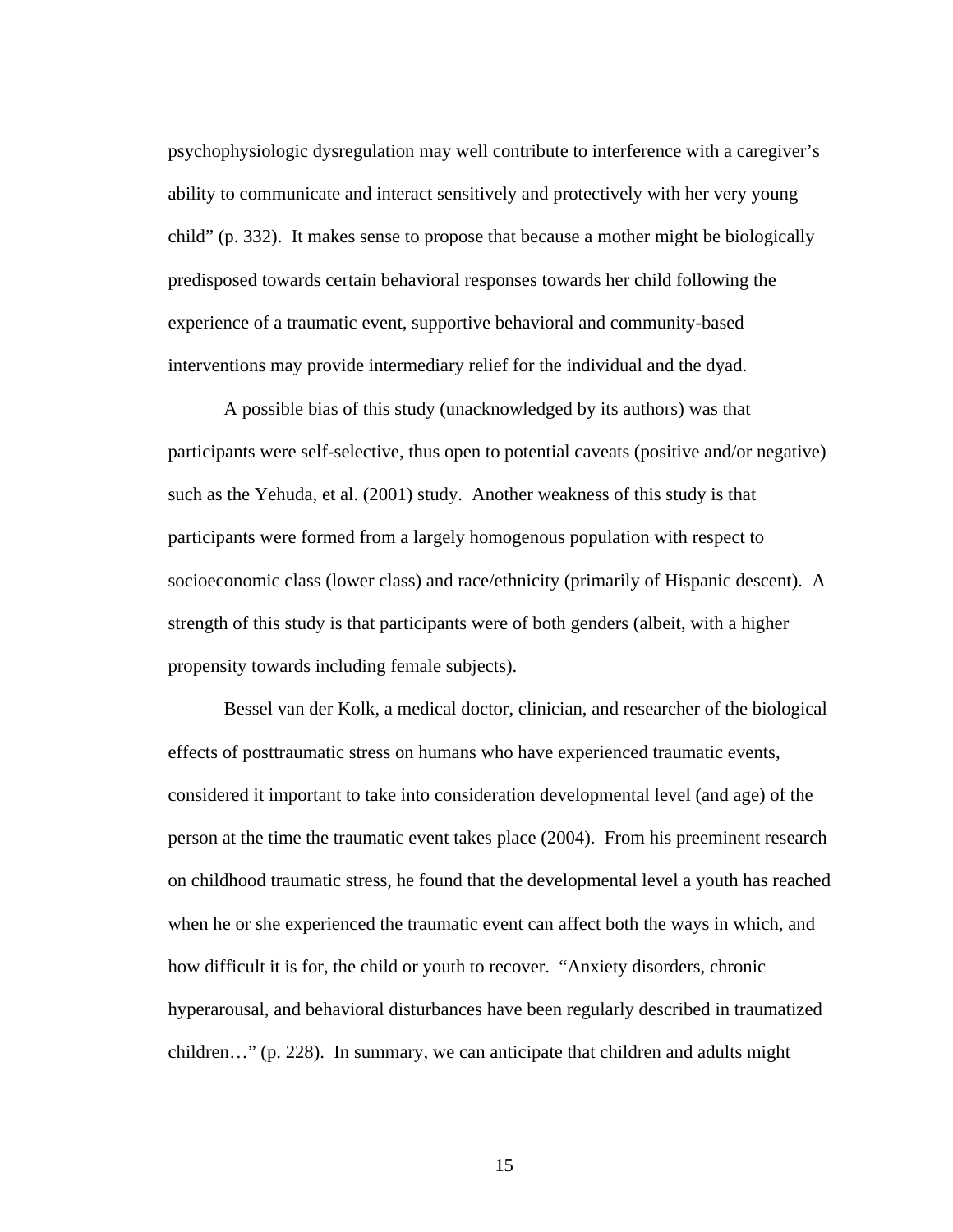experience negative biological effects as the result of witnessing, experiencing, hearing about, or learning of traumatic incidents (such as the violent homicide of a loved one).

### *Psychosocial Intergenerational Effects*

Several studies have found that when a parent experiences a traumatizing event, that parent will be affected in a multitude of ways, often for many decades; additionally, the feelings and behaviors displayed by parents can often lead to conflictual parent-child relationships (Milan, Lewis, Ethier, Kershaw, & Ickovics, 2004; Sagi-Schwartz, et al., 2003; Samper, Taft, King, & King, 2004). Three empirical studies sought to measure specific characteristics of parents' behaviors in relation to how far along they were in the recovery process from a traumatic event, along with measuring the child's intergenerational incidence of experienced behavioral effects (indeed, the child's own behavioral dismay), or assessed the parent-child attachment relationship. Each of these studies identified particular behaviors or symptoms that are common among survivors of trauma as a whole.

The first study, conducted by Sagi-Schwartz et al. (2003) assessed the intergenerational impact of stress as related to being the daughter or granddaughter of a Holocaust survivor. Recruitment was conducted through telephone contact with over 30,000 individuals who were born in Europe between 1926 and 1937. These participants were required to have had a child born in Israel between 1947 and 1970, and a current grandchild who was "between the ages of 12 and 15 months (the third generation)"; eventually a group of 196 total participants was found  $(N=48 \text{ Holocaust Survivors}, N=50 \text{ }$ Comparison Subjects, N=48 Daughters of Holocaust, and N=50 Daughters of Comparison). This study found that while grandparents may still be experiencing stress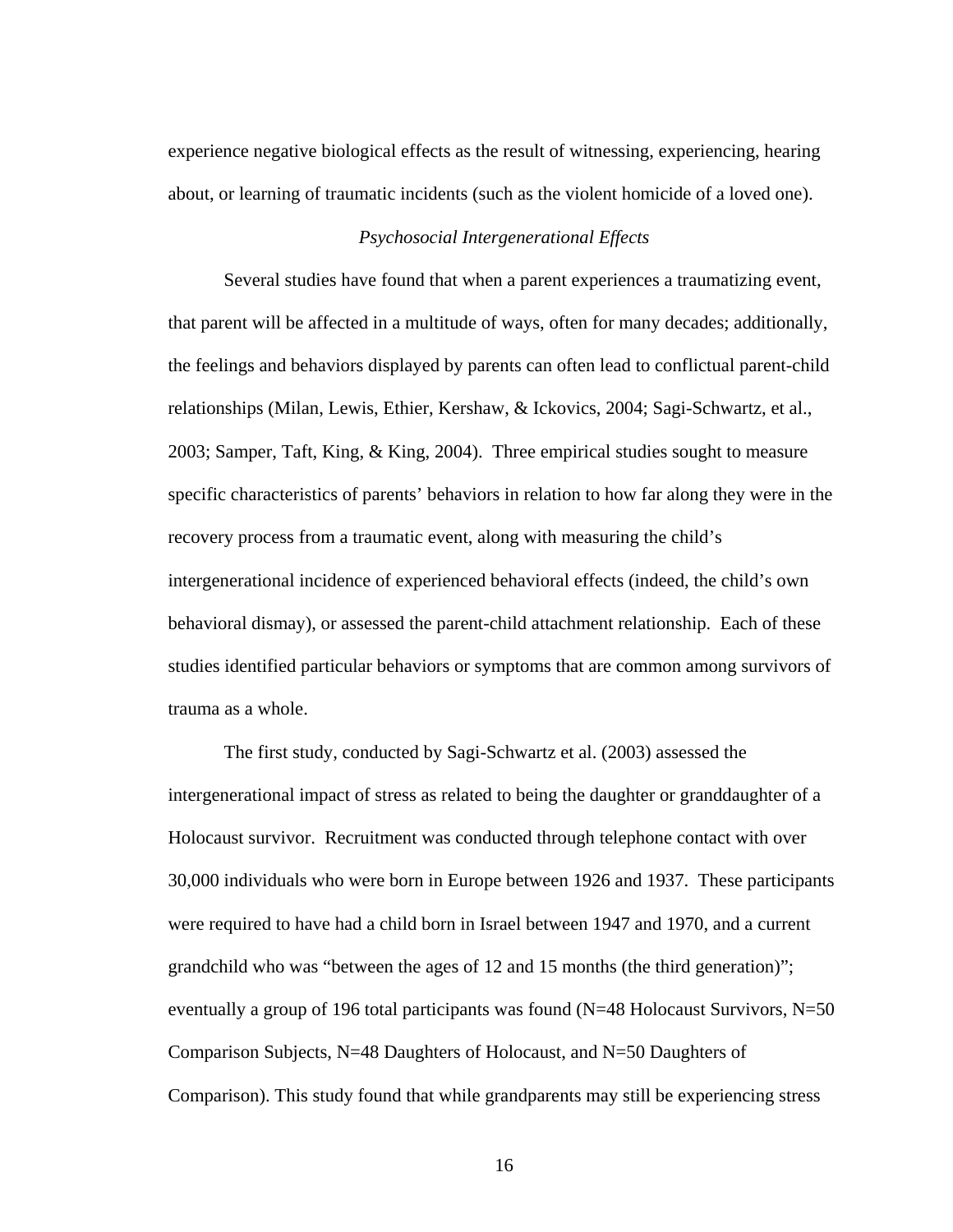symptomology decades following the Holocaust, neither their daughters nor granddaughters appeared to show statistically significant measurable levels of behavioral distress. The difference in this study (as compared with the next two) is an important finding, reminding us of the important effects of mediating factors on families' recovery processes. Additionally, the findings of this study suggest that parents (or community members) who behave in particular, supportive ways are sometimes able to mediate the effects (or risk and influence) of their experienced traumatic stress from directly and negatively effecting their children (or future generations).

The second study, conducted by Milan et al. (2004) assessed the impact of a mother's experienced physical maltreatment during childhood on the mother-infant dyad during the mother's initial transition into parenthood. Recruitment was conducted between "June 1998 and March 2000 from 10 hospital clinics in New Haven, Bridgeport, and Hartford, Connecticut" (p. 251). A total of 203 adolescents between the ages of 14 and 19 years old  $(M = 17.4)$ , participated in this study. Demographic data additionally revealed that adolescents were from a range of ethnic and racial backgrounds (41% African American, 40% Latina, 9% White, and 10% mixed racial/ethnic backgrounds). Each participant completed a total of four 90-minute interviews over the course of an 18 month period and was paid \$25 for each completed interview.

Results indicated a significant relationship between the parents' trauma-related symptomology (affected by the mother's experienced maltreatment) and the child's increased likelihood to develop negative symptomology. As acknowledged by the authors, "a major limitation to this study is the exclusive reliance on self-report methods…. Our measure of mother-infant relationship difficulty was based only on the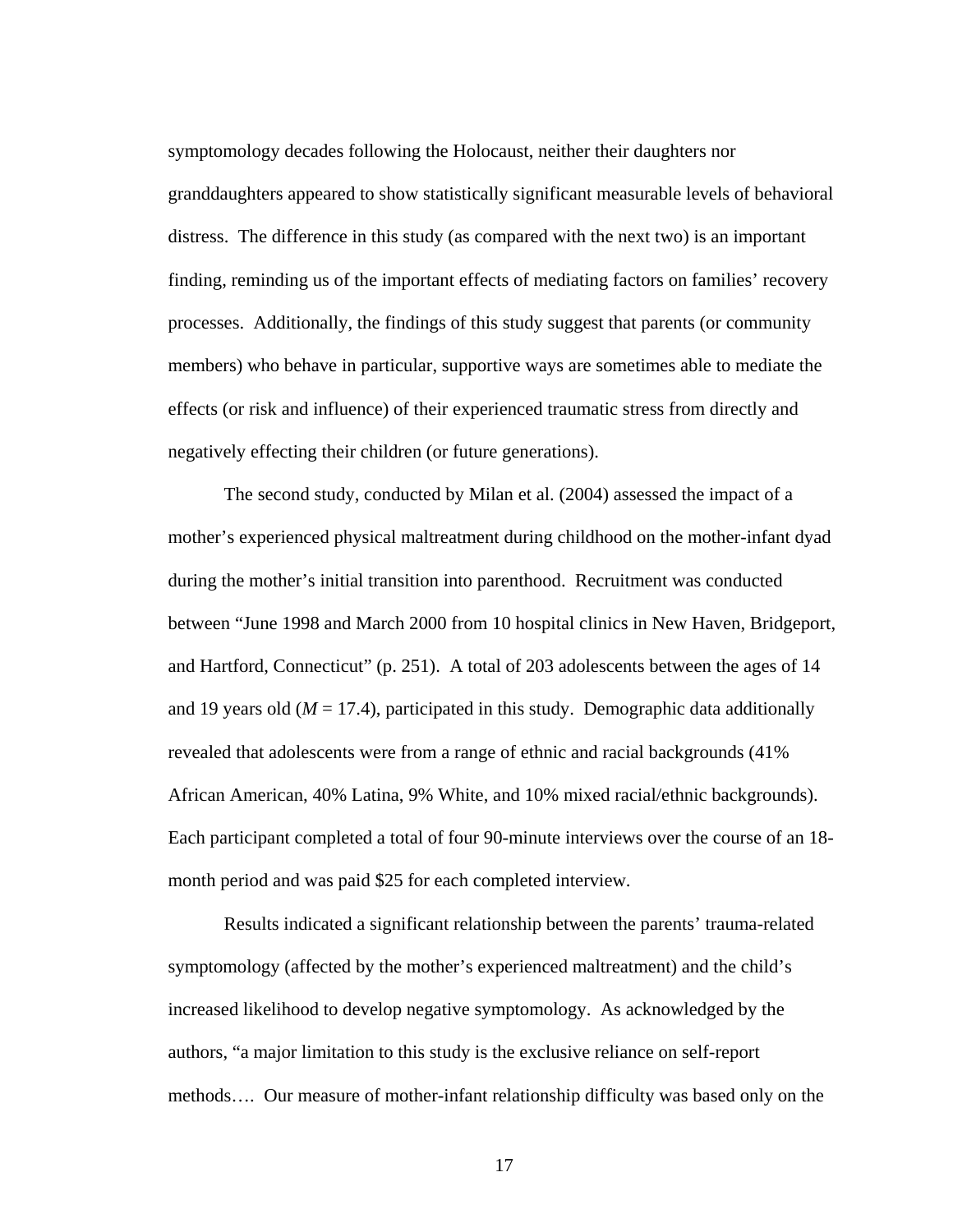adolescents' self-report, and could be biased by different factors (e.g., social desirability, maternal depression)" (p. 259).

The third study, conducted by Samper et al. (2004) identified the intergenerational effects of expressed PTSD-symptomology for post-Vietnam combat veterans. This sample  $(N = 250)$  was comprised of male veterans, mean age of 41.44 years, who had biological children. Measured demographics revealed 22% of participants to be of African American descent, 78% identified as Caucasian or other, and 32% self-identified as Latino/Hispanic. Results of this study indicated that "those with high levels of PTSD symptoms and avoidance and emotional numbing symptoms in particular are at greatest risk for reporting poor parenting satisfaction" (p. 314). Strengths of this study were that researchers controlled for the effects of partner violence on expressed PTSD symptomology as well as drew their participants from a national sample. In conclusion, participants' self-identified sets of symptomology were expressly negatively related to measures of their child's well-being.

Hertz et al. (2005) recognized that "...sometimes it is difficult for parents who have had a son or daughter murdered to know how to cope with their grief and how to continue to parent surviving children" (p. 290). The effects of experiencing a traumatic event, such as the homicide of a family member (particularly a son or daughter), can sometimes impinge upon the parent's ensuing relationship with their surviving child(ren). In addition, "although it is likely that children who survive the homicide of a family member… are affected at least as much as adults, relatively little (empirical) information is available" (Hertz et al., 2005, p. 290). Hertz et al. additionally recognized the lack of empirical research previously conducted to investigate the consequences of community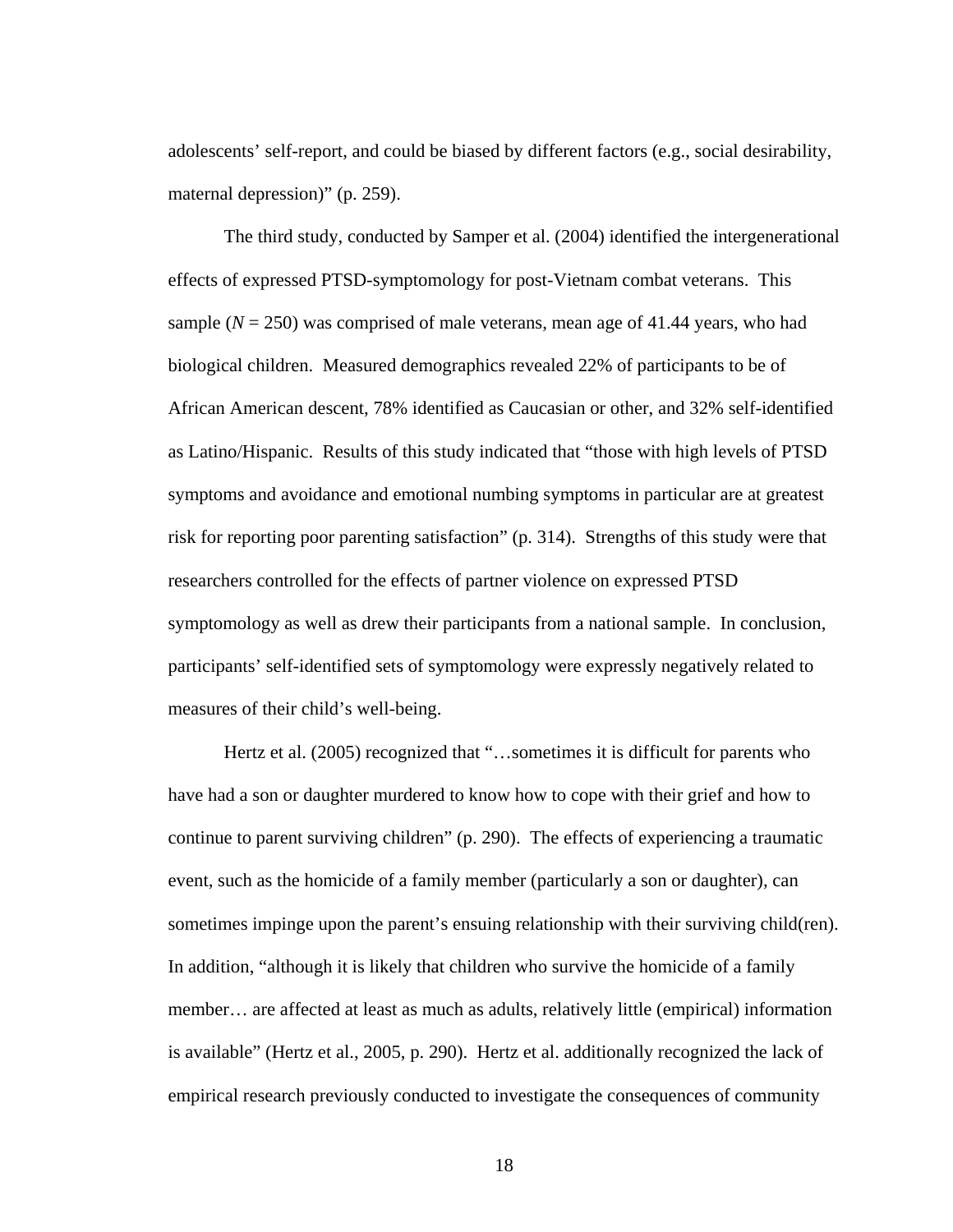violence (and more specifically, homicide in the communities of the United States) on family relationships – and in particular, mother-child dyads.

#### *A Public-Health Perspective: The Development of an Appropriate Community Response*

When examining community violence, or, more specifically, the pervasive incidence of homicide, through a theoretical lens of the public health perspective, three conclusions become evident: (a) a multiplicity of solutions (when used in combination) can work to decrease the incidence of violence, and more specifically homicide, in our communities; (b) individuals and organizations in our communities must work together as allies towards eradicating this violence; and (c) we must work towards developing appropriately funded resources of support for those grieving murdered family members (Prothrow-Stith & Spivak, 2004). However, merely the presence of an extensive community support network will not necessarily provide enough protective buffers to completely eliminate continued incidents of violence. As Haynie, Silver and Teasdale (2006) noted, "…the mere presence of dense neighborhood networks does not prevent crime. Instead, it is the cultural content of those networks expressed in terms of the behaviors and attitudes of those involved that constitutes an important ecological force in the production of crime" (p. 149). In this light, it becomes critical for community programs to create multi-faceted team-based approaches, advocating for the prevention of violence and support of victims of violence both directly following the incident and throughout the (sometimes protracted) grieving process. As touched upon previously, Lewis' (2005) exploration into the effects of assessing attachment and trauma through the lens of a social network model lends one to critically examine (and recognize) the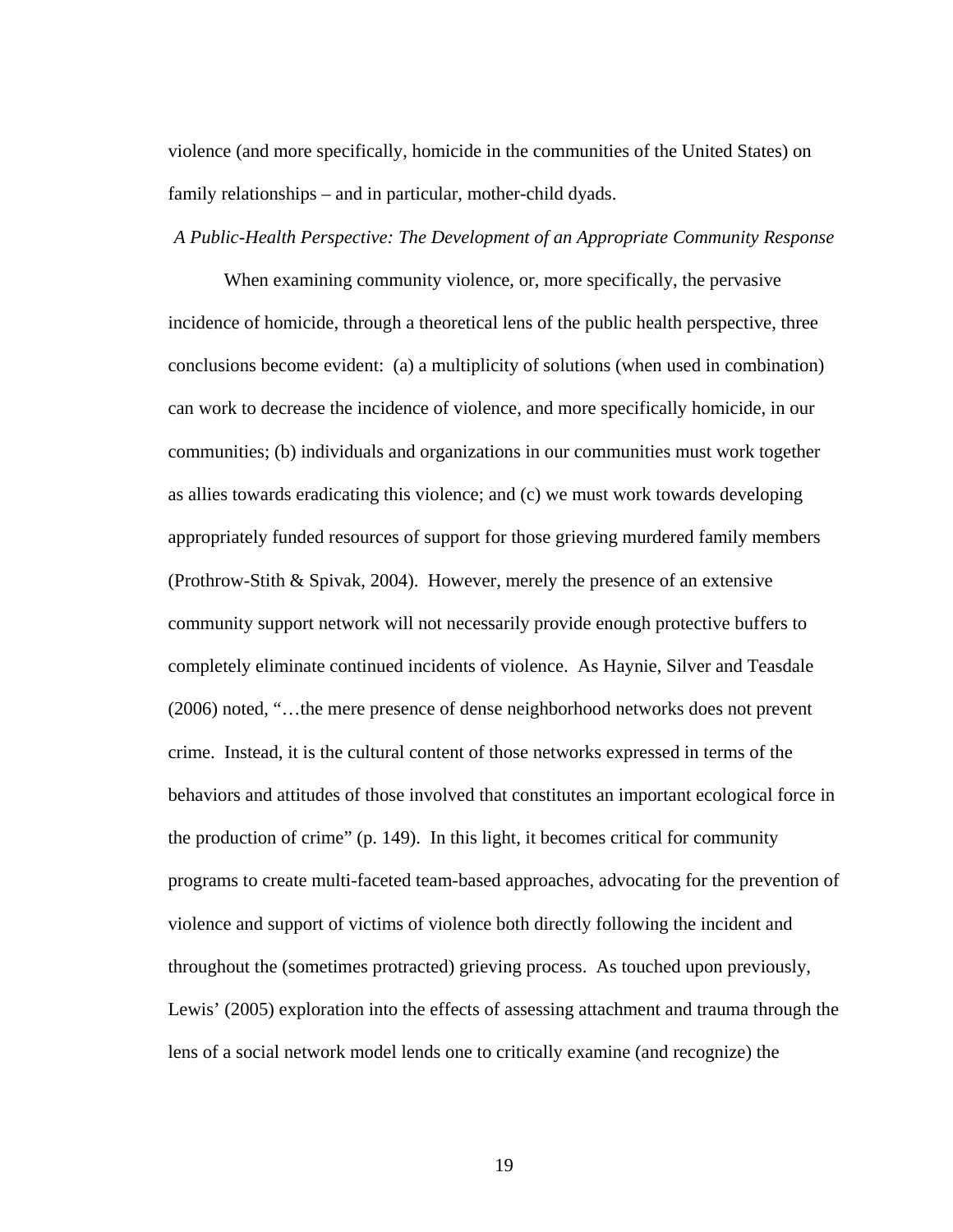necessity of creating increased community preventive and recovery resources for families touched by homicide.

A critical issue that social workers must contend with (and one that must be challenged through an equitable and culturally-sensitive approach) is the way in which community programs are generally funded. Currently they are largely funded from the taxed income of community's residents, not dissimilar to the funding of public precollege education. Educational systems and community resource programs are disproportionately funded based on geographic location. Therefore, children living in wealthier communities – which are historically dominated by less-diverse populations (largely due to economic segregation) – tend to have greater access to community resources.

In their article, "Children's Exposure to Violence in the Family and Community," Gayla Margolin and Elana Gordis (2004) reported "at least one third of children [are] victimized and more than 90%... [witness] violence at least once during their childhoods" (pp. 152-153). The rates of a child's exposure to family violence are also alarmingly high.

A striking report in 1990 revealed that in homes where domestic violence occurs, children are physically abused and neglected at a rate 15 times higher than the national average. Several studies have found that in 60 to 75% of families where a woman is battered, children are also battered (Osofsky, 2004, p. 482).

It is clear that children all too-commonly experience the co-occurrence of multiple forms of violence (such as community and family violence), reverberating with potentially compounding effects on children who repeatedly witness and experience these events. "In some communities, particularly densely populated, poor inner cities, their [children's]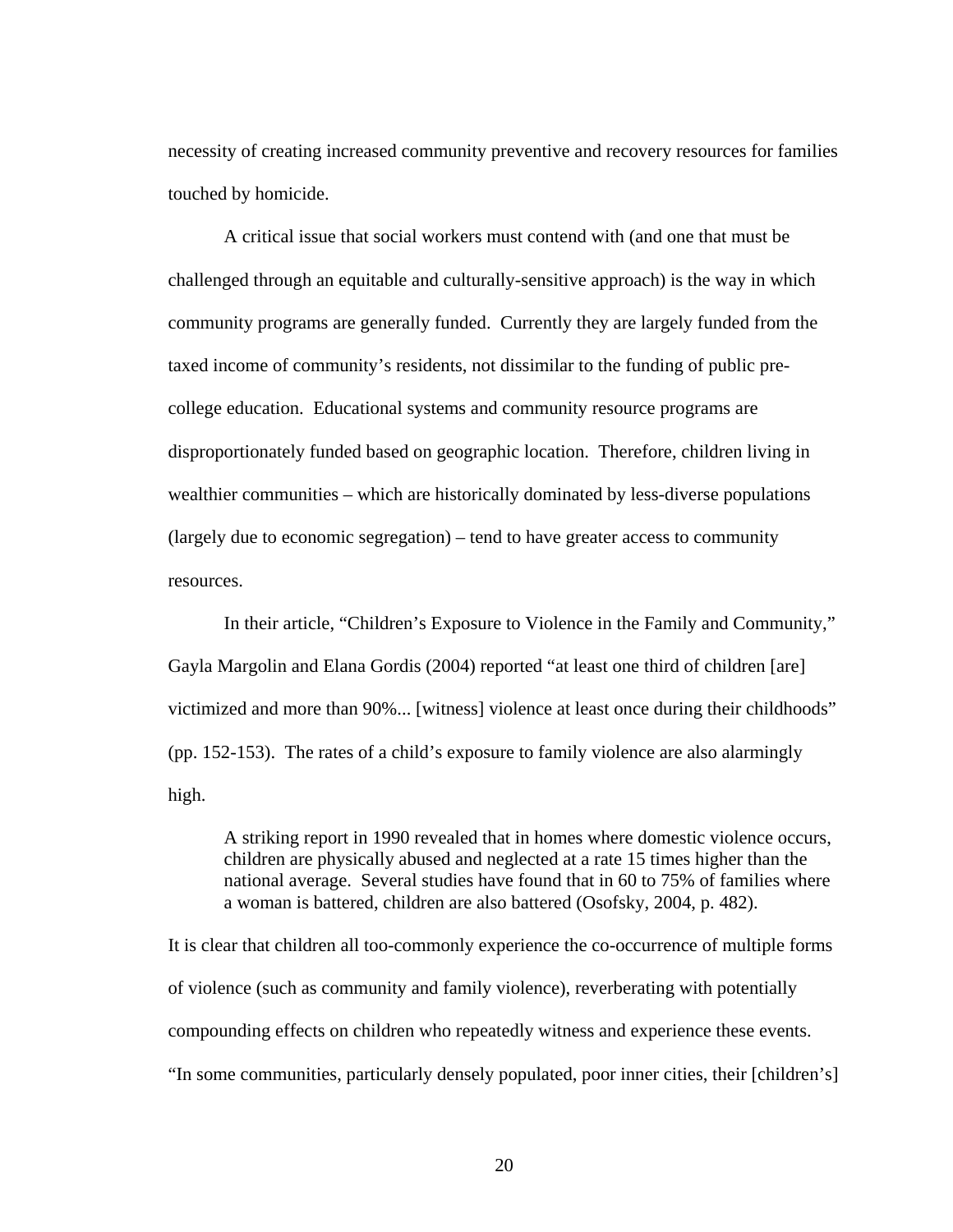exposure may be extensive…" (Prothrow-Stith & Spivak, 2004, p. 61). Reading about the tremendous frequency with which youth experience community violence, and bear witness to or learn news of the frequency of incidents of homicide, one begins to wonder how easily individuals and families can recover from these experiences, particularly without adequate social, community, or familial supports.

It is additionally critical to recognize the interconnected and complicated effects of the institutionalization of racism, sexism, and poverty in American society. In their book *Murder is No Accident: Understanding and Preventing Youth Violence in America*, Prothrow-Stith and Spivak (2004) clarified "we consider the experiences of racism and poverty to be forms of violence" (p. 61) in and of itself; explaining that the government's institutionalization of poverty and racism is so pervasive that "those working to prevent violence must recognize the contribution these experiences make to the risk of violence because they lie over and exacerbate all the other risks" (p. 61) that contribute to the occurrence of violence in our communities. The implications of institutionalized racism and economic inequities are huge and almost unfathomable when considering structural ways to mediate them. Ultimately, the Federal Government must take responsibility for providing equitable and culturally-sensitive resources to all family members who are victims of violent crime.

## *The Evolution of Community Support Resources*

 Until approximately the 1970's, "there were no social agencies or institutions in the United States to serve the function of [providing] longer-term support, education and empowerment after violent dying until the *mutual support group* movement began" (Rynearson, 2001, p. 129). Rynearson continued: "groups of family members joined by a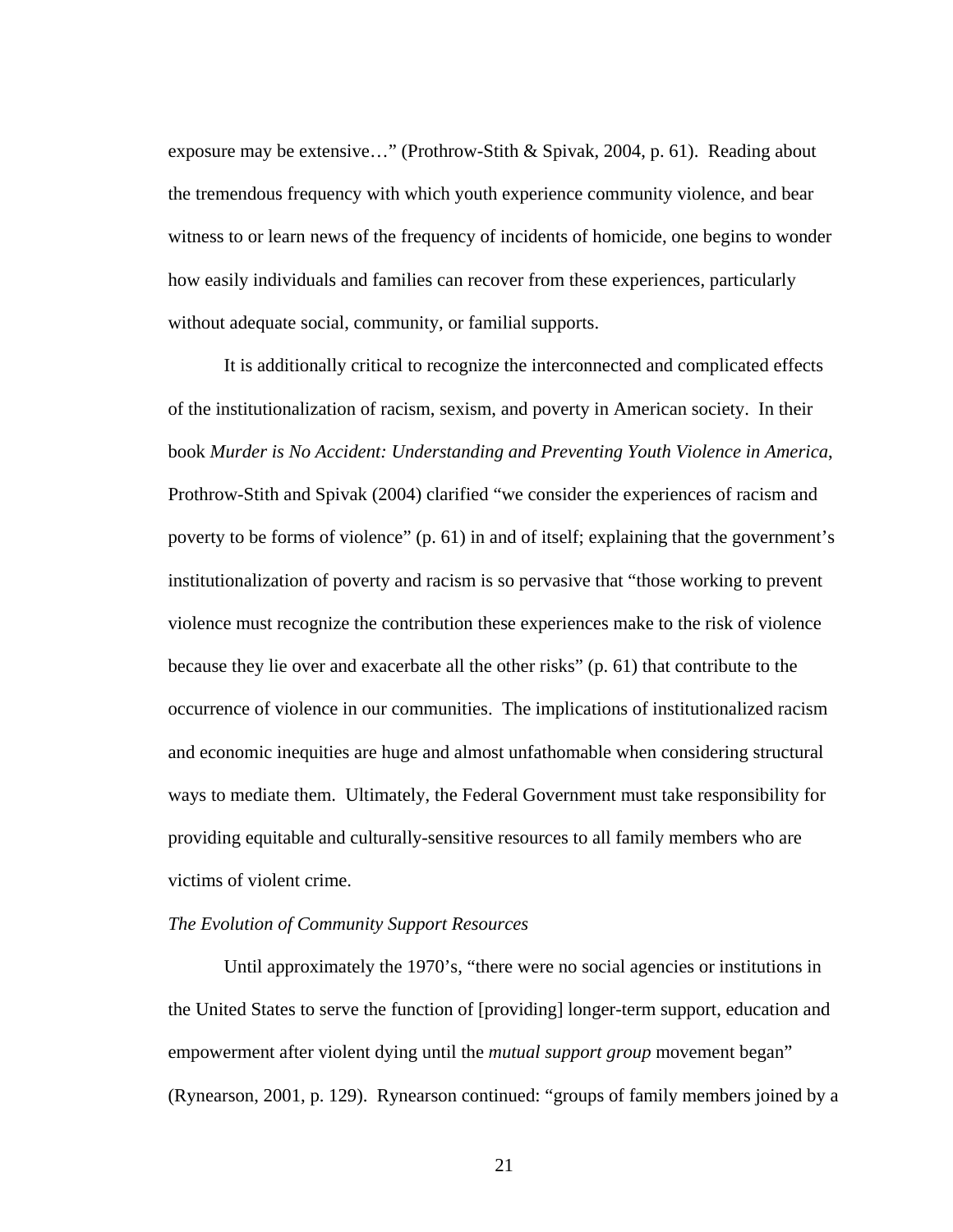common tragedy, with a collective commitment to surviving the aftermath of violent dying, offered a setting of empathic caring where each member shared how the dying had changed them" (p. 129).

Then, in 1984, following the lobbying efforts of many a support group constituent, the Department of Justice established what is now known as the Office for Victims of Crime (Rynearson, 2001).

This office is mandated to provide financial retribution and service for adults and children. Funds are drawn from the financial penalties collected from federal felons, not from taxes. This money (approximately \$250 million per year) is divided and distributed between all 50 states (each state administers the money through an agency of their choice) for burial expenses, financial support for destitute families, and payment for requisite medical and mental health services for disorders related to the crime (Rynearson, 2001, p. 130).

However, because there are no federally defined standards for the distribution of

financial resources within individual states, victims of crime experience large discrepancies in monies and services available to them following the violent death of a loved one, depending on the state in which they live. "For example, the number of approved treatment sessions for a family member after a criminal death is limited to six in the State of Connecticut, while the State of Washington approves at least thirty" (Rynearson, 2001, p. 131).

*Taking Preventive Measures*

Community violence should be addressed through the theoretical lens of a public health perspective instead of through a singular judicial lens (focused on arresting violent perpetrators after the fact  $-$  if, indeed, they can be found  $-$  and attempting to place blame solely on the individual and then punish them for the violent act). Preventive measures can be used to avoid the occurrence of community violence in the first place.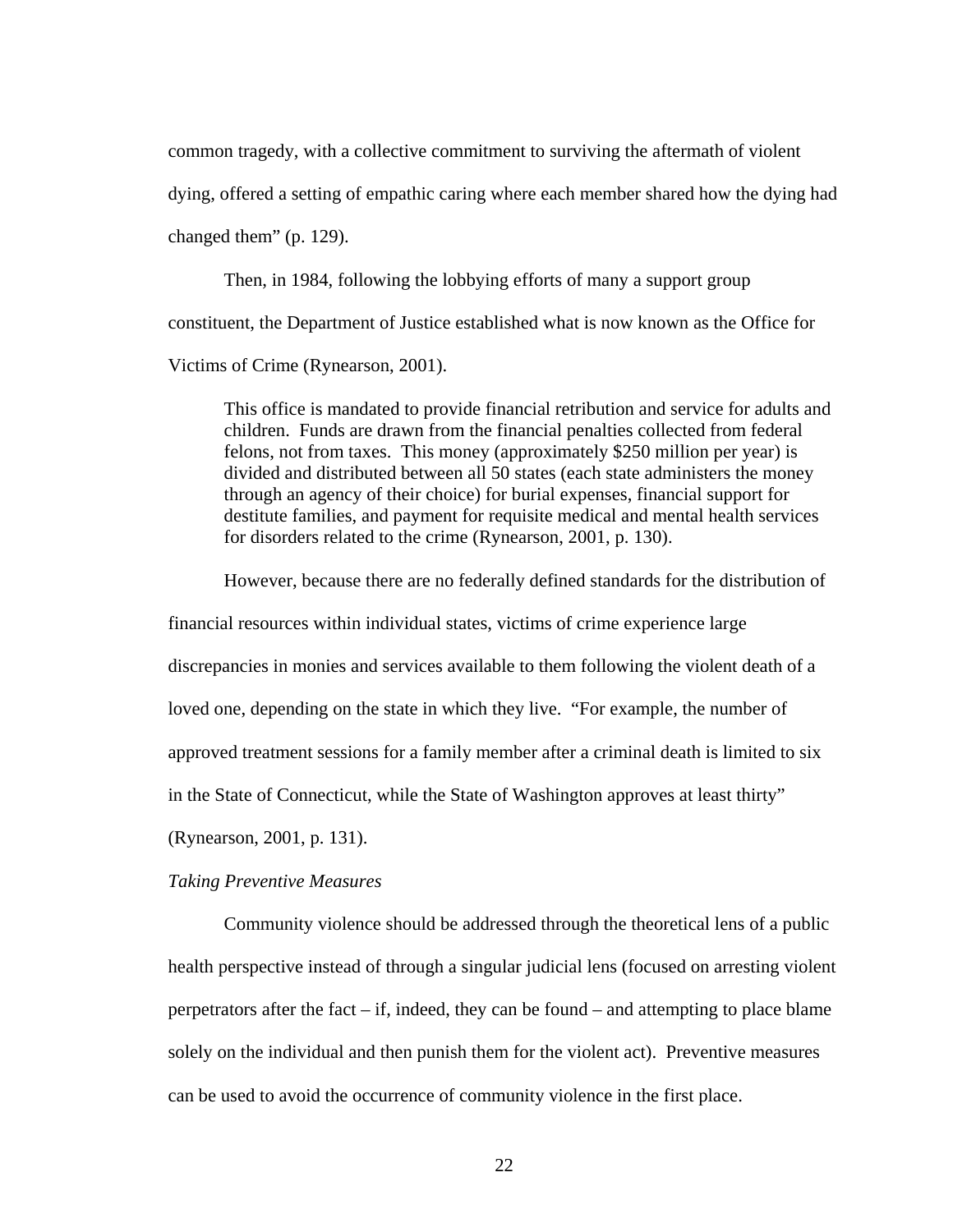A growing body of scientific evidence demonstrated that the use of violence was a learned behavior. Children were actually learning that violence was an acceptable and potentially successful way to deal with anger and conflict… They were learning this from exposures to violence in their families and communities as well as through the media, particularly television (Prothrow-Stith & Spivak, 2004, p. 173).

Prothrow-Stith and Spivak suggested several ways in which both grassroots and federally-funded preventive and supportive community programs could be used for the support of communities around the country: (a) peer mentoring and teacher-training programs can be used to institute social networks and positive role modeling; (b) organized recreational activities and youth centers/after-school programs can be instituted to help foster healthy and safe communities; (c) federally-funded programs and public policy initiatives can provide greater economic stability and awareness for poor families, helping to eradicate the pervasive levels of poverty in the country; (d) violence prevention programs in the public schools can work towards helping youth develop prosocial behavioral skills; and (e) instituting a nation-wide gun buyback program that reduces the sheer number of firearms available in our communities.

Strengths of addressing community violence through a public health perspective are: (a) youth in violent communities become decriminalized and (b) strategies can be implemented to change the ways in which structures of society (for example, the media) feed into the perpetuation of violence as a means to solve problems. One concern about approaching the topic of decriminalizing violence and placing prevention in the hands of both grass-roots organizers and federally-implemented programs is whether systemic implications of racism and poverty will be comprehensively addressed. And while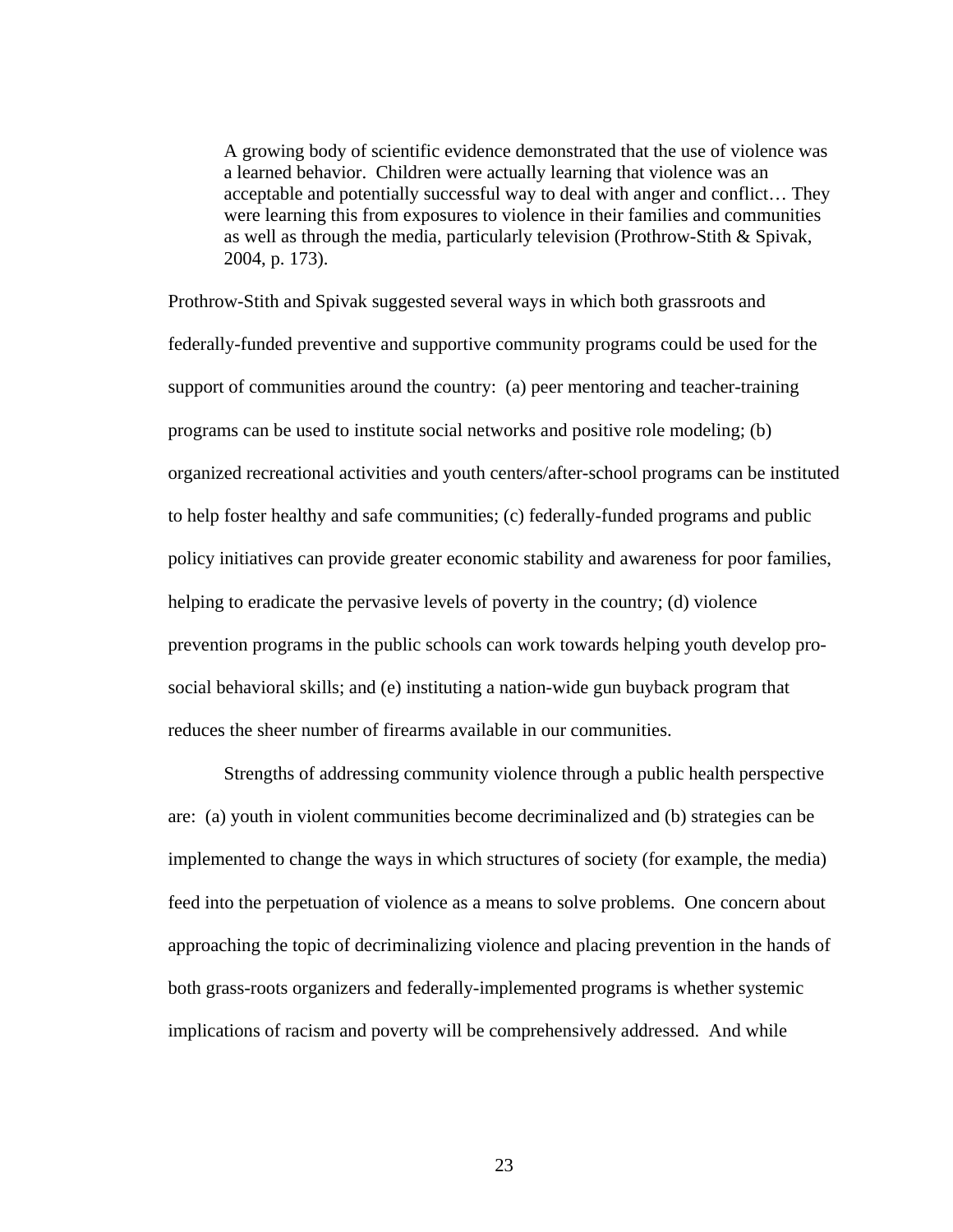Prothrow-Stith & Spivak's (2004) approach has begun to tease apart these complex issues, we are far from an adequate system which addresses these institutional biases.

Funding of these programs is an additional reality and concern and might be addressed through a variety of ways. But if one thinks about it logically, spending money on prevention, rather than incarceration, will save both money and, more importantly, lives in the long run.

### *Further Considerations*

Additional considerations should be noted at this time. It is important to recognize that a survivor's experience of grief is often impacted by whether or not they knew the person who murdered their loved one. For example, children who witness the murder of one parent by another might be impacted quite differently than a child simply who knows of the murder of their loved one, which was committed by an unknown criminal. Additionally, the impact of an unsolved homicide – and worse yet, continued and uncontrollable explorations into the event itself by the media or press – on family members still grieving the loss of the loved one can lend to years, if not decades, of reimpacting trauma (Rynearson, 2001).

The lack of existing empirical research conducted on the phenomenon of community violence led me to question the effects of this specific form of trauma on mothers and their surviving children, along with the desire to explore whether current available community resources are sufficient for families enduring the recovery process. It is again important to recognize that specific effects on the mother-child relationship can be mediated by many important things, such as the emotional, economic, and social support of other family members and friends as well as the presence of a supportive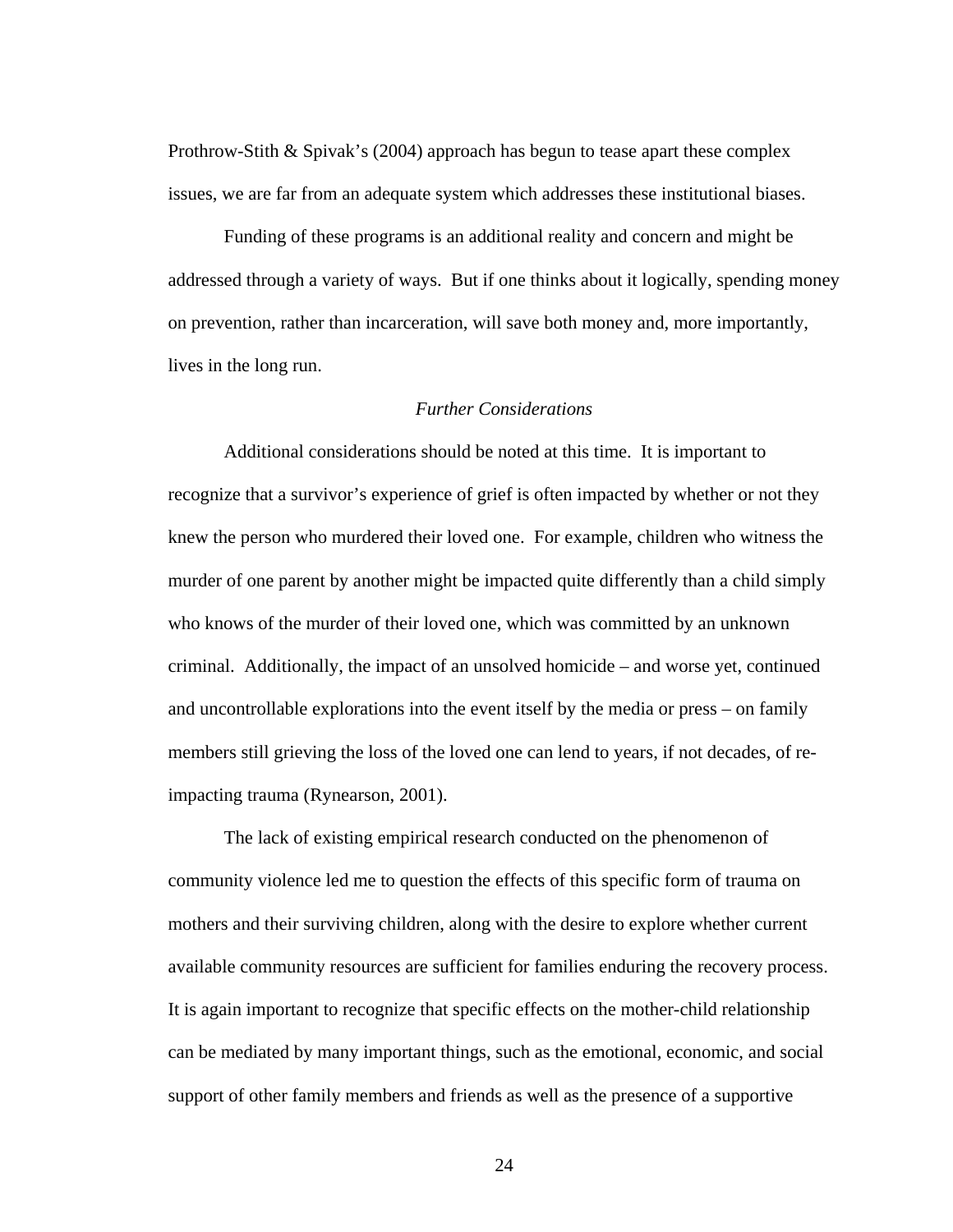community network. Additionally, the individual characteristics of either mother or child (what might otherwise be recognized as internal or individual resiliency) can act as a protective mediator for the mother-child dyad.

For the purposes of this research project, I did not undertake a fixed-methods relational design because that would have meant examining specific phenomena that solely identifies perceived links between the experienced trauma itself (the homicide event) and the mother's described parenting style. It is important for me, however, to understand these phenomena through the lens of flexible research data-gathering, in order to better serve the range of individuals and families who have experienced this form of trauma. Indeed, each mother, child, and family member experiencing the grief of a loved one lost to homicide is their own best expert. They hold essential information regarding the usefulness of already existing community resources as well as ideas about resources that would be helpful in the future.

Implications of this study include the development of a greater link between preventive community mental health systems and support networks for mothers who have experienced trauma in the form of homicide. Instead of viewing and responding to violence from a solely forensic (punitive perspective), utilizing the perspective of the public health system provides an analysis of providing communities with preventive and support strategies.

The research highlighted in this chapter is significant insofar as it provides this investigator with the grounds to question the behavioral impact of a mother's traumatic experiences on her subsequent parenting style. The question of behavioral impact from the event of a violent homicide on mother's parenting post-homicide has been explored in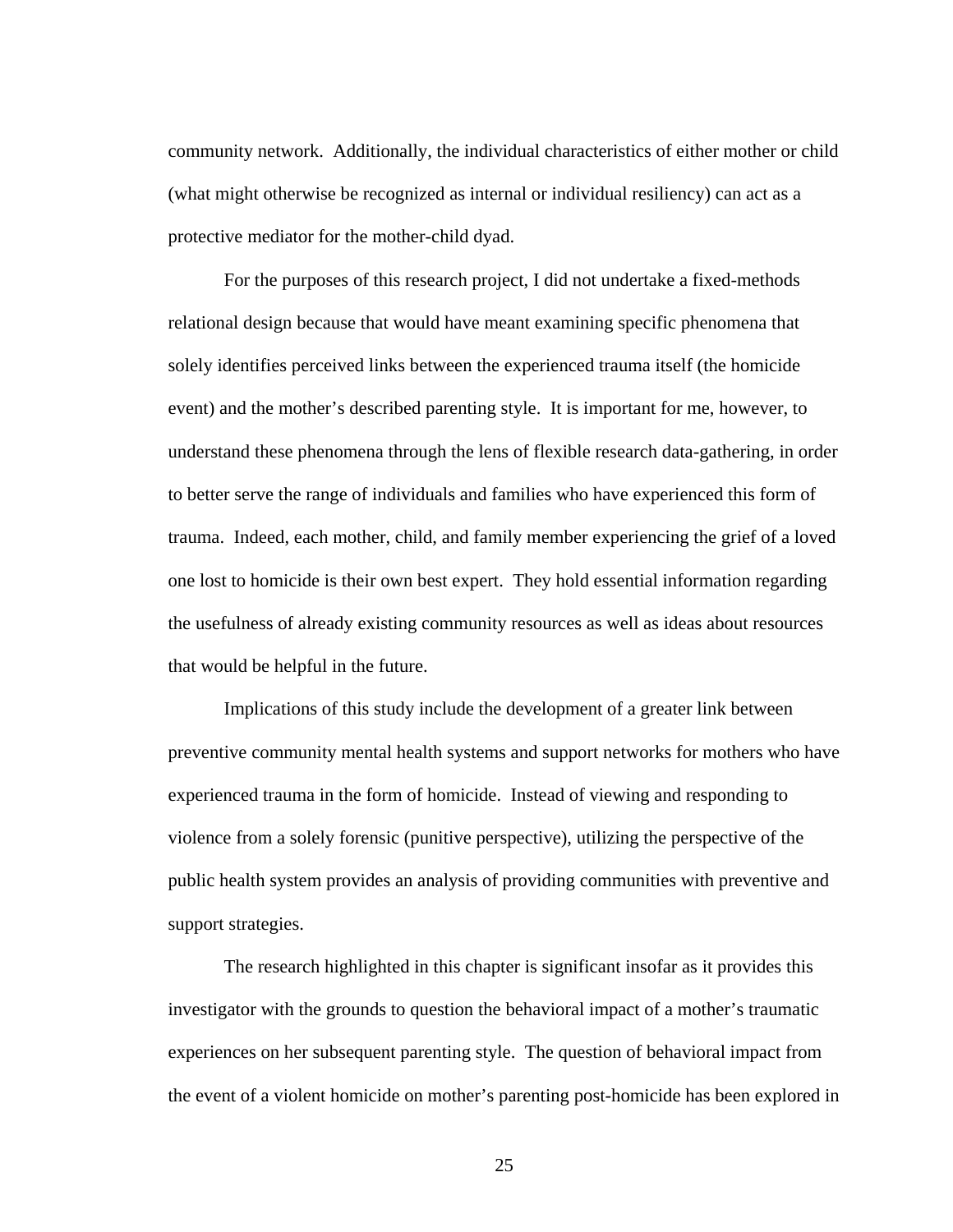the context of this research study. This study additionally serves to elucidate the conversation around participants' historical use of community resources (and towards this end, whether resources were or were not utilized, as well as find out what resources might have been – or still might be – useful for participants during the grieving process).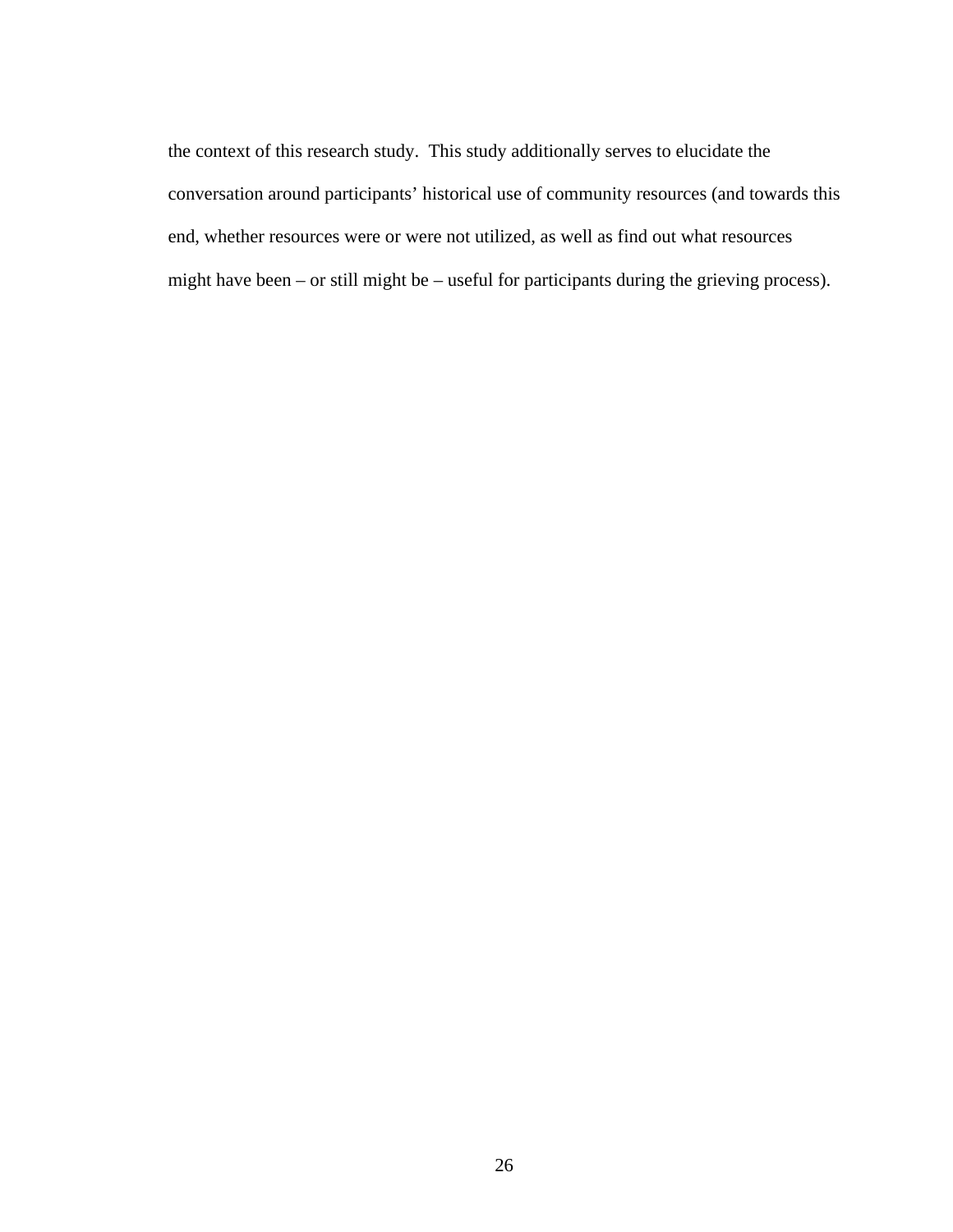## CHAPTER III

### METHODOLOGY

#### *Purpose*

 This study served to address the question: What effects, if any, does a mother's recovery process in grieving the murder of any family member (i.e.: child, parent, partner, extended family member, etc.) have on the parenting of their surviving child(ren)? The purposes of this study were several-fold and an analysis was conducted utilizing the interviews of seven mothers and four community service providers, comprised of three victim/witness advocates currently working out of a Massachusetts District Attorney's office and one licensed independent clinical social worker, who has worked individually and in groups with surviving victims of homicide, in the state of Massachusetts. Key purposes of this study were: (a) to identify similarities and differences across mothers' self-reported reflections of the effects of their experienced trauma on their subsequent parenting style, (b) identify community support networks and resources that have been useful for these mothers throughout their recovery process, (c) identify the perspective of community service providers with regards to the efficacy of a multitude of services provided, and (d) identify and clarify practice implications for social workers who provide concrete services to victims of homicide.

 According to this sample group, the findings of this study clarified the reported effects of familial homicide on the mother-child dyad and identified resources that were available to families or individual mothers, in their communities. Additional findings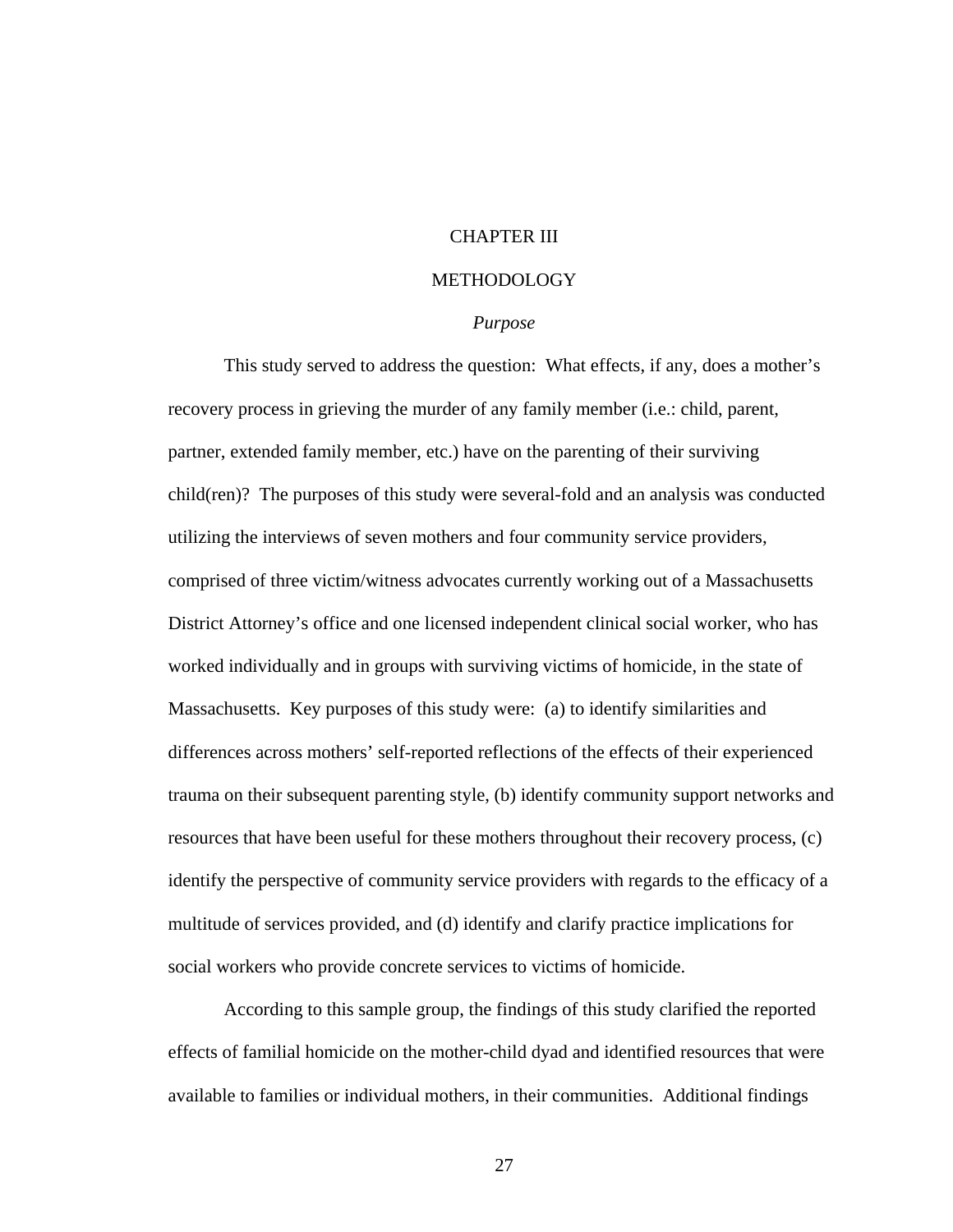were the perspective of community service providers, with regards to the types and efficacy of a multitude of services provided to surviving victims of homicide. Three victim/witness advocates and one licensed clinical social worker also spoke of their longitudinal relationship with families and at which junctures they become involved with surviving family members. Based on data gathered from participant interviews, this study provides information about the ways in which community mental health organizations and a multitude of support services have impacted these eleven families and providers. Although this researcher cannot provide generalized public policy recommendations based on these eleven multiple-perspective interviews (due to the small sample size), the vital perspectives of both survivors themselves and providers working with surviving victims' families provides rich information from which the social work community (and indeed, varying human service fields) can learn.

### *Design and Materials*

 This study utilized a flexible methods design, gathering qualitative data in the form of verbal, self-reflective narratives from seven mothers and four community service providers. All participants recruited were English-speaking and narratives were taken in scheduled one-to-one interviews, arranged to be done by telephone or in person. Of the seven mothers who participated in this study, two were from Massachusetts and interviewed in person; five mothers were from California and interviewed by telephone. All four community service providers currently work in the State of Massachusetts and were interviewed in person.

While similar themes around the use and efficacy of community resources were addressed in both sets of questions, mothers and community service providers were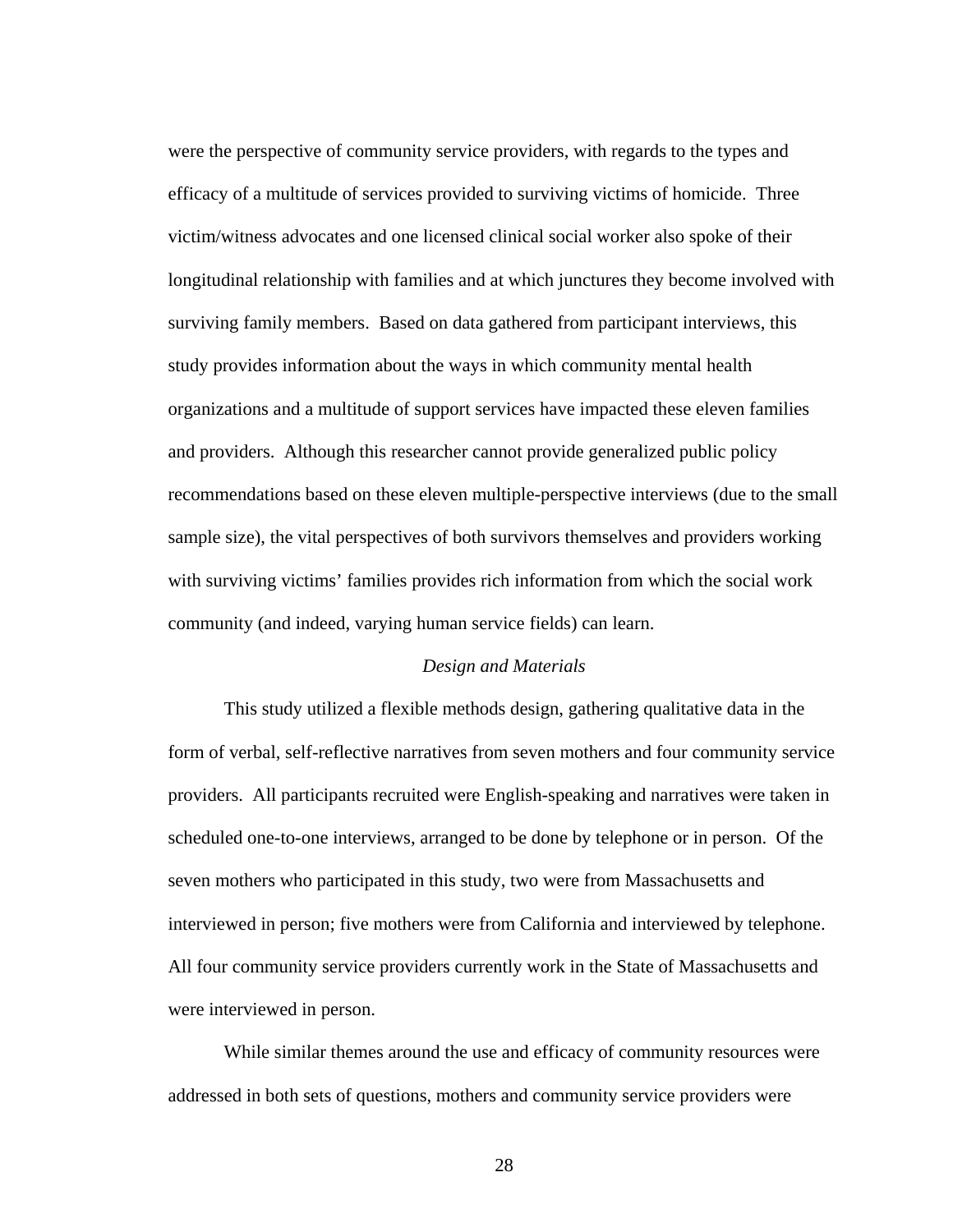interviewed using different sets of questions (see Appendices  $A \& B$ ), as appropriate to their particular experience and role. Due to the potential risks of participation for mother-participants in particular, all seven were given a list of local and national community resources prior to engagement in the interview process (see Appendix E). Both sets of participants were required to sign group-specific Informed Consent paperwork (see Appendices C  $\&$  D), prior to beginning the interview process.

#### *Sample*

A non-probability sample of participants was gathered through convenience and snowball effects. While this researcher believes it is valuable and necessary to eventually gather data from mothers identifying from groups within a wide range of racial, ethnic, socio-economic, and family compositions, recruitment of stigmatized populations is a challenging proposition for an independent researcher and realistically, in order to get enough participants, self-selection was the preferred method of criterion (in other words, this researcher did not exclude potential participants on the basis of requiring a morediverse participant pool). In the end, although demographics of self-identifying information (of the nature discussed above) were not expressly collected, several participants disclosed many self-labeled identity characteristics, lending this investigator to name the participant-pool somewhat heterogeneous across racial composition and socio-economic status.

Attempted recruitment of mother-participants was conducted through the following means: (a) hanging flyers (see Appendix F) in the greater Springfield, Massachusetts area; (b) contacting dozens of local community support agencies who provide bereavement services to victims of violent crime; (c) contacting local chapters of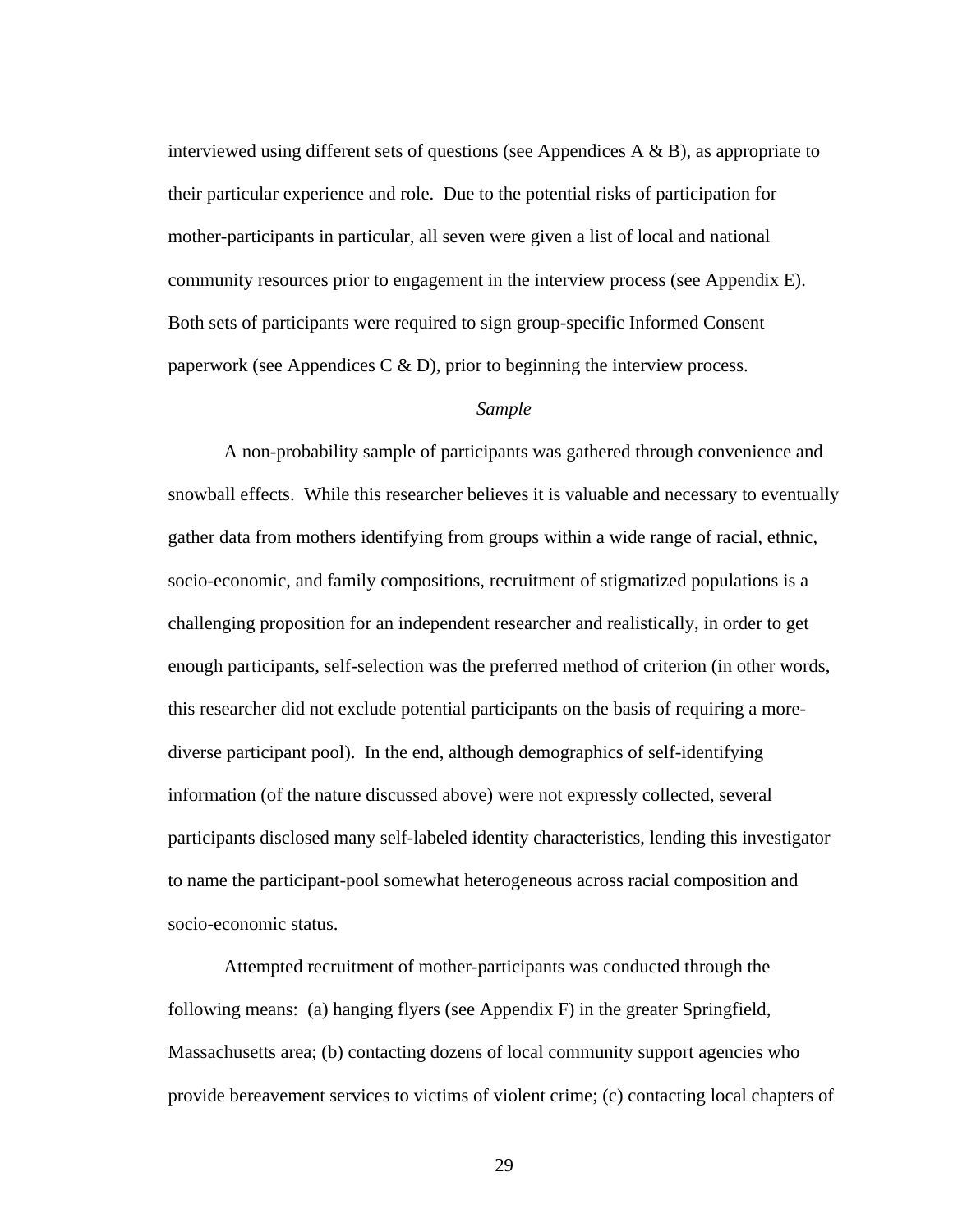nationally-recognized advocacy and support groups, in both California and Massachusetts, such as Parents of Murdered Children and Friends and Families of Murder Victims; and (d) e-mailing the recruitment flier to dozens of personal and professional contacts. Mother-participants were required to have experienced a minimum of three years of recovery from the event of the murder, so as to minimize the risk and effects of talking about a relatively-new trauma and, additionally, they were required to have at least one surviving child.

During the approximately two-and-one-half month recruitment period, of all the mother-participants who showed an initial interest in the study, and spoke with me by telephone or e-mail, each of these contacts (a total of seven) decided to participate in this study. These seven mother-participants came in contact with me through the following means: (a) this researcher contacted one mother directly, by telephone, while attempting to contact a local Massachusetts Parents of Murdered Children chapter; (b) one mother in California e-mailed this researcher directly, after receiving my contact and study information from a mutual person; (c) three mothers requested that a mutual contact (from a California support group, who had shared information about this study to interested co-group members) give me their direct telephone numbers and this researcher called these interested participants; (d) one mother in California was e-mailed and put in contact with me by a mutual personal contact who shared information about this study with this mother; and (e) one mother in Massachusetts requested that a mutual contact give me her telephone number and for this researcher to contact her directly.

Community support providers who participated in this study were also recruited by convenience, through a mutual contact with social work professionals in the State of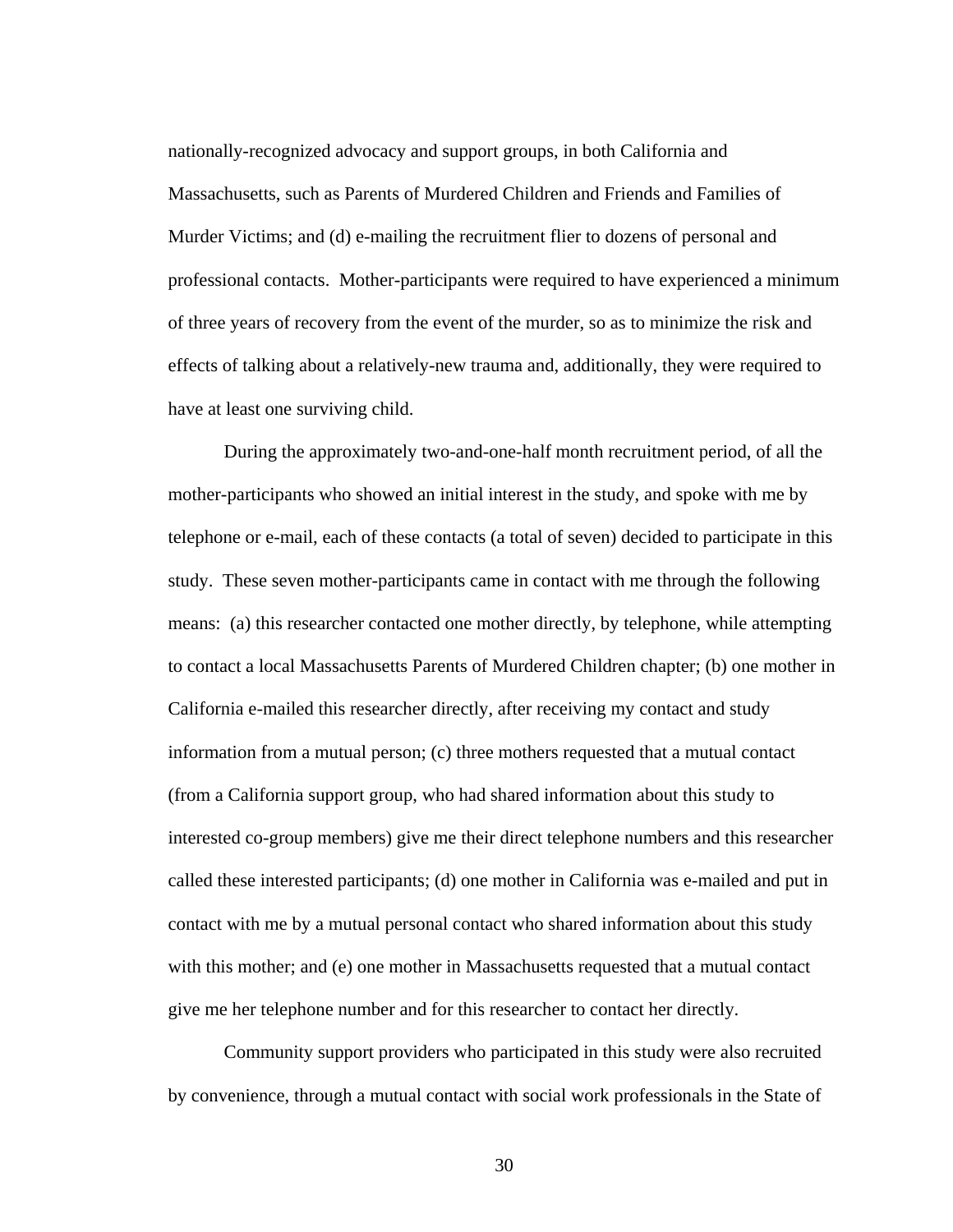Massachusetts. These participants were required to have worked with multiple families (five or more) who had experienced the homicide of any family member (inclusive of mothers who have surviving children) for longer than six months of work within the last ten years. While community service providers were not required to identify as female in order to participate in this study, all four individuals who participated in this sub-set were female.

## *Procedure*

 All participants were free to contact me directly (by telephone or e-mail), at any time and at their convenience. No matter how participants were initially in contact with me, I followed up with all eleven interested persons by contacting them briefly through email or telephone and discussing the research project in some amount of detail. The content (i.e.: topics of questions) and process of the upcoming interview was discussed. Each participant was free to give me enough information to mail them the appropriate documents (if interviewing by telephone) or to arrange for a meeting in person.

 Upon setting up a meeting time with each participant (to occur by telephone or in person) and prior to engaging in any data collection process, I asked the participant to sign and give me (or mail back – in a self-addressed stamped envelope) one copy of the Informed Consent document (see Appendices C & D); each participant was given a second copy for contact and clarification purposes. Prior to signing the Informed Consent document, I explained to each participant their right to withdraw from the study at any time, up until April  $24<sup>th</sup>$ , 2007; none of the participants chose to do so. I additionally explained to all participants that they would be voice recorded during the interview, so as to ease the transcription process later, and that I would be also taking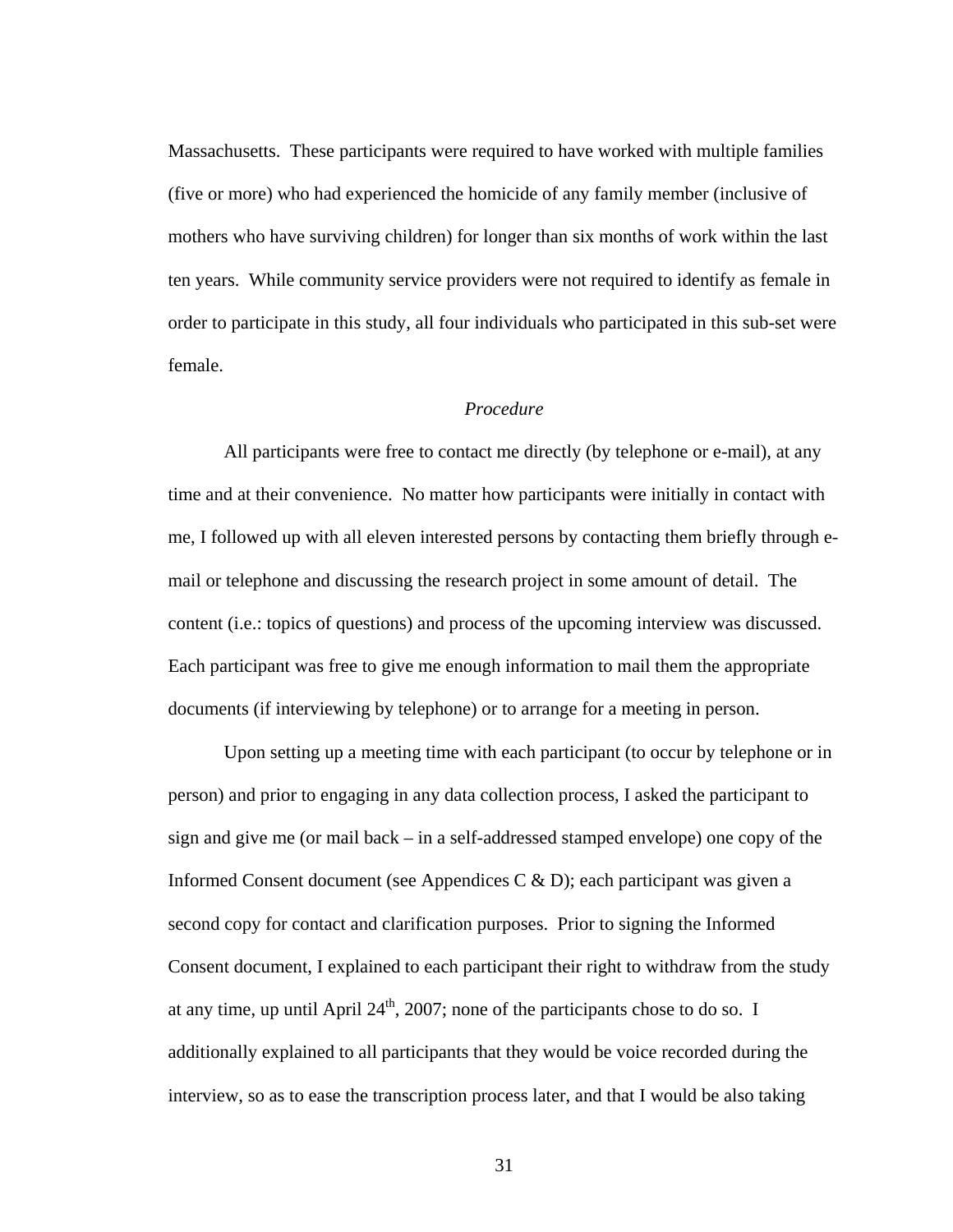notes, in order to track the interview progression. All participants agreed that this would be fine. Participants were invited to ask questions at any time about the process or content of material presented.

 Each interview began with this researcher turning on the voice recorder, after again reviewing these details with the participant, and commenced with following the appropriate set of questions (see appendices  $A \& B$ ). At the end of the entire interview process, participants were given the opportunity to ask any remaining questions or relay comments that would further my understanding of the context of their experience. At the end of their interview, two mother-participants specifically expressed their pleasure with the fact that the interview process felt non-invasive and five of the mother-participants expressed their interest in having me contact them again – should I need any information clarified later in the research process. Although I did not contact participants on a second occasion, I expressed gratitude for their willingness to speak further about their unique experience.

## *Potential Risks and Benefits of Participation*

 There were some potential risks of participation in this research study. Participation in even a brief discussion about sensitive topics such as the traumatic death of a loved one could be extremely emotional, and the mother-participant could recall difficult emotions previously or never-before experienced, thus creating some amount of unanticipated emotional distress throughout or following this process. As explained above, a list of local and national therapeutic resources were provided to all mothers (see Appendix E), allowing for the opportunity of self-referral to individual, group, or crisis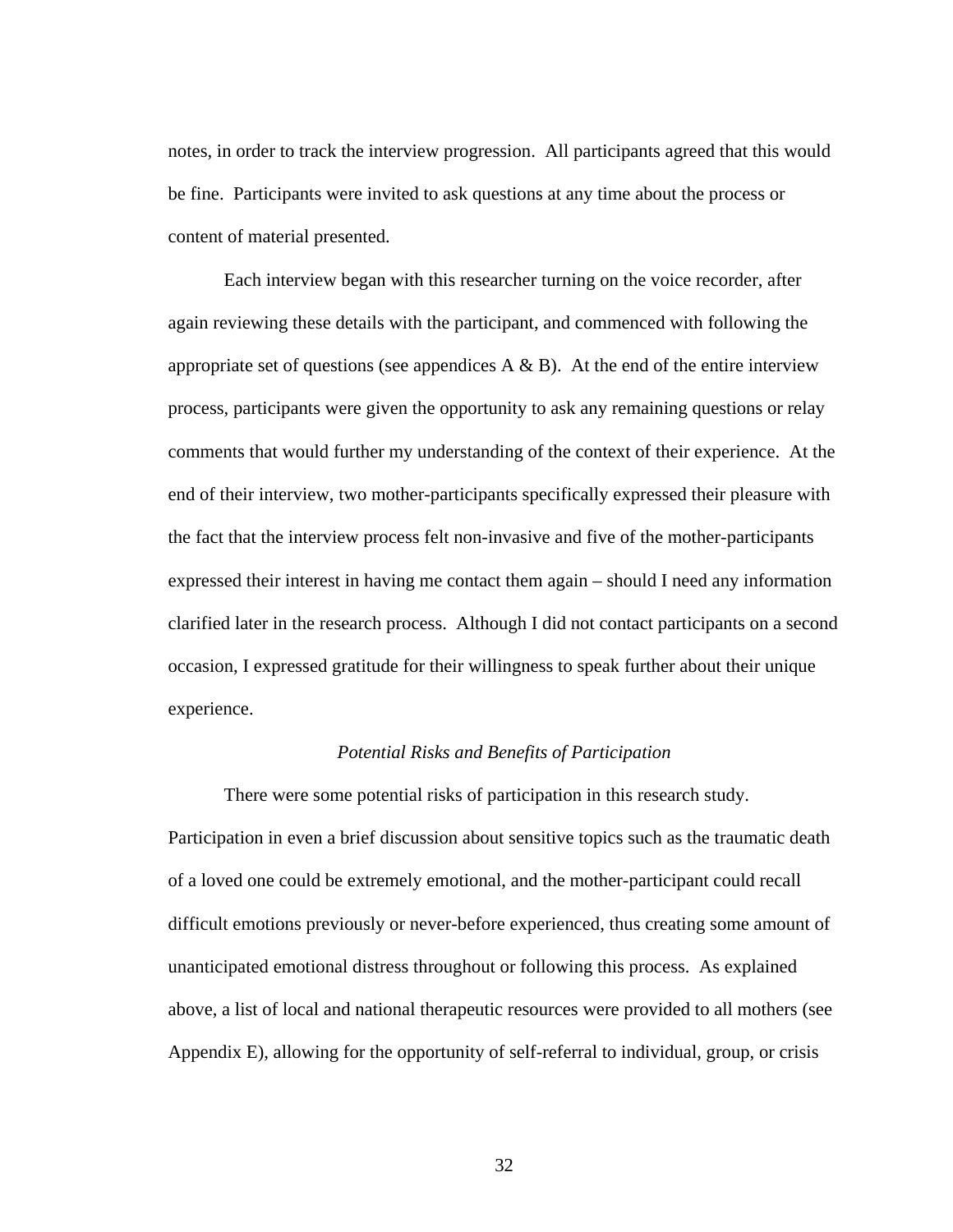counseling and community support networks, should they need or desire this support at any time.

 Some of the risks of participation in this study were ameliorated by careful, respectful, and concerted efforts on the part of the researcher to keep the interview focused on research-specific questions. However, it was anticipated (and came to fruition) that one or more participants might want to reveal more personal information about the homicide event they experienced. When this happened, I respectfully listened to the information provided and then, as appropriate, continued the interview with research-specific questions.

Possible direct benefits mother-participants experienced were the recognition of a number of positive gains she (and her family) have made thus far (such as starting a local support group or seeking and providing support through a range of means) and their ability to vocalize personal experiences regarding the effects of their trauma on current familial relationships. The potentially direct benefit community provider-participants experienced was in providing the clarification of how individual providers fit within the systemic response to victims of homicide, identifying which resources were beneficial to families they have worked with, and how systemic responses can be strengthened in the future. All eleven participants were given the opportunity to receive a summary of research data, once fully collected and analyzed, however none of the participants have formally placed this request at publication time. Compensation (monetary or otherwise) was not provided as a result of participation in this study. All data (research-specific, demographic, or otherwise) gathered by this researcher has, and will remain, completely confidential.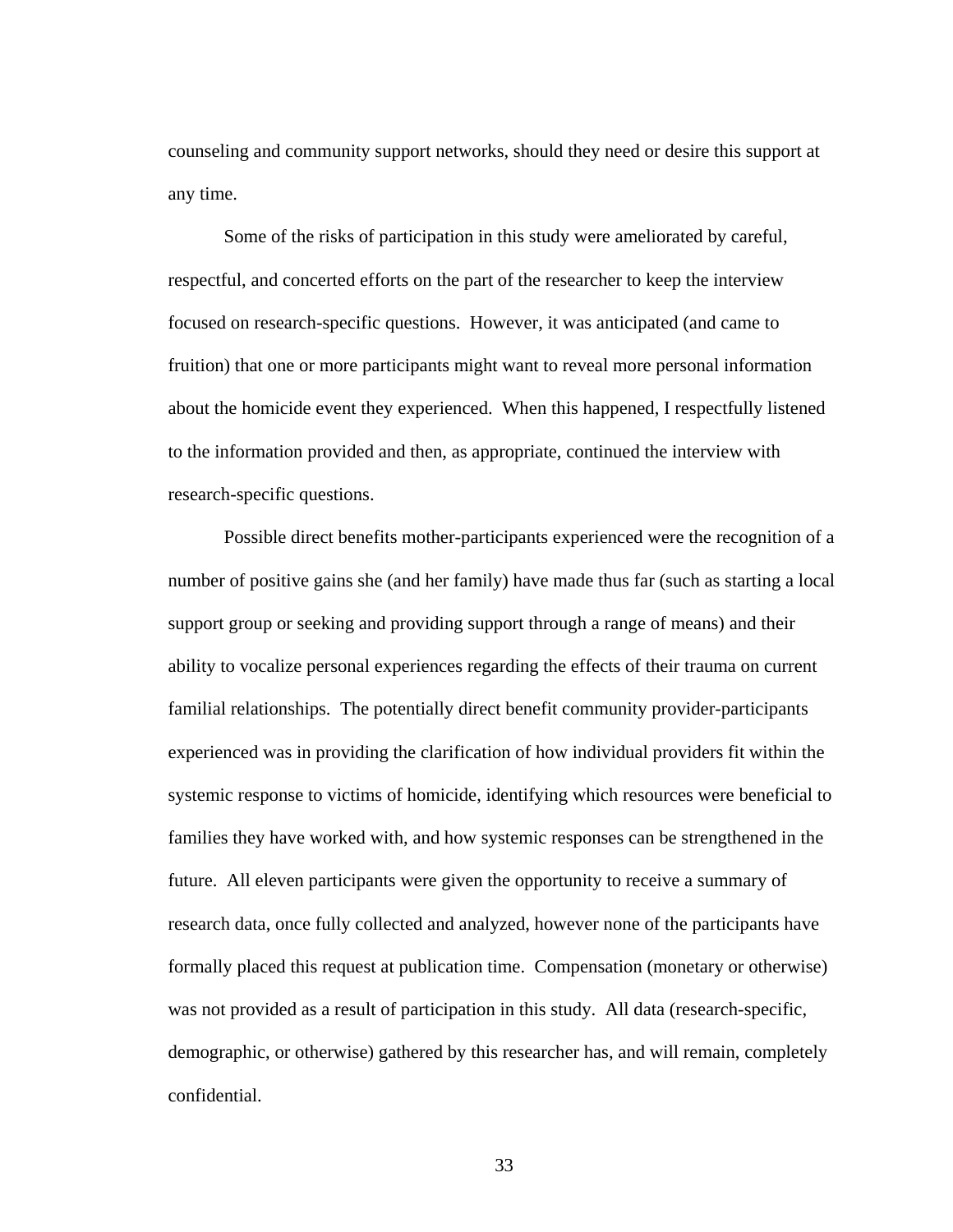In accordance with federal guidelines, all data (original notes, interview records, transcription data, and Informed Consent documents) will be kept locked and secure for three years (at the minimum, until July  $1<sup>st</sup>$ , 2010). Following this three year period, I will either continue to keep this data locked and secure or destroy it by shredding. As the primary researcher in this study, all information will remain completely confidential for the entirety of this study period and afterwards.

# *Transcription*

 Because interviews with each of the eleven participants ranged between approximately ten- and eighty-minutes in length (with the mean length of each interview lasting approximately thirty minutes), there were several instances during the interview process when participants provided information that, albeit, contextualized their experience, but were extraneous to any of the stated goals of this research project. This makes sense, as most (if not all) of the mother- and community provider-participants have experienced extremely complex, multi-layered circumstances. However, it made sense during the transcription process to manually transcribe only the pertinent information that could potentially inform the findings and analysis process – information that served to address one of the several goals of this research study. All transcription was completed by the researcher and all identifying information of participants has been carefully protected throughout the duration of the entire research study.

# *Coding*

 While listening to interviews during the transcription process, this researcher identified several areas of interest for potential coding of themes, as documented in the written Findings of this thesis project. Broad themes were identified based on one of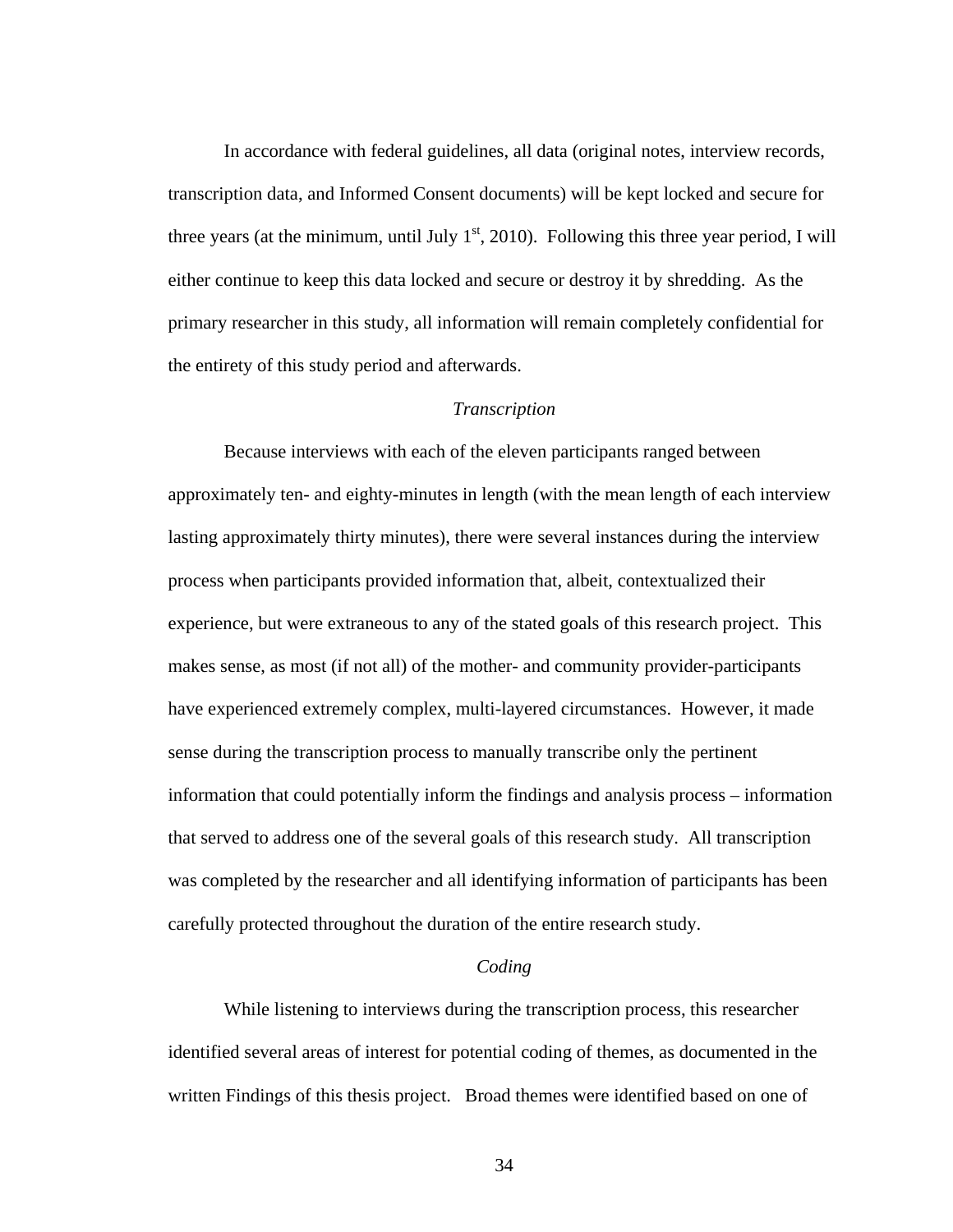two criterion: (a) consistency of response – when three or more mother-participants were presenting similar viewpoints or two or more community service providers provided information consistent with each other and (b) when an individual response of either mother- or community provider-participant was particularly idiosyncratic or unique, given the complexity of their work or life circumstances. Because there were several more mother-participants than community provider-participants, and for the reasons discussed earlier in this document, the Findings chapter reflects several more themes of the mother-participants than the community provider-participants. The next chapter (Findings) is presented as an organized reflection of the summary of results from the eleven interviews conducted between the months of February and April of 2007.

## *Analysis*

 In conclusion, and following the presentation of the chapter of Findings, a Discussion section presents a contextual analysis of the theoretical and empirical data presented in the Literature Review as informed by the data collected from the eleven participants of this research study. The narrative data, as collected by this principle investigator, was coded and translated into several themes specifically, but not limited to, more clearly understanding the influence of familial homicide on a mother's experience raising children post-homicide and the perception of community resources that were available to her. Additionally critical is the perception and viewpoints of community service providers who serve as social, legal, and emotional supports to these families, following this devastating and life-altering experience.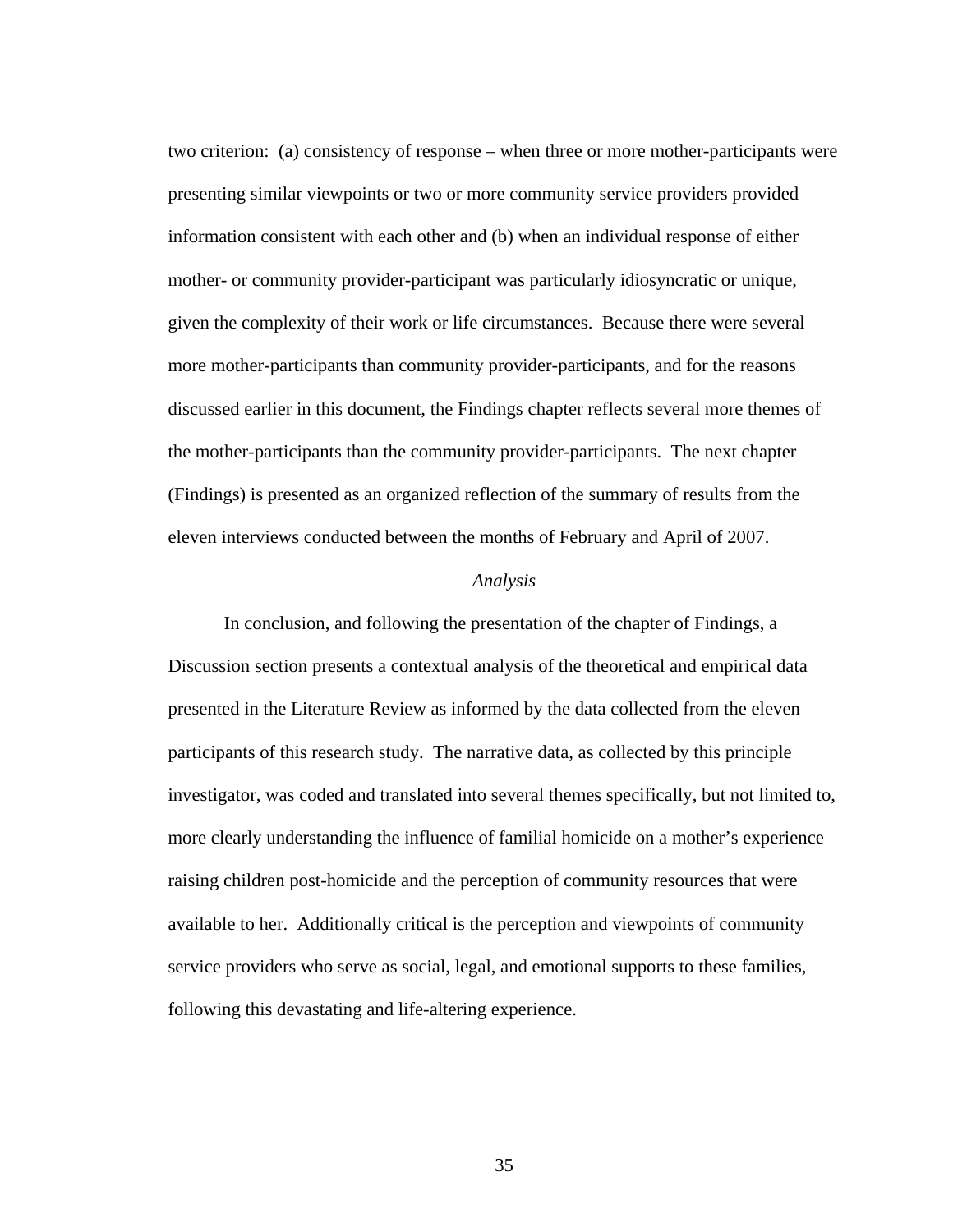## CHAPTER IV

#### FINDINGS

In this multi-perspective (stakeholder) study, two groups of participants were interviewed: (a) mothers who experienced the homicide of a family member and parented surviving children, post-homicide and (b) community service providers, who have provided direct care services to victims' families (particularly including mothers with surviving children). All participants were recruited and interviewed between February  $15<sup>th</sup>$ , 2007 and April  $17<sup>th</sup>$ , 2007 and were interviewed independent of oneanother, either face-to-face or by telephone. Participants' interviews were transcribed and a content analysis was conducted. Themes were selected and reported upon based on one of two criteria: (a) two or more participants in each sample-set identified a similar response, issue, or experience or (b) a participant's response or experience was particularly unique or idiosyncratic. A report of the findings from the interviews of seven mother-participants appears over the next several pages and follows with the report of findings from the interviews of four community providers.

Due to confounding issues in the process of recruitment, as detailed later in the Discussion section, a total of seven mothers – from California and Massachusetts – were interviewed. Participating mothers must have experienced a homicide in the family and parented at least one surviving child following the violent death. Demographic information gathered revealed the following information about their experiences (note: in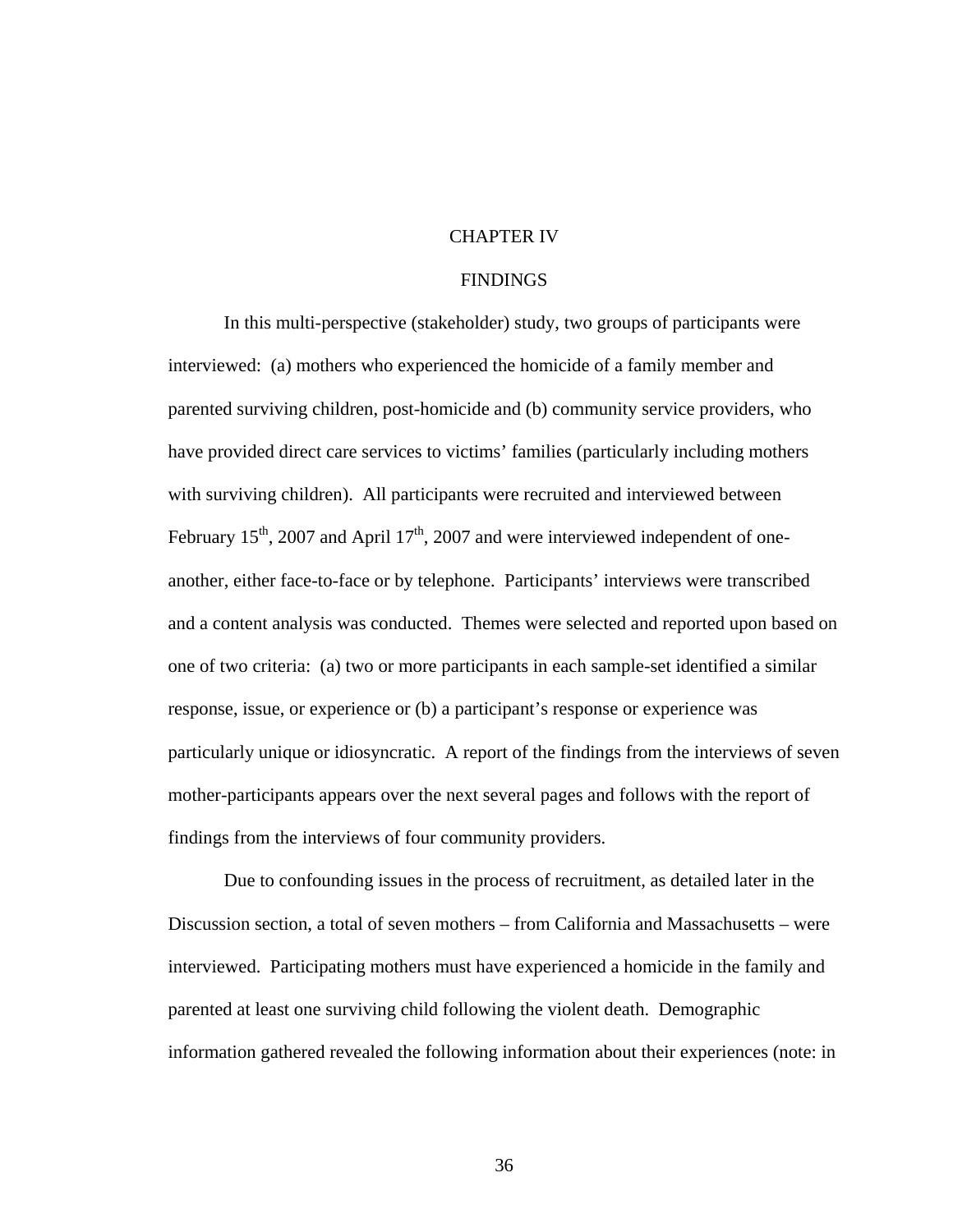order to protect confidentiality of participants, identifying details are intentionally left out

| Current<br>age of<br>mother | Years<br>elapsed<br>since the<br>homicide | Relationship of<br>homicide<br>victim to<br>mother                              | Age of victim<br>at time of<br>death                  | Number of<br>surviving<br>child(ren)<br>parented by<br>mother                                             | Age of<br>surviving<br>child(ren) at<br>the time of<br>homicide <sup>a</sup>                            |
|-----------------------------|-------------------------------------------|---------------------------------------------------------------------------------|-------------------------------------------------------|-----------------------------------------------------------------------------------------------------------|---------------------------------------------------------------------------------------------------------|
| 71                          | 25 years<br>ago                           | daughter                                                                        | 21 years old                                          | six surviving<br>children<br>(currently)<br>over 20 yrs.<br>of age);<br>victim was<br>the middle<br>child | ranged from<br>$\sim$ 11 years to<br>25 years old                                                       |
| 59                          | 18 years<br>ago                           | son                                                                             | 16 years old                                          | one surviving<br>son: currently<br>29 years old                                                           | 11 year old<br>son                                                                                      |
| 45                          | 3 years<br>ago                            | two sons $-$<br>within one year<br>of each other                                | both were 19<br>years old                             | four<br>surviving<br>children (one<br>teenager;<br>three in their<br>twenties)                            | two mid-to-<br>late teenaged<br>daughters and<br>one daughter<br>and son in<br>their early<br>twenties. |
| 63                          | 19 years<br>ago                           | son to<br>homicide (and<br>lost a daughter,<br>two years prior,<br>to leukemia) | son was 27,<br>daughter was<br>21 at time of<br>death | one daughter,<br>in her mid-<br>30's                                                                      | approximately<br>14 year old<br>daughter                                                                |
| 66                          | 14 years<br>ago                           | daughter                                                                        | 25 years old                                          | two<br>daughters,<br>aged 32 and<br>42                                                                    | 18 and 28<br>years old<br>daughters                                                                     |
| 66                          | 12 years<br>ago                           | daughter                                                                        | 38 years old                                          | one daughter,<br>aged 48                                                                                  | 36 year old<br>daughter                                                                                 |

of reported data):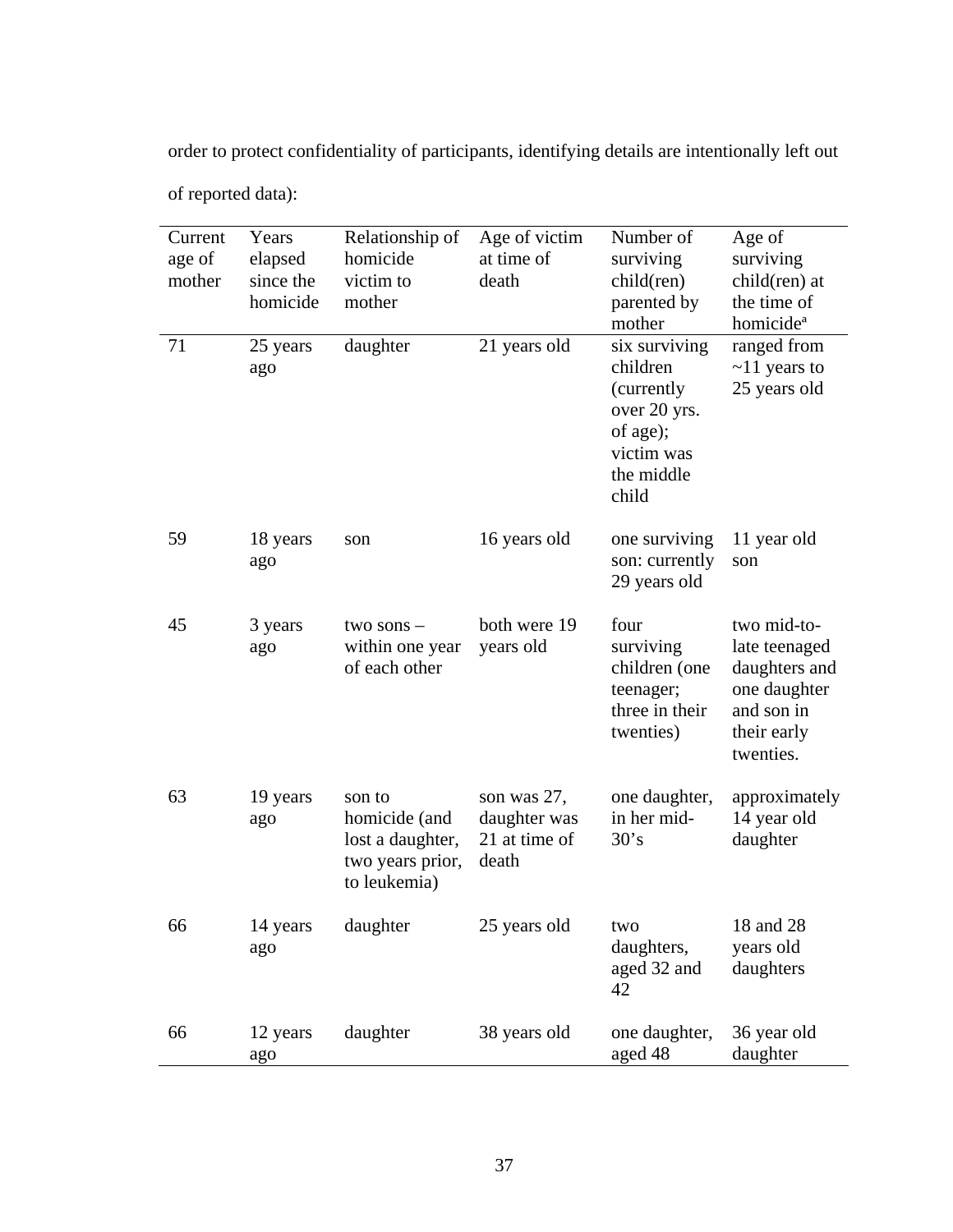| Current<br>age of<br>mother | Years<br>elapsed<br>since the<br>homicide | Relationship of<br>homicide<br>victim to the<br>mother                                   | Age of victim<br>at time of<br>death                                    | Number of<br>surviving<br>child(ren)<br>parented by<br>mother                      | Age of<br>surviving<br>child(ren) at<br>the time of<br>homicide <sup>a</sup> |
|-----------------------------|-------------------------------------------|------------------------------------------------------------------------------------------|-------------------------------------------------------------------------|------------------------------------------------------------------------------------|------------------------------------------------------------------------------|
| 66                          | 24 years<br>ago                           | ex-husband (at<br>the time of his<br>death), he was<br>her son's<br>biological<br>father | age unknown;<br>son was aged<br>10 at the time<br>of father's<br>murder | 34 year old<br>son; 31 and<br>35 year old<br>step-sons (in<br>current<br>marriage) | 10 year old<br>son; 7 and 11<br>year old step-<br>sons                       |

ªNote. Age of surviving children at the time of homicide is approximated within the bounds of protecting participants' confidentiality. Due to particular identifying information, in some cases this author gave approximated ages of participants' children so the family would not be identifiable. Every effort has been made by this investigator throughout the duration of this study to protect the confidentiality of surviving participants.

Demographic information revealed mothers to have experienced a range of three to twenty-five years post-homicide, prior to being interviewed by this researcher. The greatest number of mothers (six) experienced more than twelve years post-homicide, with a mean (for all seven mothers) of 16.43 years experienced post-homicide. While it was a requirement that mother-participants had lived for three years post-homicide prior to participating in this study, the length between this life-altering experience and the date of the interview with this researcher provides a context with which to consider the relative perspective (in number of years) each participant has experienced.

Six out of the seven mother-participants had experienced the loss of at least one child to a homicide (with a total of four sons and three daughters lost), including one mother-participant who had experienced the homicide of two children and one mother who had experienced the death of another child to medical illness (leukemia). The sixth (out of seven mothers interviewed) had experienced the loss of her son's father (an ex-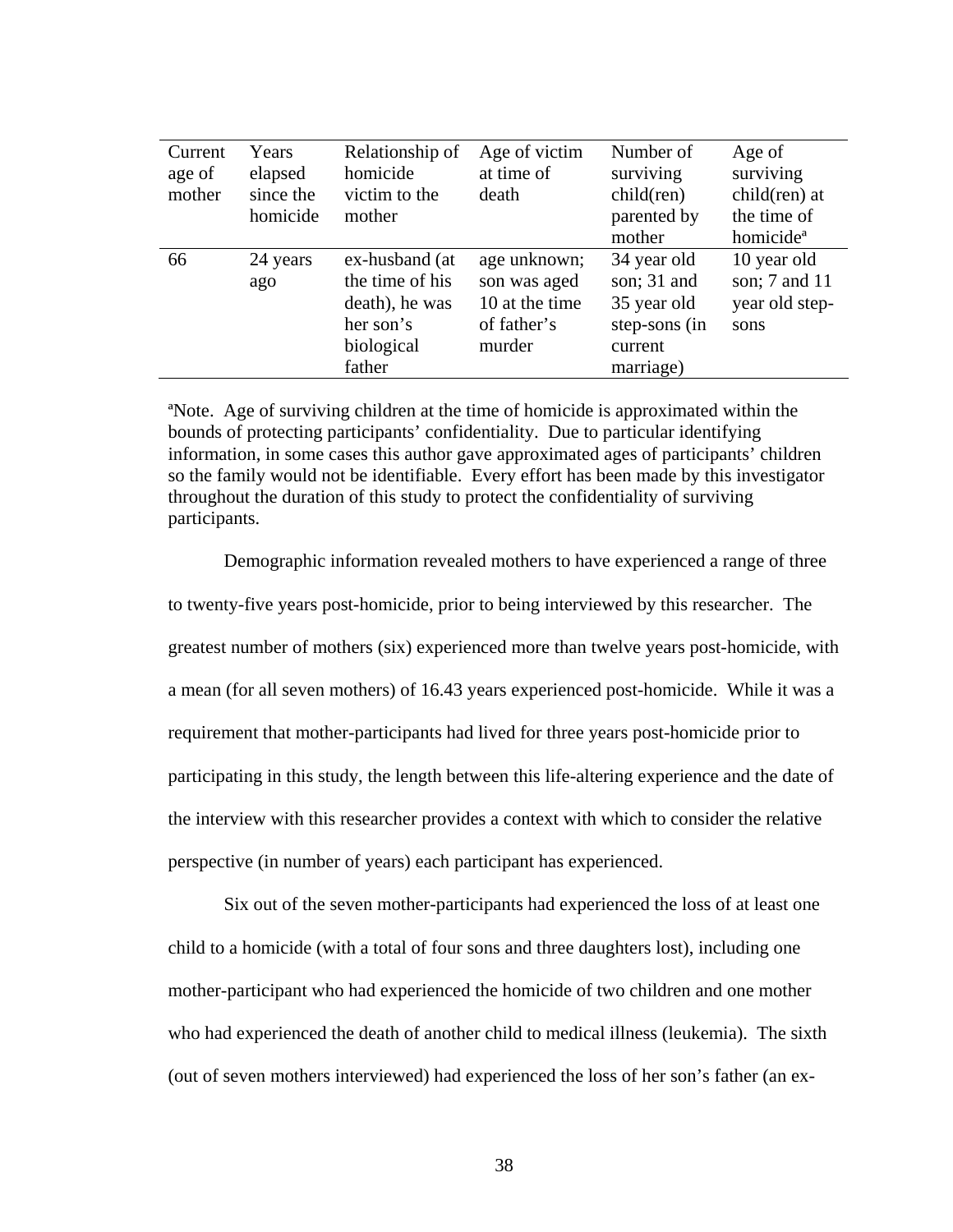husband) to homicide. All surviving children, at the time of interview, are over the age of twenty years (see above chart).

#### *Did the Homicide Affect Your Mother-Child Relationship?*

First, mother-participants were asked to reflect on whether or not the homicide had an effect on their relationship (in particular, their experience of parenting) with any of their surviving children (see Appendix A). While some mother-participants spoke of the homicide's immediate influence on her parenting style and their mother-child communication and relationship, several also spoke of the longitudinal effects of this experience (indeed, it oftentimes took mothers several months – or even years – to recognize nuanced effects on their relationship with surviving children). Out of the seven mothers interviewed, five responded that the homicide had an immediate effect on their parenting relationship (as reflected years, or decades, later); one of the seven mothers responded that the homicide had a delayed effect on her experienced parentingrelationship with the surviving child and the seventh mother reflected that she was unsure about whether the homicide specifically affected the relationship with her child, due to complex dynamics that existed prior to the homicide event. It is notable that not one of the seven mother-participants responded with a resounding "no" to the question posed above.

# *Yes: And We Talk About It*

 Only one of the seven mother-participants discussed how frequently "talkable" among family members (and particularly, within the mother-child dyad) the homicide experience was. She reported that the loss of two male adolescent children to homicide affected the relationship she has with her four surviving children, and the entire family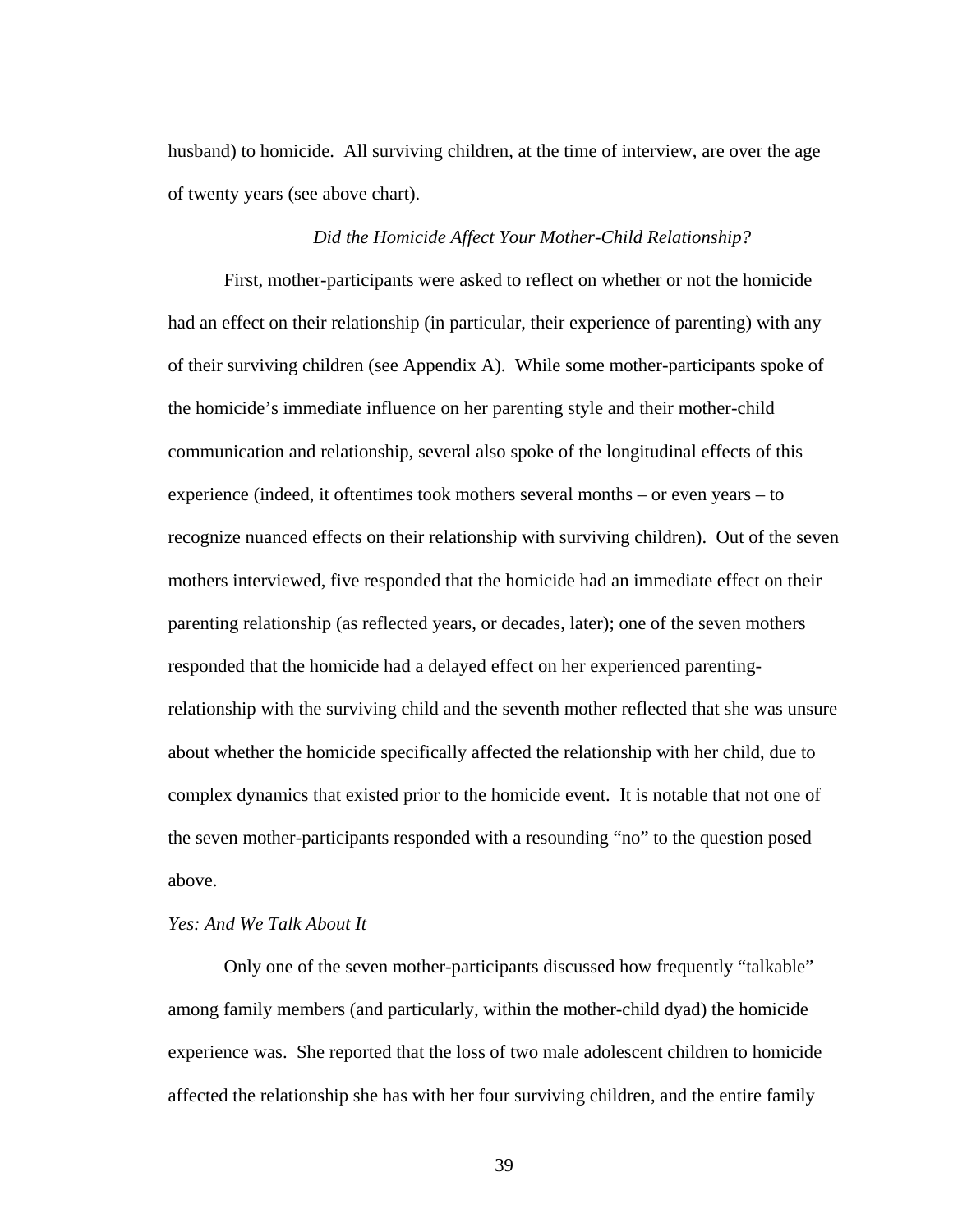discusses this loss frequently. "Most of the time we just come together as a family and we talk about it." This mother additionally reported on the inclusion of her two deceased sons during significant family get-togethers (such as "Thanksgiving and Christmas"):

You know we have the pictures and we still come together for Thanksgiving and Christmas and my sons are cremated and so they're right there [in urns] and so we take them wherever. Like if we go to my mother-in-law's I take them with me. We just put them around the table and we sit around.

In this way, the family is not only able to memorialize these two family members by talking about them and the meaning that their lives brought (and still bring) to the living victims, but they are able to 'include them' in family activities – indeed, actively remember them.

### *Yes: And We Don't Talk About It*

 Four of the seven mother-participants reported that while the loss of their loved one affected their relationship with survived children, their children and/or families have generally chosen not to (or been unable to) talk about this loss (whether directly or indirectly). One of these mothers, who lost a 21 year old daughter to leukemia two years prior to loosing a 27 year old son to homicide, commented on observations she has made on the relationship with her survived daughter, now in her mid-thirties:

You know, I would say that it may have effect [ed] us because we don't even discuss it, we don't even …in the beginning if I brought their names [up] she didn't want to talk about it, she would just back off from the whole conversation, I guess it was just the two siblings passing away within two years of each other and then she hasn't really dealt with it herself… oh yeah [it has remained the same over time] and I remember at one point when I had gone to grief counseling for the first child the one that died from leukemia, it was ironic that the psychiatrist said that you know, she was a person who if she lost someone she'd distance herself from people because it looks like she doesn't want to deal with pain or from death. So she kind-of distanced herself from me. She's been to our [Parents of Murdered Children group] maybe twice and she just can't. She doesn't go. And I think that's affecting her to this day.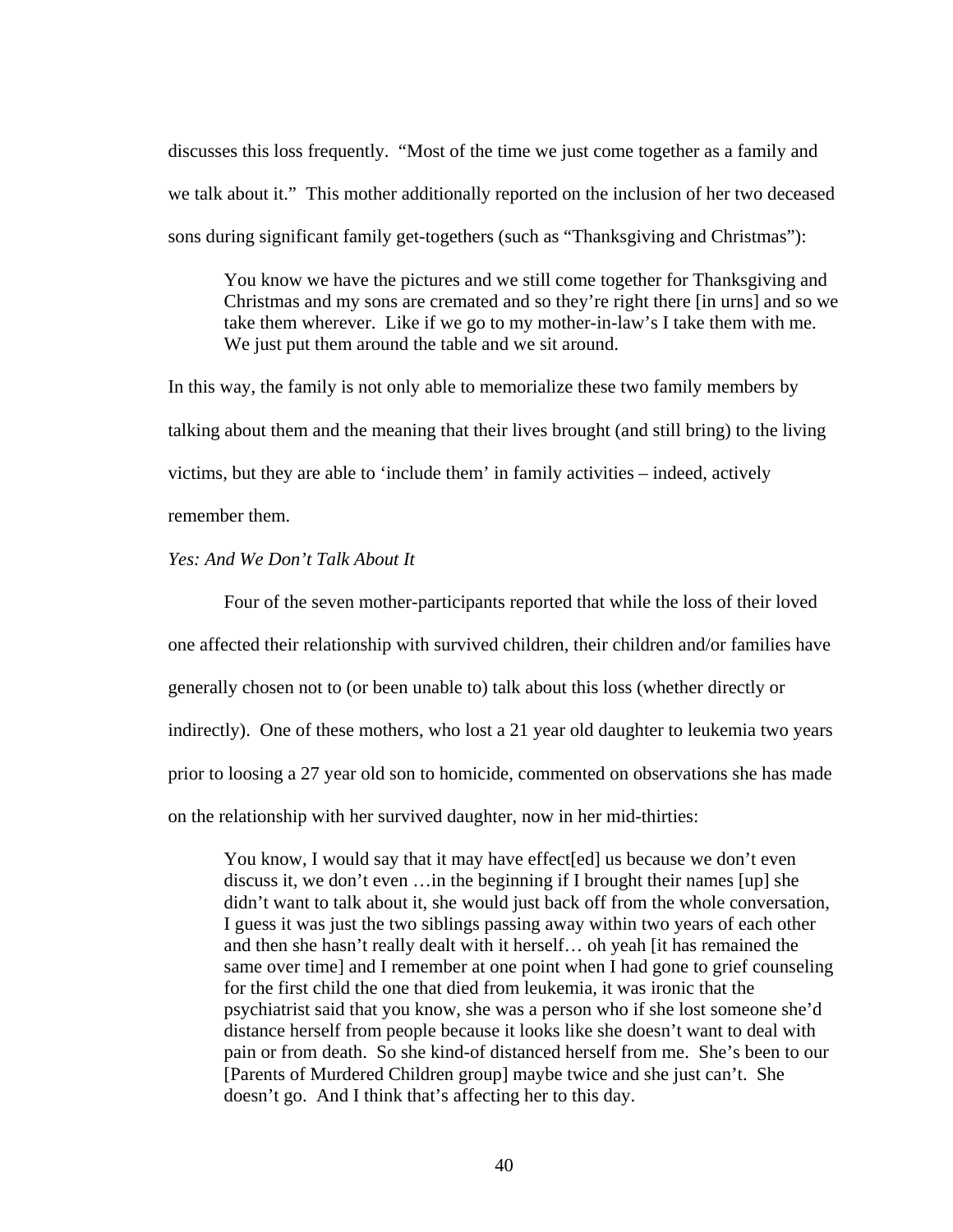It is often challenging to separate or tease-apart the complex and potentially confounding issues surviving victims of homicide experience, sometimes even years or decades following the murder event. In the case of this mother-participant's experience (quoted above), was it that her surviving daughter had lost two elder siblings (within a matter of two years) that made it challenging for her to discuss her thoughts and feelings about this profound loss, or would this daughter have been equally as challenged to "discuss it" if she had experienced the death of only one sibling?

A second mother-participant commented on the effects of the loss of her 25 year old daughter to homicide. This mother, who has two surviving daughters (then-aged 18 and 28), experienced the emotional withdrawal of each child, which – according to this mother – took a toll on their mother-child (and presumably sibling) relationships:

Well, claming up, they kind-of clammed up a little bit. I think what I'm trying to say is they weren't really open about their feelings. It was the same with both of them… [and over time] they're a little bit more open and a little bit more willing to talk about their feelings of their sister. The oldest one I would say I guess is still more open than the younger one.

These two mother-participants, quoted above, provided insight into the complex nature of the loss of a child to homicide (indeed, their surviving children's sibling) and the effect this has on their ability to engage in conversation with surviving family members. Throughout the interview process, these two mothers clarified their understanding of the complex situation, namely their desire for their surviving child(ren) to talk about their feelings with them. In their estimation, it was their children's inability (or lack of willingness) to talk about the loss – not these participants' unwillingness – that led to the experience of silence.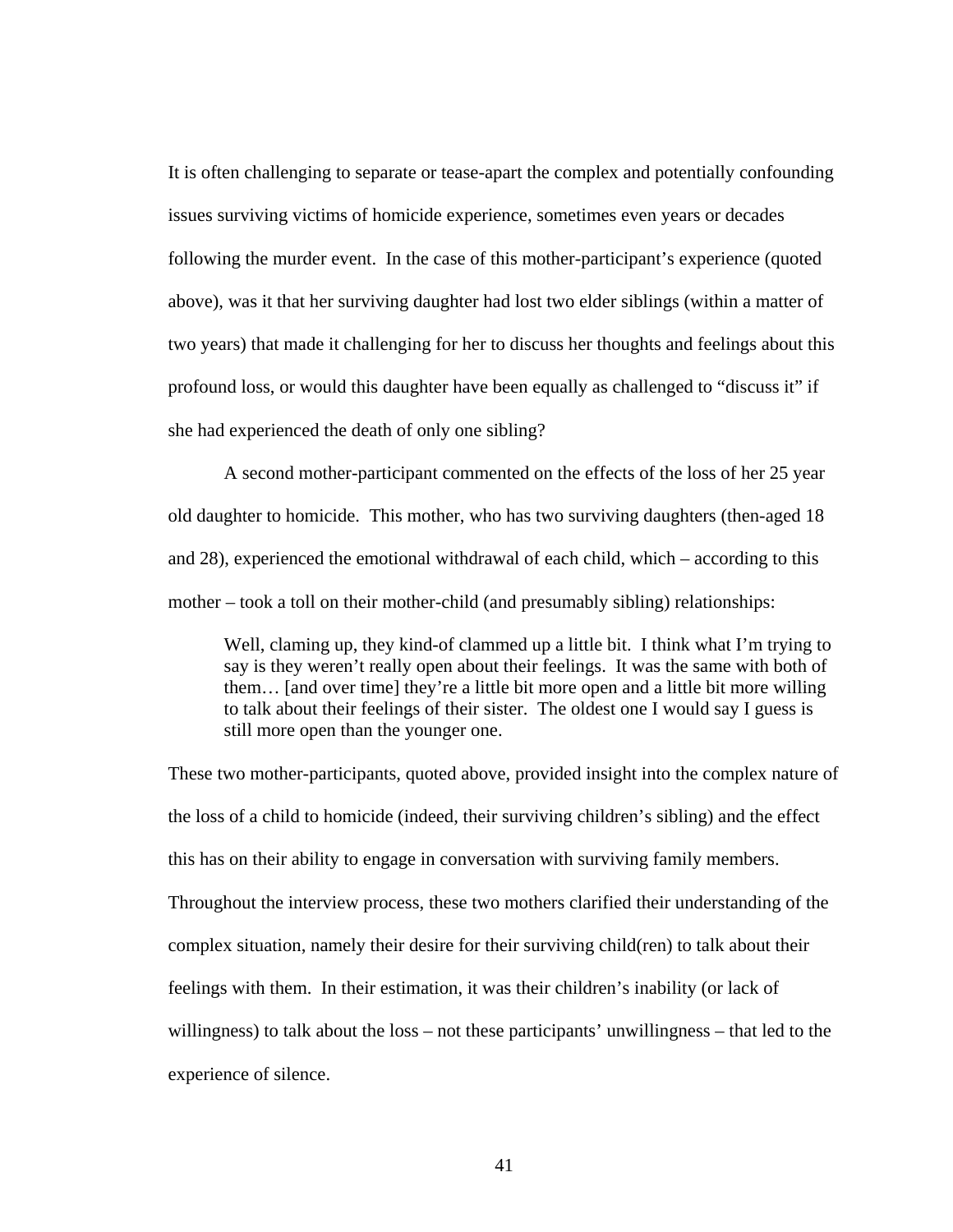A third in this group of four mother-participants reported on the complexities of her experience, when she talked with her son about the loss of his biological father (her then-divorced husband) to murder:

But I would say that over the years that definitely switched in terms of leniency and feeling like I had to treat him… I mean I do respect … if he wants to talk about it I'm available, but I don't initiate it.… I just think it's really, I have in the past asked if he wanted to talk about it and he occasionally says yes and most of the time says not and so I felt like it was really important for me to let him titrate how much he wanted to know about it, deal with it, whatever.

While throughout the interview this mother-participant recounted the myriad ways in which this loss affected their mother-child relationship, both in the past and present, this reflection clarified her vantage point around communication with her son about this shared life event and namely that it was (and is) both mother and child who have decided to generally not initiate conversation about the homicide experience. In the following two sub-sections, the remaining two of seven mother-participants reveal their unique experience of the effects of homicide on the relationship with a surviving child.

## *Not in the Beginning, but Later*

 One of the seven mother-participants clarified that she did not notice any particular positive or negative effects on the relationship with her surviving son for many years following the loss of her elder son to homicide. However, as this surviving child grew into early-adolescence (he was eleven at the time of the murder) she recognized her own growing concern – was it possible for her younger son to be murdered at the same age that her first child was?

In the beginning it [the relationship] was not very different. Where I actually recognized the difference… when I started to recognize – was as he hit his teen years, because see my son was killed early. He was only sixteen and so when my younger son started to hit his teen years I started, that's when I began to notice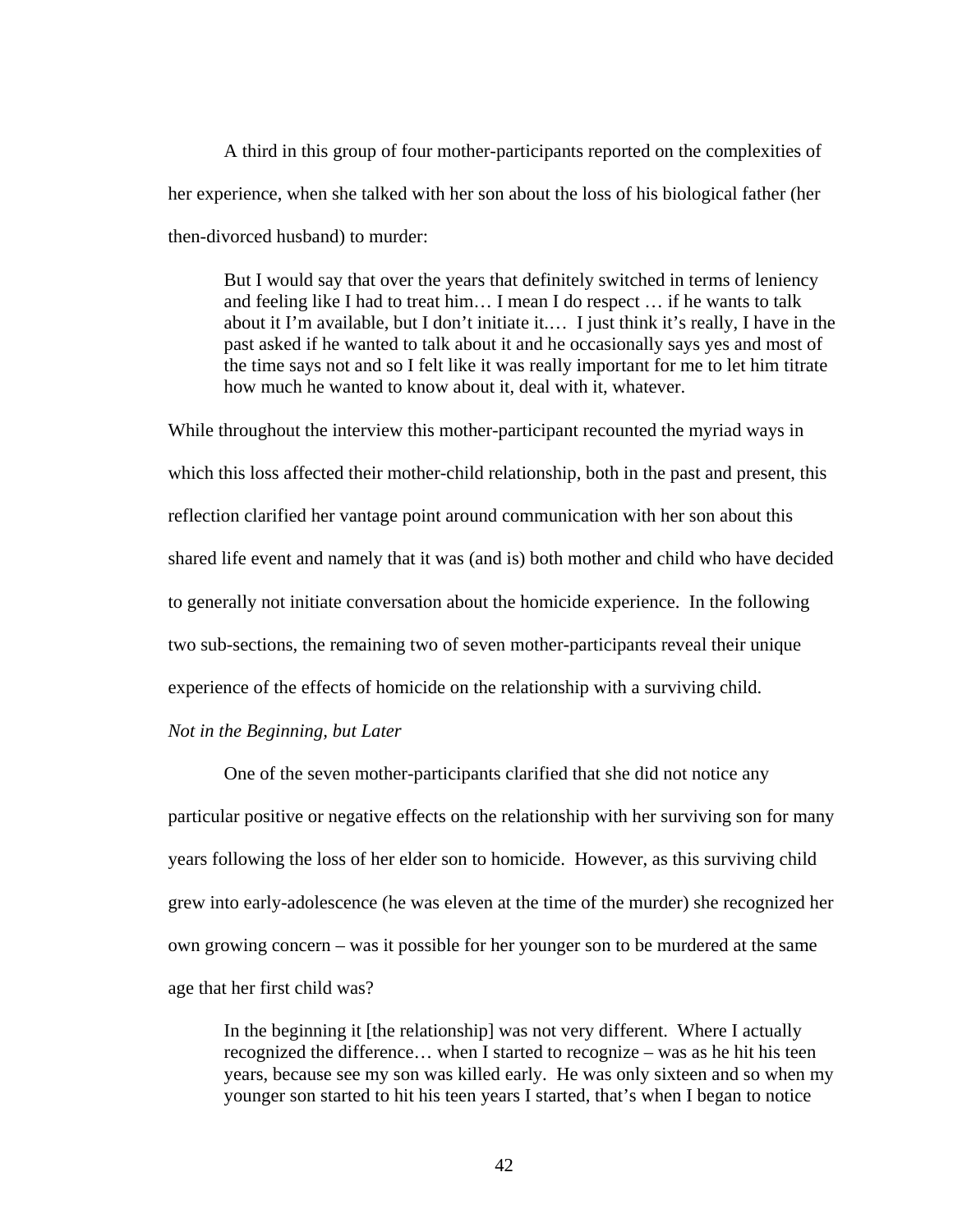how, you know – the after effect of what happened with his brother... not only in him but in me, because one of the things that happened... when I was so much more apprehensive about things he was involved in, or you know, just him being independent… [the surviving] brother has been very outgoing and everything and I had never been that apprehensive about it though, but when [my surviving son]… approached the same age to be out and about, you know to be more independent of his mom and dad, I was always very apprehensive and nervous about it. And I think that's the way I actually saw the fall out of what had happened with [my son who was murdered]. I've relaxed a lot. But it was very weird. I, kind of in my head, I first had to get him past sixteen. And I relaxed a little bit when he got past sixteen, which you know, well I'm sure it makes sense, but you know I just didn't know how monumental sixteen was. You know that year between sixteen and seventeen – I mean, I was always in the heightened way, but once he hit his seventeenth birthday I started to relax a little bit. So yeah, it's better, I mean – of course he's a grown man though – he kind of does what he wants to do, but the weird thing about that, even though he does do what he wants to do and he's a grown man, but he still lives with us, but sometimes even now he'll say 'I'm going out for a while' and I'll find myself saying 'wait, he's going out for a while. Saturday night, it's late. I wonder where he's going you know, I wonder how long he's going to be out.' I still find myself doing that, but I'm not as bad as I was back then.

This mother described the profound and long-term effects of the loss of her eldest son to

homicide, as related to parenting her surviving child.

### *Unsure: Given Previous Dynamics of Relationship*

Sometimes the direct effect a homicide has on familial relationships is less clear.

As one mother emphasized, the already complex relationship she had with her eldest

daughter (prior to the homicide event) made it difficult to discern whether the murder of

her younger daughter specifically effected their relationship.

Well I would say yes, and anyways... well I don't know what the real answer to that is because my living daughter is suffering from severe alcoholism and drug addiction and she was drinking long before [my younger daughter] was murdered.

As this mother explained later in the interview, the effects to familial relationships were

far more recognizable as pertaining to her experience with her grandchildren and other

extended family members than with her surviving elder daughter – for in the years to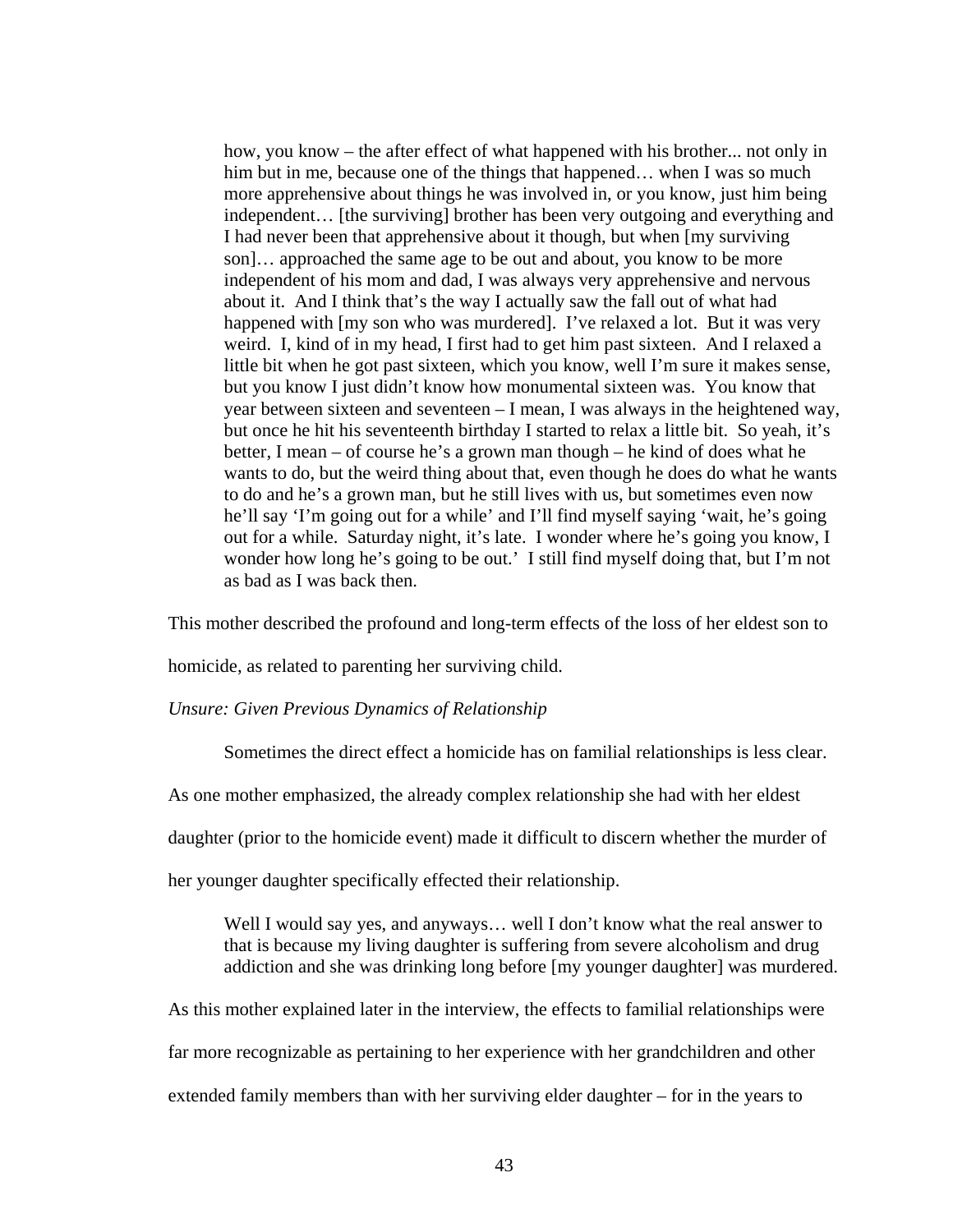follow, she took several grandchildren (indeed, children of her surviving daughter) into protective care.

# *Specific Parental Responses toward Surviving Children*

## *More Protective*

Several of the seven mother-participants shared that in the immediate period following the loss of their loved one (whether it was their child or a child's biological parent), their general parental response towards the surviving child(ren) was to become more strict or "protective". For many mothers, this response tended to last for several years following the homicide event. The mother-participant who had lost two sons to homicide described the experience of parenting four surviving children, following her devastating losses:

I think it made me more protective, you know, because then when my second son died I purchased my [only surviving] son a cell phone so I could keep in touch with him and try and ask him where he was going all the time.... [I] keep in touch more often… He more or less stays home and goes to work. But still I was just a little concerned. But with my girls I really didn't, I didn't really fear for them, because they're mostly with me all the time…. They were never into partying and hanging over at friends' houses and stuff like that.

This common parenting response is described by a second mother:

I would say that it definitely affected my relationship with [my surviving son] because I would say that I had to be, in a way, protective over him…. He used to complain that he was the only one of his friends that had a curfew… we were pretty strict with him during his adolescence and compared to the other two kids he needed the most reigning in and just his personality is like that.

With the loss of at least one family member to homicide, these two mothers experienced

feelings of 'exaggerated protectiveness' following the incident of loss (as compared to

their self-described parenting style prior to the homicide).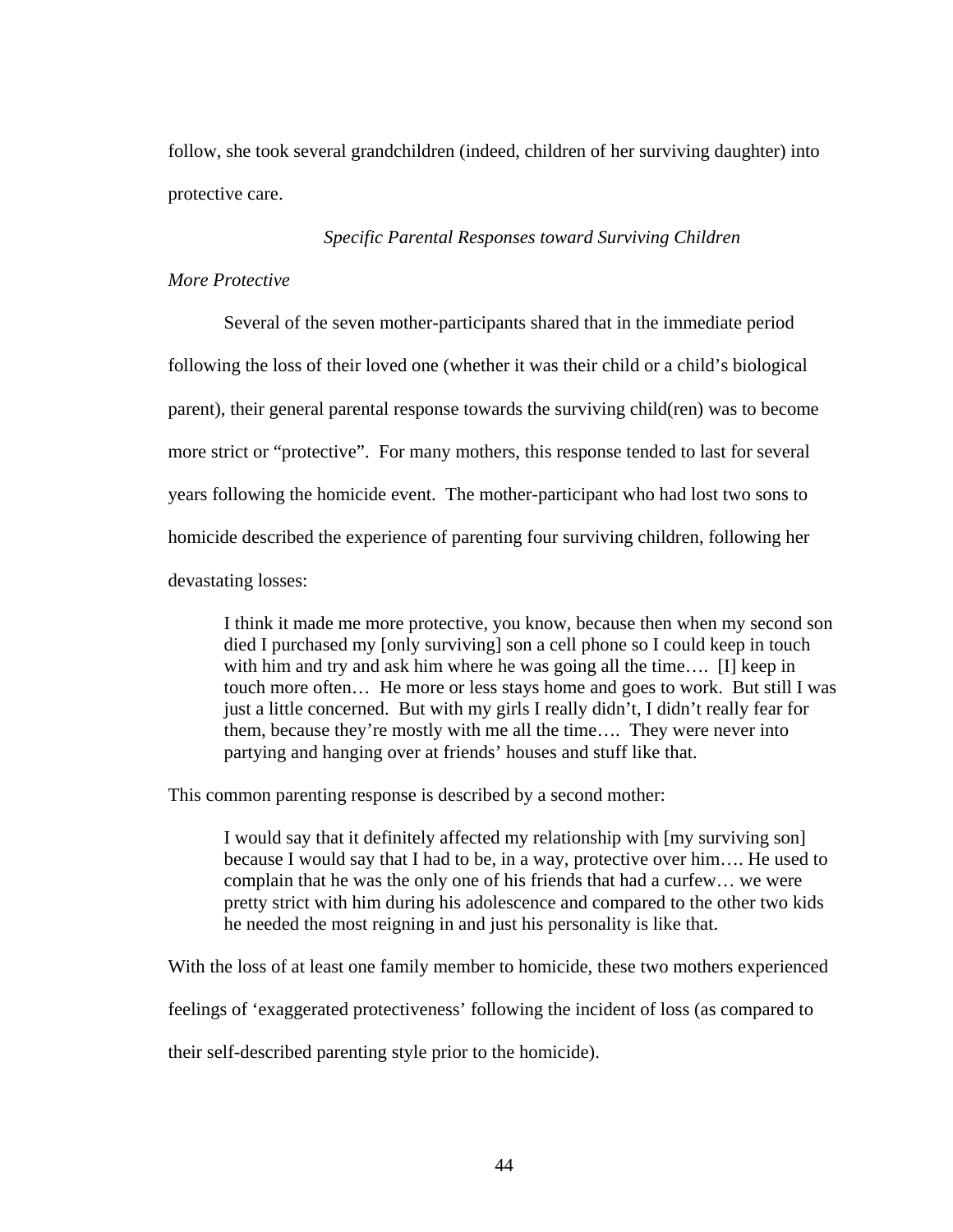### *Heightened Feelings*

 Many mothers described the experience of a heightened state of emotion following the homicide event, in both the short- and long-term. As these mothers explained, some of these heightened feeling-states have decreased over the passage of time (particularly as their surviving child(ren) entered into young adulthood). Note the following two maternal perspectives:

Oh I was always worried about what would happen to [my surviving son]. I didn't really tighten the rope because I kind-of had convinced myself that I could not let what happen to his brother totally change what I allowed him to do you know… what I found though was that I was always in a high state of anxiety when he was doing things. Or when he was into his sports or stay[ing in] after school activities where I wouldn't know exactly where he was… You know I guess probably one of the greatest examples was once when there was a family he was pretty close with and he was helping them move and he was going to stay overnight but they hadn't gotten that cleared in advance and when I called and started looking for him they said they were all staying the night because they were pretty tired from when they moved and I said 'no, no,'… I actually went and got and brought him home, which was pretty late at night, and I felt bad afterwards. But I knew that I would never sleep if I didn't know exactly where he was.

And:

…Because even though [he had a step-father]… until he was really a bona fide adult in his late 20's, I had this terror that if something happened to me, it would just be horrible for [him]. Not that he would be parentless because [his stepfather] would just come right in there… I don't know if [he] could have tolerated it, so I was just always feeling – I was really actually afraid to travel, so that definitely affected me in that way.

As these two mothers clarified, they definitively experienced a heightened state of

emotions – directly affecting the parenting of their surviving children – following the loss

of a family member to homicide.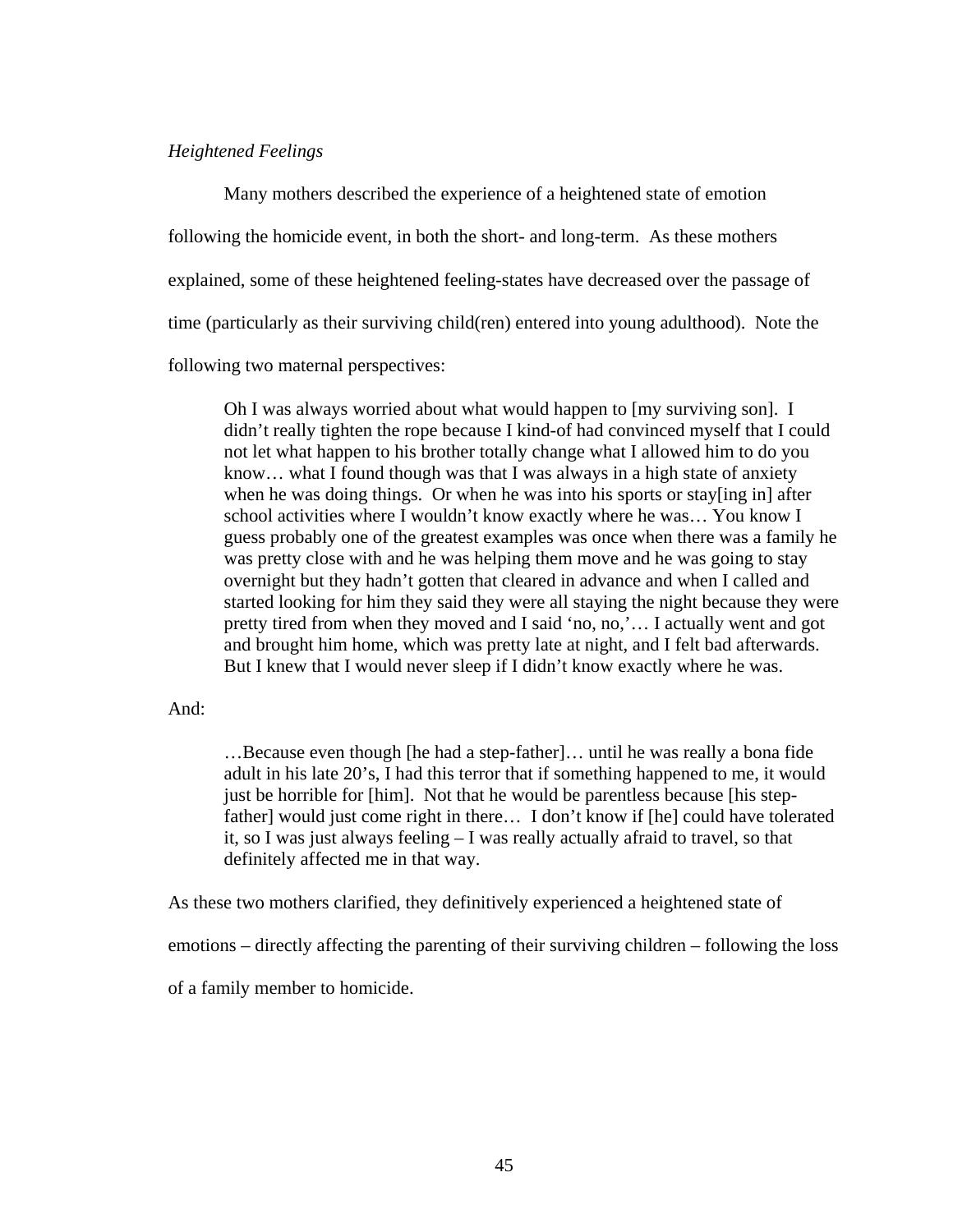### *Use of Community Resources*

#### *Initially Told of Community Resources*

 Two out of the seven mothers interviewed report being told immediately (or within a few weeks of the homicide) about community resources available to themselves and/or their children. One mother, who lost a daughter to homicide, took over care of her grandchildren (the children of another daughter) both prior to and shortly following the murder of her younger daughter. She described the experience of receiving support from community members and social service agencies, but was not able to recall specific information about how these groups became involved. What this well-connected community member and mother-participant recalled, however, was the numerable support services offered to the children in her care.

A second mother-participant, who lost two sons to homicide, described her experience of perceived community supports following the loss of each child.

When my first son was shot, I think we had the support of the community, but not as much, because they considered it just another shooting. And when his brother was shot, I think that's when the community started to come around and make themselves known and with groups and organizations…. I think it had more of an impact because of the second shooting…. I went to this one [counseling center] and I can't remember who I spoke to, but she was very helpful, for almost close to a year… [it was] just me [who sought counseling], I'm in the process of trying to find something for my youngest daughter now.

In addition, this mother described her involvement over the last three years with a socialaction support group in her local community. Along with one-to-one counseling, she preferred the experience of working for social change in her own community, rather than attending a local grief (or bereavement) group.

[The people in this community program] have been very, very supportive…I went to [another local support group] it's like a homicide support group. I went once; I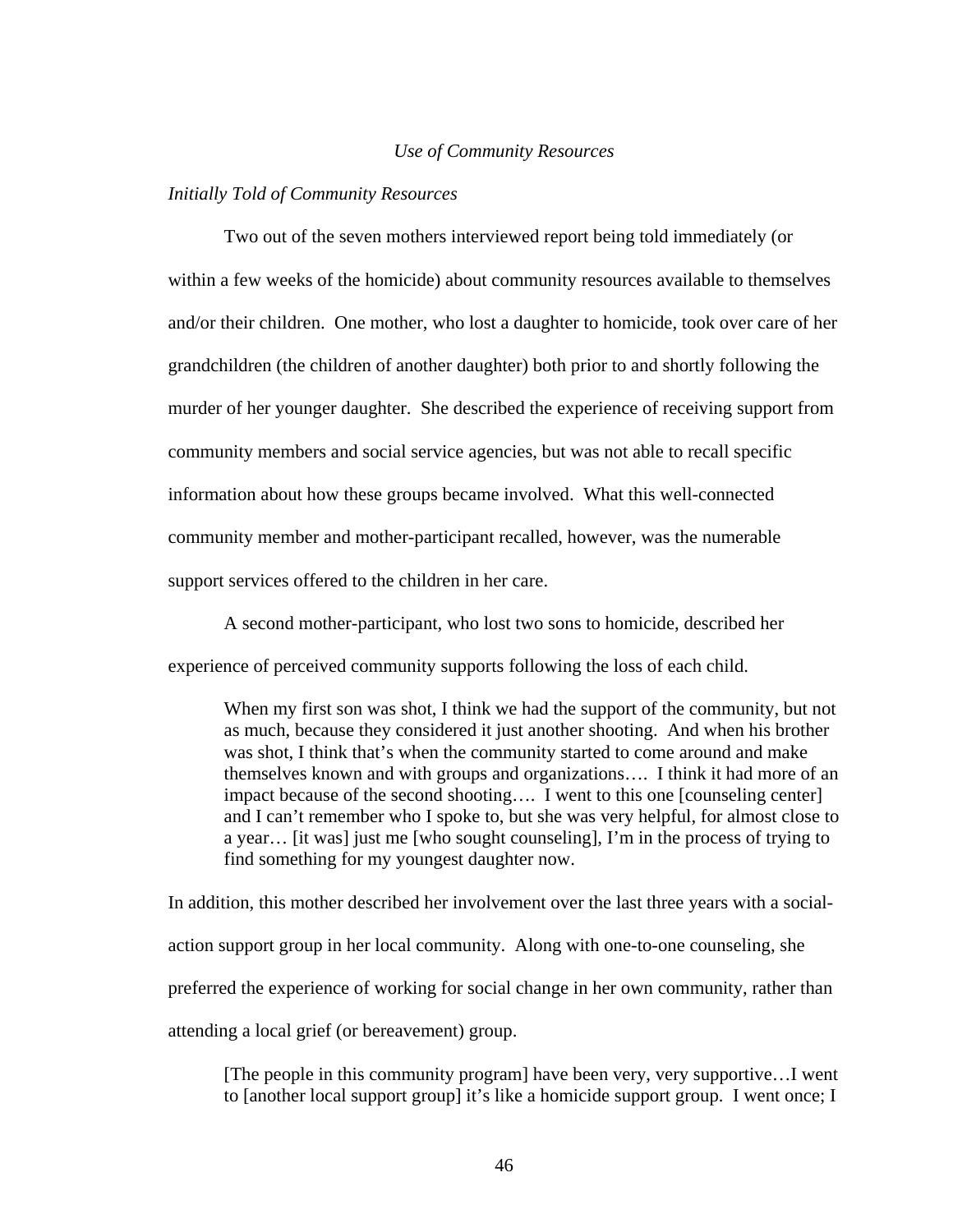didn't really like it because it's like a whole bunch of mothers grieving. I just went once though, I haven't been back.

While grief, bereavement, or support groups are noted to have been transformative experiences for some mother-participants, this mother described her group preference and affiliation in the following way:

We try and come together and work within the community. We try and get two mothers together whose son was the shooter and the other one was the victim. We just try to bring them together, try to make young people see that they don't have to take so much anger and keep it going. You know, its time to stop it and just come together.… I even try to reach out to the mother whose son was convicted of my son's murder. You know she hasn't really come in contact with the group, but we just talk. Every time I see her on the street, we'll talk and we'll hug and you know were praying for each other and stuff like that.

This mother is able to describe the powerful work this community organization is utilizing to effect change in communities that continue to experience violence on a regular basis. The more that individuals and families are able to come together to talk about their experiences of violence, she believes, the more this violence will be eradicated. This is her life mission.

## *Not Initially Told of Available Community Resources*

 Five out of seven mothers described not initially knowing or being told of any community or support services, due to either lack of available resources (in the community and/or nationally) and/or the limited amount of organized information that is initially disseminated to families who experience a homicide (whether from the police officers who immediately respond to a call or, as is often the case of missing persons, report of the homicide days or weeks later). As many mother-participants explained, weeks, months, or years later they found out about resources on their own or were directed to resources, such as a local chapter of the national organization Parents of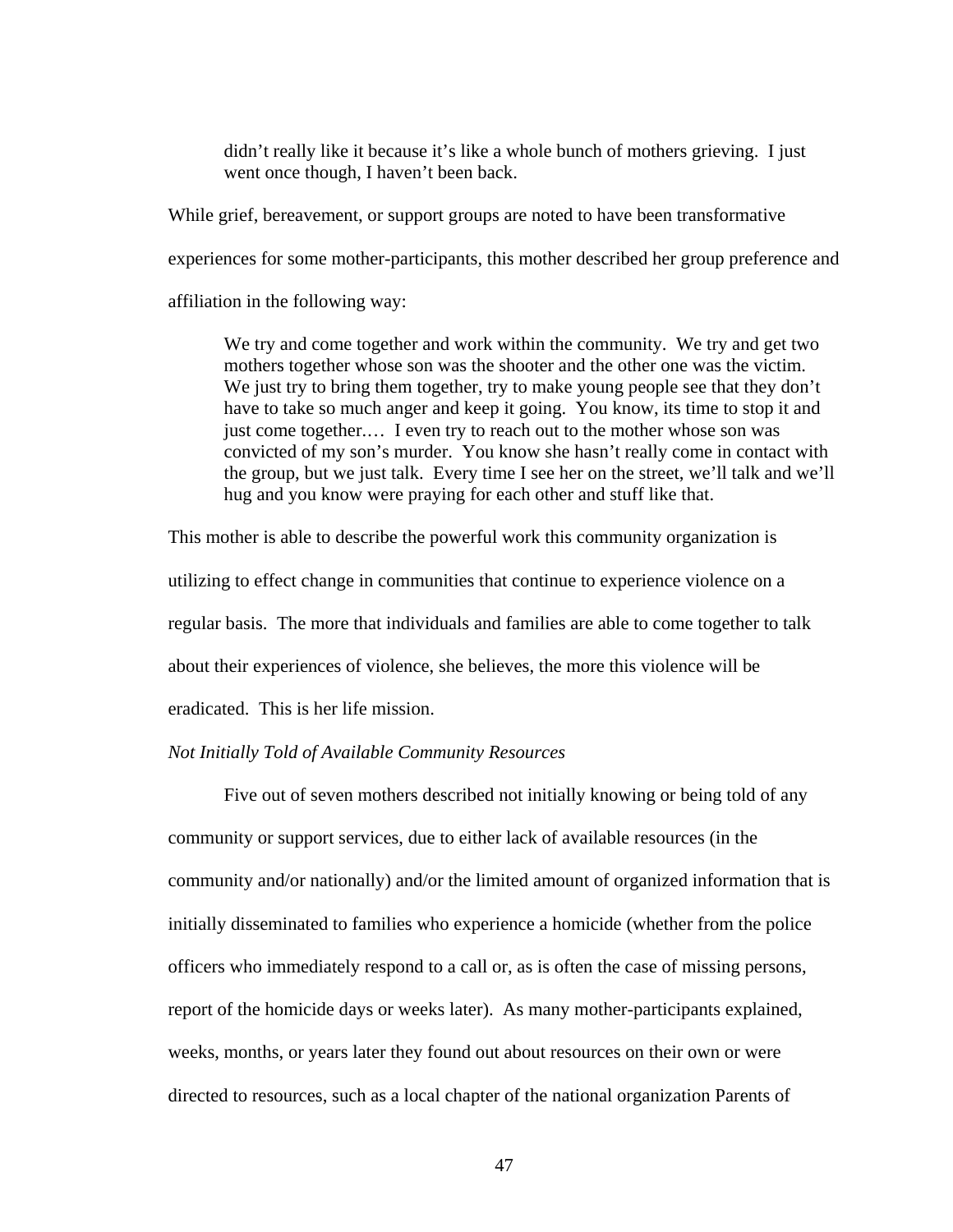Murdered Children. One mother-participant clarified that she had experienced three confounding issues related to why there was a lack of resources available to her: (a) the sheer limited number of mental health, financial, and social supports available to families two decades, or more, ago; (b) the complexities of racial and socio-economic stigma experienced by families who utilize services; and (c) the lack of resources available to families whose limited financial reserves (such as income) might place them out of the bounds of receiving social and financial-based supports.

Well you know what's interesting about that, at the time when my son was killed there really weren't a lot of things being offered to you. And so initially when [my son] was killed, I guess maybe six months or so afterwards I had gotten worried that maybe [my surviving son] was depressed so I actually took him to see a therapist for a while. And he went for maybe about ten or twelve sessions and she felt comfortable saying that she didn't think he needed to continue and but that's really the only outside service I sought out… But to even know that they existed, you know, and we were also at the time in a catch-22… [you hear about] the war on the middle class, but even though – we were not upper middle class, we were like lower-middle class – but because [my husband] and I both worked, you know at that point there were so many things that because we did not have to be in the system, we could afford different things for our kids, we never got offered [any community resources]. You know, so assistance to pay for the funeral, I have insurance, and so that's how you pay for it. Or luckily, I had my job covered by insurance, but no one even talked to us to see if we needed anything. So it was just that we were totally on our own… I think the most helpful in terms of getting us through even some of the initial process of what we needed to do was probably the services of the funeral home, I mean because he was able to work through our insurance company to make sure the payments got done and the money for the burial grounds and then when the insurance paid us we were able to pay him. That kind of thing, but that was it.

This mother identified the incredible social, economic, and political complexities faced

by families who have experienced the unanticipated loss of a loved one to homicide.

A second mother-participant explained how she finally became connected with a

local Parents of Murdered Children chapter (which later converted into a Families and

Friends of Murder Victims group) more than six months after the death of her daughter.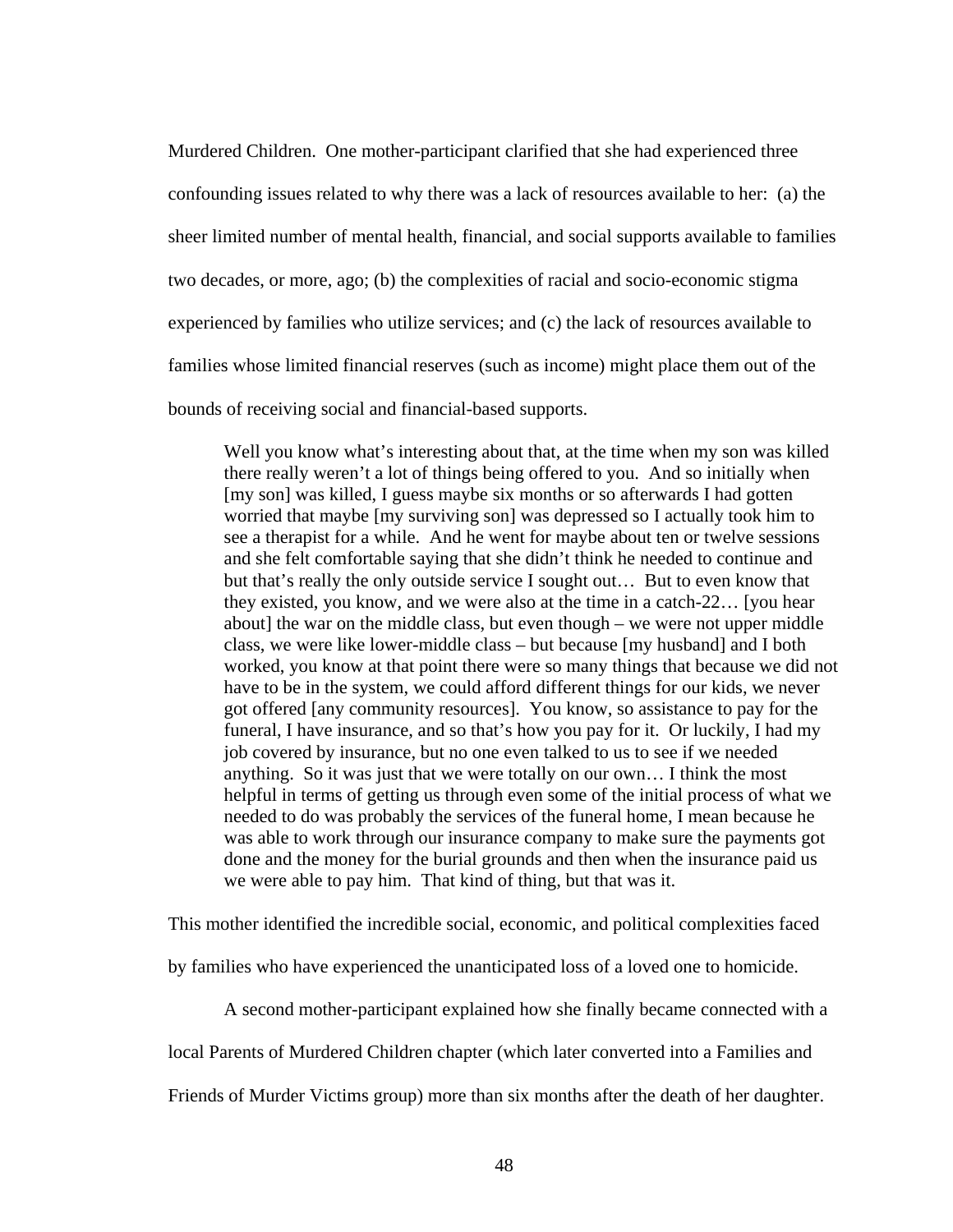She reported being disappointed by the limited number of resources she was aware of at

the time of the initial loss.

The only thing I've done is I go to the group, it was actually POMC [Parents of Murdered Children] and now it's FFMV [Friends and Families of Murder Victims]. I used to go to that religiously, once a month, but I don't go as often as I used to. Just going to the meetings and sharing my feelings, but that's about it.… My daughter was murdered in March and I believe our first meeting was in [fall] of 1990... I don't even know that I'm getting much out of that right now. I go to support the people who have gone through what I have gone through – to share – if there is anything that can make it easier for them.

A third of seven mother-participants reflected on the complexities of her initial lack of

awareness regarding any available public community support resources and her eventual

choice to use private services:

If there were, nobody let me know about it. We were not informed of any and I mean the only, as far as community resources… we took him back to therapy but it was not a community resource, it was private. So I was not made aware of any and it's too bad because I think it would have been really good for him. I have a friend whose husband passed away quite suddenly [due to medical illness] and she is in a grief group and her son is in a group of kids who have lost a parent and I think that it is really helpful and nothing like that [was offered to our family]… maybe it was available but I never heard about it.

This all-too-common lack of immediate information available to mothers, particularly as

evidenced by those whose voices are reflected in this study, lend this investigator to

question how response systems might be changed to better suit families who experience a

homicide in the future.

# *How Would You Shift the Structure of Disseminating Resources to Families?*

In order to address one of the main goals of this research study (identifying

community resources that were commonly utilized by families – both immediately and in

the long-term – and clarify the apparent effectiveness of these resources) mother-

participants were asked to reflect on any resource they imagine might have been useful to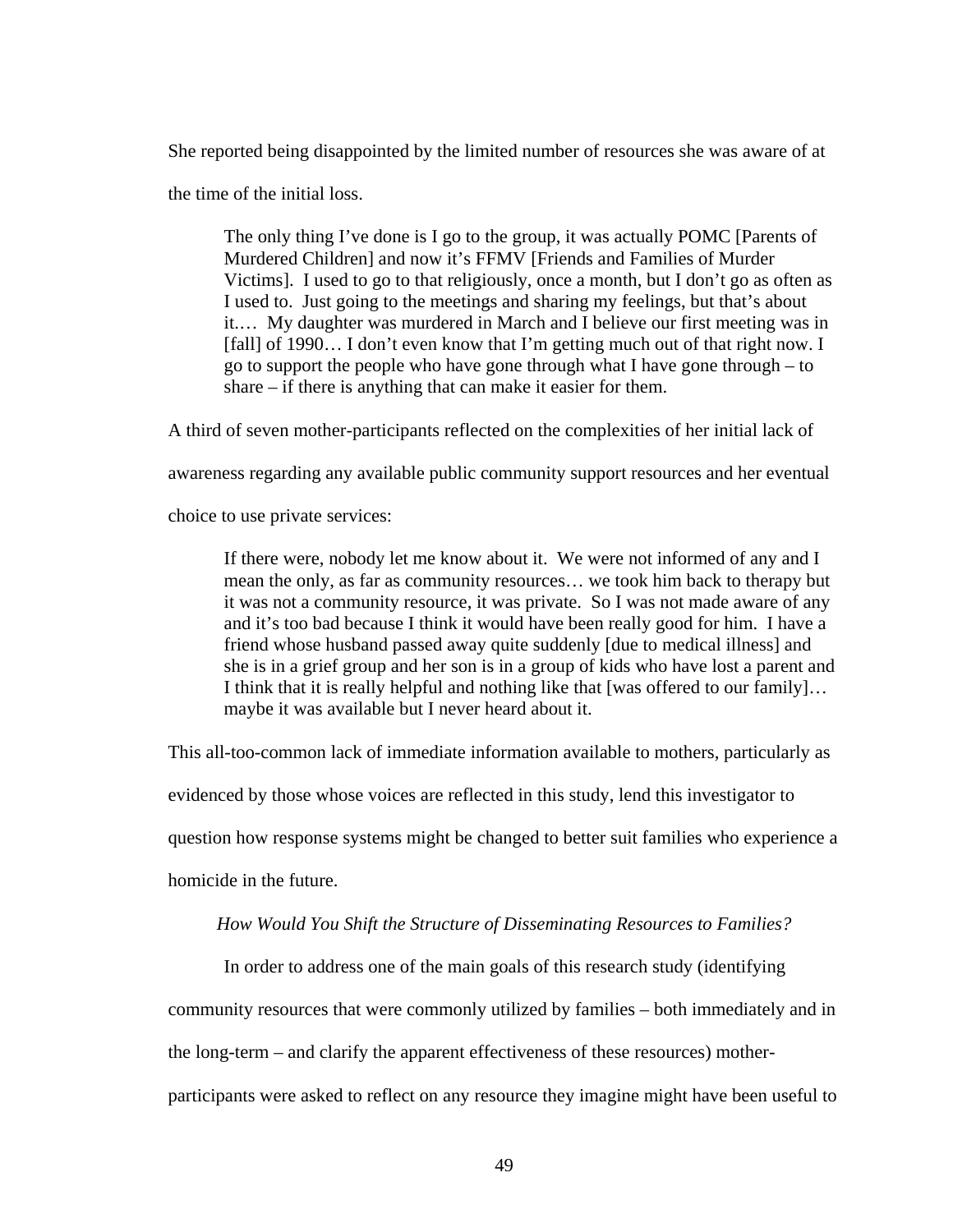them at the time of the homicide or later. Mothers were asked to particularly think about what would have been (or would be) helpful with the task of parenting, given the current and previous dynamics of their mother-child relationship. They were invited to invent or create resources, as they might imagine them being particularly useful to families just experiencing the loss of a family member to homicide. Additionally, mothers were invited to suggest changes in the method with which community resources are currently provided, particularly to individual families experiencing a sudden and traumatic loss (see Appendix A).

Several mother-participants provided reflections, particularly around the issue of the lack of information clearly disseminated to families who have just experienced a homicide. By far, all mothers responded to this question stating that simply having been initially informed, one way or another, of any community resources available to them, would have been a tremendous first step. If this happened, they could have chosen whether or not they were ready or interested in utilizing a particular resource. One mother-participant responded to the question in the following way:

I think what would have been helpful was really to know that there were services out there even though we never totally got directed to them…. One of the biggest problems I have with that system [of federally financed funeral expense reimbursement] is you know it's out there but a lot of people don't find out about it and… if your child was suspected of being involved with anything illegal or if there was anything illegal going on at the time your child was killed then you are not eligible for financial aid for anything… *but who are they punishing*? You know. Your child? You can't control every minute of their day. And they're not the ones who have to figure out how to exist [after your family member is gone] and so I really have a problem with that, especially when it comes to homicide when you're leaving people behind with absolutely no one to look out for them or to help them out. I have a real problem with that.…

This mother poignantly continued: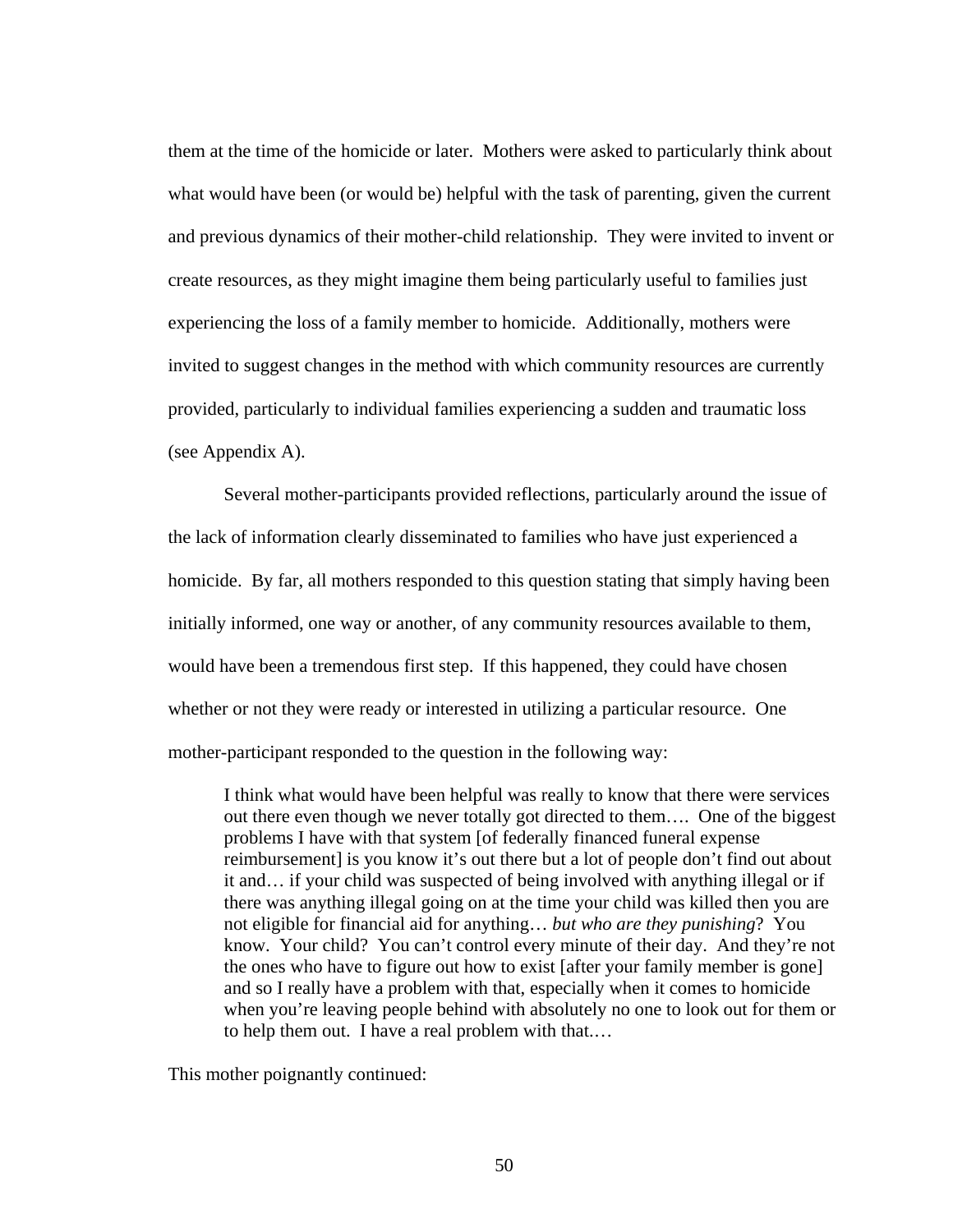How do you punish a child for what their father did? You know, it's that kind of thing. Or a mother or father for what their adult child did. You know, you're not going to change the fact that that's their loved one that they lost but you're then going to leave them without anyone who's going to help them work their way through that process [financially, emotionally, or otherwise].

This mother additionally commented on the lack of homicide resources specifically

available to fathers or other males grieving the loss of a family member.

One of the things that I wish there was a way of having, but unfortunately I think it's a stereotype kind of thing – I wish there were more things available for men. You know, we have a few fathers now that come to our group regularly. We have more fathers that come to that group than we have ever had. Which is very interesting because we have [several] couples that actually come together, that's a miracle. Prior to that we, you know, this is probably within the last three years, we have a cohesive core group that pretty much is there every month, which is something for years we did not have with the group…. And these guys have luckily gotten to the point where they will talk about what they were feeling, because that was always the difficult part, for years we only had one man in the group, and he was dwarfed by all these women, always emotional…. But it's not a service that's really offered to men. *You hear about men's groups but it's usually anger management*…. I truly think even now [my son] would have benefited from a group. But I think if I had a wish list, it would probably be a more coordinated effort for the services that are out there. You know there are some really valuable things that have been done. I've participated in some things, we've made a couple of tapes for police officers – standards and training in California – telling victims what people experience and we tell them what recourses are available but we do them and then they get put in the library and they don't get out to victims which is the initial reason they are made. And so if I wanted the country to do anything it would be to make information about services readily available to all victims. You know, everybody may not qualify for everything. Nobody has ever qualified for everything in this country, but there is always something that you qualify for. If you don't know that it's there, you don't know to ask for it.

A second mother-participant echoed similar sentiments around providing services

immediately to families after the homicide event.

So if we had that in place, you know grief counselors at the police department, especially at the onset of someone telling you your son has been murdered, someone to come out with the coroner's office. Like for me, the coroner came to my house and if there had been a counselor or someone who had dealt with murder before… not just to tell me [my son is] in the morgue but to tell me 'okay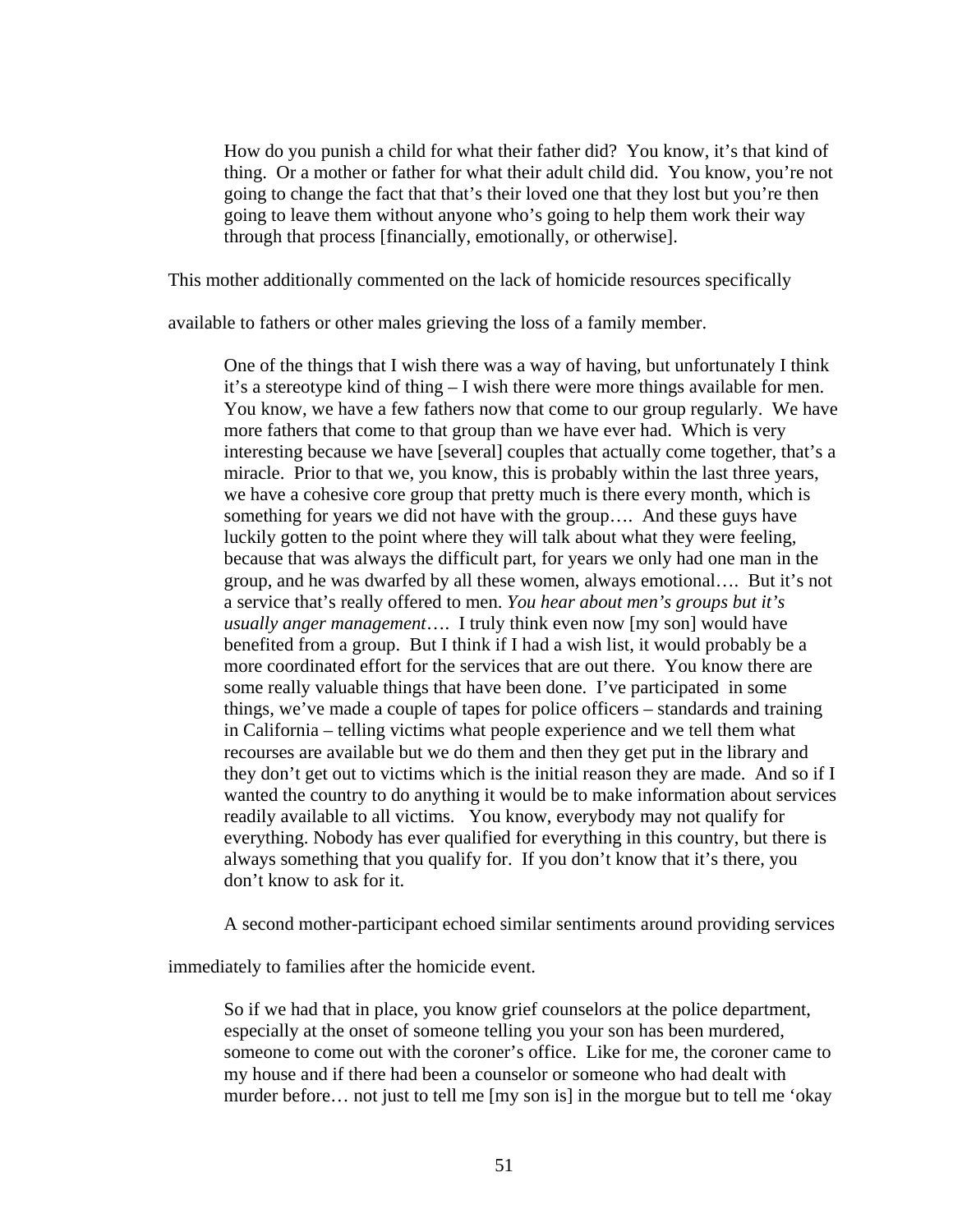this is what you're going to be going through'.… Between June [the month of his murder] and January I knew nothing, I mean there was no one for me to talk to, no one to turn to after my family went back to their different respective homes and left the state. I had no one….

Two mother-participants spoke about how helpful it would have been to receive

information about support services available, but perhaps after a short delay in time.

Sometimes receiving too much information in quick succession can feel entirely

overwhelming after a traumatizing event. One mother spoke of the possibility of handing

out information to families at the scene of the crime.

[Another solution could be] like a little pamphlet or something that we could give out to the police department or to anybody, just to let them know – okay you can put this away for now, because when you first deal with a murder its like you don't want to be bothered. You have to deal with the funeral, you have to deal with family members, you have to deal with if the police have caught the suspect, you got to deal with all of that.

Another mother-participant echoed similar sentiments regarding the potential for

information overload.

[I've thought one solution could be that] when there are family members left behind, either kids or whatever, that immediately some sort of social service agency contacts the people and lets them know there's a grief group, there's a *this group*, there's a *that group*, but nothing like that was done. I wouldn't say [it should be done] immediately because I think it has to happen after… I mean I was so reeling from it. I don't think I could have heard anything like that until maybe ten days to two weeks after the death. Then I might have been ready to hear something like that, but immediately I needed my close family and loved ones and friends rather than [community outreach] because everybody [including myself] was in shock.

This researcher found that the act of grieving affects mothers differently and mothers

may want to hear about available resources at varying times across their grief process.

However, when individuals are not provided with information about resources in the

community, they are often left inappropriately isolated in this process.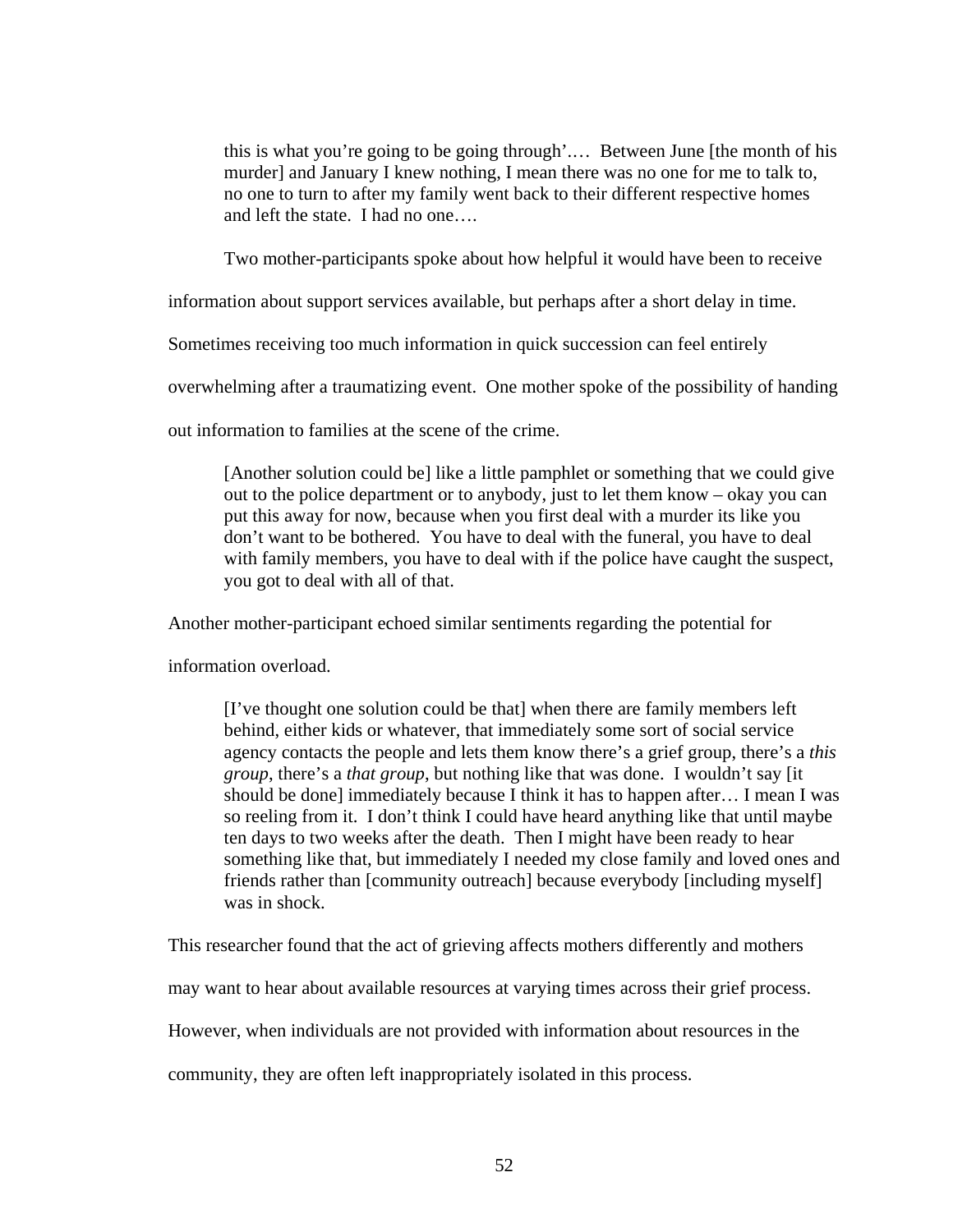## *Long-term Effects*

### *Mother's Quality of Life*

Several mothers explained the experience of either recognizing the long-term

effects of this loss to homicide on themselves individually or collectively, within the

dynamics of family. In the following account, one mother-participant first described

those effects through the lens of her experience, and then described that of her husband.

Well I guess [it is] maybe [important to discuss] the long term effect that it still has on the family. You know, not really knowing if and when the person [who killed my son] will be apprehended. Because we still feel a threat on your own life – because all the publicity of the shootings, this young man knows my whole family... so you know we still live in fear. I still have dreams of being shot myself. I have dreams that one of my daughters will be hurt. I don't know, you know – in my dream, if I see myself somewhere and if I were to go someplace and it looks like that place, in my vision, in my dream, I won't go. You know maybe it's just me being paranoid. I don't know.… I don't go out at night and sometimes I don't sleep at all either. That's another thing I went to the counselor for because I still don't sleep. And I have dreams. Like – you think you should be doing more, what else can I do in the community? Can I get young people to come forth and say who shot him? [So I've been] staying home more, dreams, not working [since the homicide]. I think it takes its toll physically. If you don't get the proper rest, you look a lot older than what you are and you feel a lot of stress. Sometimes I eat right sometimes I don't. And if I eat I feel bad because I think I should be doing something instead of eat…

And:

I think he [her husband] has been very, very angry. He started drinking a lot. I think sometimes drinking helps him cope with his loss. And then after he sobers up and he's out there – trying to find as much information as he can. Still trying to stay in contact with the police as well, as you know, he started over his job. He just started working. And I haven't worked [since it happened]. And you know sometimes people, or employers don't understand what you go through… they want you to come to work and focus on your job. But then you have other things in your head and you have to talk to this person – because you want it solved.

As is commonly the case, this mother clearly had recognized the impact of familial

homicide on herself as well as several members of her household. The unanticipated loss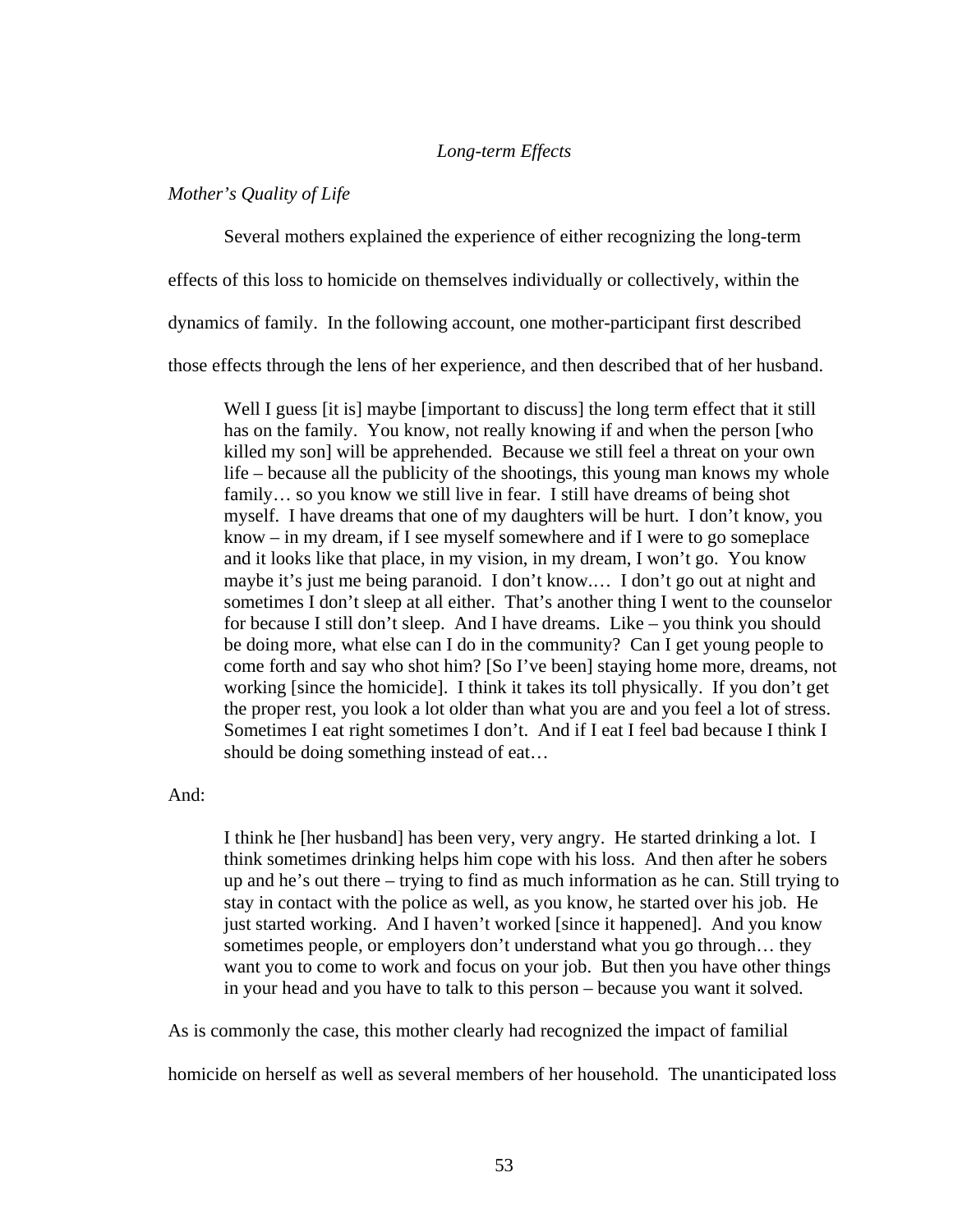of two children to homicide impacted this mother both physically (with continued sleepless nights and common night-terrors – when she does sleep) and economically (with the inability to work a job, due to the complex nature of grief and lack of employer understanding).

### *Relationship with the Police*

Two mothers identified the impact of continued contact with the local police or District Attorney's office. Over time, repeated contact – particularly if the case remains "cold" (or unsolved) – can take a toll on the lives of surviving family members. The first quote is from a mother-participant whose family continues to remain in contact with the local District Attorney's office.

But we're working with the police. Somebody with the family goes down to the DA's office almost once a week. Because you know we're trying to keep them – we want the case… *I don't want to wait 40 years before they solve the murder*, when there were 100 people in the room, you know somebody had to see something. So we try to keep involved with the DA and the detectives on the case. I think that helps out a lot too. I don't go [other family members do]. And then I just  $-$  if they need to meet the whole family  $-$  then I'll go.

A second mother-participant discussed the frustrating and complicated effects of not

understanding the judicial process at the time of the homicide and her remaining concern.

To me the one drawback that I found that I'm still dealing with that I haven't really delved into the details – I haven't really had close relationships… contact, I guess you would say… with the police department. They didn't contact us and this was the first death, first murder for us that we'd have to deal with in our lifetime. And so we didn't really approach it the way we should have in that time so it would have been helpful to have someone to just walk us through the process and let us know whatever information was available, how we could go about getting it, the kinds of questions we should have asked. To get that information initially on, it would have been very helpful at that time. As time goes on, things get cold… leads get cold, people disappear. So that's kind-of where we are right now. We didn't get any information.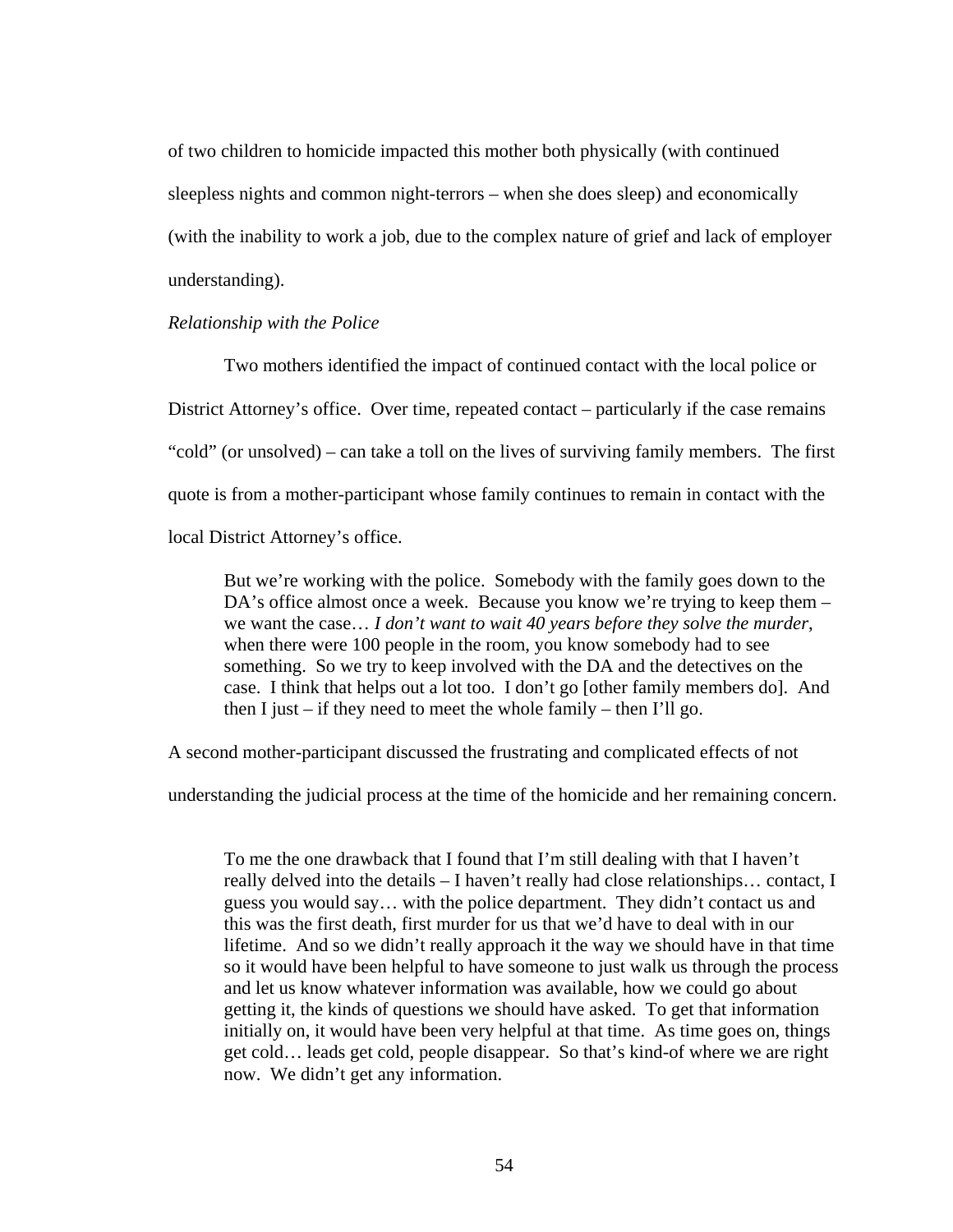These two mother-participants have highlighted the complications family members

frequently encounter, even years following the traumatic event of homicide.

*Murder is a Unique Cause of Death to Grieve* 

The act of grieving following the sudden, traumatic loss of a family member to

homicide is unlike any other form of grief. One mother-participant, who had experienced

the loss of her daughter (to leukemia) two years prior to the loss of her son to murder,

clarified this specific, critical point.

When [my daughter] died, there were resources out there for me to go to like a grief counseling [group] because of a death by a medical problem, such as leukemia like she had, but when I entered into the other journey, of a murder… for my son it was a different journey for me. For my son there was nothing for me to do but to read… because I knew no one who had been affected [by murder] and then by reading the book *No Time to Say Goodbye* by Kubler-Ross. In the back of her book there is some resources and I saw that there was a national hotline, telephone number and address for POMC [Parents of Murdered Children] so I called them… [and eventually] they okayed me to start my [local] chapter…. But even [early on] when I went to grief counseling, it is so totally different because you're in a grief group – right? – and everybody is talking about 'well my mom died from cancer, my dad died from a heart attack'. My daughter died from leukemia, that's the only thing I could talk about because no one knew what I was feeling – because I said 'okay I've had a daughter to die from leukemia, that's in your group,' but when I start talking about the murder part of it [my son], nobody understood what I was feeling… that was a whole other ballgame!

Oftentimes community members question what the effects are when family members

loose multiple people to varying causes of death. Quoted above, this mother-participant

spoke of the unique difference between losing family members – in her case, two

children – to violent murder versus medical illness.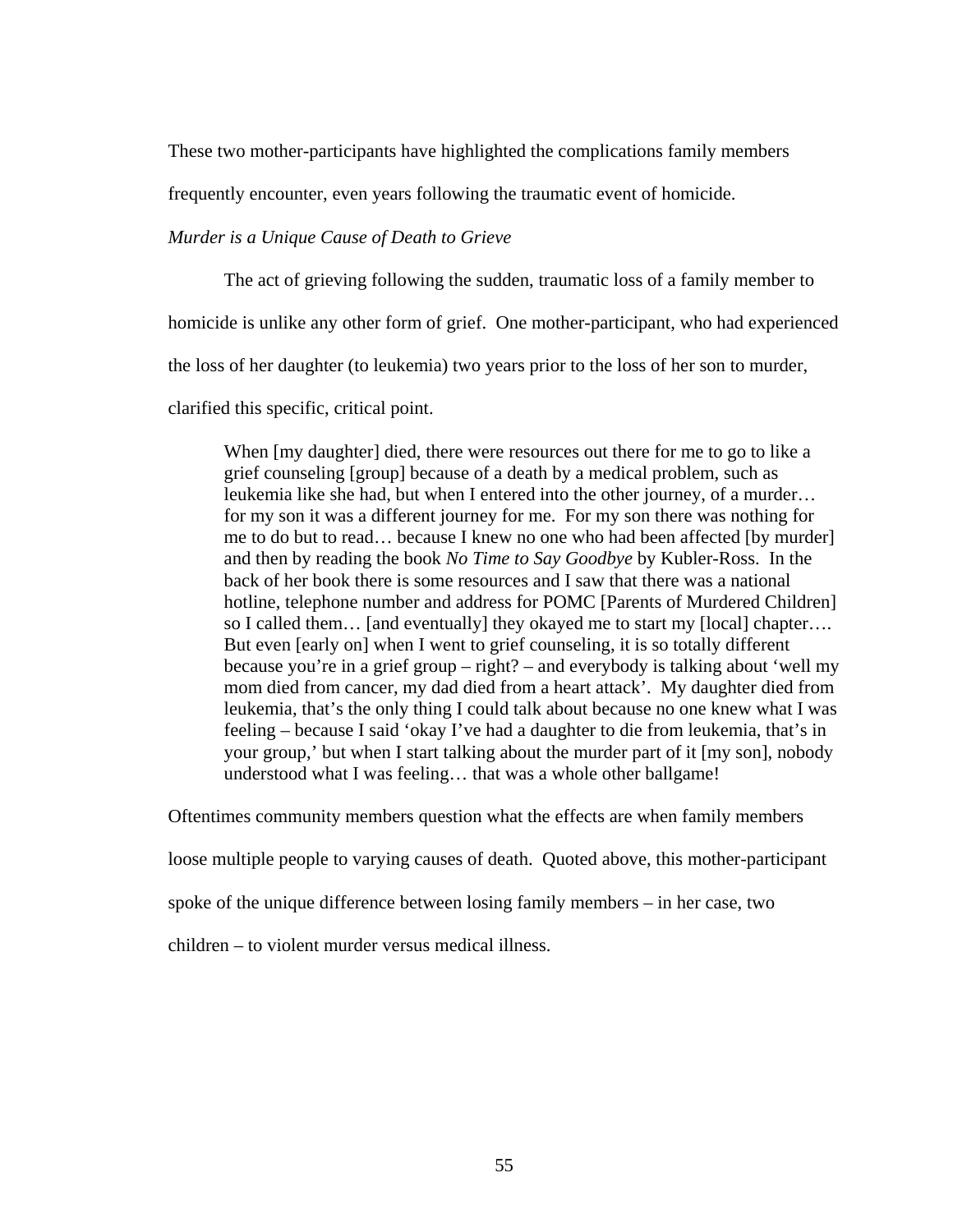#### *The Voice of Community Support Providers*

During the process of interviewing seven mother-participants, I began the recruitment of community service providers who had worked in the capacity of providing services and/or resources to surviving family members of homicide. In the end, four extremely experienced community service providers were interviewed for the purposes of this study: three current victim/witness advocates, working within a court-based District Attorney's office in the State of Massachusetts, and one licensed independent clinical social worker (LICSW), who provided direct clinical services to families and individuals between the years of 1991-1995 and 2001-2006 (largely funded under the Victims of Crime Act) mostly to families who experienced the homicide of a loved one. All of the victim/witness advocates had worked for more than ten years in the District Attorney's office – one for thirteen years, the second for eighteen years, and the third for twenty-two years – for an average of 17.67 years of experience. Each participant discussed the general process and limitations of their work with surviving victims of homicide.

## *When to Become Involved?*

 Victim/witness advocates play a unique roll in the lives of family members who have experienced the homicide of a loved one. As one advocate explained, they generally become involved in the lives of families following the arrest or apprehension of a murder suspect. However, if no suspect is ever apprehended, a family may never be contacted by advocates at the District Attorney's office, a self-identified loop-hole in the system.

If an arrest has been made, hopefully that is done the day of, or at the time of the homicide. What normally happens is, say for instance a homicide happened yesterday, the arraignment would be this morning in district court. That's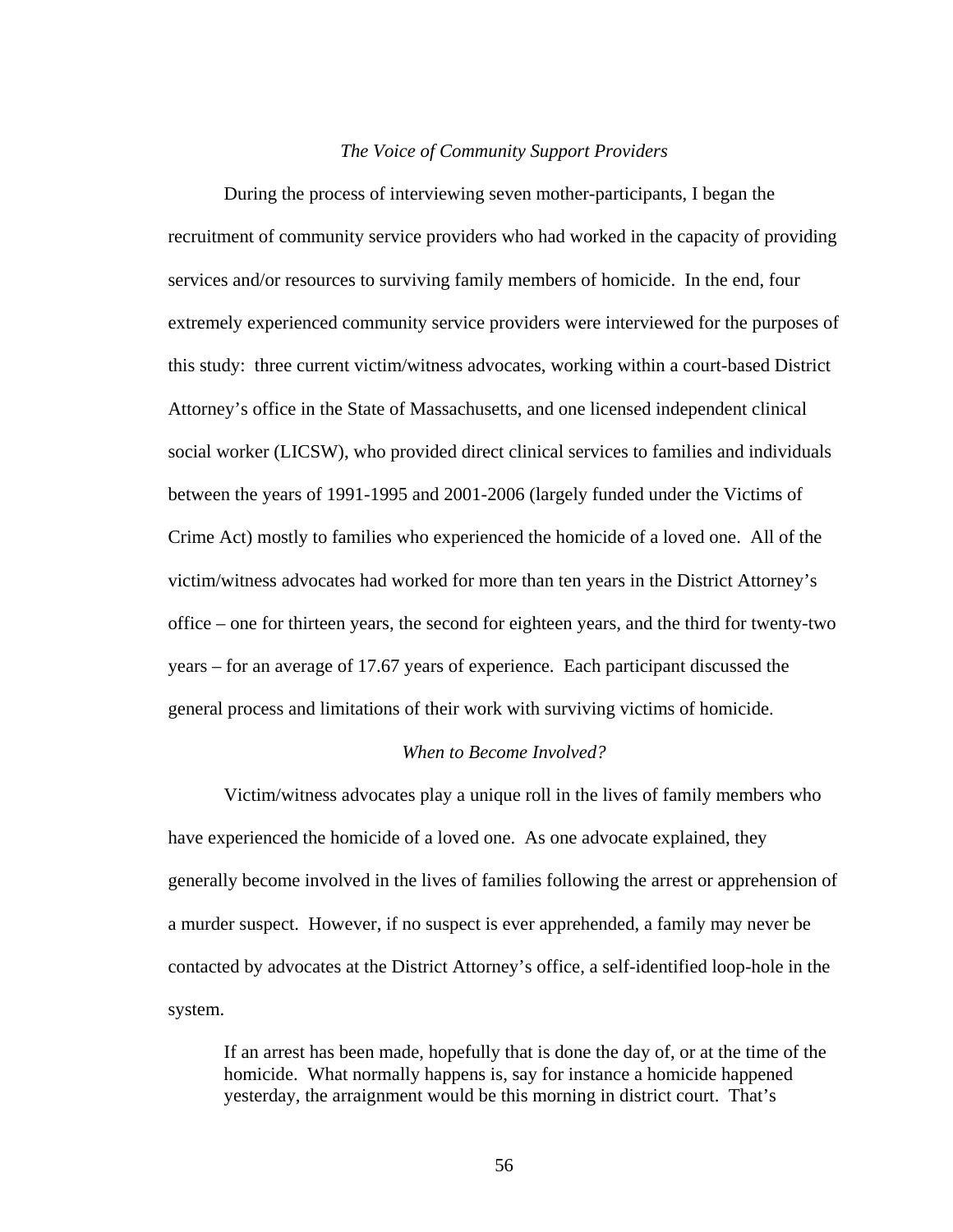normally how I would get hooked into a family. That varies if there isn't an arrest made right away. There may be a warrant issued or there may be an investigation under way. So an arrest may not be made until three weeks from now or three years from now. That's normally how we get involved when a homicide occurs. There are instances though when no arrest is made that a family directly contacts us or we may get called from the funeral home who say 'I have this family here' and we speak with them then, in terms of trying to get them victims of violent crime compensation to get their funeral expenses covered. But given the circumstances, we may never have contact with them. And that is a real flaw in the system. We've been trying to figure out how to rectify that. The unfortunate thing is too many people out there know [about our services] because too many families have been involved in it... but it's very imperfect and it's a part of the system that is flawed that we try to rectify. Part of that problem is there just aren't enough of us. We've dallied with having some sort of on-call thing to respond to say police departments, but that's a part of the process that's flawed right now, for any unsolved homicides.

While all three victim/witness advocates put forth the idea of involving support networks

early in the grieving process (perhaps as early as the day the homicide occurs), one

advocate provider-participant discussed the complexities involved in trying to formulate

this early system of response.

[What we'd like to see happen is] to have an advocate available when the family is notified, or immediately after. The problem we've run into is that some family members are witnesses in the case, and so some police officers worry that if we start talking to them – they are worried we could screw up the case.

And while this valid point is certainly an issue to be reckoned with – as it would be an

unconscionable blunder if legal processes were complicated by family members

prematurely or mistakenly discussing case-facts, many would argue it equally

unconscionable for information about helpful resources to be withheld from families with

the sole purpose of not complicating legal processes.

However, these providers remain interested in the possibility of creating avenues

of additional involvement with or support for families, particularly those who are under-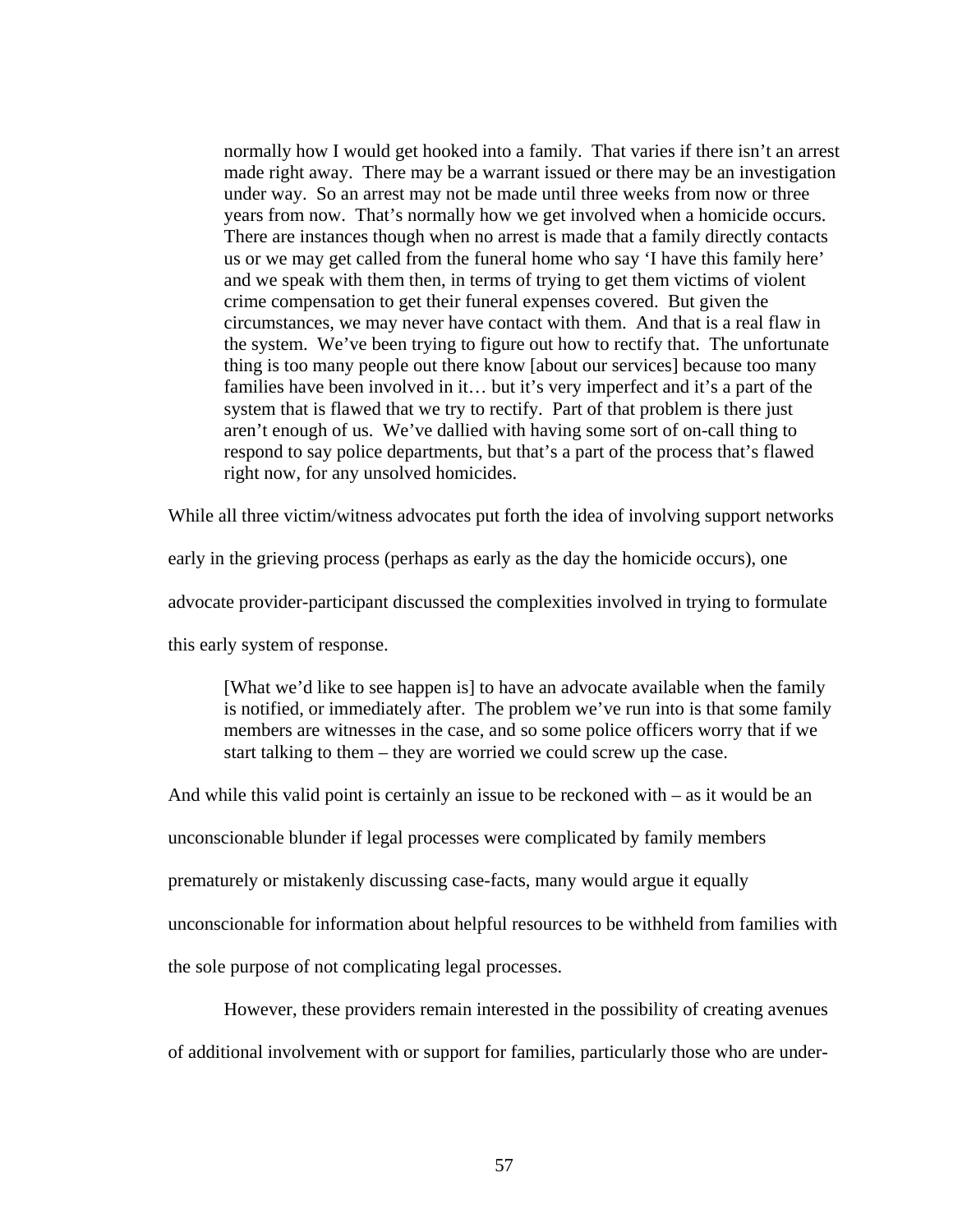served or would not be caught by the system, through the official arrest of a perpetrator.

One advocate provider-participant reflected:

I would certainly like to see a way for advocates to become involved right away. As soon as, you know, somebody is informed of the death of their loved one, because I think that it's at that – well, in particular with mothers with children – they are so grief stricken – how could you not be? – that… as good as police officers are, a police officer is there to do a specific thing. They have to inform a family of what's happened and then they have to go solve a crime, so they're not able to take a lot of time. As good as they are and as good as they try to be, it's not their job to be the person to sit with somebody and kind-of try to help them make sense of what they've just been told. So I would like to see somebody at that ground level with people, especially in cases where it might not be solved right away.

The issue of at what point to become involved with families who have survived such a

grievous loss is indeed complex and multi-faceted.

# *Use of Services*

 All four providers discussed the use of services by family members impacted by homicide. Although it would require thorough documentation and tracking to find out exactly which resources are commonly used by surviving family members, for the purposes of this study this researcher was interested in finding out the perceptions of all participants involved (both providers and consumers). The clinical social worker provider-participant shared her perception of families' use of resources, as she worked with surviving family members.

Support groups that are for the aftermath, groups where there is outreach for mothers. That is very helpful, because they are like their own network. And [in this local area] they helped with the memorial commemoration every year – victim rights week – they were involved. People put their voices to different projects. Connecting people to different victims – that was most helpful to people. Also getting their children involved in therapy was a big thing too. There was a lot of kids. And the [victim/witness] advocates help a lot.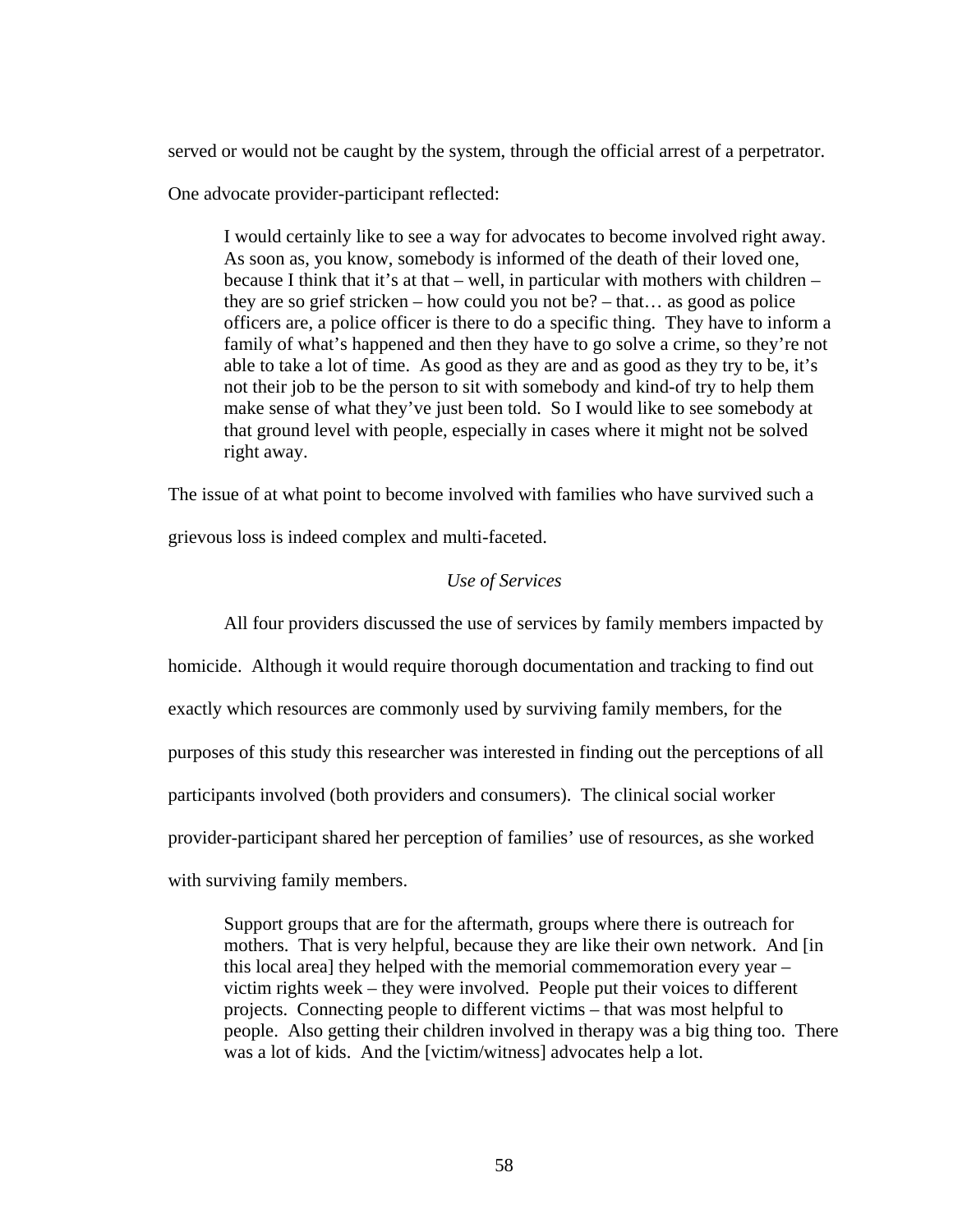### *Changes in the System*

 All three victim/witness advocates and the licensed independent clinical social worker discussed potential changes that could be made within both federally-funded and community-based resource systems – changes that would potentially render the system more helpful for surviving families. One victim/witness advocate discussed her interest in cross-training among all care-systems to provide comprehensive direct care services to families (such as among police departments, legal service providers, and licensed social workers). Social workers should be aware of the complex judicial process their clients may confront in the months and years ahead. They should be able to clarify legal processes for their client in the clinical setting – so that their upcoming experience is somewhat normalized and less confusing and anxiety-provoking. Police officers, detectives, and investigators should be trained to be sensitive to the complex grief response families endure following the loss of a loved one to homicide.

I think there still needs to be education, even now we get stories from families about just things the police officers said – I mean, I know they're trying to be helpful, and they are, but just things like 'oh my god, that's the worst crime scene I've ever seen'. You don't say that to a family. Just those type of things, maybe more training like that – just to remind them.

This sentiment was echoed in the interviews of all four community provider-participants.

Another example from a second advocate provider-participant:

I've heard some horror stories on notification and how that initial notification affects the whole case and how they [the family] sees the whole case. I had one, just to give an example, where they were traveling across country and they got a phone call from [the police department] saying 'You're son was murdered, but we can't tell you any details.' And that stuck in their mind. It made it very difficult for the family, until the very end of the case.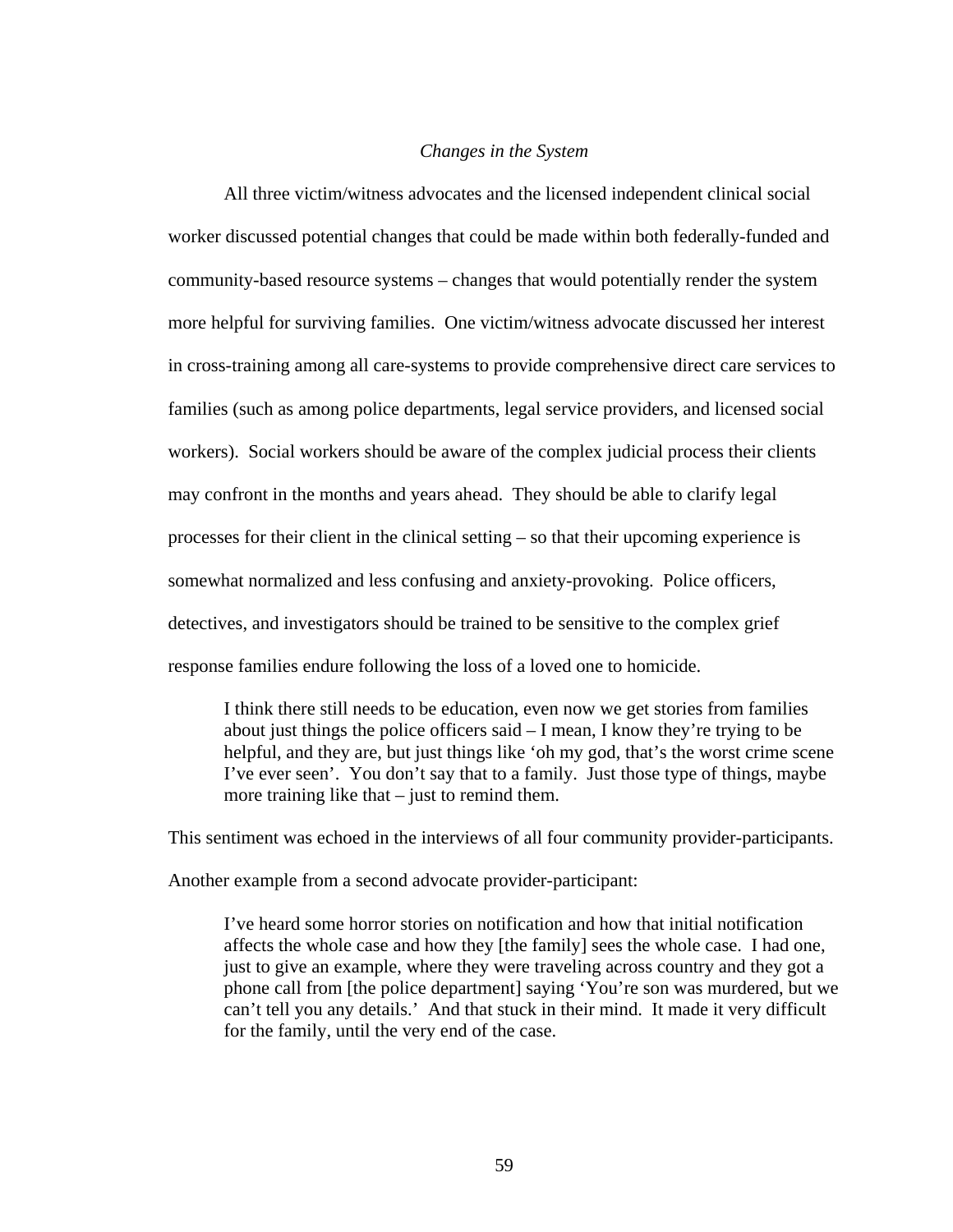The following quote is from the clinical social worker provider-participant who provided direct therapeutic and support services to families and individuals (adults and children) impacted by homicide. Not unlike the reflections of mothers themselves, she spoke about the division of various organizations and groups (clinical, legal, peer, and otherwise) who provide resources to families in communities.

I just think it's very fragmentized. You would constantly find out about different things that were going on like youth projects, different projects that we could have all worked together. I think that you're better off affiliating with an urban place because some people [victims' families] felt it was stigmatizing to go to a mental health clinic rather than a community center. And I think a lot more could be done in the schools for kids who we know have been impacted by [a tremendous amount of] violence.

In this way, not only would it be useful for groups to join together (in local communities and/or nationally) for the purposes of providing a more cohesive support structure, but more importantly, the stigmatization in seeking resources (or support) might be decreased. As reportedly perceived by two community provider-participants, the resources most commonly utilized by families are the victims of violent crime compensation (for example, to pay for funeral expenses of their loved one) and community-based support or grief groups, often led under the auspices of local chapters of Parents of Murdered Children or Friends and Families of Murder Victims.

 The final chapter of this document will contain a discussion of the material presented in the chapter on Findings and the Literature Review. In what ways does the literature measure up with the sentiments of mothers who have experienced violent crime? Additionally, what are the views of providers who offer direct services (clinical, financial, support resources, and else wise) to families and individual victims of homicide? Are there ways in which the literature or theory is inconsistent with the voices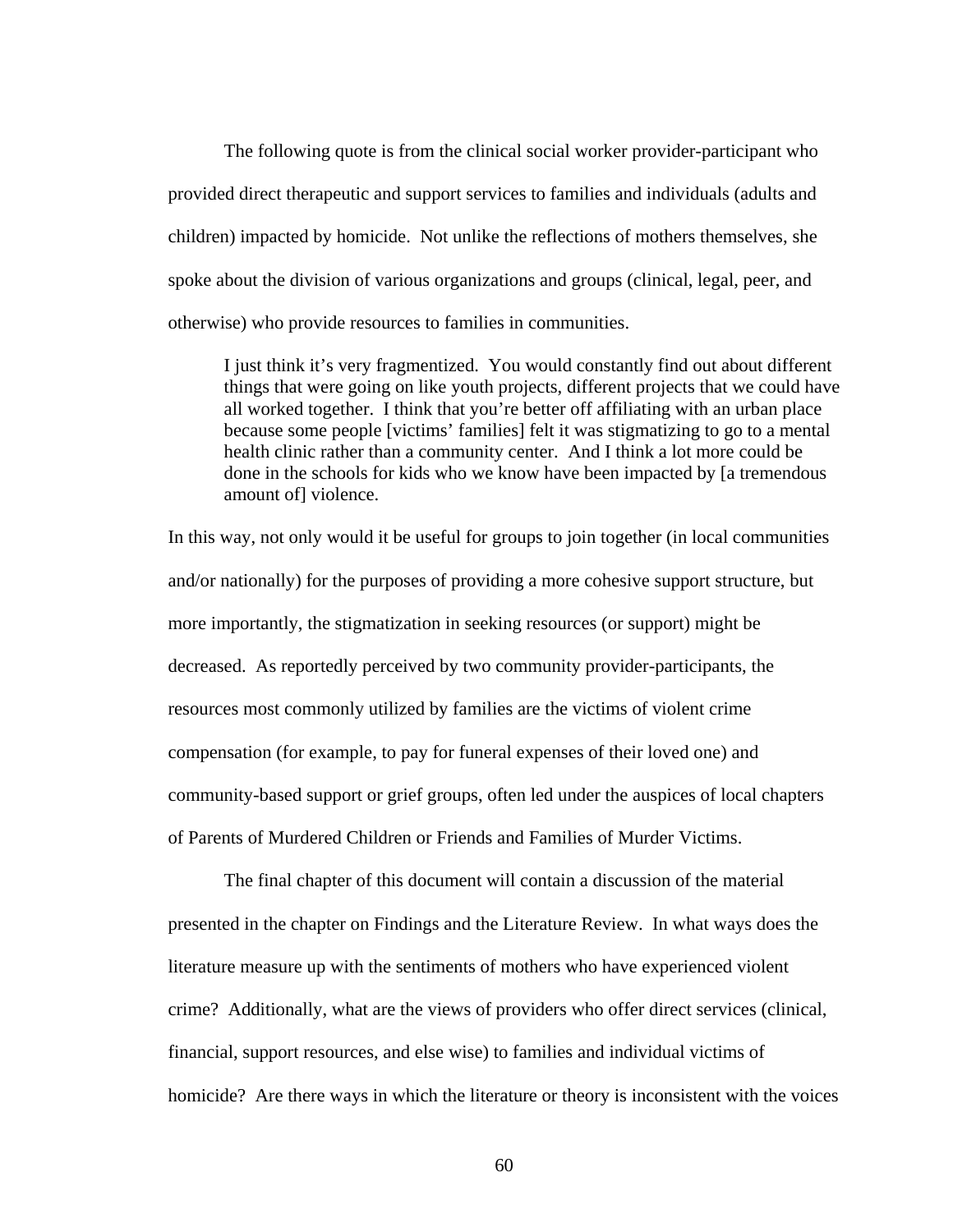and sentiments of those who participated in this research study? The next chapter serves to further these points.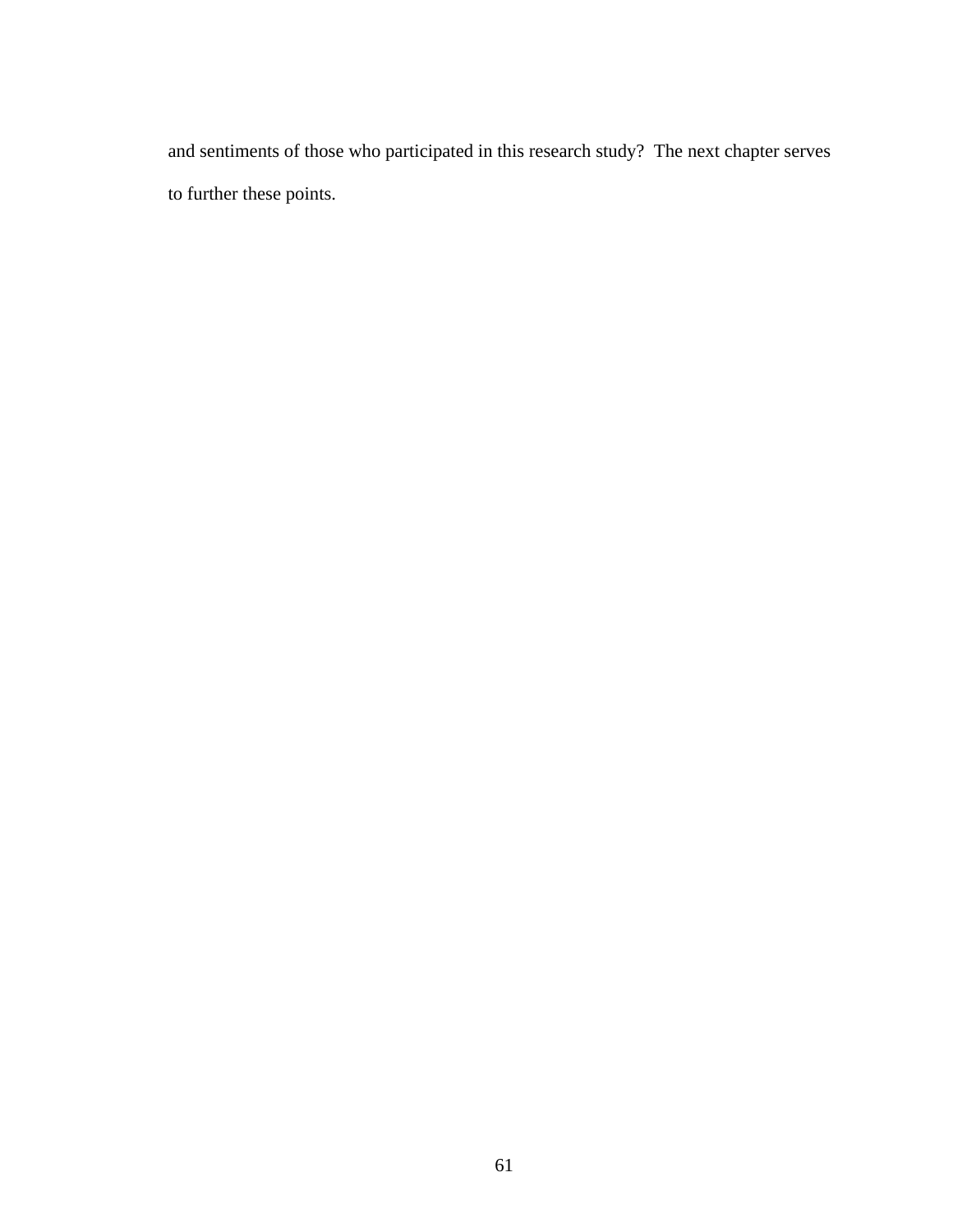## CHAPTER V

#### DISCUSSION

This dual-perspective study was conducted with the purpose of informing current and future social work practitioners about the intergenerational effects of homicide on the family system. In other words, what are the effects, if any, of a familial homicide on surviving family members, particularly mothers and their surviving children? Gathered data (as presented in the Findings) centered around not only the mothers' experience parenting, but also their past experience utilizing community supports and systems as a basis of support. In order to effectively clarify the potential implications of an experienced homicide on a mother-child dyad, eleven interviews were conducted with two groups of participants: (a) mothers who experienced the homicide of a family member and parented at least one surviving child, post-homicide and (b) community service providers, who provided direct care services to victims' families (particularly including mothers with surviving children).

 The purpose of this chapter is to clarify key research findings as informed or contradicted by previously published research and theoretical constructs. Main sections of this chapter will include a discussion of the following: (a) the impact of homicide on the mother-child relationship, (b) the initial (or early) accessibility of community resources to all surviving family members, (c) the impact of potential changes in both federally-funded and community-based response systems, (d) the limitations and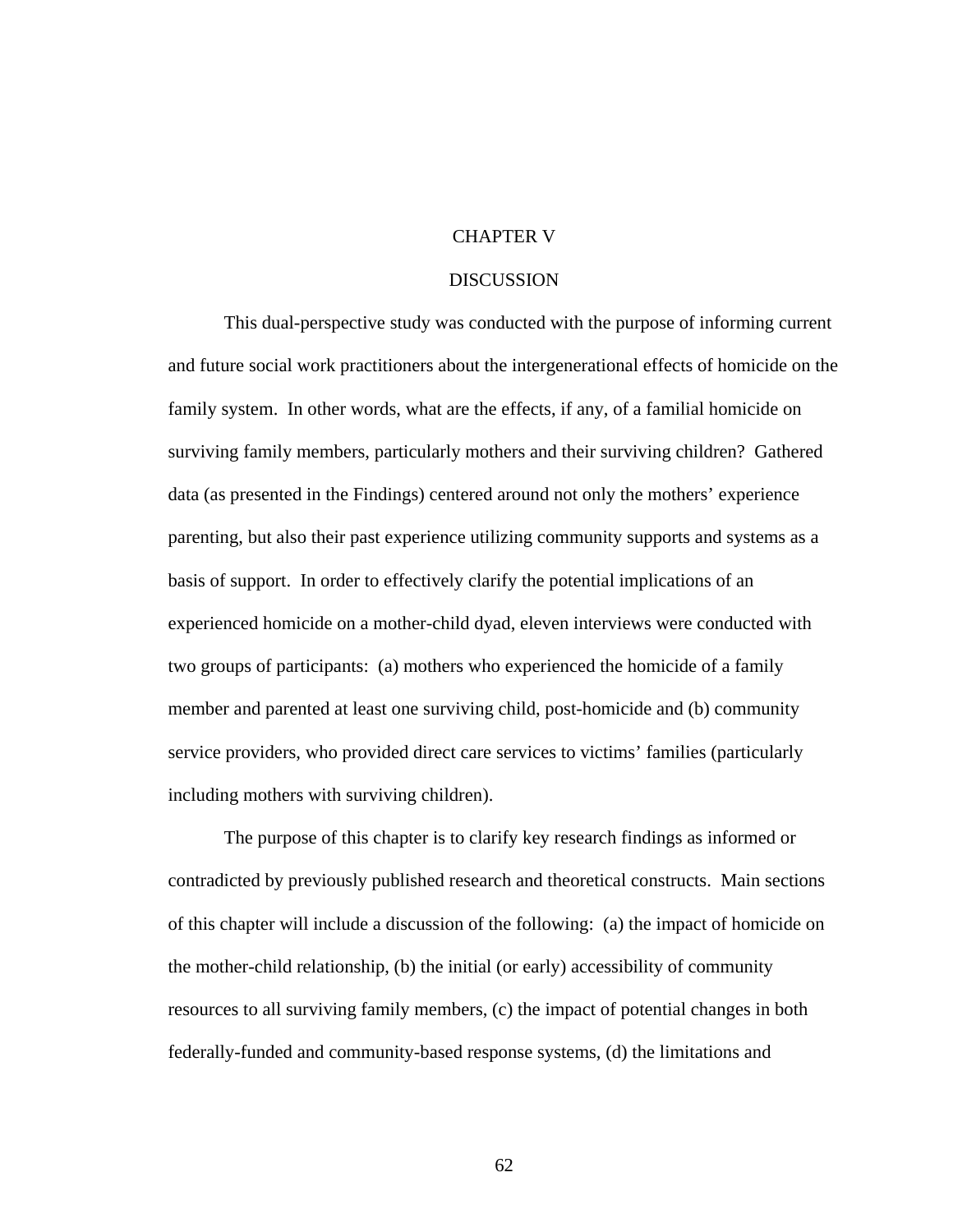strengths of this research study, and (e) identify future implications for the field of social work practice.

#### *The Impact of Homicide on Mother-Child Relationships*

 As first identified in the Literature Review, and later reflected in the chapter on Findings, parents can experience and express a wide variety of grief states following the traumatic incident of homicide. These feelings of grief often fluctuate in the years following the homicide, may be experienced with heightened or lessened intensity at varying times in the mother's life, and may be subjectively very different experiences for each mother. The mother's distancing, fear, heightened ongoing grief, or any number of feeling states can affect the mother-child dyad for years at a time. Mother-participants interviewed for this study had already begun parenting at least one child prior to the experience of homicide in the family. Further studies should be conducted regarding the effects of time lapsed between the loss of a family member to homicide and the birth or parenting of a child (i.e.: if the homicide occurred when the mother was age 30 and she gave birth to her first child at age 40). Within this discussion it is important to clarify that because only seven mother-participants and four provider-participants were interviewed for the purposes of this study, the data obtained from participants cannot be generalized for the entire population of mothers who have experienced the homicide of a family member or reflective of all community resource providers.

Of the seven mother-participants interviewed for this study, no one reported that there was "no" impact whatsoever on their relationship with surviving children. To the contrary, five mothers responded that the loss of a family member to homicide had an apparent immediate impact on their relationship with their survived child(ren) and one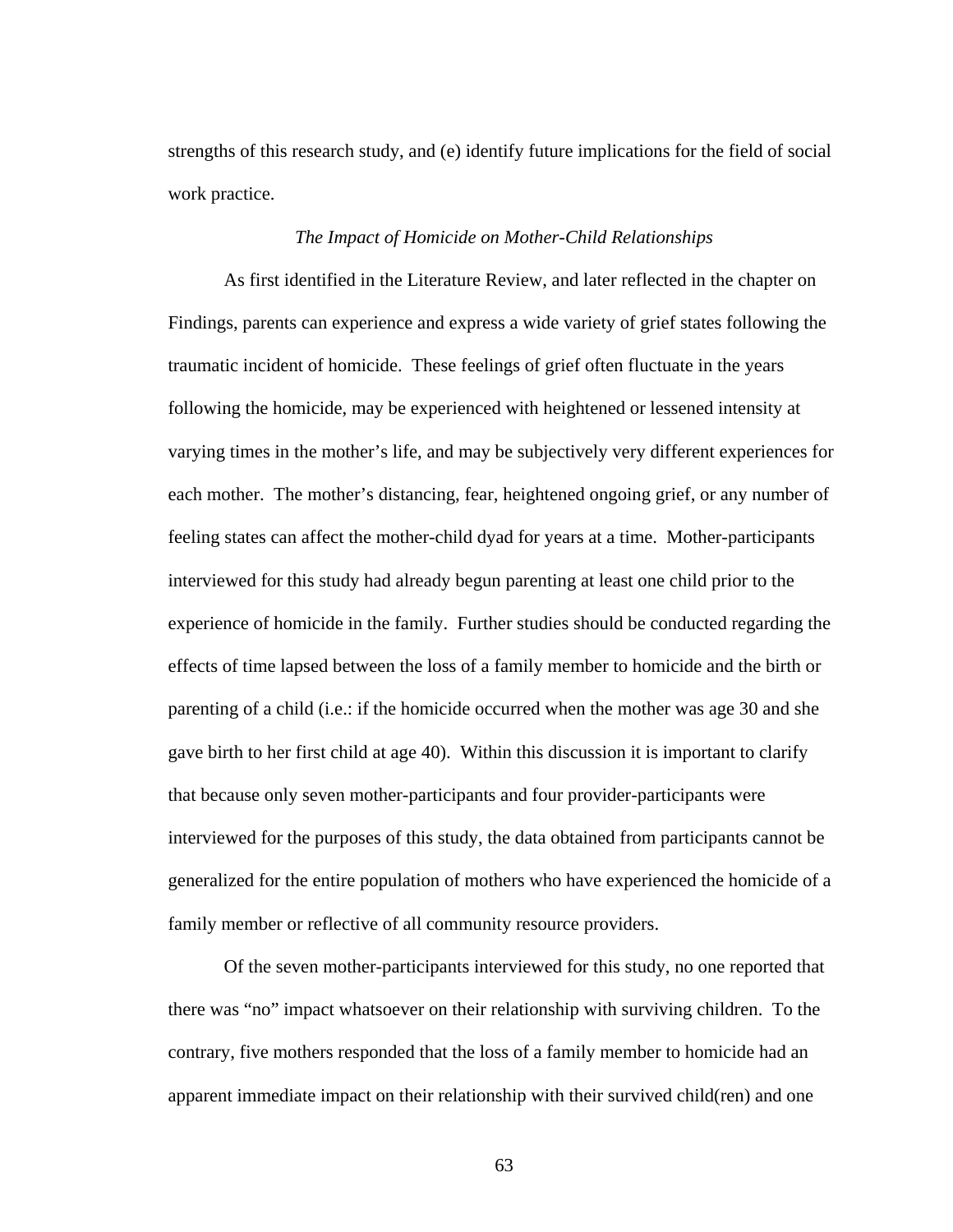mother commented that it had a delayed, but clear, impact on the relationship with her surviving son. The seventh mother expressed the she was unsure about the impact of the homicide specifically, due to pre-existing confounding effects on their parent-child relationship status (i.e. her daughter's drug use and alcoholism) at the time of the homicide.

The data collected in this research study, reflecting mothers' challenges with parenting following the experience of homicide, is consistent with the literature, which indicates that mothers experiencing a traumatic incident or the homicide of a loved one, might be more likely to have challenging parenting relationships and, conversely, their children might be more likely to display complex emotional and behavioral symptoms. However, it is critical that both mothers and children carry varying individual resiliencies, which create a protective effect on their ability to cope with challenging events. People cope with negative life-events in a variety of ways, and it is possible that a mother-child dyad might not experience particularly negative behavioral or emotional effects as a result of traumatic loss.

It is also significant that many women and children experience multiple homicides throughout their life-time, whether that of a family member or friend (Moore, 2007). It can be extremely significant for children and families to hear – or even know – about the incidents of multiple homicides, arousing fear and concerns for personal safety (Prothrow-Stith & Spivak, 2004). As one mother explained in the course of our interview, her daughter had experienced the homicide of a close friend just a few years prior to the homicide of her brother. Thus, the statement by the licensed independent clinical social worker provider-participant, clarifying a need for support services and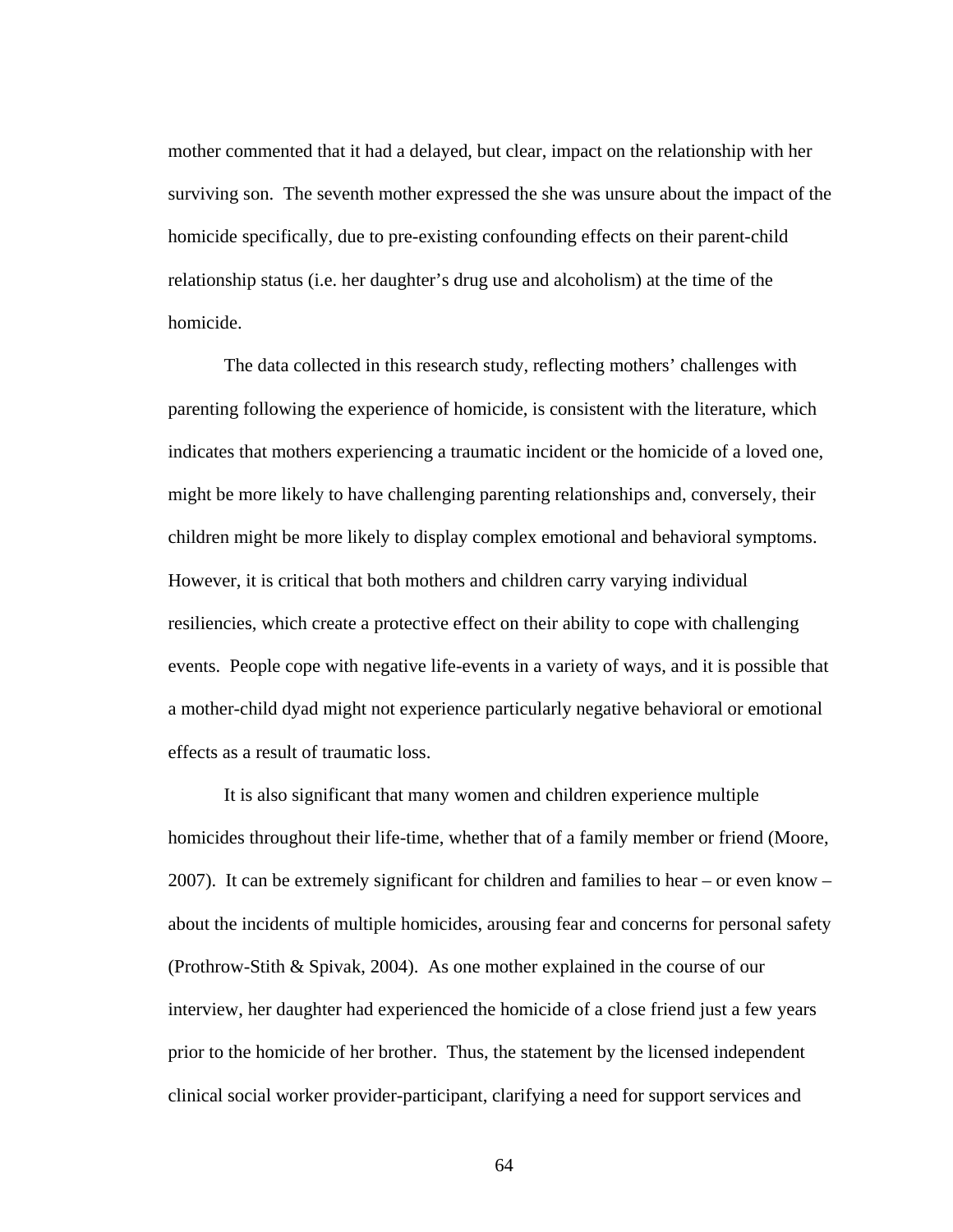resources in schools – where so often children are talking about their experiences of violence with each other – is reified. What, then, is the experience of children who not only experience the loss of a loved one (whether sibling, father, uncle, or other) to homicide, but the loss of several friends and acquaintances? Much of the literature to this date has neglected to assess the confounding effects of a multiplicity of homicides (or violent traumas) on families and children in our communities, although it is starting to be recognized as a crisis phenomenon (Moore, 2007). This study provides a very beginning perspective into the lives of those touched by such experiences.

Looking at homicide trends in the city of Oakland, California (consistently labeled one of the top five cities with the greatest homicide rate per capita in the United States) one document prepared by the Urban Strategies Council in Oakland reveals the following data: over 100 people were murdered per year between 1986 and 1994; between 60 and 99 people were murdered per year between 1996 and 2001; 108 murders occurred in 2002; and 109 murders occurred in 2003 (Urban Strategies Council, 2005). In addition, there were 94 homicides in 2005 and 148 homicides in 2006 (Catholic Charities of the East Bay, 2007). These data reveal an important message for social workers and varying human service populations: Many thousands of women, children, and – indeed – families, and men, in Oakland, California, as well as millions of families across the United Sates, are touched by homicide each year.

# *The Accessibility of Community Resources*

 While not all families touched by traumatic grief are interested in or in need of outside or community resources for support (whether emotional, mental health, financial or otherwise), it is no secret that mothers and their children continue to experience great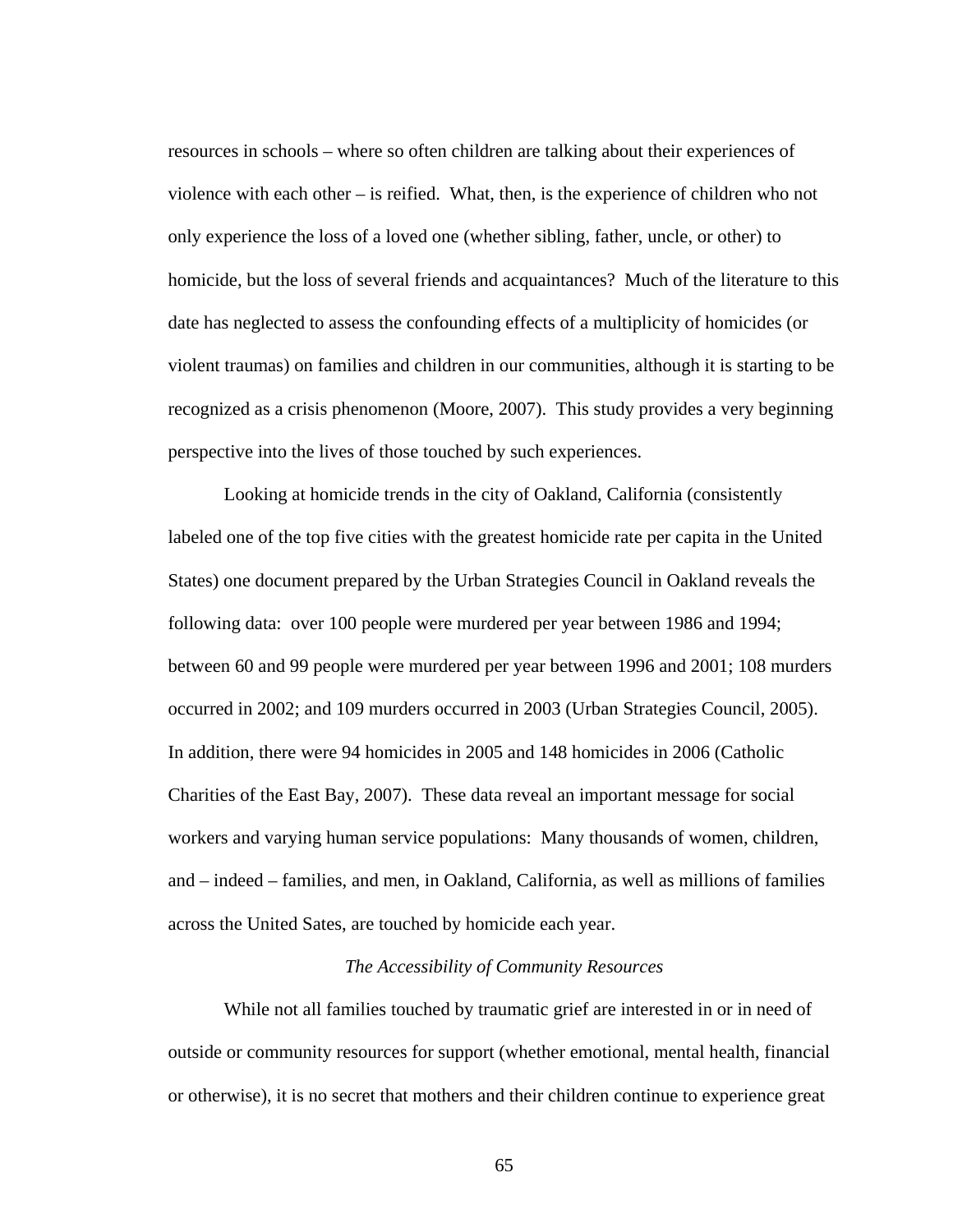challenges in accessing adequate support services and resources. Each providerparticipant discussed the ways in which systems could better collaborate to provide extended outreach, whether to families who have just, hours before, experienced the homicide of a loved one or to children in schools who consistently discuss the violent deaths of friends and community members. In addition, families are receiving varying types and amounts of information regarding resources they can access (i.e.: some families are notified by DA's victim/witness advocates of available funds to pay for funeral expenses and many families – where the murder suspect has not been apprehended and are not contacted by victim/witness advocates – are never notified of such available funds). What does this discrepancy in provided services mean for communities across the United Sates?

Data revealed in this study showed that mother-participants expressed their desire to have at least been notified of available resources – and then let the decision to seek such support rest on the mother herself. Why is there such a gap between mothers' desire for information and the fulfillment of such needs? There are several complexities involved with answering such a question, however this researcher offers the following response: (a) there has been very little empirical research assessing the opinions of consumers – in this case, mothers and children – with regards to current accessible resources (or the lack thereof) for surviving victims of homicide; (b) there has been little empirical research assessing the traumatic effects of community homicide on mothers and children, in both the short- and long-term; (c) the national discourse on the phenomenon of homicide is a largely stigmatizing discourse (indeed, several mothers reported feeling stigmatized due to their experience of homicide) which leads to a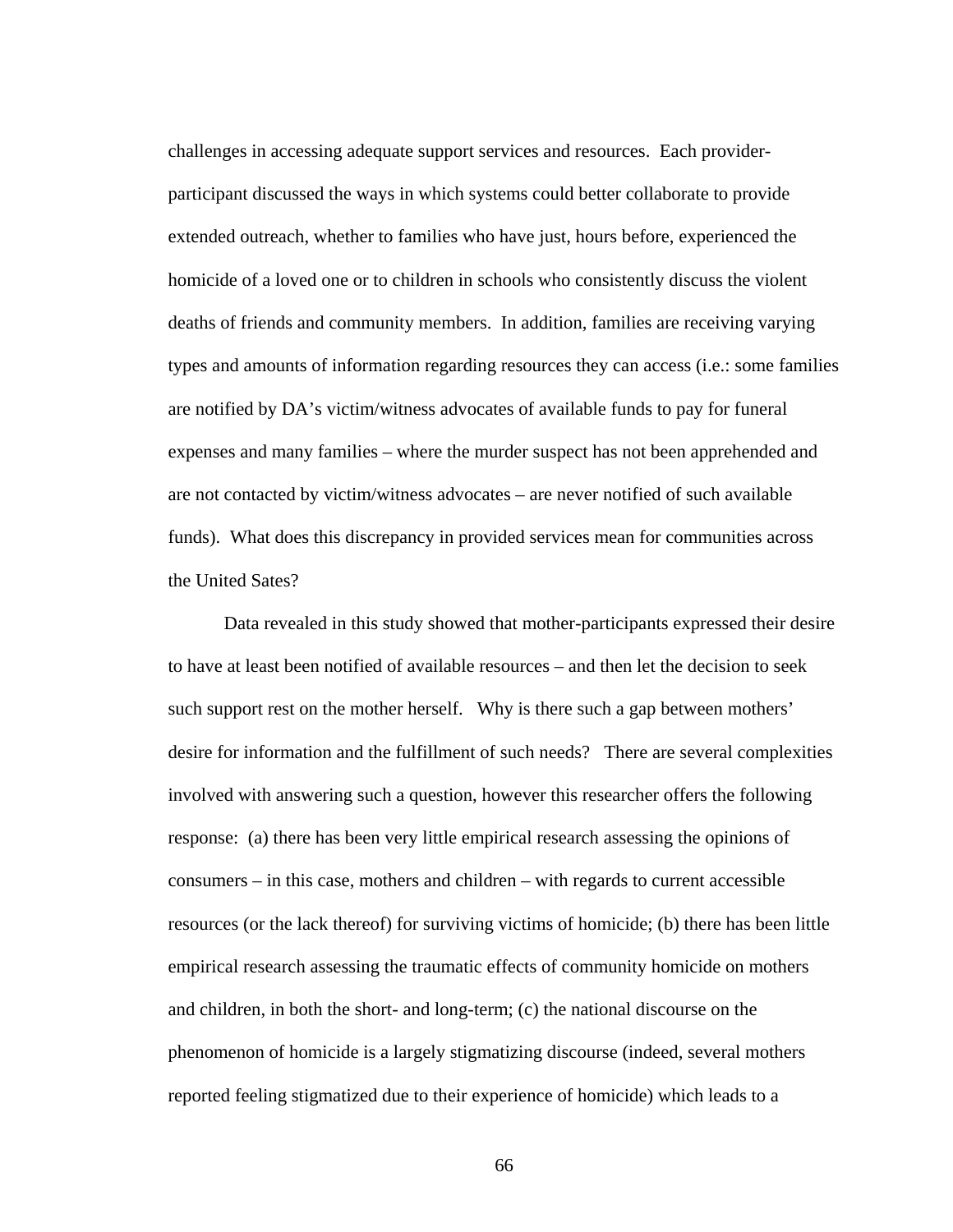silencing of this crisis phenomenon, (d) federally directed funds for violence prevention and rehabilitative resources and funding are currently inadequate (Prothrow-Stith  $\&$ Spivak, 2004); and (e) there exists a gap between service organizations, where ideally they would work collaboratively to provide an adequate response for families and children.

### *Homicide in Communities: Change in Systems' Response*

 It is clear that there is room for change in the often mutually-exclusive federallyfunded national and community-based resource programs. A public health model of preventive care reveals violence prevention programs to be equally, if not more, successful in eradicating violence across the country than reliance solely on the criminal justice system (Pothrow-Stith & Spivak, 2004).

In 2004, amidst public recognition of the crisis of violence in the heart of the Bay Area, the constituency of Oakland, California voted to change the face of preventive and response systems to violence, in the Bay Area. On November  $2<sup>nd</sup>$  2004, voters passed Measure Y, the Violence Prevention and Public Safety Act (VPPSA). According to the Oakland, California's Department of Human Services website, Measure Y was established with the following goals and stated purpose:

[Measure Y] provides approximately \$6 million to fund violence prevention programs, as well as additional funding for the Oakland Police and Fire Departments. VPPSA will create a well integrated violence prevention system, where strong links among the social services, school district, police, workforce development, and criminal justice agencies result in greater leveraging of scarce resources, better coordination of services and better outcomes for participants. Prevention programs are designed to work together with community policing to provide a continuum of support for high risk youth and young adults. Interventions will reach out to those youth and young adults most at risk for committing and/or becoming victims of violence (Oakland Department of Human Services, 2004-2007).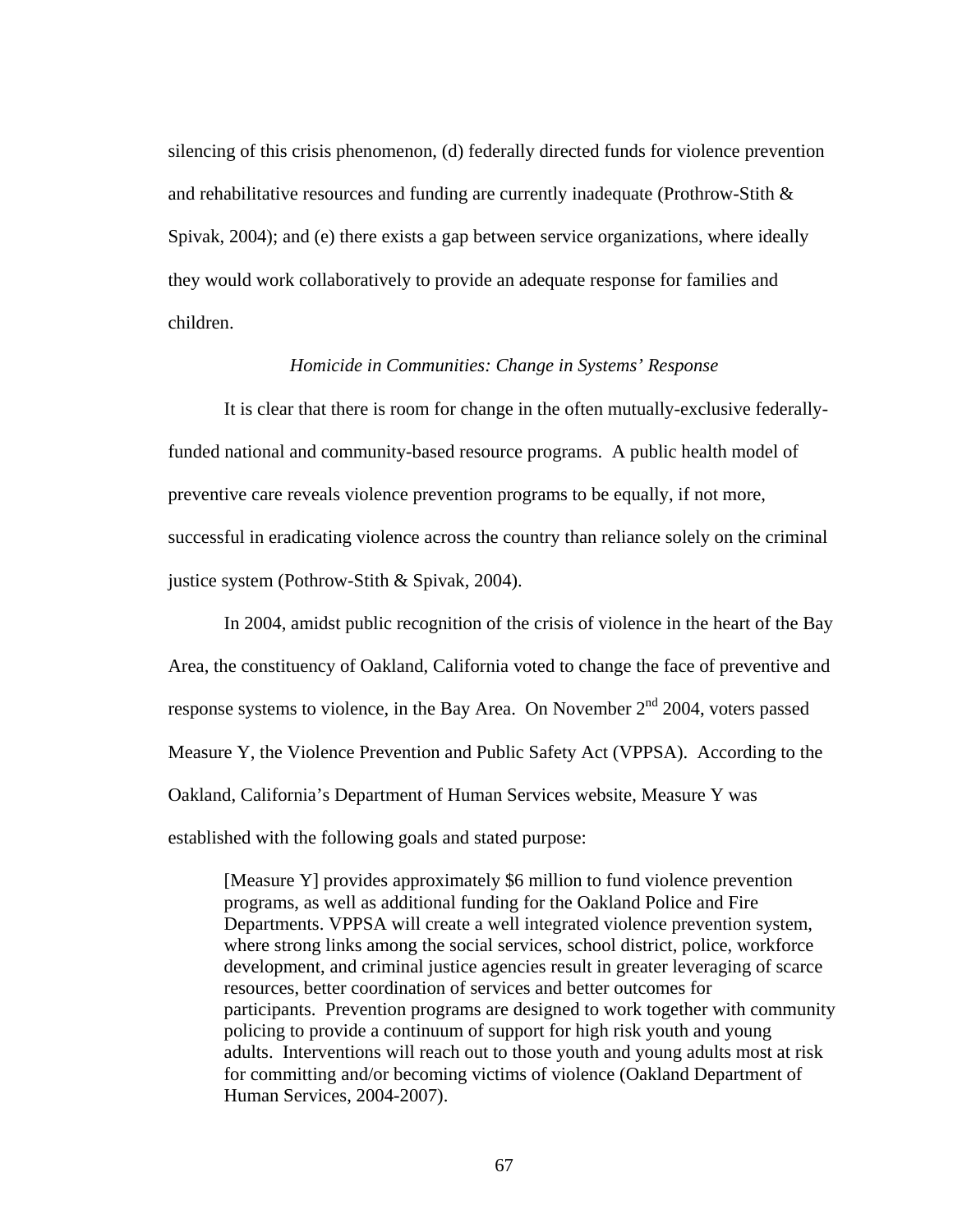Measure Y programs are funded for three fiscal years and there are currently over 25 programs that have been granted funding through the grant application process.

Measure Y is a comprehensive and multifaceted effort to address the complex and multiple risk factors associated with violence including, poverty, unemployment, discrimination, substance abuse, educational failure, fragmented families and domestic abuse. Efforts build on positive assets and resilience in individuals, families and communities. City Council approved a continuum of 18 specific, best practice-based program strategies for reducing violence among the Measure Y target population (Oakland Department of Human Services, 2004-2007).

One such innovative program, recently granted funding in 2007, is the only one of its kind across the entire United Sates. The Oakland Community Response and Support Network (or CRSN), coordinated by Catholic Charities of the East Bay, will "provide first response, emergency funds, intensive support services, referral to mental health to friends and families of up to 60 homicide victims" per year (Oakland Department of Human Services, 2004-2007). Starting on July 1, 2007, the CRSN will receive \$300,000 of annual funding per fiscal year, for three years.

While many programs currently utilizing Measure Y funds serve as communitybased models preventive care, the CRSN serves as a one-of-a-kind community-based largely volunteer-run model of response to victims of homicide. The CRSN will "recruit and train community members, including youth and young adults, to provide crisis response and intensive support services to residents affected by violent crimes, with an emphasis on homicides and incidents involving victims under the age of thirty" (Catholic Charities of the East Bay, 2007, p.2). Additionally, volunteers and staff will "go out immediately after the crime as First Responders – visiting with affected groups and individuals, offering help with funerals and memorials and the many needs and concerns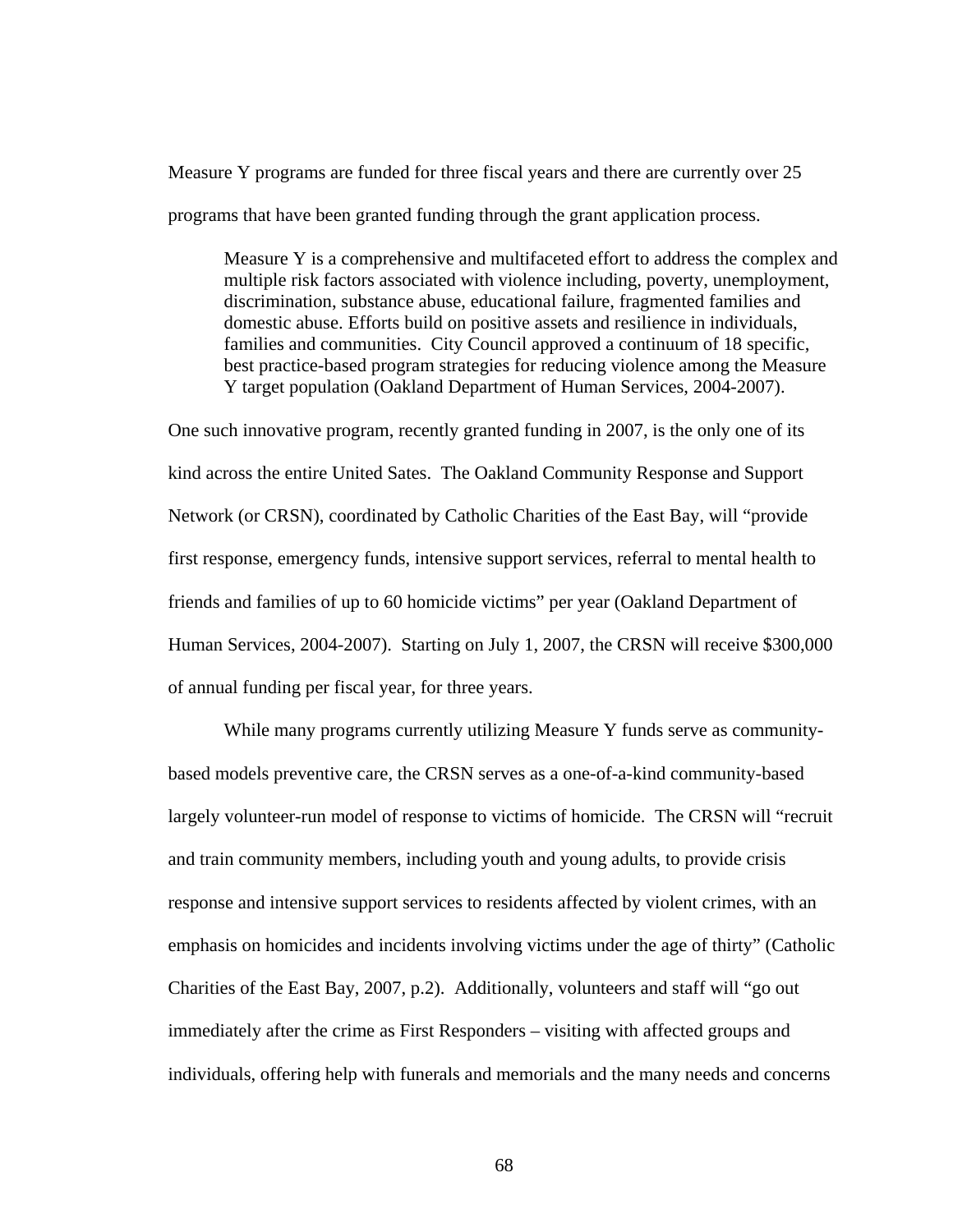that arise in the aftermath of these tragedies". This unique program is of particular significance because it aims to bridge the gap in support currently experienced by families who have lost a loved one to homicide. Only time – and feedback from surviving victims about their experience of the service – will tell whether this program is ultimately effective.

*Limitations, Biases, and Strengths of This Study: Implications for Future Study Limitations* 

 The limitations of this study were plentiful, particularly because it was an independent research project with a limited timeframe in which to do the study and limited geographic locations from which to recruit participants. Initially, this researcher attempted to recruit 12-15 mother-participants within the tricountry area of Springfield, Massachusetts. Due to the limited research that included of the voices of surviving victims of homicide (and in particular, mothers with children) this researcher aimed to produce a study which would give voice to this marginalized and stigmatized population. When geographic location proved to be a limiting issue, this researcher extended the geographic location of this study to include the entire State of Massachusetts and the State of California (largely because of already-existing connections with social work populations and human service organizations in the greater Bay Area and greater State of Massachusetts).

However, this researcher continued to experience great difficulty with the recruitment of mother-participants and reasons for this are numerous. The stigma experienced by women who have had a loved one murdered can be quite overwhelming and powerful at times, and often mothers experience great trepidation in talking about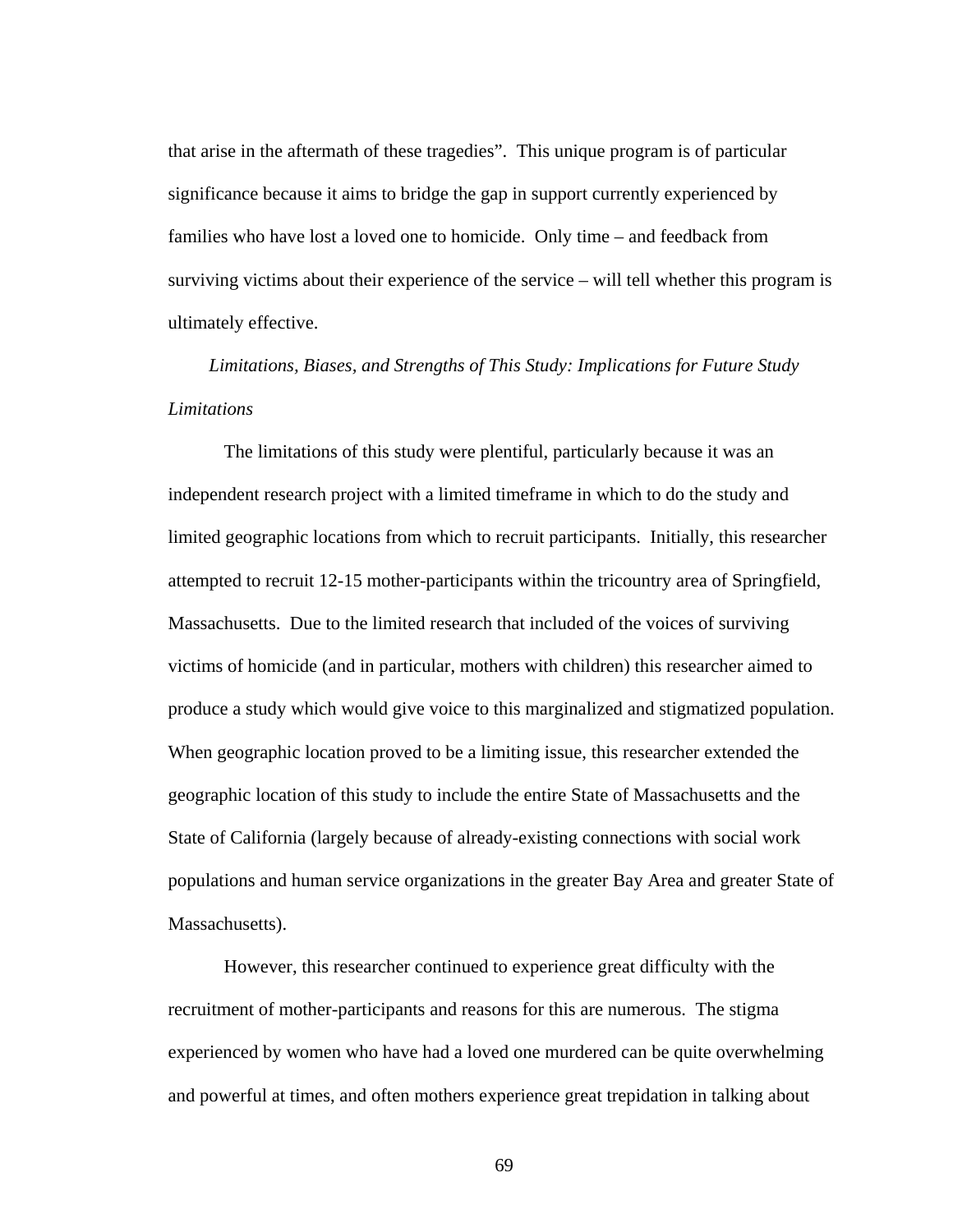their experiences with perceived 'outsiders'. This emotionally protective mechanism serves parents and children well, particularly in their great utilization of communitybased peer-groups (such as Parents of Murdered Children). However, it makes independent research a challenging task to accomplish. In addition, this researcher contacted dozens of organizations, particularly in Massachusetts (hoping to spread news of this study and gain greater access to a number of mothers' who had experienced a homicide in the family). But this researcher also believes there is a protective stance that providers carry with surviving victims of homicide and access to potential participants continued to remain minimal. As recruitment time ran out this researcher considered the potentially added benefit of talking with a variety of voices impacted by the presence of homicide in the United States. A decision was made – three weeks prior to the closing of this study – to recruit provider-participants. In this limited time, five providerparticipants agreed to be interviewed, and in the end, four qualified for the study. While initially this researcher was particularly interested in providing a space for surviving mothers to discuss their experiences, interviewing provider-participants added an alternative perspective and ultimately led to an incredibly rich report.

It should be noted that several of the mothers who chose to participate in this study described their interview experience as "not at all as invasive as I was worried it might be" or "very interesting" and more than half of the mother-participants offered for me to call them back, should additional information be needed. These mothers spoke for varying amounts of time and all mother-participants shared much more information than was explicitly asked for from the formulated list of questions. One mother shared personal photographs and newspaper clippings from media stories of the event of her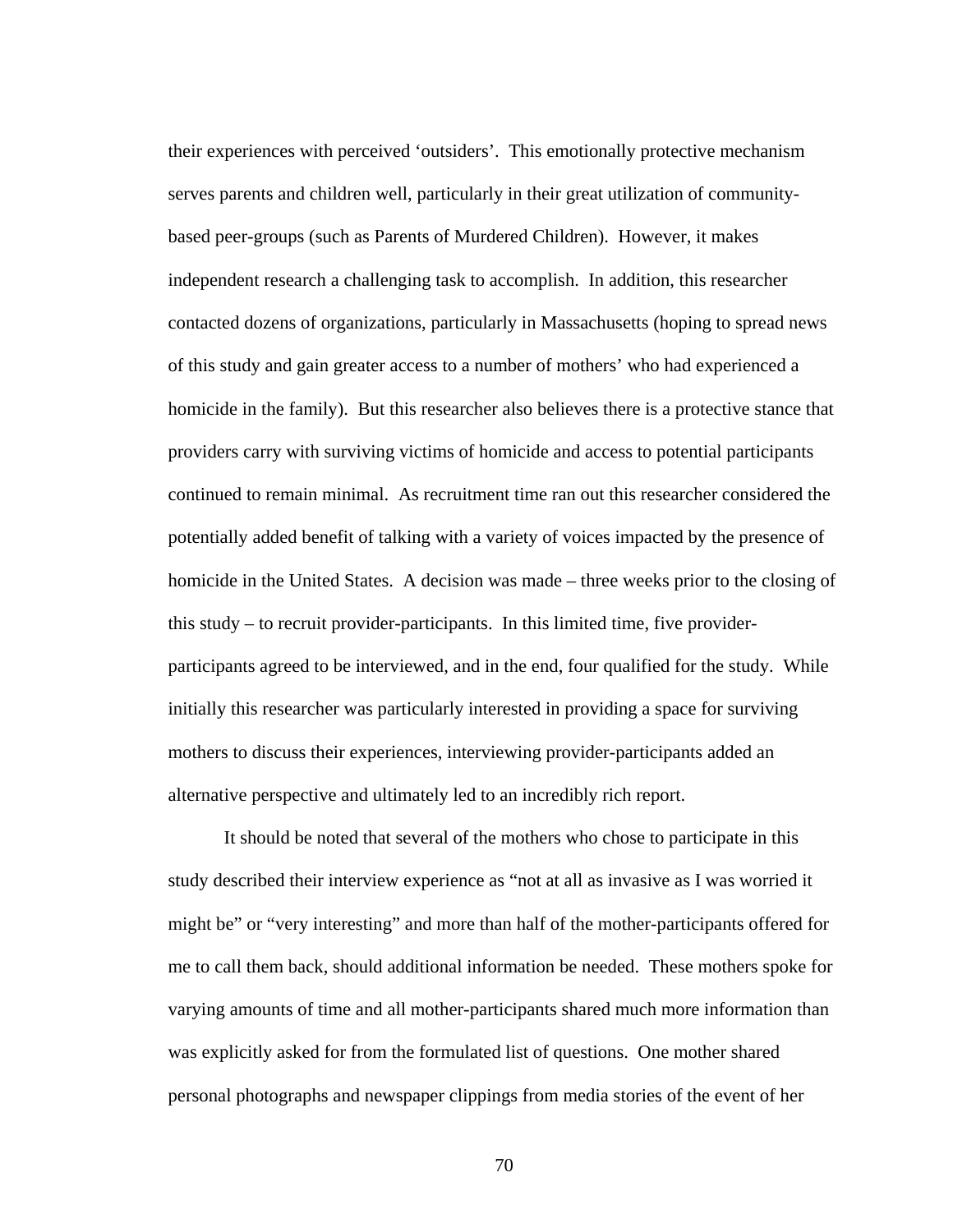daughter's murder. This researcher believes this phenomenon, in its entirety, to be reflective of mothers' initial trepidation towards talking with 'outsiders,' but a great willingness in the moment to share exceptionally impacting and challenging experiences with researchers who approach their work with genuine respect and care.

*Bias* 

 Three forms of bias were readily evident within the dynamics of this research study. The first form of bias was that participants recruited for this study were selfselected, largely out of connection to peer-groups (for example, Parents of Murdered Children) or some form of connection (personal or professional) to this researcher. Using participants who have an already-established connection to peer groups (or because they all had a history of using some sort of community resources) provides a particular commentary on systems from persons who have had – at the very least – minimal access to resources. In addition, mothers with a history of using community resources may be the kind of person who values the use of community resources, and so the reflections participants gave in this study might have been positively biased in this manner. A randomized study – on the basis of varying demographics (such as age, family configuration, race, ethnicity, and socio-economic status) would provide more generalized conclusions applicable to the greater population of the United States. As it stands, the evidence gathered in the self-reflections of this study, are only applicable with regards to their expression of the experiences of seven mother-participants and four community provider-participants.

A second form of bias is evident in the language used for interview questions as developed by this researcher. Questions like "how many children do you have?" can be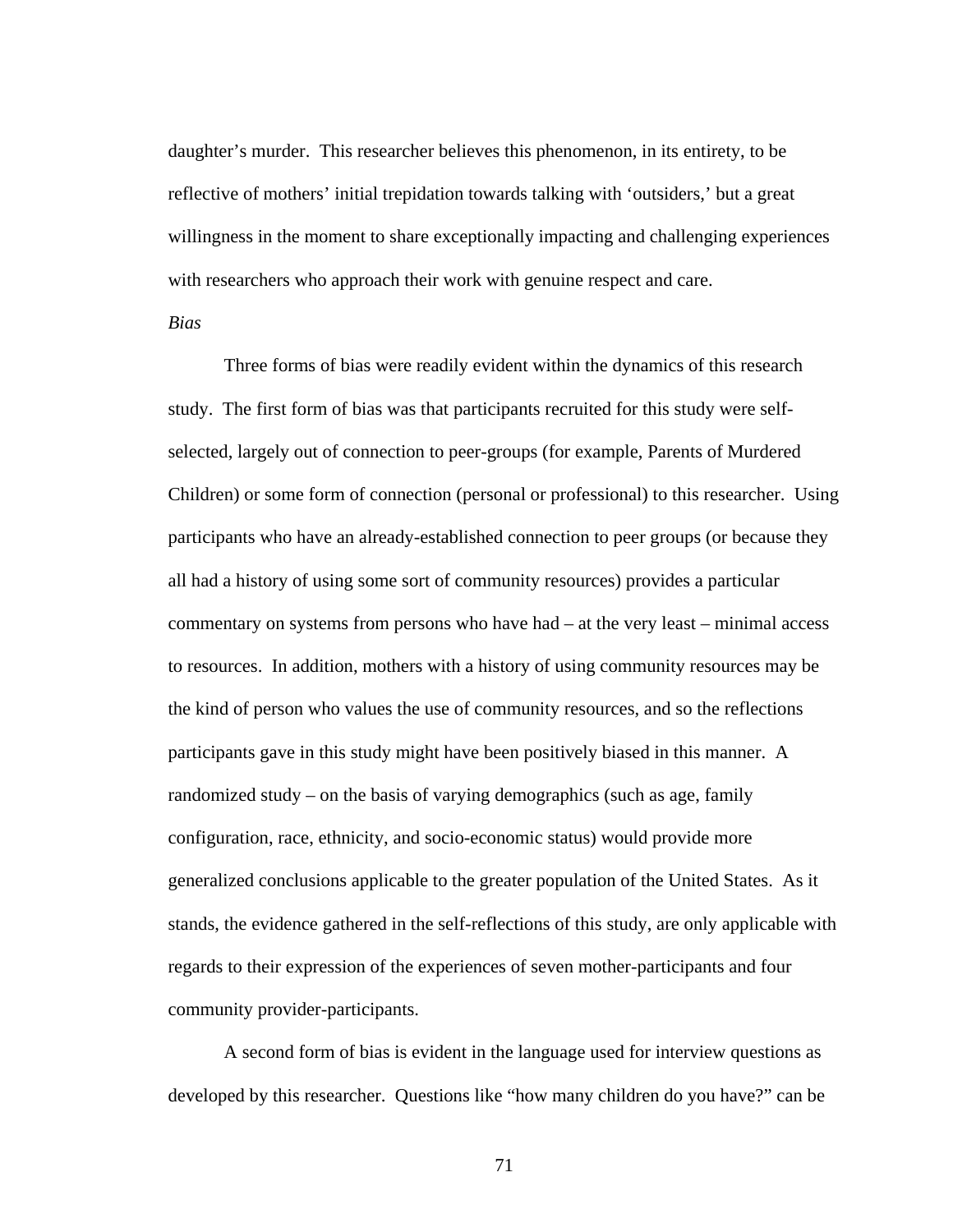provocative for mothers who have lost a child to homicide and are choosing whether to include this bereaved child in the count. This question was formulated because of the precise relationship being studied (that between mother-child dyads) and it was necessary to gather data reflecting the number of children a particular mother had reared. In addition, this particular question was biased in that this researcher expected to interview more participants who experienced the homicide of family members other than the mother's child – in which case, this question might not have been as difficult for participants to hear. However, after asking this question the first time, this researcher became aware of how it might be heard and clarified with participants that it could be answered in any way.

 A third form of bias is that I am the surviving granddaughter of a homicide victim (of maternal lineage). In other words, my mother's mother was murdered – when my own mother was 24 years old, just six years before I was born. Additionally, for several years I have practiced clinical work with children in communities tremendously impacted by homicide – which is where my interest in the question of the impact of a multiplicity of traumatic events on a child's resiliency first came to fruition. There is no doubt, however, that the historical impact of this familial experience certainly influenced my interest in developing this research study. Conducting in depth research into the area of the intergenerational effects of homicide has been both a powerful and deeply moving professional and personal experience.

#### *Strengths*

 There was much strength to the implementation, completion, and findings of this research study. The methodology was sound, as evidenced in the clarity of findings as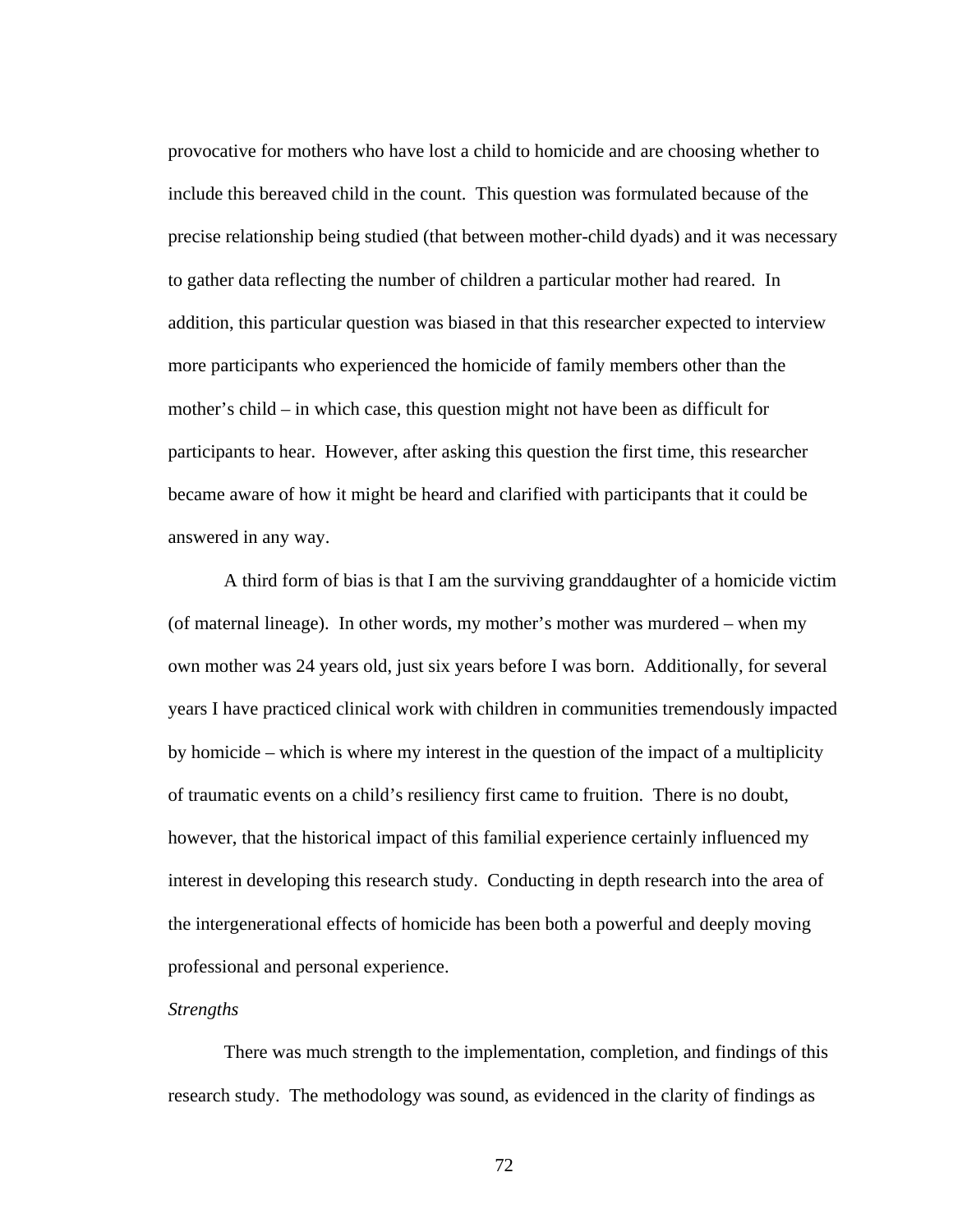related to the stated purposes of this project. The self-reflections of eleven participants provided an abundance of material as related to the direct questions this researcher asked in the two sets of questions (one for each group-set).

 In addition, although in the context of professional research practice it cannot be stated that the self-reflections of all eleven participants in this given study are representative of all individuals who have experienced a homicide in the family or have provided support to victims' families, the self-reflections here-in provide honest, valuable, in-depth, and critical critique of varying systems of support.

 Lastly, it should be noted that a humanistic, compassionate stance must be taken when interviewing surviving victims of homicide and researchers may not gather complete and honest self-reflections of mothers impacted by violence if they are cold, distanced, or know little about the multiple impacts of violence on individuals and relationships.

#### *Implications for the Field of Social Work Practice*

 To this date, according to an in-depth survey of research, little empirical research has been conducted which examines the impact of community violence (and even less, the homicide of a family member) on family systems in the United States. Research of survivors of violence or the homicide of a family member – and the specific influence of their experience on child rearing practices – largely reflects a broad examination of the impact of the Holocaust on surviving family members or post-Vietnam veterans who have survived to rear children.

 Findings of this research study inform the field of trauma and its impact on family systems theory, attachment theory, and the intergenerational effects of violence in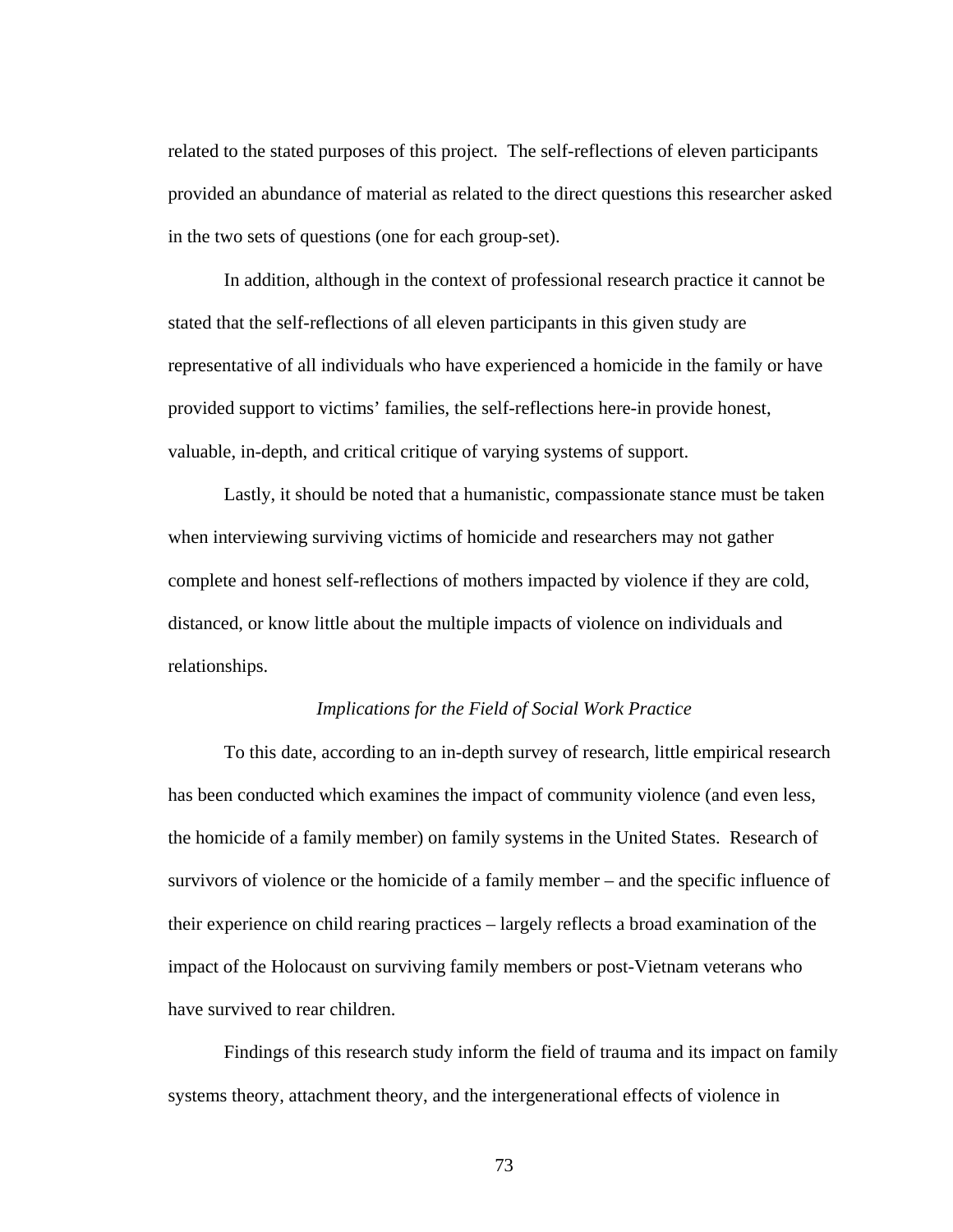communities. Additionally, the findings of this study provide critical insight into the impact of homicide on surviving family members. Individual social work practitioners and the field of social work practice becomes greater informed by narrative self-reflective studies such as these.

This researcher found that the act of grieving affects mothers differently and no 'cookie-cutter' solution works well for all members of any community. However, there are ways to mediate and provide support to individuals who would like to utilize such available services.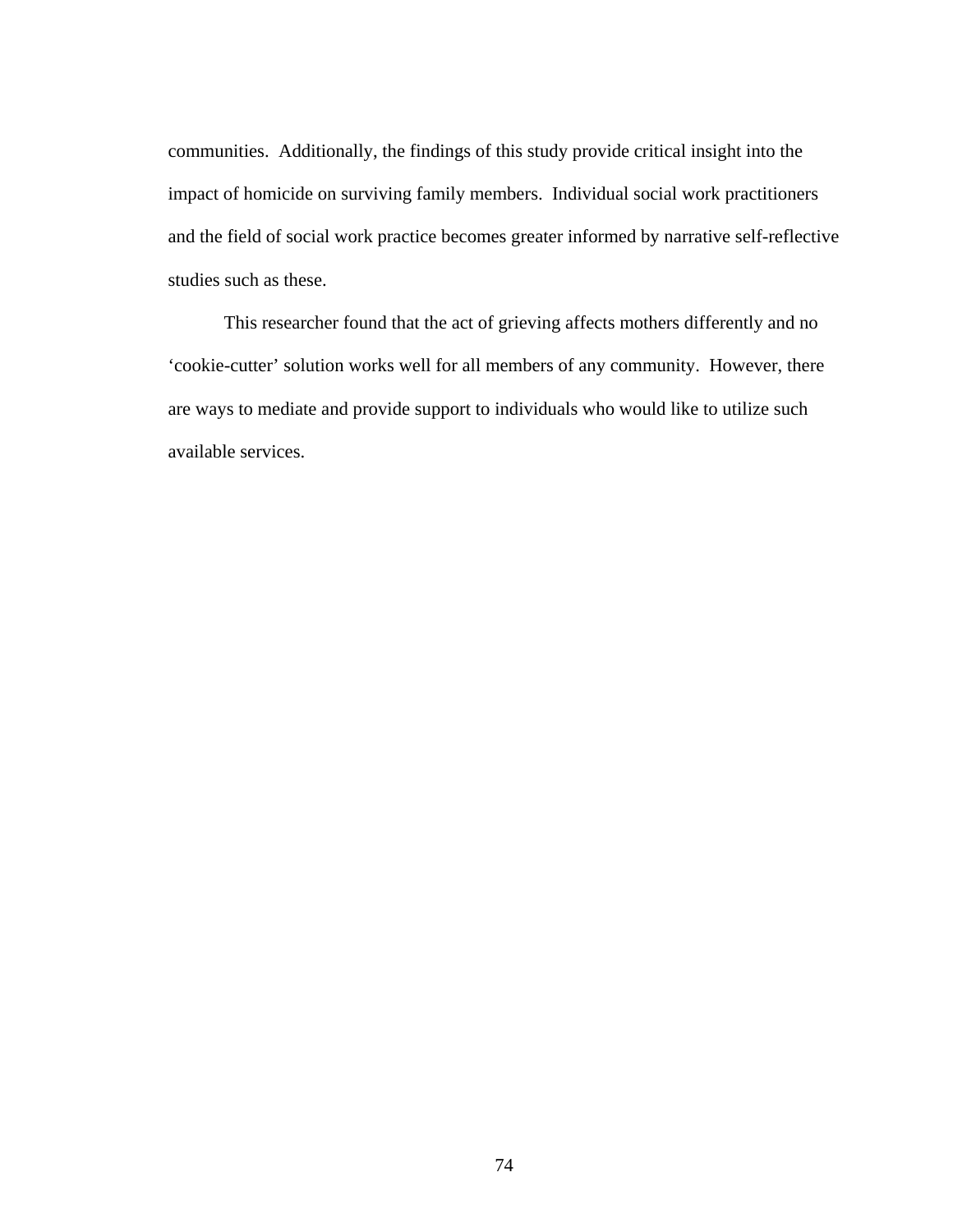#### References

- Ainsworth, M. D. S. (1989). Attachments beyond infancy. *American Psychologist, 44*(4), 709-716.
- American Psychological Association. (2001). Publication manual of the American Psychological Association (5th ed.). Washington, D.C.: Author.
- Asaro, M. R. (2001). Working with adult homicide survivors, part I: Impact and sequelae of murder. *Perspectives in Psychiatric Care, 37*(3), 95-102.
- Bretherton, I. (1997). Bowlby's legacy to developmental psychology. *Child Psychiatry and Human Development, 28*(1), 33-43.
- Capps, L., G.A. Bonanno. (2000). Narrating bereavement: Thematic and grammatical predictors of adjustment to loss. *Discourse Processes, 30*(1), 1-25.
- Catholic Charities of the East Bay (2007). Crisis response and support network. *Monthly Newsletter, (Spring 2007)*. Oakland, CA: Author.
- Centers for Disease Control (2005, April 22). Homicide and suicide rates: National violent death reporting system, six states, 2003. *Morbidity and Mortality Weekly Report, 54*(15), 377-380. Retrieved June 1, 2007, from http://www.cdc.gov/mmwr/preview/mmwrhtml/mm5415a1.htm
- Cohn, J. F., & Tronick, E. (1989). Specificity of infants' response to mothers' affective behavior. *Journal of the American Academy of Child and Adolescent Psychiatry, 28*(1), 242-248.
- Dulmus, C. N., Wodarski, J. S. (2000). Trauma-related symptomology among children of parents victimized by urban community violence. *American Journal of Orthopsychiatry, 70*(2), 272-277.
- Fearon, R. M. P. & Mansell, W. (2001). Cognitive perspectives on unresolved loss: Insights from the study of PTSD. *Bulletin of the Meninger Clinic, 65*(2), 380-396.
- Haynie, D., Silver, E., & Teasdale, B. (2006). Neighborhood characteristics, peer networks, and adolescent violence. *Journal of Quantitative Criminology, 22*(2), 147-169.
- Hertz, M. F., Prothrow-Stith, D., Chery, C. (2005). Homocide survivors: Research and practice implications. *American Journal of Preventive Medicine, 29*(5S2), 288- 295.

Kubler-Ross, E. (1969). On death and dying. New York: Macmillan Publishing Co., Inc.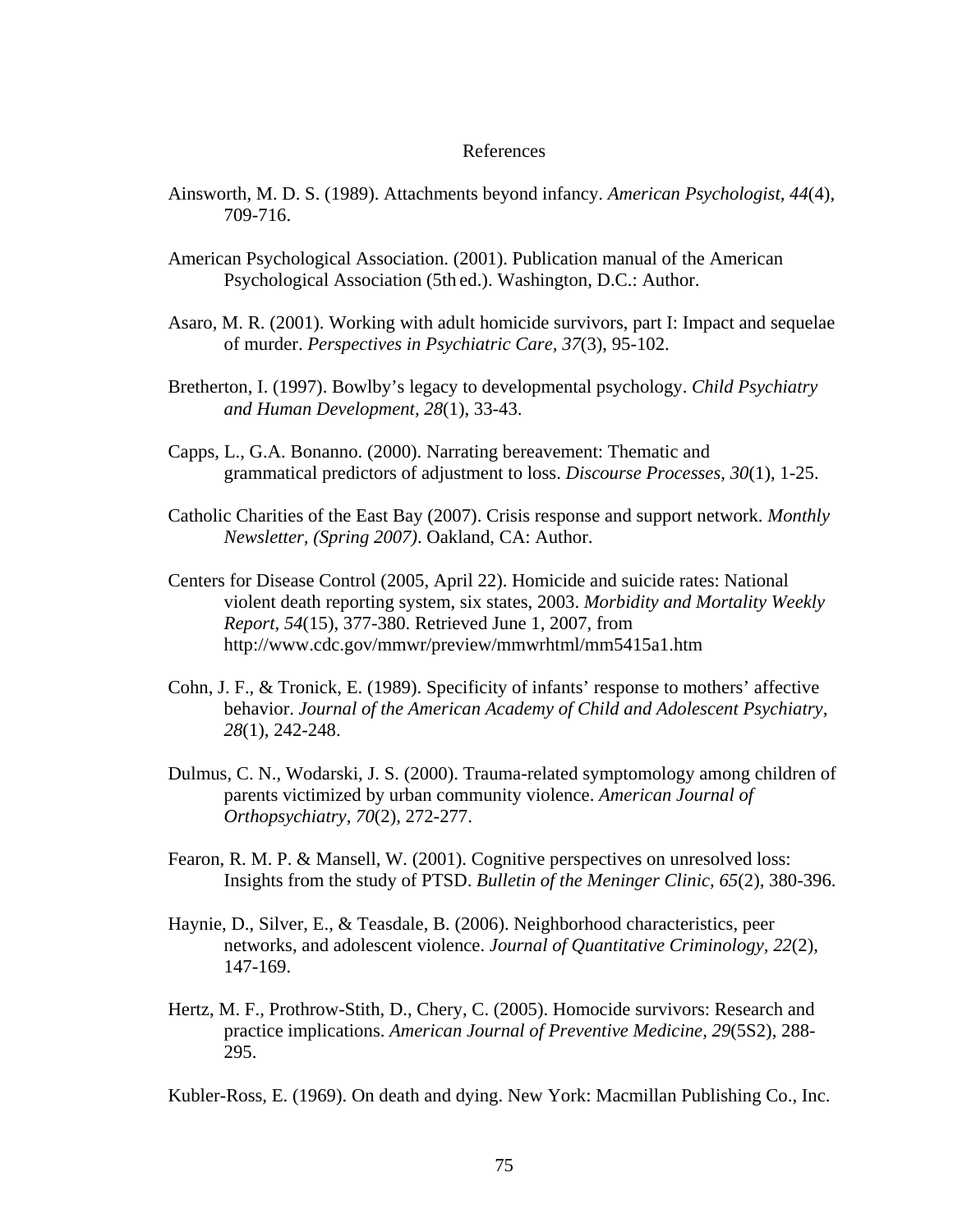- Lewis, M. (2005). The child and its family: The social network model. *Human Development, 48*, 8-27.
- Margolin, G., & Gordis, E. B. (2004). Children's exposure to violence in the family and community. *Current Directions in Psychological Science, 13*(4), 152-155.
- Markowitz, F. E. (2001). Attitudes and family violence: Linking intergenerational and cultural theories. *Journal of Family Violence, 16*(2), 205-218.
- Milan, S., Lewis, J., Ethier, K., Kershaw, T., & Ickovics, J. R. (2004). The impact of physical maltreatment history on the adolescent mother-infant relationship: Mediating and moderating effects during the transition to early parenthood. *Journal of Abnormal Child Psychology, 32*(3), 249-261.
- Morton, N. & Browne, K. D. (1998). Theory and observation of attachment and its relation to child maltreatment: A review. *Child Abuse and Neglect, 22*(11), 1093- 1104.
- Moore, S. (2007, June 22). Killings surge in Oakland, and officials are unable to explain why. *New York Times.* Retrieved June 22, 2007, from http://www.nytimes.com
- Murphy, S. A., Braun, T., Tillery, L., Cain, K. C., Johnson, L. C., & Beaton, R. D. (1999). PTSD among bereaved parents following the violent deaths of their 12-to 28-year old children: A longitudinal prospective analysis. *Journal of Traumatic Stress, 12*(2), 273-291.
- Oakland Department of Human Services (2004-2007). Oakland department of human services: Programs for children and families, youth, adults and children. Retrieved June 20, 2007, from http://www.oaklandhumanservices.org/ initiatives/ VPPSA/index.htm
- Osofsky, J. D. (2004). Community outreach for children exposed to violence. *Infant Mental Health Journal, 25*(5), 478-487.
- Prothrow-Stith, D., & Spivak, H. R. (2004). Murder is no accident: Understanding and preventing youth violence in America. San Francisco, CA.: Jossey-Bass.
- Rynearson, E. K. (2001). Retelling violent death. Ann Arbor, MI.: Brunner-Routledge.
- Sagi-Schwartz, A., van Ijzendoorn, M. H., Grossmann, K. E., Joels, T., Grossmann, K., Scharf, M., Koren-Karie, N., Alkalay, S. (2003). Attachment and traumatic stress in female holocaust child survivors and their daughters. *American Journal of Psychiatry, 160*(6), 1086-1092.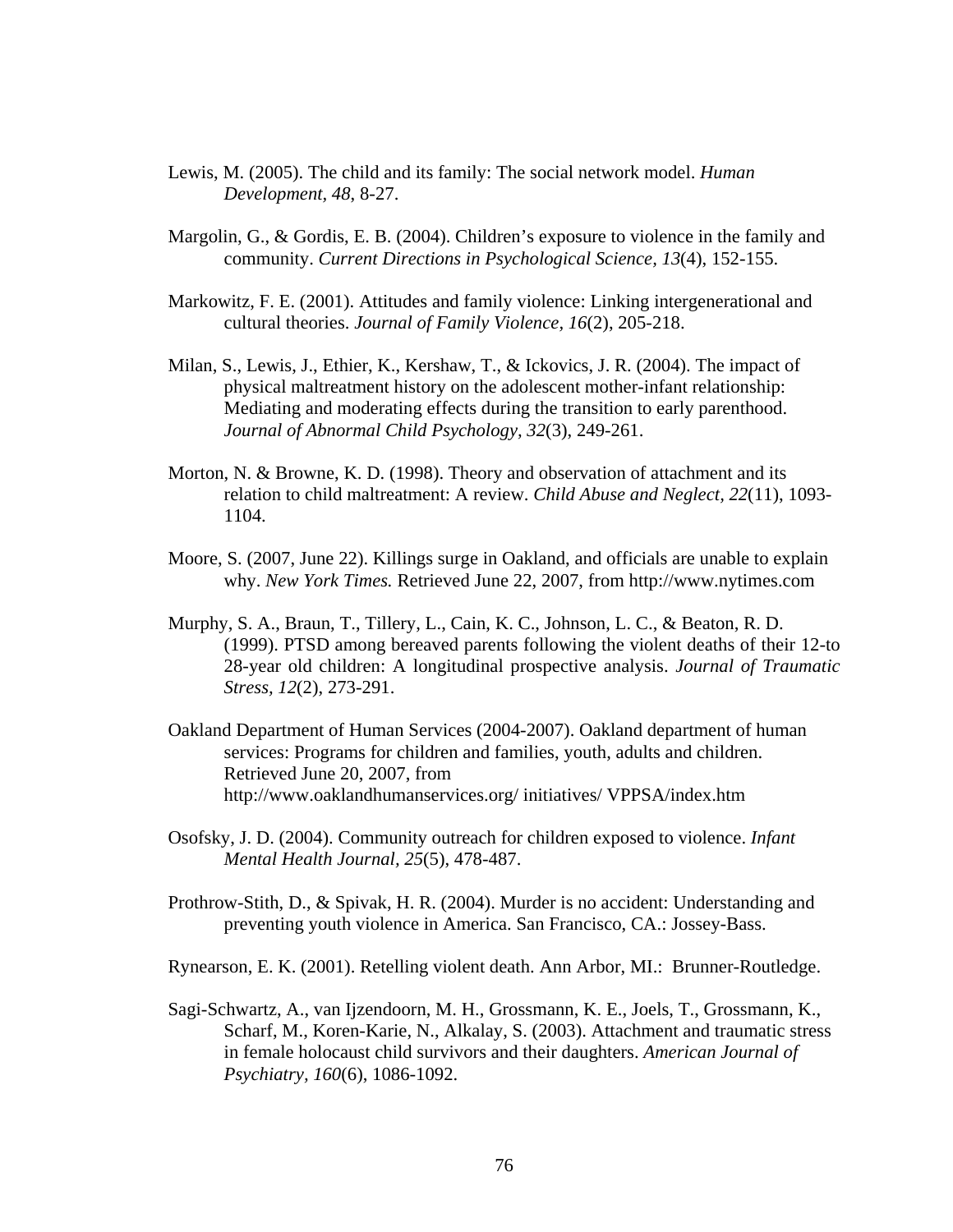- Samper, R. E., Taft, C. T., King, D. W., & King, L. A. (2004). Posttraumatic stress disorder symptoms and parenting satisfaction among a national sample of male Vietnam Veterans. *Journal of Traumatic Stress, 17*(4), 311-315.
- Schechter, D. S., Zeanah, Jr. C. H., Myers, M. M., Brunelli, S. A., Liebowitz, M. R., Marshall, R. D., Coates, S. W., Trabka, K. A., Baca, P., & Hofer M. A. (2004). Psychobiological dysregulation in violence-exposed mothers: Salivary cortisol of mothers with very young children pre- and post-separation. *Bulletin of the Menninger Clinic, 68*(4), 319-336.
- Urban Strategies Council. (2005). Homicides in Oakland: An analysis of homicides in Oakland 2002, 2003, and 2004. Retrieved June 22, 2007 from http://www.infooakland.org/data\_maps/oakmurdersreport/downloads/ Homicides%20In%20Oakland.pdf.
- van der Kolk. (2004). The body keeps score: Approaches to the psychobiology of posttraumatic stress disorder. In *Adaptations To Trauma*. Chapter 10, 214-241.
- Yehuda, R., Halligan, S. L., & Grossman, R. (2001). Childhood trauma and risk for PTSD: Relationship to intergenerational effects of trauma, parental PTSD and cortisol excretion. *Development and Psychopathology, 13*, 733-753.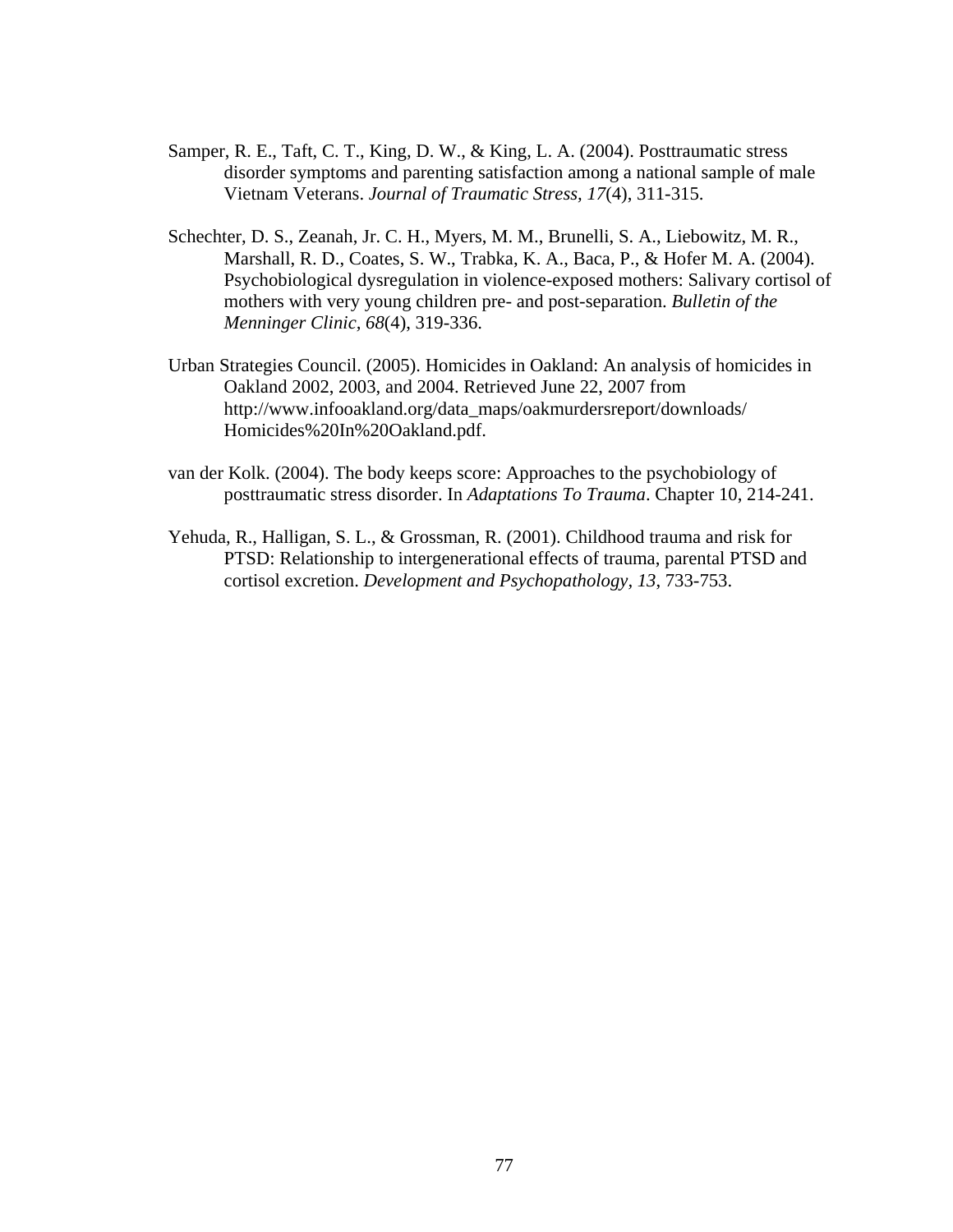#### Appendix A **Interview Questions (Mothers)**

**Investigator:** Leah Berkowitz

**Project Title:** A Homicide in the Family: The Dual Perspective of Mothers' Experience Parenting and Perception of Community Resources & Victim Witness Providers' Report on Services Utilized by Mothers and their Children.

Demographics Questions:

- 1. What is your first name?
- 2. What is your current age?
- 3. What is your relationship to the family member who was murdered/killed (i.e.: mother, sibling, cousin, granddaughter)?
- 4. How old were you when the homicide occurred?
- 5. How many children do you have?
- 6. How old is/are your child(ren)?
- 7. Do your children live with you full-time, part-time, or otherwise?

Research Questions:

8. Did your experience of the murder of your family member affect the relationship you currently have with your child(ren)? (If yes, go to question 9. If no, go to question 13.) 9. If yes, then: in what way(s) do you believe it affected your relationship with your child(ren)?

10. If you have more than one child, do you believe it affected your relationship with your children the same or differently and how so?

11. Did these effects remain the same over time, or have things changed?

12. If things changed, in what way have things changed over time?

13. If no, then: are you aware of any community resources that are available for parents and/or their children who have experienced a homicide in the family?

14. Have you used any community resources that you found to be particularly helpful (or not helpful) for you?

15. For what length of time did you use each particular resource?

16. Are you aware of community resources that might have been helpful to you (perhaps you know someone else who has used them), but you have not used them yourself?

17. What community resources do you envision would have been helpful for you and your child immediately after experiencing this event? And when you think about strengthening your relationship with your child now, can you envision any particular resource that would be helpful for your family?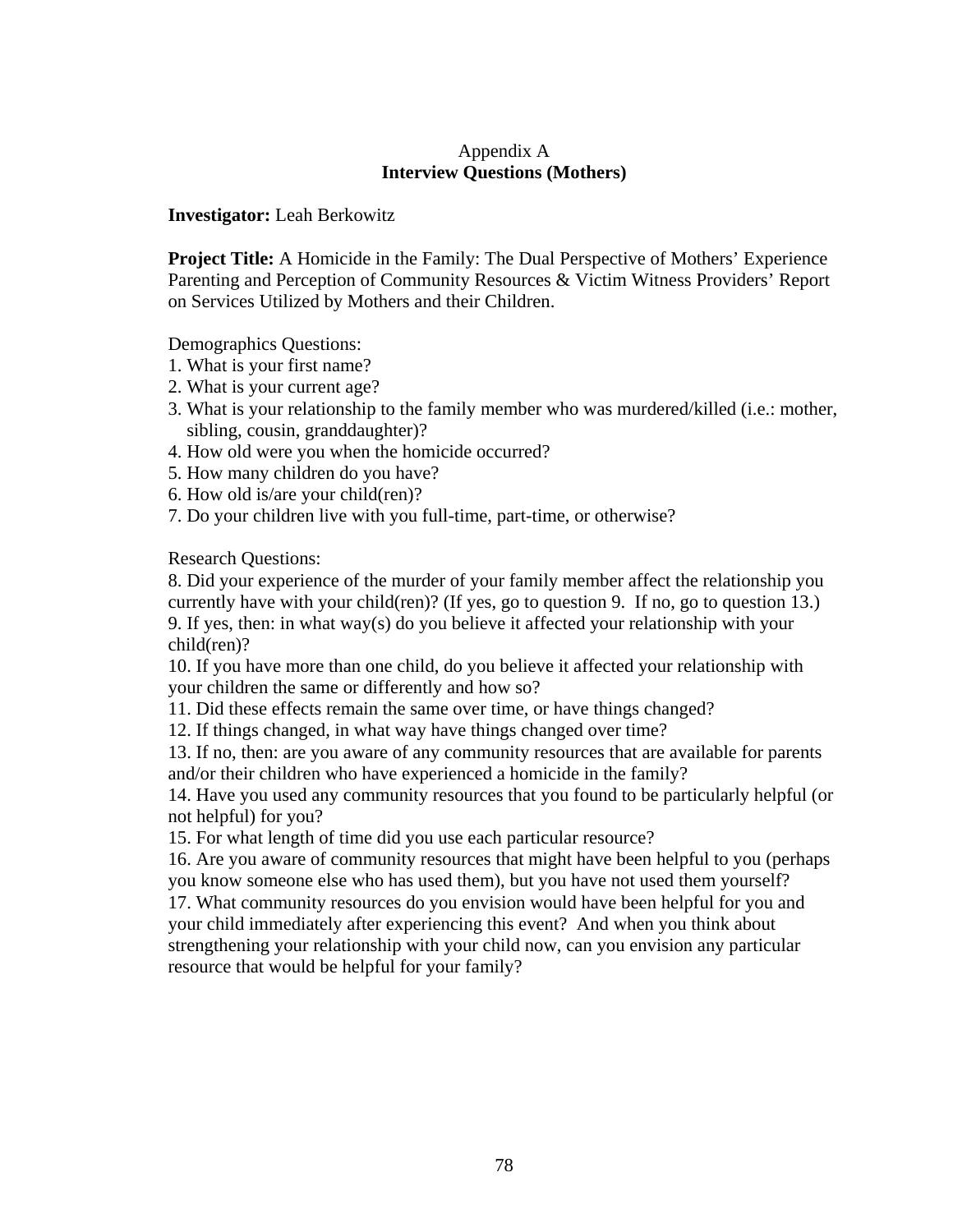#### Appendix B **Interview Questions (Victim Advocate/Community Provider)**

**Investigator:** Leah Berkowitz

**Project Title:** A Homicide in the Family: The Dual Perspective of Mothers' Experience Parenting and Perception of Community Resources & Victim Witness Providers' Report on Services Utilized by Mothers and their Children.

Demographics Questions:

1. What is your job title and basic responsibilities?

2. For approximately how long have you been working with surviving victims of

homicide (specifically, mothers with surviving children)?

3. Please describe the specific training you have experienced that has been critical in your work with victims of homicide.

Research Questions:

4. At what point in time, following the homicide, do you become involved with families lives [i.e.: you provide direct-response to the scene, or you run a victim survivors group with mothers who have experienced some length of bereavement, etc.].

5. Please describe the capacity with which you have worked with families directly (specifically focusing on the impact of mothers with surviving children).

6. Please briefly describe other services you are aware of that are available to families, but which you do not provide directly.

7. For what length of time do you provide direct support services to any particular family?

8. Please speak to the services that are currently provided to families in the short-term versus long-term. Particularly, what services tend to be most utilized by and most supportive for families?

9. Are you directly involved with or aware of any longitudinal support services provided to families (i.e.: making or maintaining contact with surviving family members 5 or 10 years following the homicide, as they are experiencing a judicial process)?

10. If you were designing an ideal response system, particularly to serve mothers and their surviving children, what additional services would you add to what is already available?

11. Is there any additional (or particular) training you think providers should experience in order to most effectively respond to the needs of mothers and their children.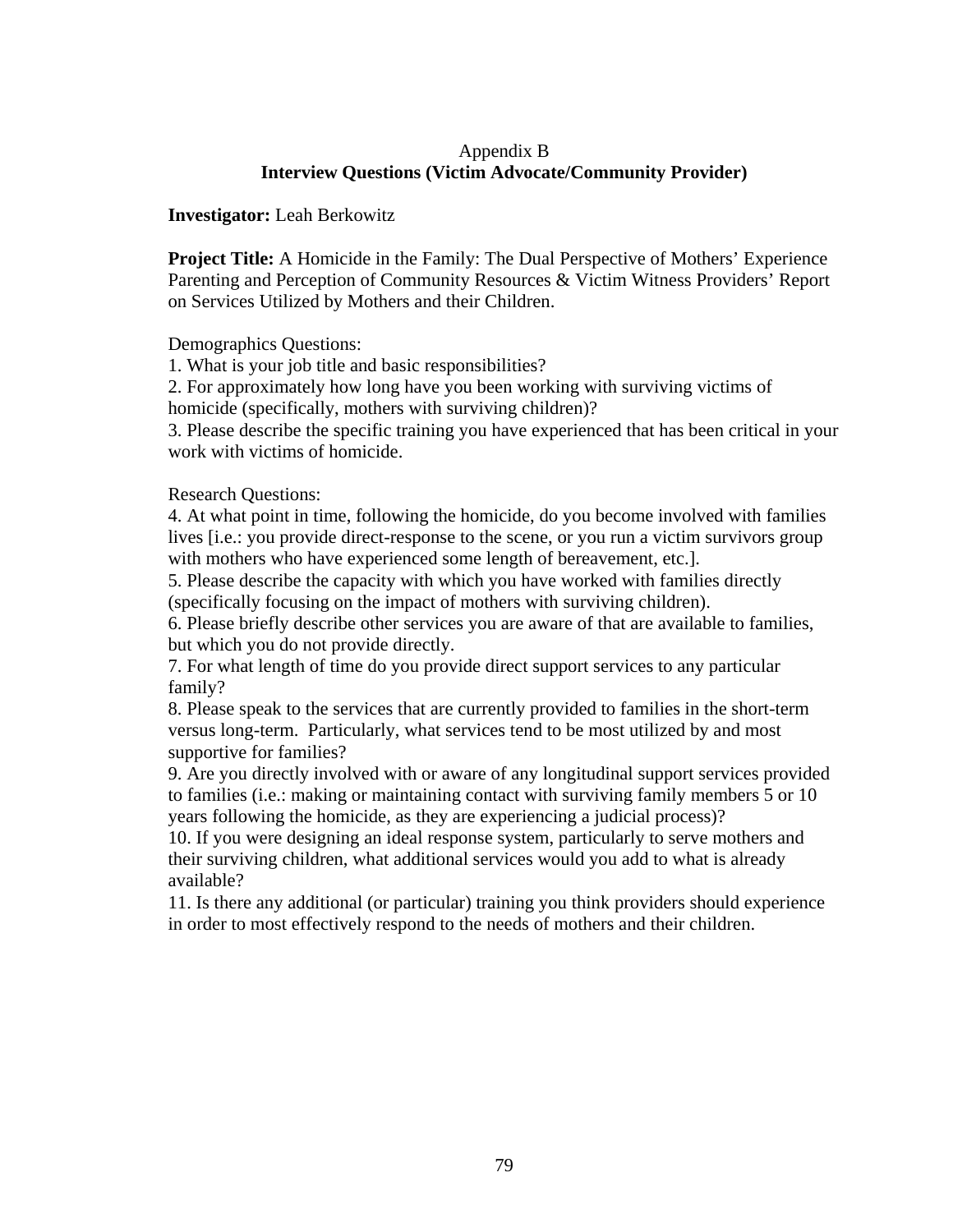#### Appendix C **Letter of Informed Consent (Mother)**

Dear Interested Participant,

Thank you for indicating your interest in this research study. My name is Leah Berkowitz and I am a Master's level student, currently attending the Smith College School for Social Work. I am conducting a research study, the final project of which will be a written thesis submission, used in partial fulfillment of the Master's of Social Work degree. Data from this study may also be used for future presentations and publications on this topic.

This study serves three main purposes: first, to identify similarities among mothers' reflections of their experience of parenting after the homicide occurred, second, to identify (by getting input from mothers) which community support networks/programs have been useful during the recovery process and learn ideas about potential resources that could be or would have been supportive for mothers and children during their recovery process, and third, to identify (by interviewing community support providers, such as social workers and/or victim witness advocates) the varying kinds of services provided, the availability of resources to families over time, and whether families are getting connected to all the resources they need.

I am asking you to participate in this study because your input is invaluable. Your participation in this study will help practicing social workers understand the implications of a homicide in the family on mothers and their children.

In order to participate in this study, I am asking that you have experienced the murder of any family member and that you have experienced at least three years of time following the homicide. As noted above, I hope that you will be open and willing to briefly discuss any thoughts you may have about the impact of this homicide for you and, particularly, the relationship you have with your current child(ren). I'm also particularly interested in hearing about specific community resources that were (or are) helpful for you during this time following the murder and learning from you about other ideas you may have for potential community resources that would be useful for you, your child, or both of you.

You may find that it is very difficult to discuss any issues related to what has happened since the death of your loved one, and that our conversation brings up strong emotions for you. I will try to minimize your discomfort as much as possible, by specifically focusing our conversation on research study questions (around parenting and community resources), however you are welcome to share any thoughts or ideas you feel are important for my understanding of your experience. I want you to know that if, at any time during the interview process, you feel uncomfortable and would like to either skip a question or end the interview entirely, I would encourage you to do so. Also, if you decide to withdraw from the study after participating in the interview with me, you may notify me up until April  $24<sup>th</sup>$ , 2007.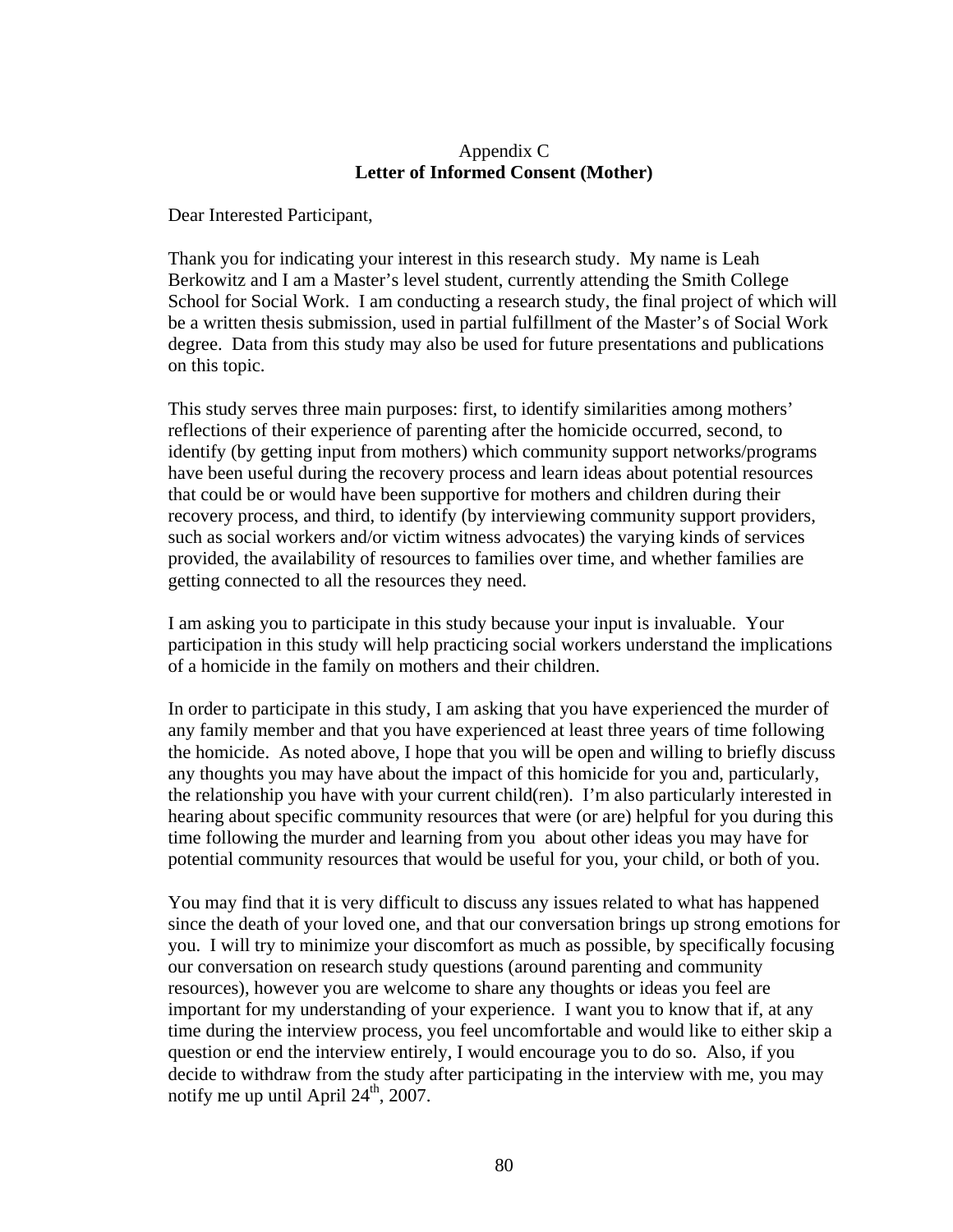Before beginning the interview together, I will give you a list of resources (with phone numbers for access to counselors, social workers, and community support programs) should you want to access additional support at any time.

When we speak for the first time, we will discuss where to meet, at what time and public place that is convenient and safe for both you and me. Our interview time together will last no more than an hour. I anticipate that it might take about 5-10 minutes to answer brief demographics questions (for example, "how old are you?" and "how many children do you have?") and approximately 30-50 minutes to answer questions about the research questions listed above. All the information we discuss during our time together will remain completely confidential.

I will tape-record our session, so that I can later transcribe data as precisely as possible. If anyone helps to transcribe data during this project period, they will sign a confidentiality agreement, which means that they are bound to the same regulations of confidentiality as me. I may also take some written notes throughout our interview time together, in order to help us track what we have discussed as our time progresses (and in case for some reason the tape recorder fails during our interview process). All data collected (tape-recorded information, written data, and signed Informed Consent paperwork) will be kept locked and stored for a period of three (3) years, consistent with federal regulations. After this period of time, information will either remain locked and stored or will be destroyed (shredded). No identifiable data, quotes, names or information will be used in the reporting of findings at the end of this study.

A benefit to participating in this study is that you will help in the development of identifying which community resources were helpful for you and your family, or what potential resources you could see being useful in the future for yourself or other families. If you wish, you may also receive a summary of the study results upon conclusion of the thesis project (approximately June of 2007).

#### **YOUR SIGNATURE INDICATES THAT YOU HAVE READ AND UNDERSTOOD THE ABOVE INFORMATION; THAT YOU HAVE HAD THE OPPORTUNITY TO ASK QUESTIONS ABOUT THE STUDY, YOUR PARTICIPATION, AND YOUR RIGHTS AND THAT YOU AGREE TO PARTICIPATE IN THE STUDY.**

Signature of participant: Date:

If you have any questions, concerns, or wish to withdraw your consent prior to April  $24<sup>th</sup>$ , 2007, please contact: **Leah Berkowitz; RecoveryStudy@tahlstar.com; 413-794-4987.**  Please keep this copy for your records.

**I greatly thank you for your participation in this research study!**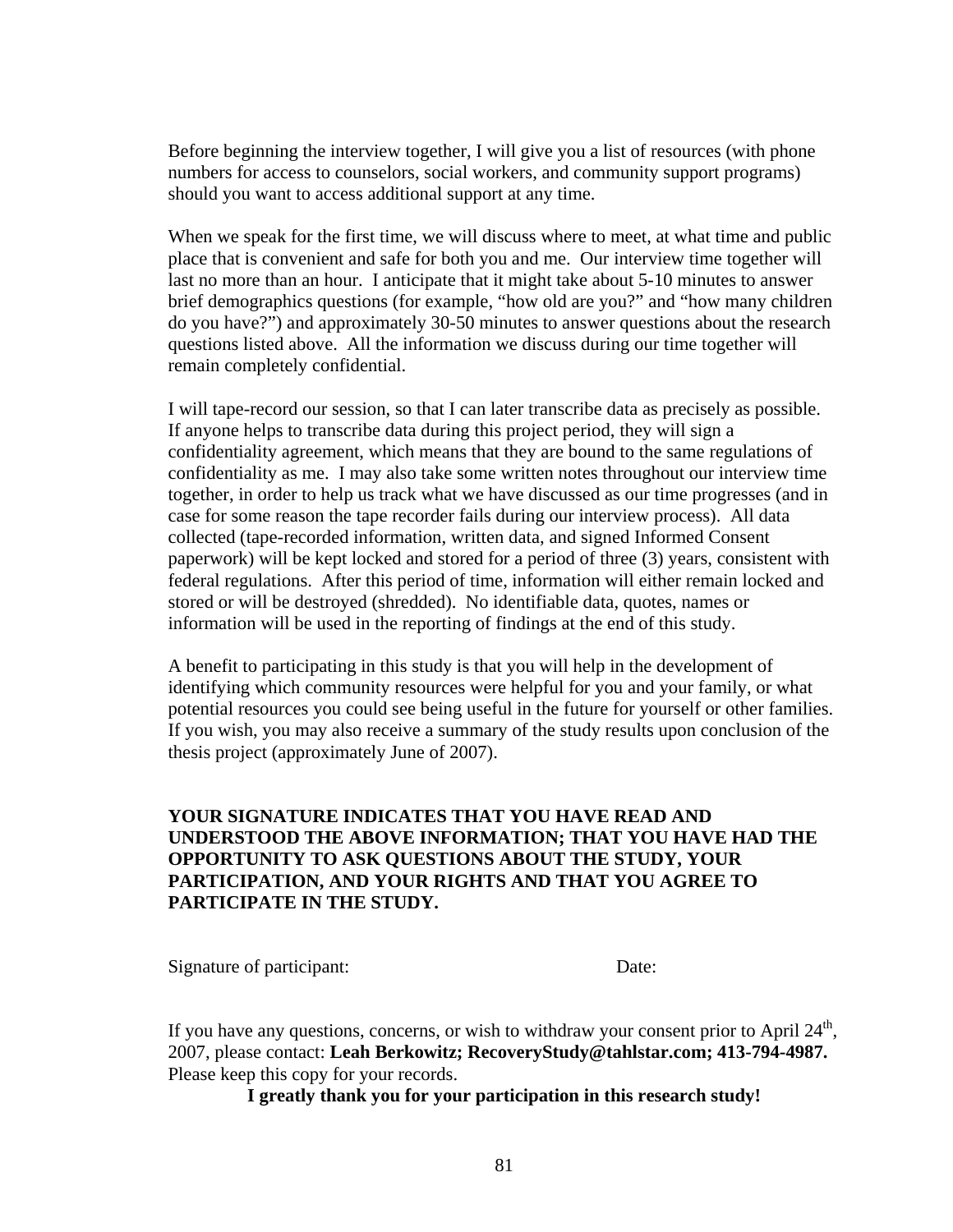#### Appendix D **Letter of Informed Consent (Victim Advocate/Community Provider)**

Dear Interested Participant,

Thank you for indicating your interest in this research study. My name is Leah Berkowitz and I am a Master's level student, currently attending the Smith College School for Social Work. I am conducting a research study, the final project of which will be a written thesis submission, used in partial fulfillment of the Master's of Social Work degree. Data from this study may also be used for future presentations and publications on this topic.

This study serves three main purposes: first, to identify similarities among mothers' reflections of their experience of parenting after the homicide occurred, second, to identify (by getting input from mothers) which community support networks/programs have been useful during the recovery process and learn ideas about potential resources that could be or would have been supportive for mothers and children during their recovery process, and third, to identify (by interviewing community support providers, such as social workers or victim witness advocates) the varying kinds of services provided, the availability of resources to families over time, and whether families are getting connected to all the resources they need.

I am asking you to participate in this study because your input is invaluable. Your participation in this study will help practicing social workers understand the implications of a homicide in the family on mothers and their children.

In order to participate in this study, I am asking that you are a community service provider to families who have experienced a homicide (specifically, you have provided services to five or more families over the length of at least six months at some time within the past 10 years).

All participants should know that if, at any time during the interview process, you feel uncomfortable and would like to either skip a question or end the interview entirely, I would encourage you to do so. Also, if you decide to withdraw from the study after participating in the interview with me, you may notify me up until April  $24<sup>th</sup>$ , 2007.

When we speak for the first time, we will discuss where to meet, at what time and public place that is convenient and safe for both you and me. Our interview time together will last no more than an hour. I anticipate that it might take about 5-10 minutes to answer brief demographics questions and approximately 30-50 minutes to answer questions about the research questions listed above. All the information we discuss during our time together will remain completely confidential.

I will tape-record our session, so that I can later transcribe data as precisely as possible. If anyone helps to transcribe data during this project period, they will sign a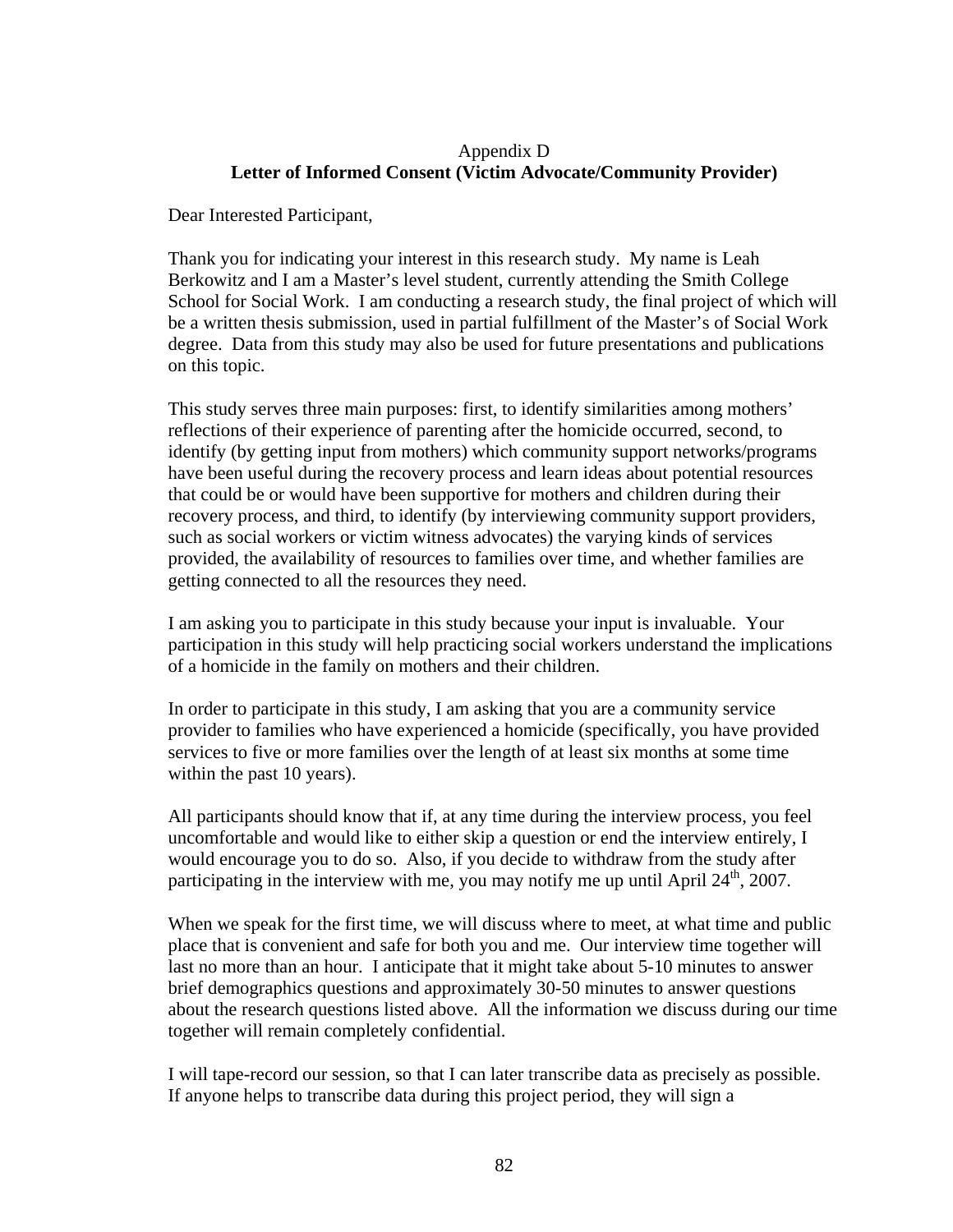confidentiality agreement, which means that they are bound to the same regulations of confidentiality as me. I may also take some written notes throughout our interview time together, in order to help us track what we have discussed as our time progresses (and in case for some reason the tape recorder fails during our interview process). All data collected (tape-recorded information, written data, and signed Informed Consent paperwork) will be kept locked and stored for a period of three (3) years, consistent with federal regulations. After this period of time, information will either remain locked and stored or will be destroyed (shredded). No identifiable data, quotes, names or information will be used in the reporting of findings at the end of this study.

A benefit to participating in this study is that you will help clarify how individual providers (and/or affiliated agencies) fit within the systemic response to victims of homicide, identify which resources are beneficial for families, and where system responses could be strengthened. If you wish, you may also receive a summary of the study results upon conclusion of the thesis project (approximately June of 2007).

#### **YOUR SIGNATURE INDICATES THAT YOU HAVE READ AND UNDERSTOOD THE ABOVE INFORMATION; THAT YOU HAVE HAD THE OPPORTUNITY TO ASK QUESTIONS ABOUT THE STUDY, YOUR PARTICIPATION, AND YOUR RIGHTS AND THAT YOU AGREE TO PARTICIPATE IN THE STUDY.**

Signature of participant: Date:

If you have any questions, concerns, or wish to withdraw your consent prior to April  $24<sup>th</sup>$ , 2007, please contact: **Leah Berkowitz; RecoveryStudy@tahlstar.com; 413-794-4987.**  Please keep this copy for your records.

**I greatly thank you for your participation in this research study!**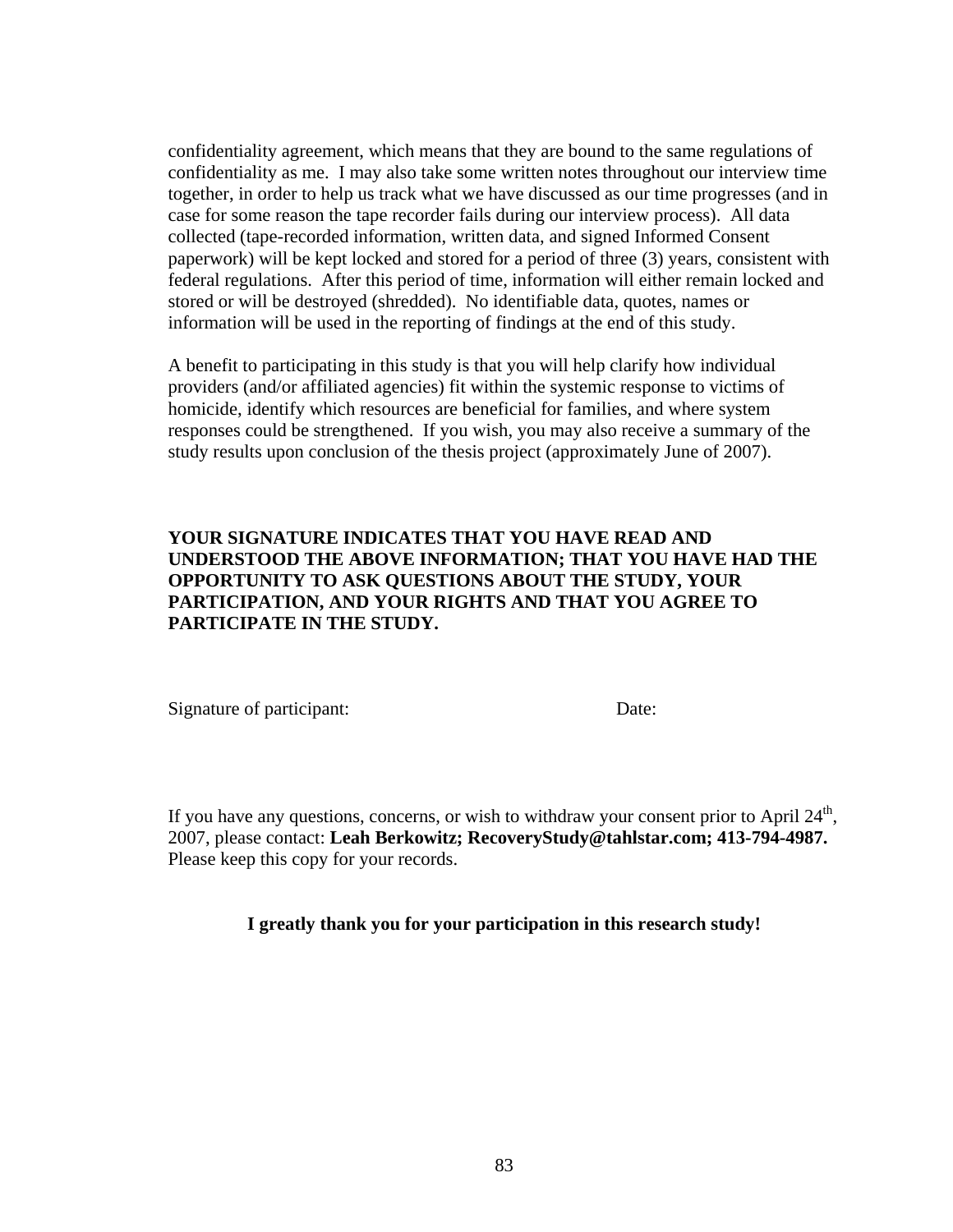#### Appendix E *Resource List*

**Agawam Counseling Center:** Therapeutic services available for individuals and families. Phone: (413) 786-6410.

**Child Guidance Clinic (Springfield, MA. – Hampden County):** Therapeutic services available for children, parents, and families. Referrals to additional community resources available, as needed. Phone: (413) 732-7419.

**ServiceNet, Integrated Human Services (Hampshire and Franklin Counties):** Therapeutic services available for individuals and families. Referrals available for additional community resources, as needed. Phone: (413) 585-1300, Main Contact Number.

**Springfield Psychiatric Crisis Services:** 24 hours/7 days a week. Crisis services and intensive case management services dedicated to anyone experiencing a psychiatric crisis (i.e.: feeling suicidal). Phone: (413) 733-6661.

**Louis D. Brown Peace Institute (Dorchester, MA.):** Survivor Outreach Service (SOS) reaches out to families 24-48 hours after the murder has taken place, connects survivors of violence to appropriate social services, assists them in dealing with the criminal justice system, provides support during criminal trials, and trains them to become advocates for and mentors to other families impacted by violence. Phone: (617) 825-1917.

#### *National Resources:*

**State of Massachusetts Victim Compensation and Assistance Program:** Up to \$25,000 available for victims to pay for uninsured medical, dental, and counseling expenses as well as funeral and burial costs, and lost income. Phone: (617) 727-2200. (Webpage link: http://www.ago.state.ma.us/sp.cfm?pageid=1037)

**Parents of Murdered Children:** POMC makes a difference through on-going emotional support, education, prevention, advocacy, and awareness. Phone: (888) 818-POMC. (Webpage link: http://www.pomc.com/)

**Child Advocacy Center (National Children's Alliance):** Call to find a local Child's Advocacy Center near you. While CAC's generally work with families and children experiencing child physical or sexual abuse, children and families who witness or are grieving violent deaths are often served at CAC's. Phone: (800) 239-9950. (Webpage link: http://www.nca-online.org/)

**The Dougy Center for Grieving Children and Families:** The first center in the U.S. to provide peer support groups for grieving children. Through their National Center, they provide support and training locally, nationally, and internationally to individuals and organizations seeking to assist children in grief. Call (503) 775-5683 or use the website to locate sate-wide resources. (Webpage link: www.dougy.org/)

Compiled: January, 2007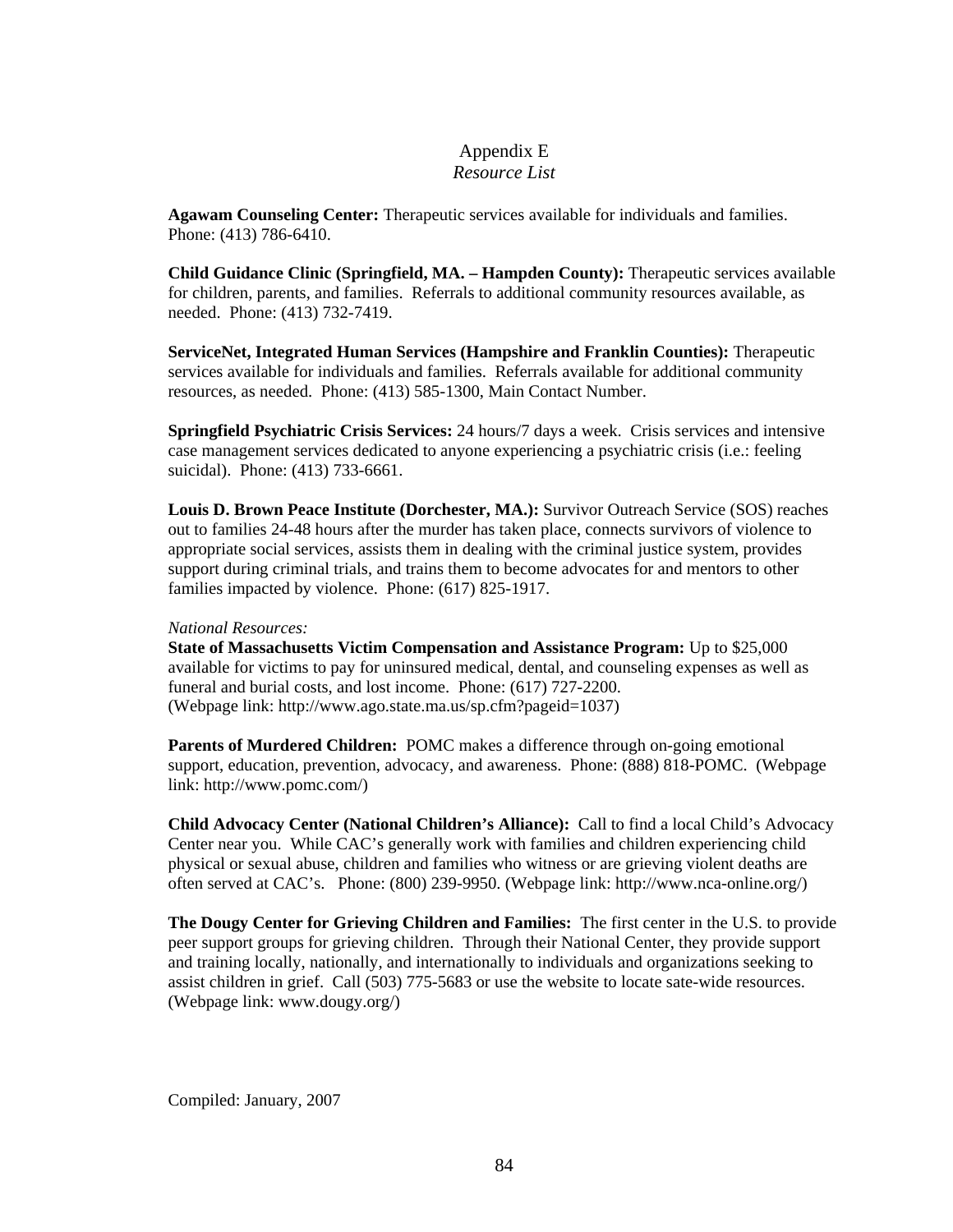Appendix F The Silent Victims of Violence: Mothers and Their Children



*How does the murder of a family member affect the relationship of women and their children? What community resources have been helpful for you and your child? What resources would you like to see available for you and your child?* 

## If:

You have experienced the murder of any family member *and*  It has it been at least three years since the murder occurred *and*  You now have at least one child…

## And:

You are willing to participate in a brief research study, answering questions about how you believe this experience affected your relationship with your child/children & provide valuable input about resources that you believe would be helpful for families in our communities…

# Please contact Leah Berkowitz at: RecoveryStudy@tahlstar.com or call 413-794-4987

## **All contacts with me will remain completely confidential**

| 413-794-4987<br>Recovery Study @ tahlstar.com<br>⊢<br>413-794.<br>Recovery Study @tahlstar.com<br>eah Berkowitz<br>$186 +$ | 413-794-4987<br>Recovery Study @tahlstar.com<br>⊢<br>⊢<br>hah<br>eah Berkowitz<br><b>Berkowitz</b> | 413-794-4987<br>⊢<br>Recovery Study @ tahlstar<br>hah<br><b>Berkowitz</b><br>$\frac{1}{8}$ 85 | 413-794-<br>Recovery Study@tahlstar.com<br>⊢<br>hah<br>Berkowitz<br>186t | 413-794-4987<br>Recovery Study @ tahlstar.com<br>⊢<br>eah<br><b>Berkowitz</b> | ⊢<br>413-794-4987<br>Recovery Study @ tahlstar.com<br>eah<br><b>Berkowitz</b> | 413-794-4987<br>⊢<br>Recovery Study @ tahlstar.com<br>eah Berkowitz |
|----------------------------------------------------------------------------------------------------------------------------|----------------------------------------------------------------------------------------------------|-----------------------------------------------------------------------------------------------|--------------------------------------------------------------------------|-------------------------------------------------------------------------------|-------------------------------------------------------------------------------|---------------------------------------------------------------------|
|----------------------------------------------------------------------------------------------------------------------------|----------------------------------------------------------------------------------------------------|-----------------------------------------------------------------------------------------------|--------------------------------------------------------------------------|-------------------------------------------------------------------------------|-------------------------------------------------------------------------------|---------------------------------------------------------------------|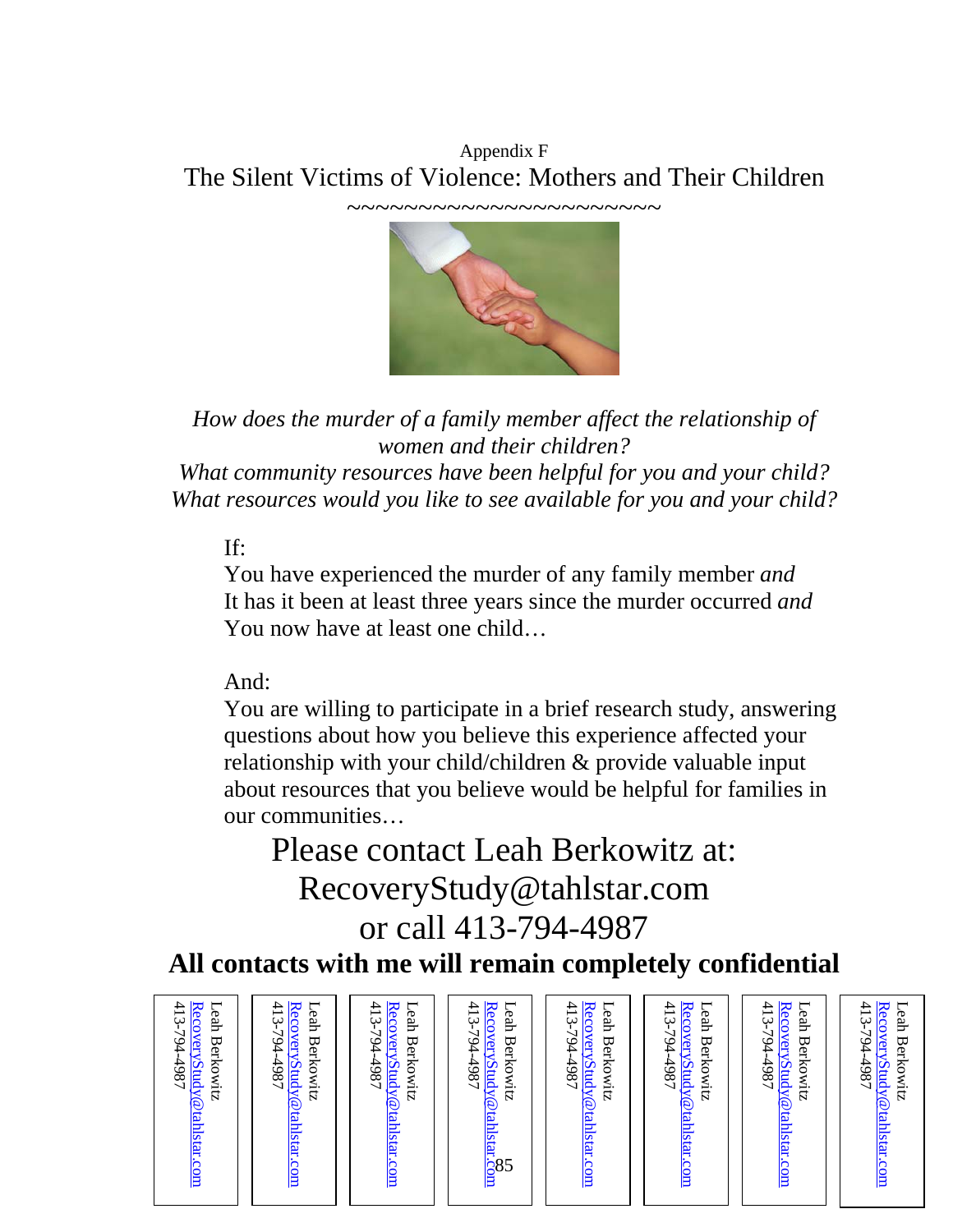#### Appendix G Human Subjects Review Committee Letter of Approval

February 14, 2007

Leah Berkowitz 86 Meridian Street Greenfield, MA 01301

Dear Leah,

Your revised documents have been reviewed and all is now in order. We are glad to give final approval to your study with the understanding that should you come to do recruitment in an agency, you will get written permission to do so from the agency and send a copy to us.

*Please note the following requirements:* 

**Consent Forms**: All subjects should be given a copy of the consent form.

**Maintaining Data**: You must retain signed consent documents for at least three (3) years past completion of the research activity.

*In addition, these requirements may also be applicable:* 

**Amendments**: If you wish to change any aspect of the study (such as design, procedures, consent forms or subject population), please submit these changes to the Committee.

**Renewal**: You are required to apply for renewal of approval every year for as long as the study is active.

**Completion**: You are required to notify the Chair of the Human Subjects Review Committee when your study is completed (data collection finished). This requirement is met by completion of the thesis project during the Third Summer.

Good luck with your study.

Sincerely,

Ann Hartman, D.S.W. Chair, Human Subjects Review Committee

CC: Mike Murphy, Research Advisor